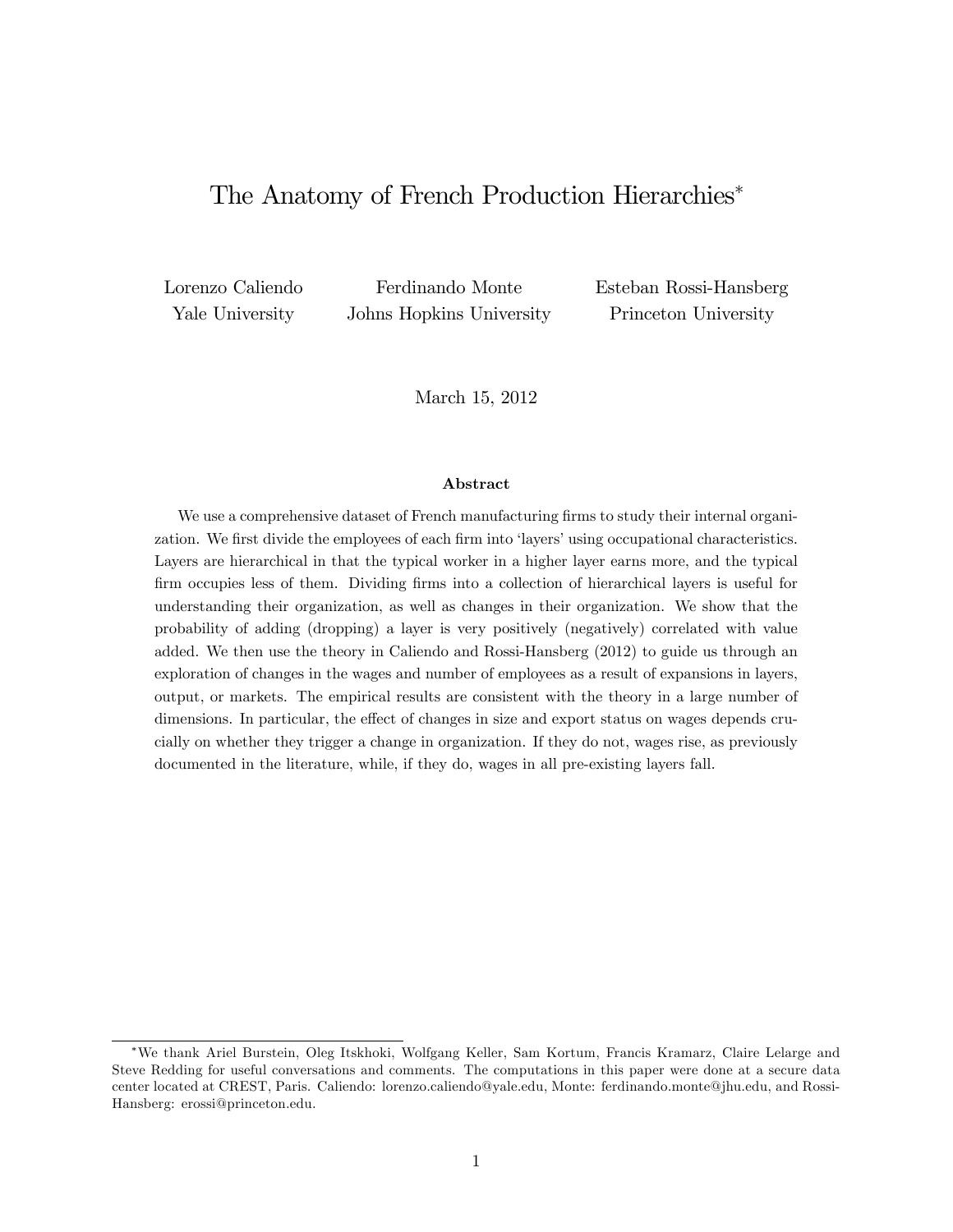### 1 Introduction

Labor is not a homogeneous input. Employees are distinct in their levels of skill, knowledge, experience, and a vast variety of other dimensions. So an important decision made by firms is to determine not only the number but also the characteristics of their employees, as well as the role that each of them plays in the firm. We refer to these decisions as the organization of a firm. In this paper we aim to describe empirically the organization of firms and how this organization is related to other firm characteristics, including export status. We are particularly interested in understanding if firms actively manage their organization – and therefore the number and knowledge of their employees– and how they do this. Understanding these decisions is important in order to understand the characteristics of firms and therefore the behavior of the aggregate economy. As far as we know, this is the first study of the internal organization of firms that uses a comprehensive dataset with a large number of firms.

We use a sample of the large majority of French manufacturing firms during the period 2002- $2007<sup>1</sup>$  To organize the data in a practical and meaningful way, we first introduce the concept of a 'layer' of employees. The concept of a layer is adopted from the theory of management hierarchies proposed initially by Garicano (2000) and used in the context of heterogeneous Örms in Caliendo and Rossi-Hansberg (2012). In this theory a layer of employees is a group of managers or workers, with similar characteristics and knowledge, who perform similar tasks within the organization. Conceptually, these layers are hierarchical in the sense that higher layers of management are smaller and include more knowledgeable employees who have as subordinates employees in lower layers. Dividing the employees in real firms into layers requires some mapping between these concepts and the data. The first part of the map involves using wages as a one-dimensional measure of the marketable characteristics of employees, that is, to view wages as a measure of the 'knowledge' of workers. In this vein, if one individual is more knowledgeable than another (in terms of practical knowledge used in production) he will obtain a higher wage. The second part of the map is to group workers into layers. To do so we use information on occupational characteristics. Fortunately, the French data we use provide hierarchical occupational categories. The top occupation includes owners who receive a wage. The next one below includes senior staff and top management positions; the next one employees at a supervisory level. The lowest two occupations include clerks and blue collar workers. We document that they earn similar wages and so we pull them together into one layer. This gives us a maximum of four hierarchical layers of employees. Of course, many firms (in fact, most of them) do not employ agents in all of these layers, something we exploit extensively in this paper.

We then investigate whether this division of the employees in a firm into layers is an economically meaningful classification. We cut the data in a variety of ways that indicate that it is. Firms with more layers are larger in terms of value added and employment, and, in general, pay higher wages. A large majority of Örms have adjacent layers that start at the bottom. When they add or drop

<sup>&</sup>lt;sup>1</sup>A detailed description of the data is relegated to Appendix B.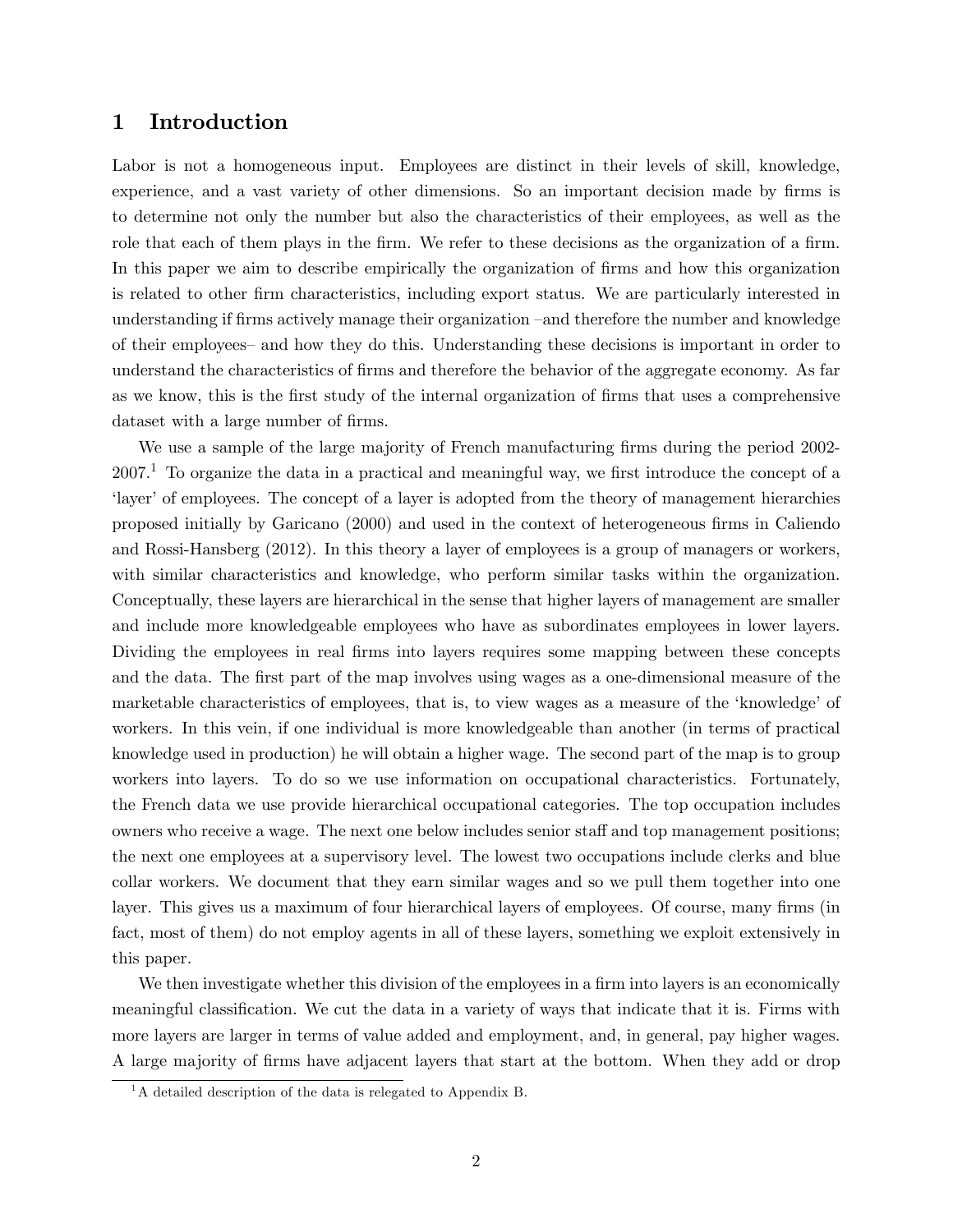a layer, it is mostly an adjacent layer and they add or drop only one. Layers within firms are also different from each other. Lower layers are larger in the number of hours of work and employ agents who earn lower wages. Thus, most firms are hierarchical in their layers both in terms of wages and in terms of time employed at each layer. In addition, the probability of adding a layer is increasing in value added and the probability of dropping one is decreasing in value added. All these facts are very significant in the data and robust to accounting for industry and time fixed effects. So we conclude that the layers we identify using occupations are not arbitrary names but have an economic meaning in terms of the characteristics of the employees they group and the tasks they perform.

The next step is to understand how firms change their organization —the knowledge and number of employees at each layer— as they grow. It is useful to go back to the theory in order to guide our exploration. We rely on Caliendo and Rossi-Hansberg (2012, from now on CRH) as our guide, since their theory allows for firm heterogeneity, which is important in the data.<sup>2</sup> In this theory firms organize production to economize on their use of knowledge: a costly input. Production requires time and knowledge. Workers in layer zero work on the production floor. To produce, they need to solve the problems they face in production. Their knowledge allows them to solve some, but not all, the problems they face. The problems they can solve are immediately solved and output is realized. They can then ask agents in higher layers how to solve the problems they cannot solve. Since they do not know anything about these problems, they first ask the managers in layer one. These managers spend their time communicating with the workers and understanding their problems. They in turn solve some of them and pass the rest to the second-layer managers and so on. The problem of the Örm is to decide the number of hours of work and the level of knowledge of employees in each layer and how many layers to have in the Örm. The number of hours of the top manager is fixed and common across firms.

A Örm with higher demand, or higher exogenous idiosyncratic productivity, optimally decides to have more layers. Its larger scale allows it to economize on the total cost of knowledge by having many layers of management with very knowledgeable managers at the top, but much less knowledgeable employees in the bottom layers. The theory in CRH implies that some firms that expand value added will add layers. However, some others might expand without adding layers since the expansion is not large enough to make the added cost of an extra layer (namely, the wage of the new top manager) worth paying. The trade-off is simple: lower 'marginal' cost from having less knowledgeable employees in the existing layers (because the new top manager can solve the less frequent questions) versus higher 'fixed' cost from having to pay an extra, and large, wage of the top manager. So it is worth paying the 'fixed' cost only if the expansion is large enough. Thus, in the theory, firms that expand by adding layers reduce wages and increase the number of hours at all layers, while firms that expand but do not add layers increase both hours and wages at all layers.

 $2$ Throughout, we refer mostly to the theory of CRH, although some of the arguments we advance can be traced back to Garicano (2000) or Garicano and Rossi-Hansberg (2006).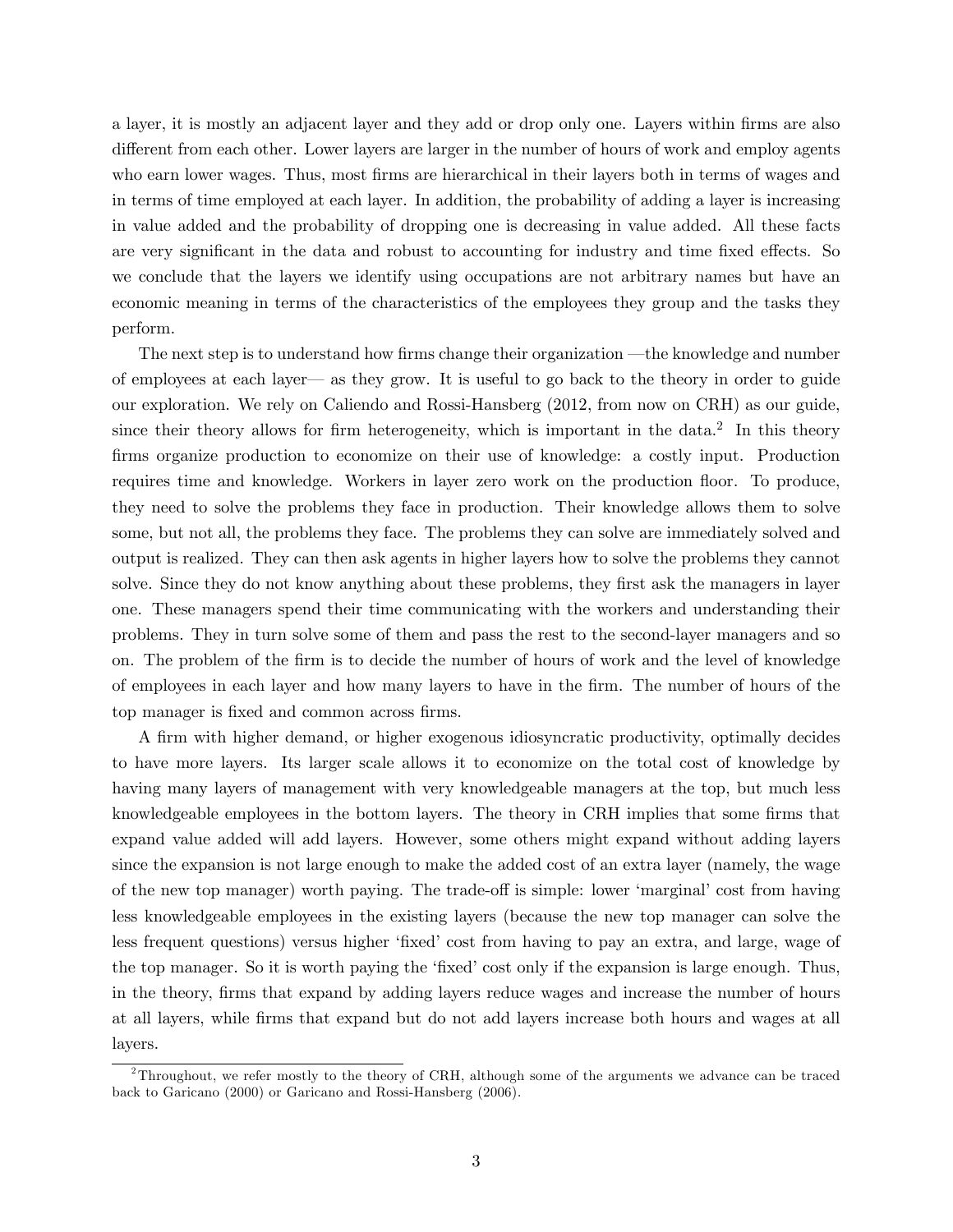We go to the data guided by these implications. We look at firms that expand and add layers and firms that contract and drop layers. In particular, we estimate changes in log wages and changes in log hours of work normalized by hours in the top layer, for firms that add or drop layers. The implications discussed above hold for each layer in firms with any number of layers. We do not find any instance in which these implications are falsified by the data. We then look at firms that expand but do not add or drop layers. We find that these firms expand hours and wages at all layers. Note the key finding: If firms expand by adding layers, wages in existing layers fall, while if Örms expand without reorganizing, wages rise.

These findings are consistent with the theory in CRH but contradict theories of efficiency wages, or Nash bargaining, in which firms that expand always pay higher wages, independently of organizational changes. Several studies have documented that average wages at Örms increase with firm size, or as firms expand: the size-wage premium (Abowd, et al., 1999, Brown and Medoff, 1989, Oi and Idson, 1999, Bernard and Jensen, 1997, 1999, and Frias, et al., 2009). Our findings are not inconsistent with these findings. What we document, among other things, is that the size-wage premium is reversed when we condition on the Örm reorganizing by adding layers.

Next we explore organizational change in firms that become exporters. Exporters are larger, employ more hours of labor, pay higher wages, and have more layers. Firms with more layers are much more likely to be exporters. For example, among firms with three layers of management (the highest number of layers given that they also have a layer of workers) 90.2% of the value added is generated by firms that also export. All of these facts are consistent with the standard finding in the literature that exporters are larger and are also consistent with CRH where larger firms have weakly more layers. Hence, it is perhaps more interesting to turn our attention to new exporters.

We find that new exporters are more likely to add layers than non-exporters (and symmetrically firms that exit exporting are more likely to drop layers). In addition, new exporters that add layers decrease average wages in existing layers while exporters that do not add layers increase them. The well-known finding (see Bernard and Jensen 1995, 1997, and Verhoogen 2008) that firms that become exporters pay higher wages is the result of a composition effect. In fact, the firms that expand significantly as a result of exporting, namely, the ones that add layers, reduce average wages. Furthermore, they do so at all pre-existing layers. In contrast, new exporters that do not change layers barely expand but do increase wages. Since there are more new exporters that do not change layers than there are exporters that do change layers, the average effect on wages is positive but small. The result is relevant for the conceptualization of new exporters. The notion that new exporters expand and increase the wages of their employees either because they upgrade their technology (and so the marginal product of labor is higher) or because profits are higher and they share them with workers (via a wage sharing or bargaining mechanism) is at odds with our data.<sup>3</sup> The data are consistent with a view in which new exporters that expand significantly change their organizational design and economize on knowledge by employing less knowledgeable

<sup>3</sup>Felbermayr, et al. (2008), Egger and Kreickemeier (2009), Helpman, et al. (2010) and Eaton, et al. (2011) propose models were the exporter-wage premium is the outcome of a bargaining mechanism.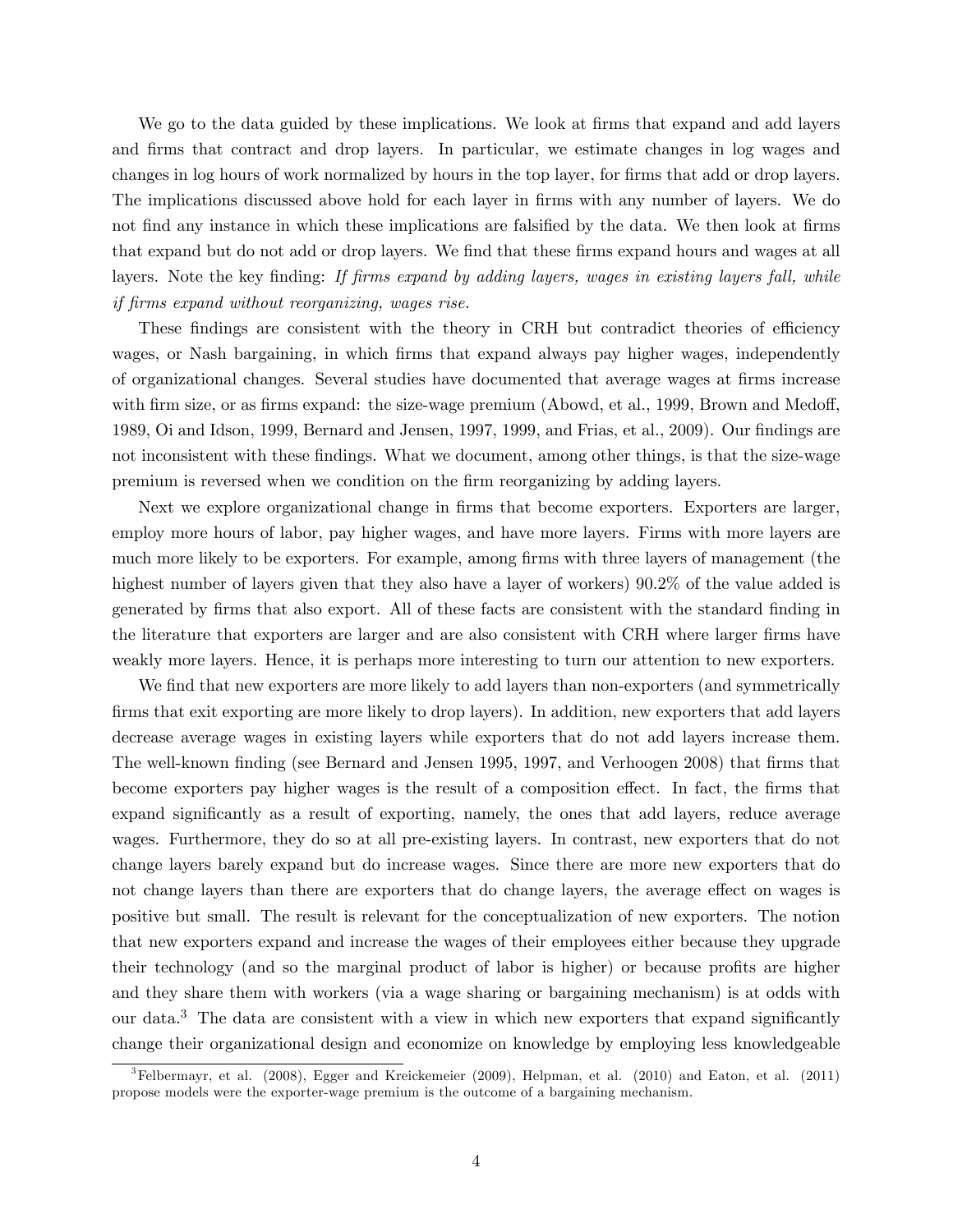employees who are paid less.

Several other papers have studied the internal organization of firms using small samples of producers. For instance, Garicano and Hubbard (2007) study the role of hierarchies as a means of organizing production in law firms. They use confidential data from law offices from the 1992 Census of Services. They Önd that as market size increases, the ratio of associates to partners increases. We document a similar finding for manufacturing firms in France. We find that as firms expand, either by adding layers or not, the number of hours worked by lower-level employees relative to higher-level ones expands. Rajan and Wulf (2006), using a sample of 300 large U.S. firms for the period 1986 to 1998, analyze how hierarchies of top-level managers have changed over time. The study shows that the CEOs' span of control has increased, while the number of layers between division heads and CEOs went down during the sample period. Thus, they find evidence that such hierarchies have 'flattened' over time and have decentralized their decision making. Using a large comprehensive dataset for France, we document that firms have also become 'flatter' during the period 2002 to 2007. In a similar study, Guadalupe and Wulf (2010), using the same data as Rajan and Wulf (2006), find evidence that exposure to the export market makes firms reorganize their production. We find that firms that enter the export market are more likely to reorganize production than non-exporters.

The rest of the paper is organized as follows. The next section describes in more detail the essential features of the theory in CRH that guides our empirical exploration. Section 3 describes the data and our construction of layers and shows the basic characteristics of firms and layers. Section 4 presents our findings on organizational changes as a result of changes in layers and expansions in value added. Section 5 presents the results for new exporters and firms that exit the export market. Section 6 concludes. Appendix A presents a variety of robustness checks and extensions of the results in the main text. Appendix B describes in detail the data, its manipulation, and our empirical methodology.

### 2 A Theory of Organization with Heterogeneous Firms

In this section we discuss briefly the framework in CRH. Given that the purpose of the current paper is to describe and understand the data, we present the theory in its simplest form and do not discuss all the details fully. The interested reader is directed to CRH for the more technical discussions and all proofs of the results.

We consider an economy with  $N$  identical agents with preferences that lead to a demand for variety  $\alpha$  given by  $x (p, \alpha; R, P)$  where p denotes the price, R revenue, and P the price index. We assume that agents like varieties with higher  $\alpha$  better, so  $\partial x (p, \alpha; R, P) / \partial \alpha > 0$  and, as usual,  $\partial x (p, \alpha; R, P) / \partial p < 0$ . Agents are endowed with one unit of time that they supply inelastically and obtain an equilibrium wage  $\bar{w}$  for their unit of time. Agents acquire knowledge in order to solve the problems they encounter during production. Learning how to solve problems in an interval of knowledge of length z costs  $\bar{w}cz$  (c teachers per unit of knowledge at cost  $\bar{w}$  per teacher). Since the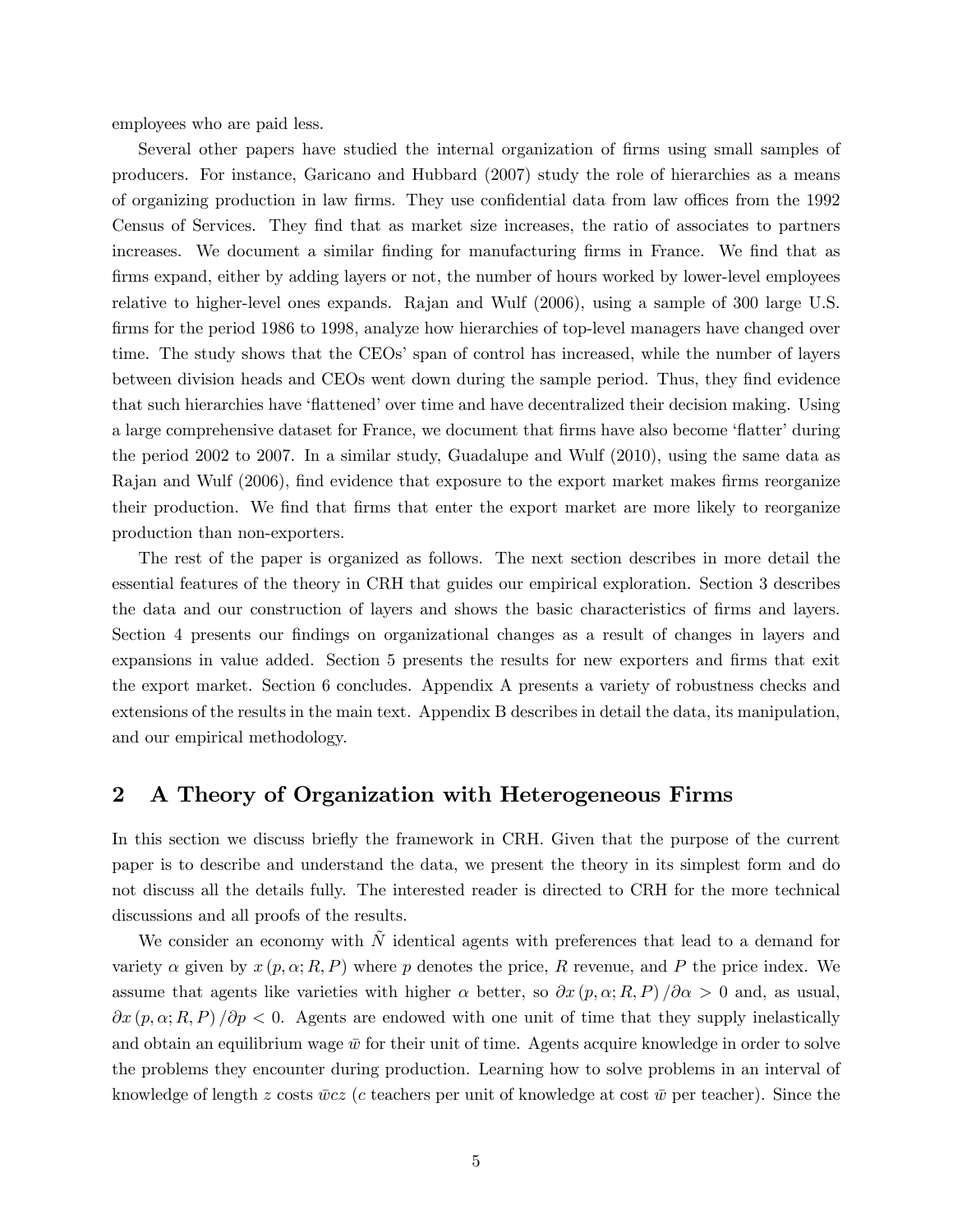cost of knowledge is linear, agents receive it back as compensation for their work. Hence, the total wage of an employee with knowledge z is given by  $w = \bar{w}[cz + 1]$ .

An entrepreneur pays a fixed entry cost  $f^E$  in units of labor to design her product. After doing so, she obtains a demand draw  $\alpha$  from a known distribution  $G(\alpha)$ . The draw  $\alpha$  determines the level of demand of the firm. If the entrepreneur decides to produce she pays a fixed cost  $f$ in units of labor. Production requires labor and knowledge. Agents employed in a firm act as production workers (layer  $\ell = 0$ ) or managers (layers  $\ell \geq 1$ ). We denote by  $n_L^{\ell}$ ,  $z_L^{\ell}$ , and  $w_L^{\ell}$ , the number, knowledge, and total wage of employees at layer  $\ell = 0, 1, 2...$  of an organization with L layers of management (or  $L + 1$  layers of employees, given that we call the layer of workers layer zero). Workers use their unit of time to generate a production possibility that can yield one unit of output. For output to be realized the worker needs to solve a problem drawn from a distribution  $F(z)$  with  $F''(z) < 0$ . Workers learn how to solve the most frequent problems. The ones in the interval  $[0, z_L^0]$ . If the problem they face falls in  $[0, z_L^0]$  , production is realized; otherwise, they can ask a manager one layer above how to solve the problem. Managers spend  $h$  units of their time on each problem that gets to them. A manager at layer  $\ell = 1$  tries to solve the problems workers could not solve. Hence, they learn how to solve problems in  $[z_L^0, z_L^0 + z_L^1]$ . In general, the firm needs  $n_L^{\ell} = h n_L^0 (1 - F(Z_L^{\ell-1}))$  managers of layer  $\ell$ , where  $Z_L^{\ell} = \sum_{l=0}^{\ell} z_L^l$ .<sup>4</sup>

We characterize the problem using the variable cost function. Let  $C(q; w)$  denote the minimum variable cost of producing q units, and  $C<sub>L</sub>(q; w)$  the same cost if we restrict the organization to producing with L layers of management. Then,

$$
C(q; w) = \min_{L \ge 0} \{ C_L(q; w) \} = \min_{L \ge 0, \ \{ n_L^{\ell}, z_L^{\ell} \}_{L=0}^L \ge 0} \sum_{\ell=0}^L n_L^{\ell} w_L^{\ell}
$$
 (1)

subject to

$$
q \leq F(Z_L^L) n_L^0, \tag{2}
$$

$$
w_L^{\ell} = \bar{w}[cz_L^{\ell} + 1] \text{ for all } \ell \le L,
$$
\n(3)

$$
n_L^{\ell} = h n_L^0 [1 - F(Z_L^{\ell - 1})] \text{ for } L \ge \ell > 0,
$$
\n(4)

$$
n_L^L = 1. \t\t(5)
$$

So one entrepreneur,  $n_L^L = 1$ , chooses the number of layers, L, employees at each layer,  $n_L^{\ell}$ , and the interval of knowledge that they acquire,  $z_L^{\ell}$ , subject to the output constraint and the time constraints of employees at each layer. Figure 1 illustrates the resulting average cost function  $C(q; w)$  /q as a function of q. It is the lower envelope of the average cost functions restricted to have a given number of layers,  $C_L(q; w)/q$ . The minimum of these average cost functions decreases with the number of layers and is reached for higher output levels the higher the layer. Each point in that curve is associated with a particular organization. Namely, it is associated with a number

 $4$ To derive some of the implications of the theory, CRH specify the distribution of problems as an exponential, so  $F(z) = 1 - e^{-\lambda z}.$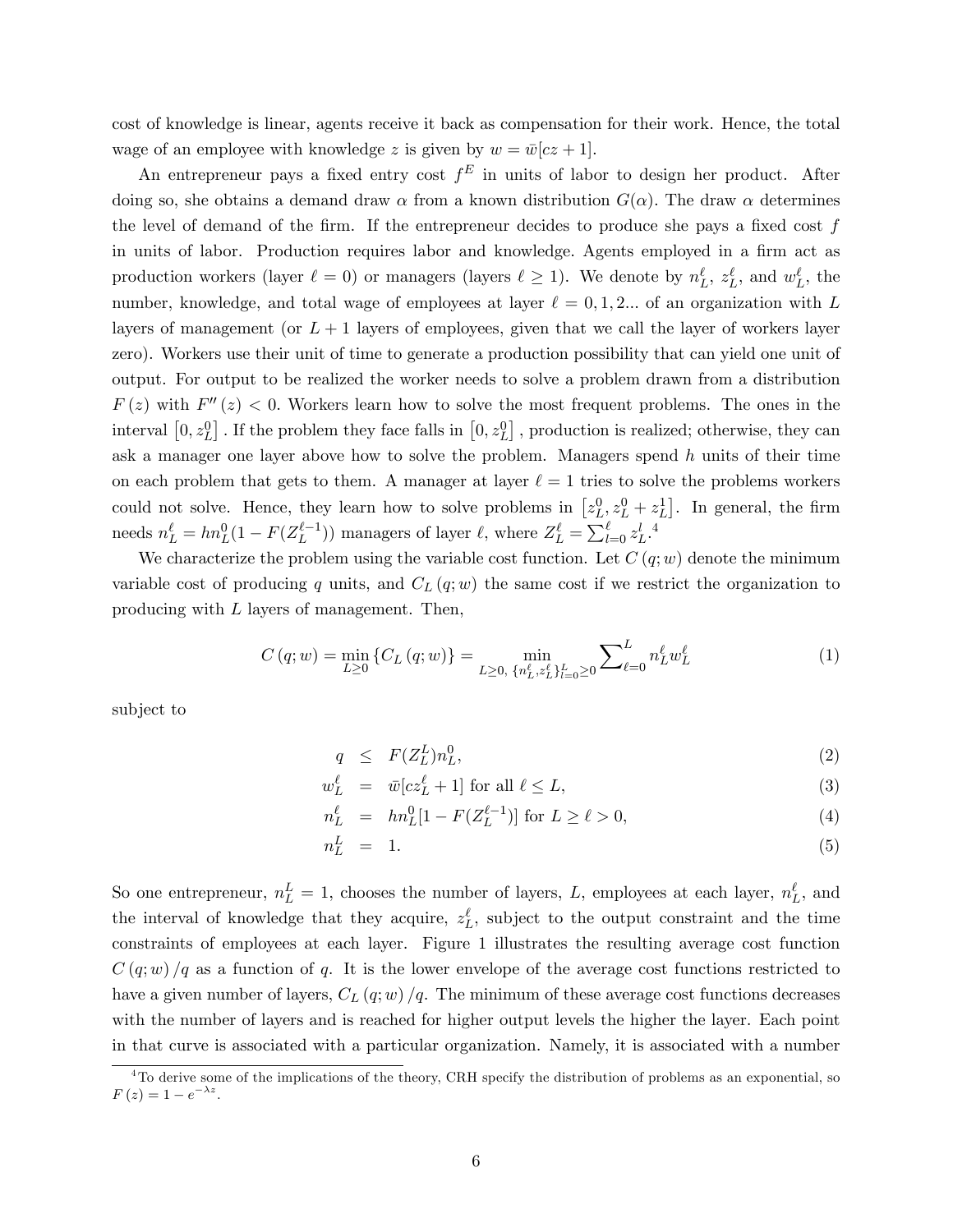of layers, and a number of employees and their knowledge at each layer.

Importantly, as we prove in CRH, as firms increase the number of layers by one in order to produce more, the number of agents in each layer increases and the knowledge in all pre-existing layers, and therefore the wage, decreases. In Figure 1 this is illustrated as a change from  $q(\alpha)$ to  $q(\alpha'')$ . The logic is straightforward. Firms add layers to economize on the knowledge of their workers. So when they add a new top layer, they make the new manager deal with the rare problems and make lower level employees know less. The lower knowledge in all pre-existing layers reduces, by equation (4), the span of control of each manager in the organization. However, the number of employees in all layers still goes up since the span of control of the new top manager is larger than one.



Figure 1: The average cost function  $C(q; w)/q$  as a function of q

Figure 1 also illustrates how firms grow when they do not add layers (a change from  $q(\alpha)$  to  $q(\alpha')$  in the figure). In this case we see that the number of workers in all layers increases, as do the knowledge and wages of all workers. This is the only way the firm can expand given the number of layers. Because the span of managers is given by the knowledge of their subordinates, the only way the Örm has to increase output is to increase the knowledge of its employees. Since the knowledge of agents at different layers is complementary, the firm does so at all layers. So the implications of the model on how firms grow and how the wages and knowledge of their employees vary depends crucially on whether firms add layers or not. Clearly, firms that want to expand substantially change the number of layers, while firms that do not want to expand that much, in general, keep the number of layers fixed. We investigate all of these implications in our empirical analysis below.

So far we have not said anything about how the quantity produced is determined. To do so we need to turn to the profit maximization and entry decision of the firm. CRH embed the cost function discussed above into a standard Melitz (2003) type framework with heterogeneity in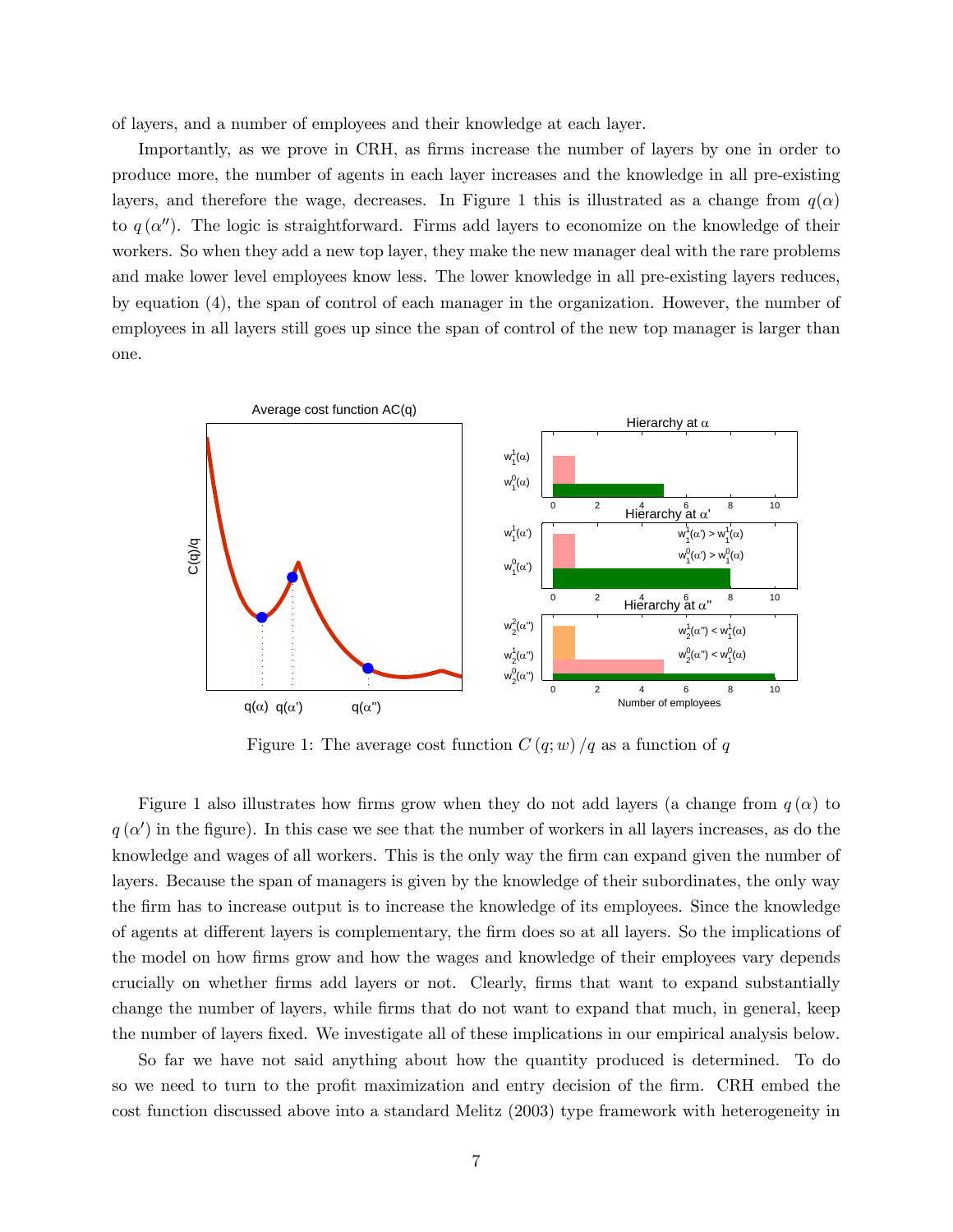demand. Given that we exploit the general equilibrium of the model only in a limited way, we direct the reader to CRH for details. Here we only state that the model yields an optimal quantity produced, which is increasing as a function of the demand draw  $\alpha$ . So a higher demand draw leads to a higher quantity and, as described above, a new organization.

The model in CRH also allows us to study the effect of a new opportunity to export on the organization of firms. Essentially, the possibility to export has effects similar to those of a larger demand draw  $\alpha$ . So exporters are larger and therefore have more layers. Furthermore, new exporters that add layers reduce the knowledge and wages of pre-existing layers and increase the number of employees in those layers. New exporters that do not add layers increase wages, knowledge, and the number of employees at all layers.

To sum up, the model has the following implications:

1. Firms are hierarchical,  $n_L^0 \geq ... n_L^{\ell} ... \geq n_L^L$  for all L.

2. Layers, L, sales pq, and total number of employees,  $\sum_{\ell=0}^{L} n_L^{\ell}$ , *increase* with  $\alpha$ .

- 3. Given L,  $w_L^{\ell}$  and  $n_L^{\ell}$  increase with  $\alpha$  at all  $\ell$ .
- 4. Given  $\alpha$ ,  $w_L^{\ell}$  decreases and  $n_L^{\ell}$  increases with an increase in L at all  $\ell$ .
- 5. Exporters sell more and have more layers than non-exporters.
- 6. When firms start exporting:
	- a) L increases weakly.
	- b) Exporters that do not change L increase  $w_L^{\ell}$  and  $n_L^{\ell}$  at all  $\ell$ .
	- c) Exporters that increase L decrease  $w_L^{\ell}$  and increase  $n_L^{\ell}$  at all  $\ell$ .

Armed with these implications, and the way of organizing the data dictated by the theory, we now turn to our empirical analysis of the anatomy of French production hierarchies.

### 3 The Data

We use confidential data collected by the French National Statistical Institute (INSEE) for the period 2002 to 2007. We do not use the data before 2002 because the occupational categories, which we use to determine layers below, changed that year. To construct our unique dataset, we merge two different sources of mandatory reports. First is the BRN dataset, which includes the balance-sheet data of private firms. It includes  $553,125$  firm-year observations in the manufacturing sector. Second is the DADS dataset, which includes occupation, hours of work, and earning reports of salaried employees. In matching the datasets, we lose 5.9% of the observations and we lose another 11.5% from cleaning the data. The resulting sample covers on average over time 90.7% of total value added in manufacturing. We should note that small Örms can choose not to report in the BRN. However, firms that choose not to report add up to a small share of value added, since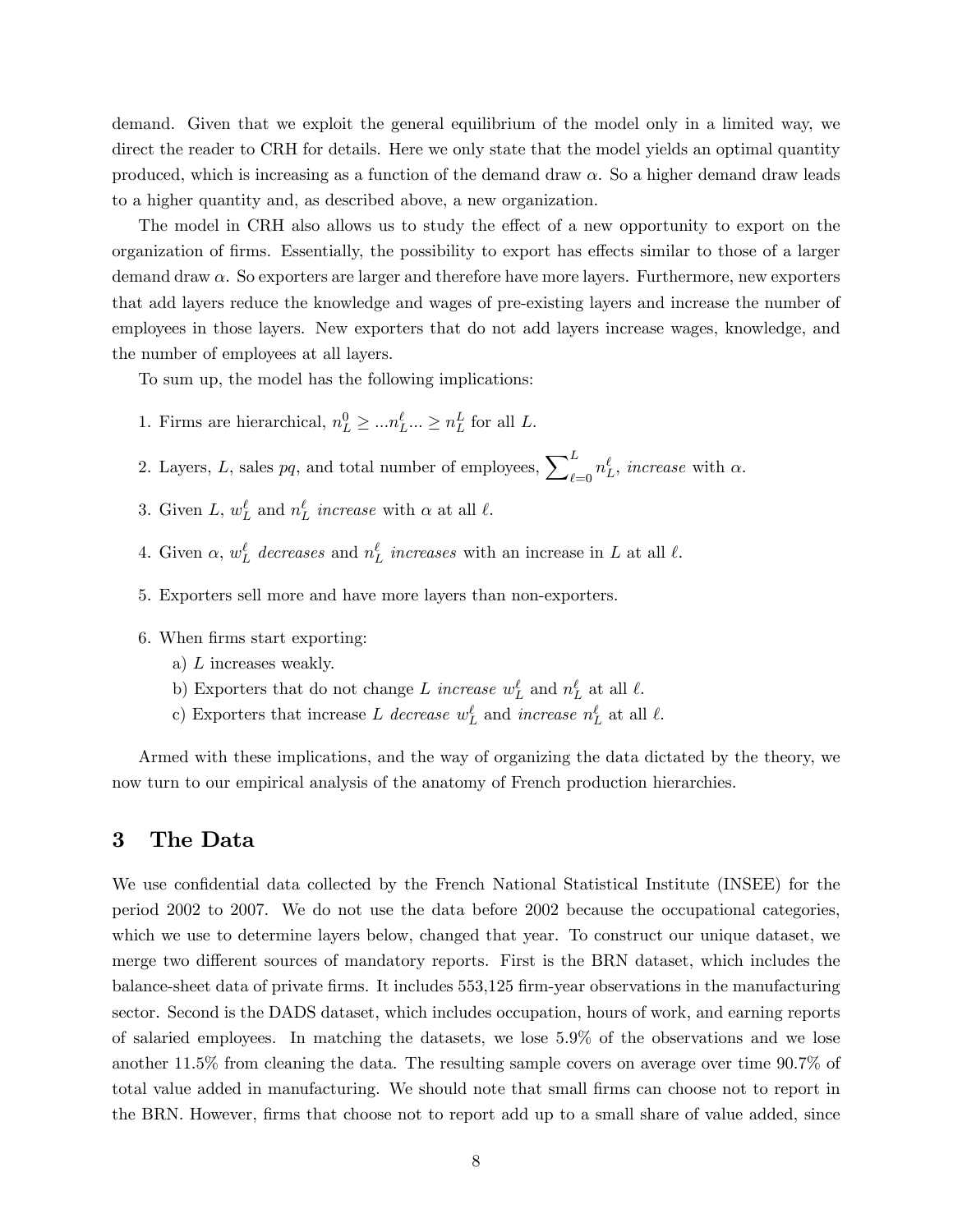they are included in the 9.3% of value added not included in our sample. A detailed description of the construction and characteristics of the dataset is included in Appendix B.

In order to dissect this large dataset in a way that we can understand and analyze through the lens of the theory described in the previous section, we first need to determine what constitutes a layer of workers or management in the data. To do so, we use the PCS-ESE classification codes for workers in the manufacturing sector. Remember that the notion of a layer is a group of employees who have similar knowledge levels and wages and who perform tasks at a similar level of authority. That is, our purpose is not to separate employees in a firm according to the functional characteristics of the tasks they perform (e.g., whether they are accountants or lawyers) but rather based on their hierarchical level in the organization, that is, based on the number of layers of subordinates that they have below them. The PCS-ESE is, we believe, ideal for this purpose. For manufacturing it includes five occupational categories classified with numbers from 2 to  $6<sup>5</sup>$ . The classes we use, together with their class number, are:

- 2. Firm owners receiving a wage (which includes the CEO or firm directors).
- 3. Senior staff or top management positions (which includes chief financial officers, heads of human resources, and logistics and purchasing managers).
- 4. Employees at the supervisor level (which includes quality control technicians, technical, accounting, and sales supervisors).
- 5. Qualified and non-qualified clerical employees (secretaries, human resources or accounting employees, telephone operators, and sales employees).
- 6. Blue collar qualified and non-qualified workers (welders, assemblers, machine operators and maintenance workers).

Throughout the paper we merge classes 5 and 6, since the distribution of wages of workers in these two classes is extremely similar, indicating similar levels of knowledge. Table 1 shows percentiles of the distribution of wages in the different classes of workers, all expressed in 2005 euros.<sup>6</sup>

The distributions are clearly ranked. CEOs make the most money, and wages decrease as we reach classes 5 and 6, which are practically identical. In order to match the numbers of these occupational classes with the theory, we order them from the bottom up. So classes 5 and 6 will form the layer of workers, namely, layer zero. Class 4 of supervisors will form the first layer of managers, layer 1. Senior staff will be included in layer 2, and CEOs and firm directors will form layer 3. So firms can have a maximum of 4 layers, starting with layer zero and moving all the way up to layer 3. Throughout the rest of the paper we refer to the number of layers in the Örm by the number of management layers. So a firm that has a layer of workers and two layers of managers is referred to as a firm with two layers.

 $5C$ lass 1 is only used for farmers and so is never present in our data.

 $6$ Throughout the paper all nominal variables are expressed in 2005 euros.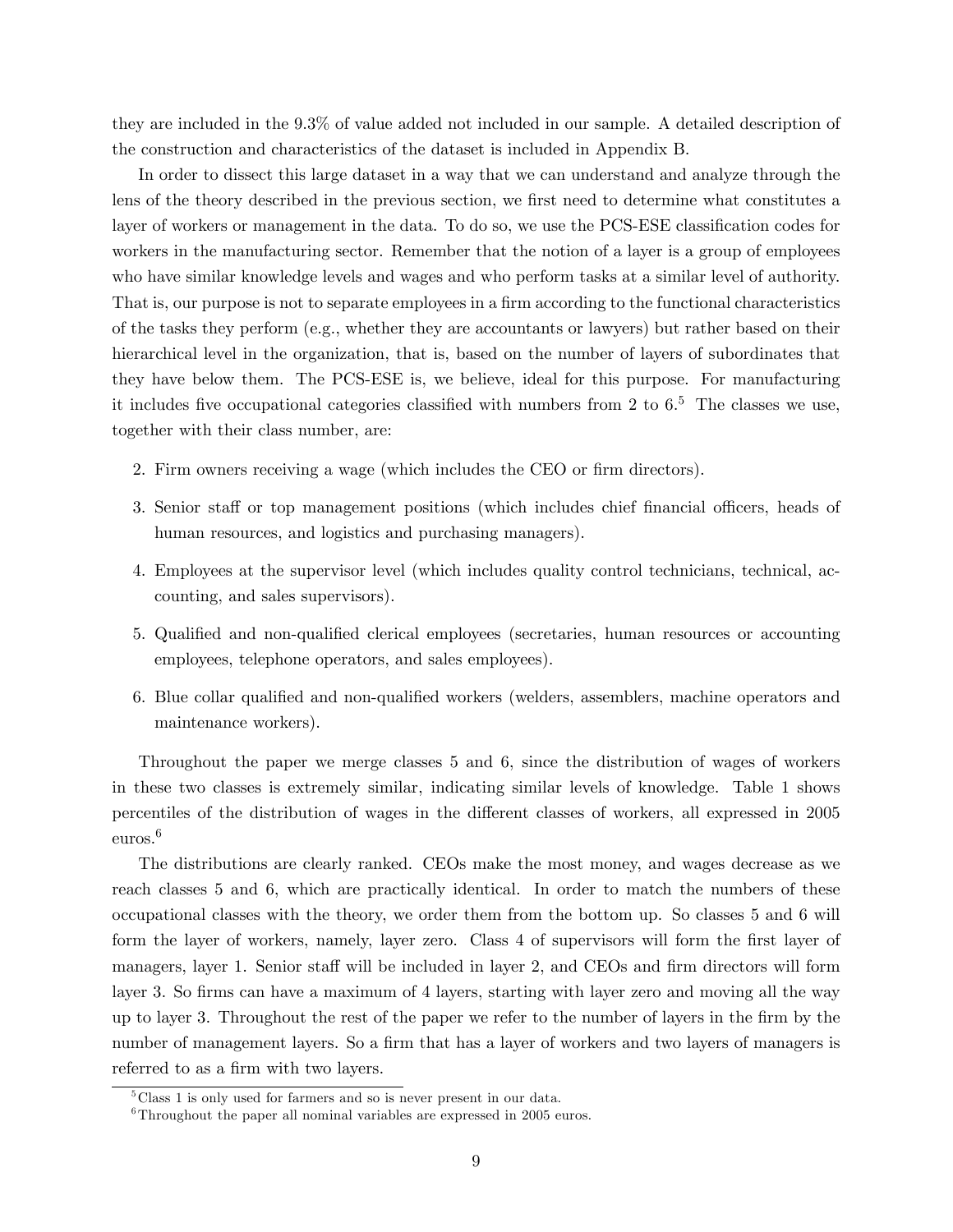| Table 1: Distribution of average hourly wage by occupation in 2005 euros |                |              |             |        |              |  |  |  |
|--------------------------------------------------------------------------|----------------|--------------|-------------|--------|--------------|--|--|--|
|                                                                          | CEO, directors | Senior staff | Supervisors | Clerks | Blue collars |  |  |  |
| Mean                                                                     | 75.60          | 47.91        | 26.30       | 19.06  | 20.83        |  |  |  |
| p5                                                                       | 22.33          | 19.56        | 13.14       | 9.74   | 9.67         |  |  |  |
| p10                                                                      | 26.99          | 23.07        | 15.01       | 11.00  | 10.94        |  |  |  |
| p25                                                                      | 38.86          | 28.93        | 18.14       | 13.03  | 12.88        |  |  |  |
| p50                                                                      | 54.62          | 35.96        | 21.87       | 15.63  | 15.24        |  |  |  |
| p75                                                                      | 75.07          | 44.62        | 26.44       | 19.01  | 18.34        |  |  |  |
| p90                                                                      | 106.04         | 56.95        | 32.76       | 23.73  | 22.58        |  |  |  |
| p95                                                                      | 132.17         | 69.01        | 38.94       | 28.33  | 26.94        |  |  |  |

#### 3.1 Firms with a different number of layers are different

We aim to establish that this classification of workers into layers is a meaningful economic classification. Of course, this occupational classification could just constitute some arbitrary names given to particular workers in an organization that are not systematic across firms. The evidence in Table 1 suggests otherwise. Wages across these occupations are evidently ranked. Clearly, much more is needed. We dedicate the rest of this section to convincing the reader that this classification is useful. In Tables 2 and 3 we present some basic statistics of our dataset.

| Table 2: Data description by year |        |       |        |         |               |  |  |  |
|-----------------------------------|--------|-------|--------|---------|---------------|--|--|--|
|                                   |        |       |        | Average |               |  |  |  |
| Year                              | Firms  | VA    | Hours  | Wage    | $#$ of layers |  |  |  |
| 2002                              | 79,260 | 2,909 | 83,749 | 22.07   | 1.59          |  |  |  |
| 2003                              | 77,768 | 2,900 | 82,704 | 22.51   | 1.58          |  |  |  |
| 2004                              | 76,448 | 2,934 | 81,445 | 23.33   | 1.58          |  |  |  |
| 2005                              | 75,426 | 2,786 | 78,090 | 24.07   | 1.55          |  |  |  |
| 2006                              | 74,818 | 2,823 | 77,697 | 23.29   | 1.53          |  |  |  |
| 2007                              | 72,918 | 2,685 | 73,515 | 23.98   | 1.50          |  |  |  |

Value added in  $000s$  of  $2005$  euros. Wages = average hourly wage in 2005 euros.

Table 2 presents the number of firms by year as well as average value added, hours of work, wages, and layers. There is little variation by year in the data, as is evident from the table. We classify a firm as having a particular layer if it reports employing a positive number of hours in that layer. On average, firms in our sample employ a positive number of hours in about 1.5 layers. It is important for our purposes that firms do not tend to employ workers in all layers, since we will analyze how firms change as they add or drop layers of management. Given that on average firms have only slightly more than 1.5 layers of management and that they can have a maximum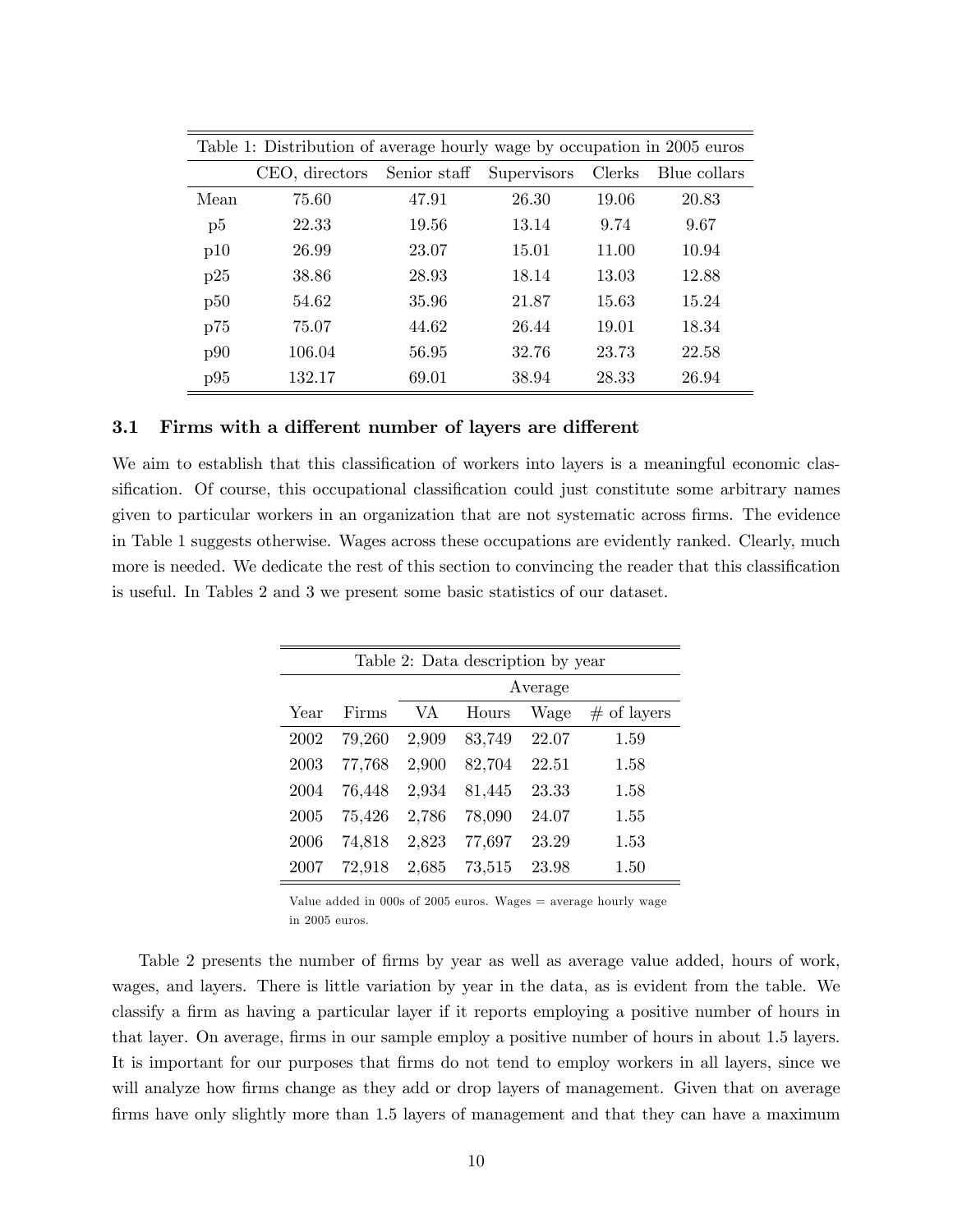of three layers of management (plus one layer of workers), there are ample opportunities for firms to add new layers. Table 3 presents the average characteristics of firms across layers. Clearly, firms with more layers are larger in terms of value added and hours. They also tend to pay higher wages. The last fact is more evident when we look at the median than at the mean given that there are some outliers for firms with only layer zero. Figures 2, 3, and 4 document the same facts using the whole distribution.

| Table 3: Data description by number of layers in the firm |            |       |                   |         |       |  |  |  |
|-----------------------------------------------------------|------------|-------|-------------------|---------|-------|--|--|--|
| # of                                                      |            |       | Median<br>Average |         |       |  |  |  |
| layers                                                    | Firm-years | VA    | Hours             | $Wage*$ | wage  |  |  |  |
| $\left( \right)$                                          | 81,909     | 205   | 7,946             | 29.44   | 17.08 |  |  |  |
| 1                                                         | 126,069    | 403   | 16,450            | 20.96   | 17.99 |  |  |  |
| $\mathfrak{D}$                                            | 161,449    | 2,821 | 85,674            | 20.99   | 19.45 |  |  |  |
| 3                                                         | 87,211     | 8.879 | 227,070           | 22.23   | 20.78 |  |  |  |

Value added in 000s of 2005 euros. Wage<sup>\*</sup> = average hourly wage in 2005 euros from trimmed sample (0.05% top and bottom in each cell).

The figures also show the distributions after we control for time and industry fixed effects (which as can be seen in the figure do very little). The distributions provide a picture very similar to the one we obtained from just looking at the means. Firms with more layers are larger and tend to pay higher average wages. As a robustness check, Table A1 and Figure A1 in Appendix A show the same findings using an alternative measure of wages (from DADS) that does not include payroll taxes and other expenses. A description of the data is presented in Appendix B. The evidence in this section has documented not only that layers do not simply group workers in arbitrary ways but that firms with different numbers of layers are different in economically meaningful ways.

#### 3.2 Firms have adjacent layers and form hierarchies

So far we have studied firms with different total numbers of layers but not which layers firms actually do include in their organization. Table 4 shows that the vast majority of firms have adjacent layers starting from layer zero. That is,  $87.17\%$  of the firms in our sample that have zero layers of management actually have layer zero. These are also the largest firms in terms of employment, as they account for 95.86% of the total employment of firms with zero layers. As another example, consider the firms with two management layers. About 80% of them include layers zero to two. The remaining 20% are missing one of these layers and include layer three. Note that, weighted by employment or value added, these firms account for less than 7%. So the producers that do not have adjacent layers starting from layer zero are the smallest firms in the sample. Clearly, all firms with three management layers have adjacent layers starting from zero since they have all layers. Overall, 81.57% of firms have adjacent layers starting at zero and they account for 96.65% of value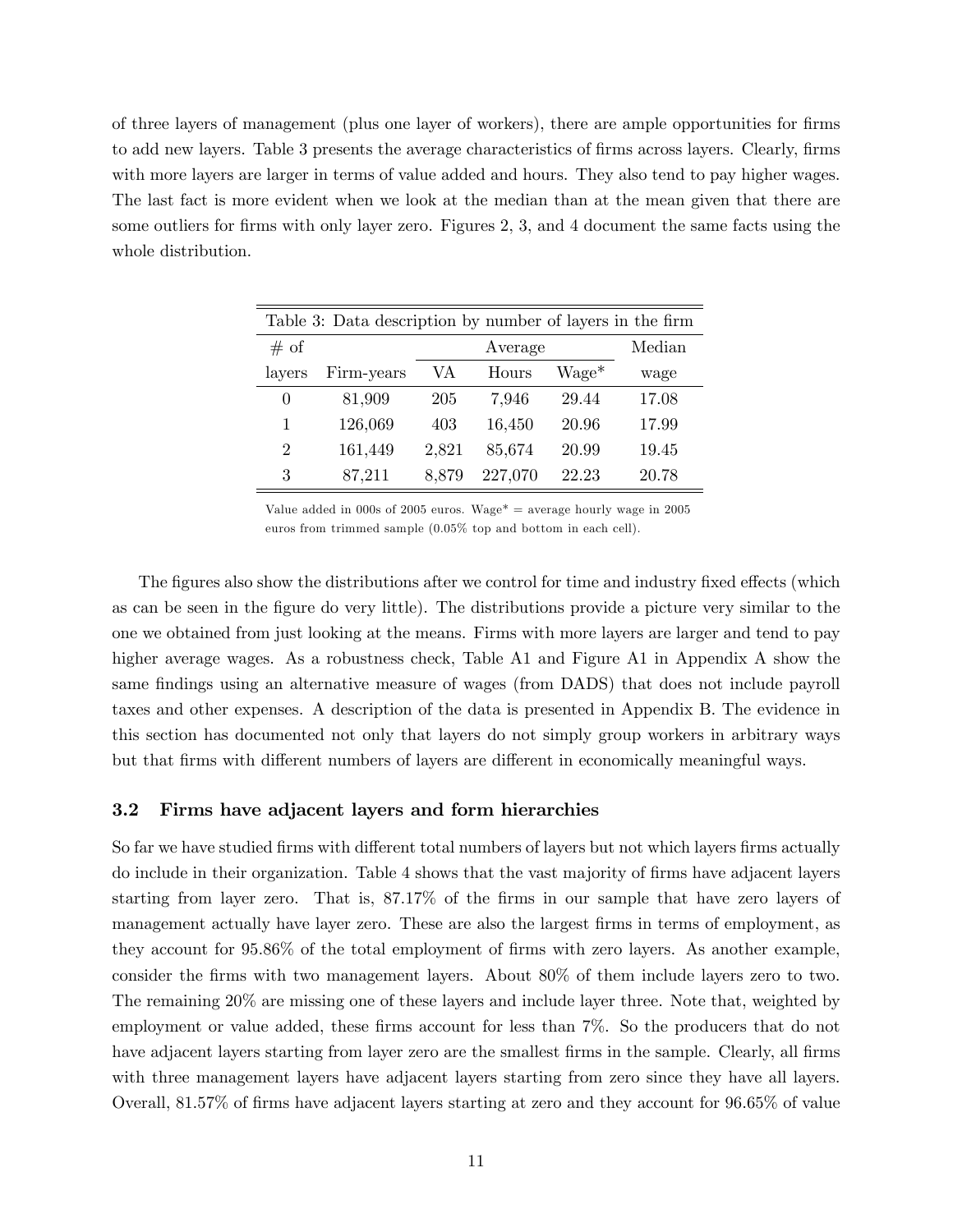added. The results that follow in general do not depend on whether we restrict the sample to firms with adjacent layers (what we label 'selected sample'). These robustness checks are included in Appendix A.



Figure 2: Value added distribution by number of layers



Figure 3: Hours distribution by number of layers



Figure 4: Firm average hourly wage distribution by number of layers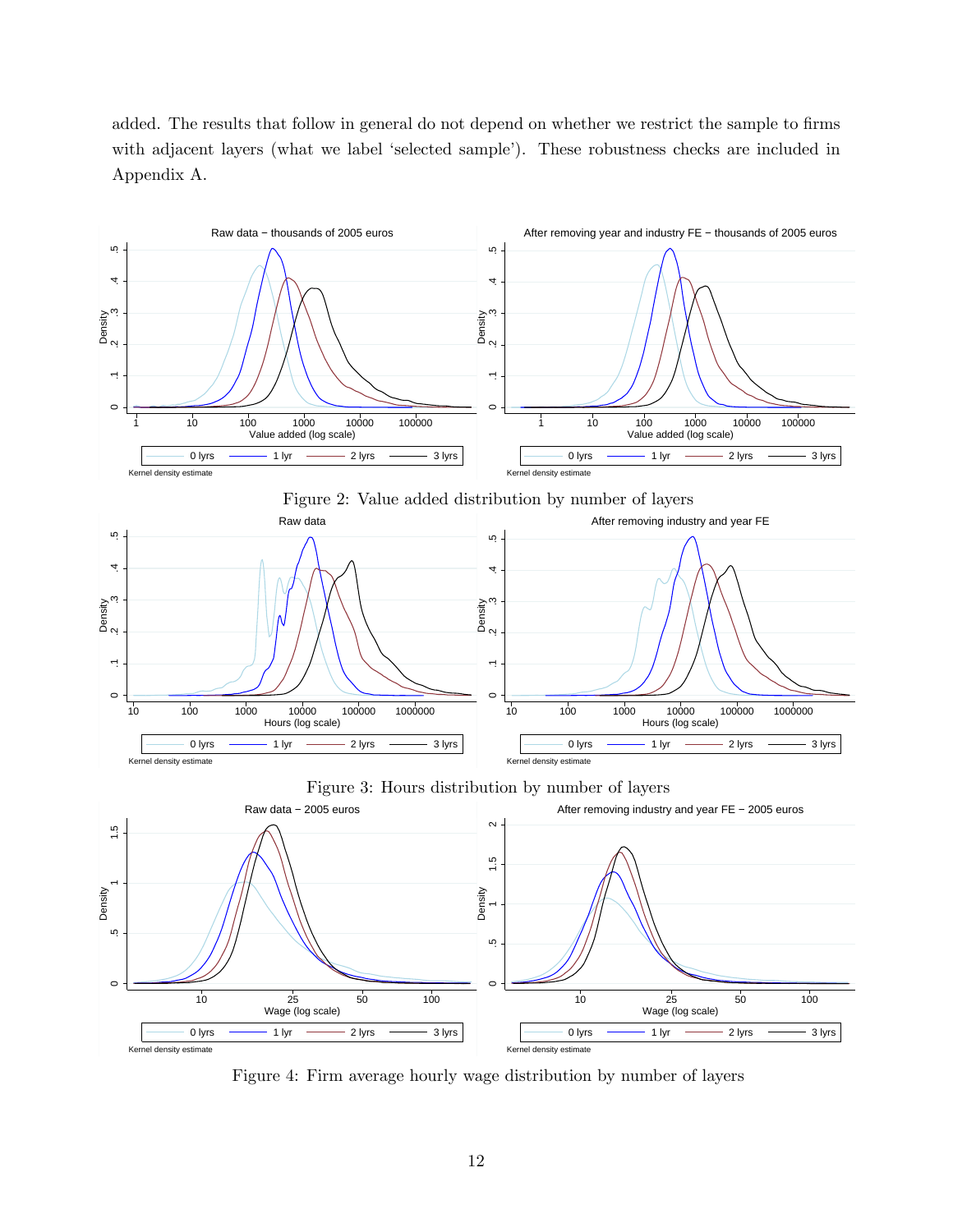| Table 4: Percentage of firms that have adjacent layers |       |       |          |          |           |  |  |  |
|--------------------------------------------------------|-------|-------|----------|----------|-----------|--|--|--|
| Among firms with: 0 layers 1 layer                     |       |       | 2 layers | 3 layers | All firms |  |  |  |
| Unweighted                                             | 87.17 | 67.22 | 79.98    | 100      | 81.57     |  |  |  |
| Weighted by $VA$                                       | 85.84 | 68.01 | 94.54    | 100      | 96.65     |  |  |  |
| Weighted by hours                                      | 95.86 | 72.38 | 93.15    | 100      | 95.74     |  |  |  |

Not only do firms have adjacent layers but they form hierarchies. That is, the number of hours employed in the lowest layer is, in most of them, larger than in the first layer of management, which is larger than the second layer of management, which is larger than the top layer (if the firm has all these layers). Table 5 presents the fraction of Örms that satisfy this hierarchical criterion for hours in all layers and in each of them individually. Table A38 in Appendix A presents the averages weighted by value added.

| Table 5: Firms that satisfy a hierarchy in hours |                                                                                                            |        |        |       |  |  |  |  |
|--------------------------------------------------|------------------------------------------------------------------------------------------------------------|--------|--------|-------|--|--|--|--|
|                                                  | # of layers $N_L^{\ell} \ge N_L^{\ell+1}$ all $\ell$ $N_L^0 \ge N_L^1$ $N_L^1 \ge N_L^2$ $N_L^2 \ge N_L^3$ |        |        |       |  |  |  |  |
|                                                  | $85.3\%$                                                                                                   | 85.3%  |        |       |  |  |  |  |
|                                                  | 62.0%                                                                                                      | 85.2\% | 74.0%  |       |  |  |  |  |
| 3                                                | $54.3\%$                                                                                                   | 85.8%  | 76.4\% | 86.6% |  |  |  |  |

 $N_L^{\ell}$  = hours at layer  $\ell$  of a firm with  $L$  layers.

A particular ranking of layers is hierarchical in the sense that the upper layer is smaller than the lower one in at least  $74\%$  of cases in the data. Almost all firms with one layer satisfy the ranking. However, only slightly more than half of the firms with all layers satisfy the ranking in all layers. So most firms are hierarchical in terms of hours, but we have a relatively large number of exceptions in at least one layer. In contrast, when we look at the hierarchy in wages -namely, whether workers in higher layers earn more than workers in lower layers– the hierarchy is satisfied in the vast majority of cases. We present this evidence in Table 6. All individual rankings are hierarchical in more than 87% of cases, and even firms with three layers of management are hierarchical in all the rankings in about 80% of cases. Table A39 in Appendix A presents the averages weighted by value added.

| Table 6: Firms that satisfy a hierarchy in wages |                                                                                                                |          |        |       |  |  |  |  |
|--------------------------------------------------|----------------------------------------------------------------------------------------------------------------|----------|--------|-------|--|--|--|--|
|                                                  | # of layers $w_L^{\ell+1} \geq w_L^{\ell}$ all $\ell$ $w_L^1 \geq w_L^0$ $w_L^2 \geq w_L^1$ $w_L^3 \geq w_L^2$ |          |        |       |  |  |  |  |
|                                                  | $92.1\%$                                                                                                       | $92.1\%$ |        |       |  |  |  |  |
| 2                                                | 86.2%                                                                                                          | 93.6%    | 92.5%  |       |  |  |  |  |
| 3                                                | 79.7%                                                                                                          | $96.5\%$ | 94.4\% | 87.8% |  |  |  |  |

In sum, we conclude from this evidence that it is accurate to think of the representative firm as hierarchical, with more hours of work in lower layers, but workers that are paid less.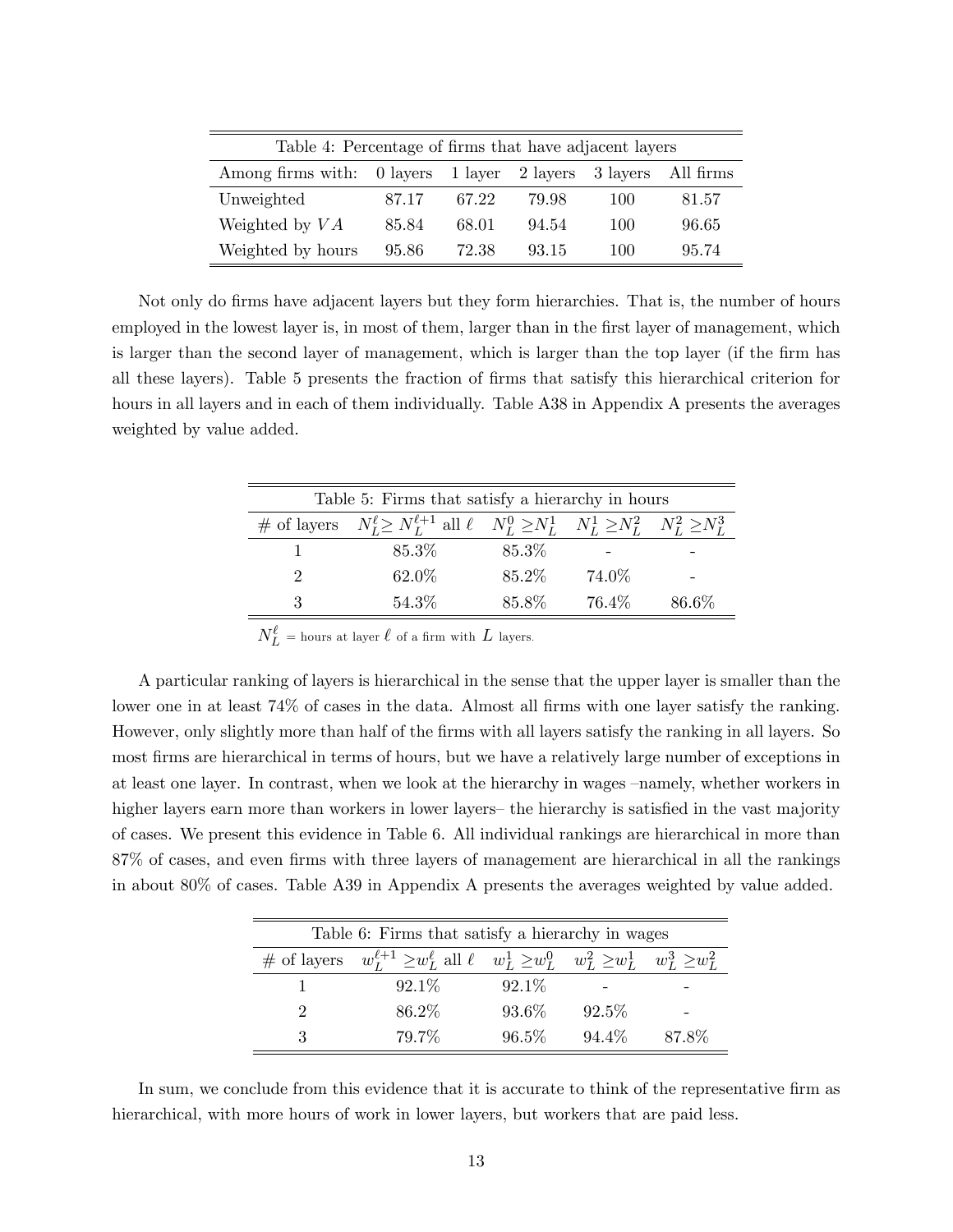

Figure 5: Representative hierarchies



Figure 6: Representative hierarchies normalized by hours in the top layer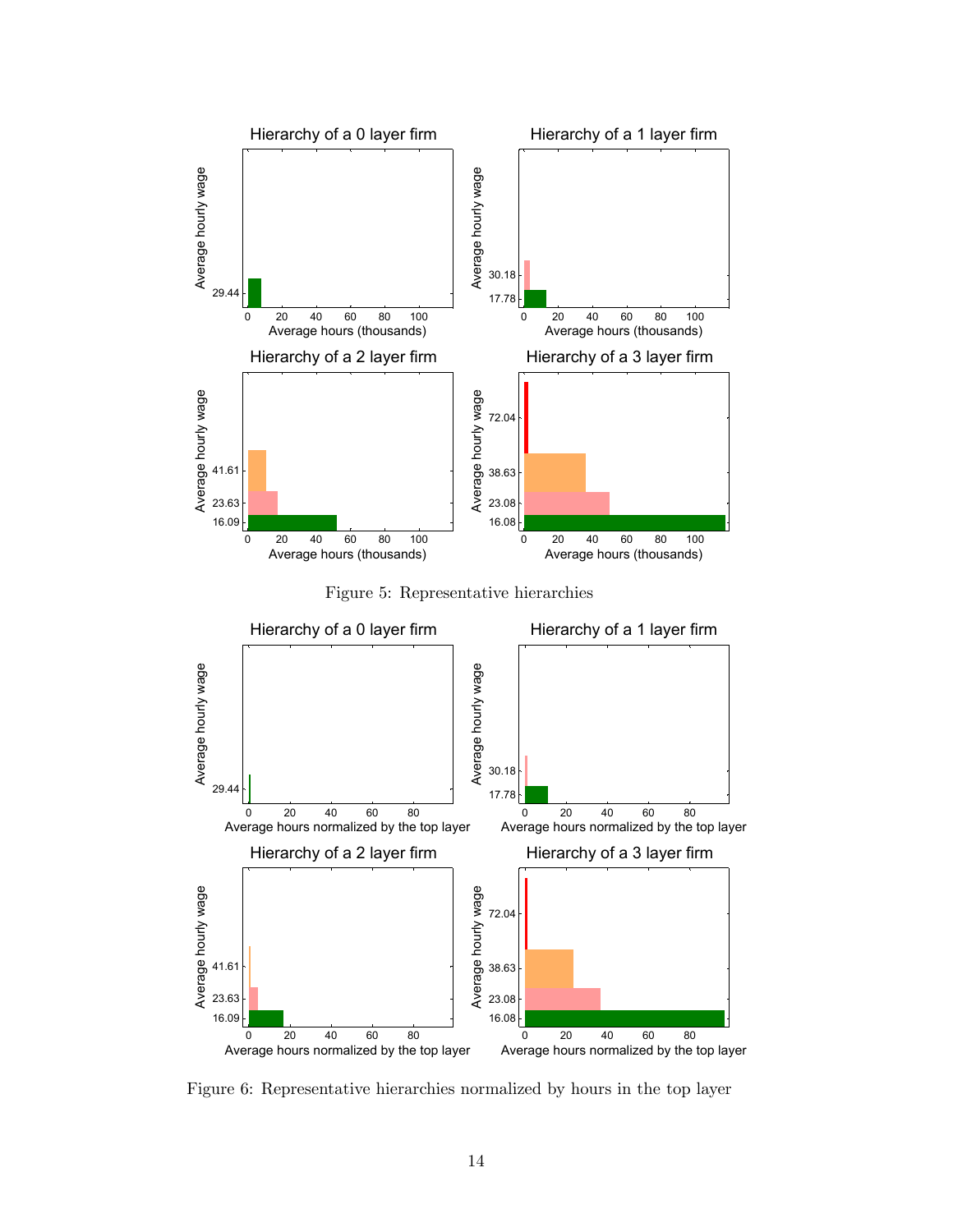Figure 5 represents graphically the firms in our sample. Each panel in the graph represents firms with different numbers of layers. Each layer is represented using a square. The length of the square represents the average number of hours employed in the layer by firms with a given number of layers. The height of the square represents the average hourly wage of employees in that layer (so the area is the total wage bill of the layer). The hierarchical organization of labor is evident. Also evident is the way in which firms with more layers organize differently. In the next section we study the particular changes in wages and hours by layer as firms expand.

Figure 6 presents the same representative hierarchies when we normalize the number of hours of each layer by the number of hours in the top layer. Our model keeps the number of hours at the top layer Öxed, so this normalization is desirable when we contrast the implications of the theory with our data. All the characteristics of the representative hierarchies that we discussed in Figure 5 are also present in Figure 6 after normalizing.

#### 3.3 Layer transitions depend on size and firms add or drop adjacent layers

Let us now investigate how many producers add or drop layers in a given period. Table 7 shows that between 60 and  $70\%$  of firms in a given period maintain their number of layers. From the remaining, some firms exit, with the exit rate decreasing with the number of layers. Clearly, of the firms that change layers, the majority adds or drops only one of them. In fact, out of the firms with adjacent layers, most of the firms that add one add an adjacent layer  $(75.4\%$  for zero-layer firms and  $82.9\%$  for firms with one layer of management; see Table A2 in Appendix A). Hence, when firms add or drop layers they tend to drop or add an adjacent layer, and only one of them. This is all consistent with the view, provided by the theory, that firms add layers to expand and drop layers to contract, and do so in a systematic way. Since very large expansions are rare, we see few transitions that add or drop more than one layer. Table A3 in Appendix A shows that the same pattern as in Table 7 is observed even if we weight the firms by their value added.

| Table 7: Distribution of layers at $t+1$ conditional on layers at t |          |                                  |          |                           |                |        |       |  |
|---------------------------------------------------------------------|----------|----------------------------------|----------|---------------------------|----------------|--------|-------|--|
|                                                                     |          |                                  |          |                           |                |        |       |  |
|                                                                     |          | Exit                             | $\theta$ | $\overline{1}$            | $\overline{2}$ | 3      | Total |  |
|                                                                     | $\theta$ |                                  |          | 15.4 67.1 15.3 2.0        |                | 0.2    | 100   |  |
| $#$ of layers                                                       |          | $1\quad 9.9\quad 10.8\quad 62.0$ |          |                           | -- 16.2        | $-1.1$ | 100   |  |
| at t                                                                |          | 2 7.6                            |          | 1.2 13.2 67.5             |                | -10.5  | 100   |  |
|                                                                     | 3        | 6.1                              |          | $0.2$ $2.0$ $20.5$ $71.2$ |                |        | 100   |  |

We can also study the probability of adding or dropping one or more layers as a function of the size of the firm in terms of its value added. Figure 7 shows a lowess smoothing interpolation of the probability of changing the number of layers to any count, as a function of the value added of the firm, for firms with different initial numbers of layers. If, for example, firms receive shocks to their demand parameter  $\alpha$  over time, and these shocks are drawn from a common arbitrary distribution,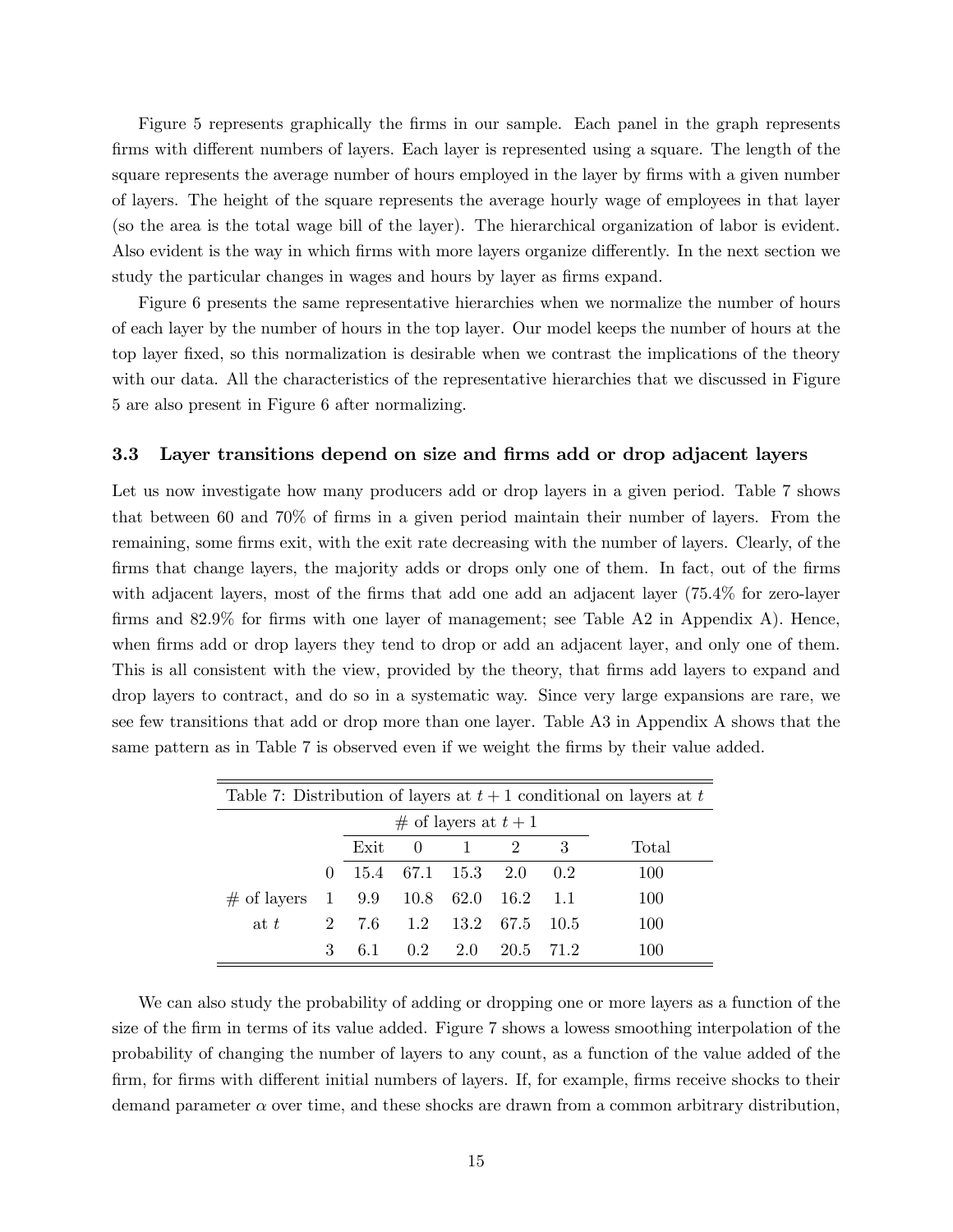the model predicts that the probability of adding a layer should increase with value added. In contrast, the probability of dropping a layer should decrease in value added. Furthermore, the probability of adding one layer should be larger than the probability of adding two, which should also be increasing in value added. This is exactly what happens in Figure 7.

The probability of adding layers is always increasing in value added and of dropping is always decreasing, and the ranking of probabilities is always consistent with the predictions of our theory, augmented with some simple stochastic process for the fundamentals. Figure 7 does not include confidence bands in order to enhance the visibility of the curves. However, in Figure A1 in Appendix A we present a graph with all the individual observations and show that they line up fairly tight around the interpolation estimates. Appendix B describes all the details and choices made to construct Figure 7.

The evidence in this section has documented that layers do not just group workers in arbitrary ways but that firms with different numbers of layers are different in economically meaningful ways. In addition, we have documented that changes in the number of layers are also systematic and are determined by the size of the firm. We now turn to analyze how firms change their organization, layer by layer, when they decide to expand or contract.



Figure 7: Transitions across layers depend on value added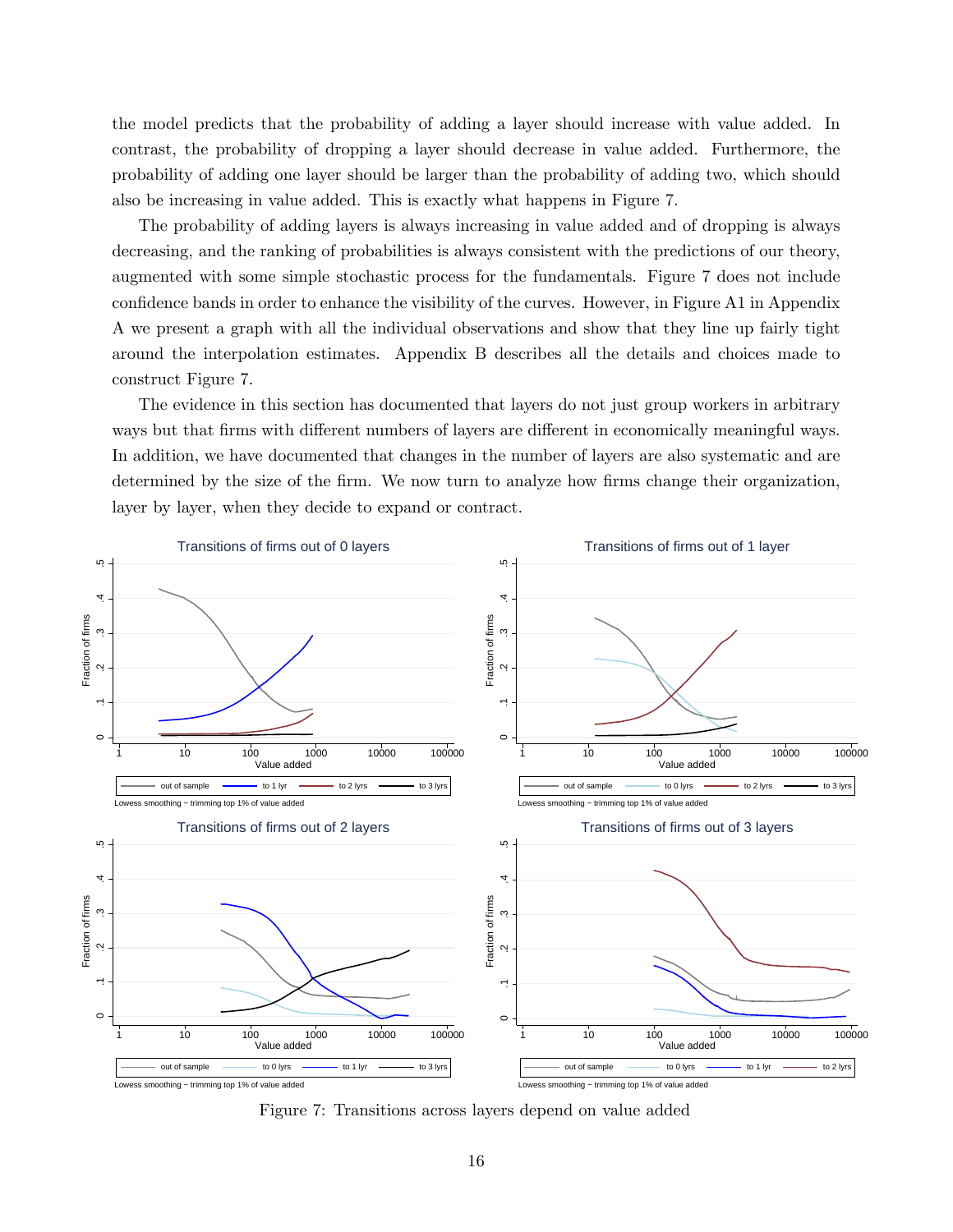### 4 How Do Firms Expand?

In this section we analyze how firms change when they expand or contract. The main body of evidence we present tracks firms over time and, therefore, controls for a variety of individual firm characteristics, such as industry. This, we believe, is the ideal way of analyzing the predictions of our theory in the data and we do so below. However, before we present our results over time, it is informative to analyze briefly the cross-section of firms. In particular, we study the relationship between value added and normalized hours in a given layer,  $\ell$ , for firms with L layers,  $n_L^{\ell}$ , or the wage of the workers in a given layer  $\ell, w_L^{\ell}$ . The theory predicts that if we focus on firms with a given number of layers, L,  $n_L^{\ell}$ , and  $w_L^{\ell}$  should increase with value added absent any other source of heterogeneity across producers. Of course, firms are different in many dimensions and so instead of a one-to-one relationship we find substantial heterogeneity in  $n_L^{\ell}$  and  $w_L^{\ell}$  for any given level of value added. Nevertheless, Figures A3 to A9 in Appendix A show a positive and significant relationship between log value added and the log of  $n_L^{\ell}$  and  $w_L^{\ell}$  for every  $\ell \in [0, 1, ..., L$  and every L.

The theory also has a more subtle prediction. Namely, that the slope of the relationship between the log of value added and normalized hours should decrease as we consider higher layers of management. The reason is that a larger firm with the same  $L$  has more knowledgeable workers in all layers, as discussed in Section 2, and so larger spans of control at all layers. Figures A3 to A5 in Appendix A, together with Table 8 below, show that the ranking of the slopes is the one predicted by the model for Örms with two management layers but not for Örms with three layers (where the ranking is reversed). The differences between the elasticities are significant at the  $1\%$ level for all comparisons. The table also shows the estimates when we add time and industry fixed effects (again see Appendix B for details). The failure of the implication of the model for firms with three layers is the result of cross-sectional heterogeneity, as we show below.

| Table 8: Normalized hours within layers |      |            |      |  |  |  |  |  |
|-----------------------------------------|------|------------|------|--|--|--|--|--|
|                                         |      | With FE    |      |  |  |  |  |  |
| $\ln VA$                                | s.e. | $\ln VA$   | s.e. |  |  |  |  |  |
| .411                                    | .005 | .349       | .005 |  |  |  |  |  |
| .186                                    | .003 | .158       | .003 |  |  |  |  |  |
| .100                                    | .002 | .096       | .003 |  |  |  |  |  |
| .663                                    | .004 | .669       | .003 |  |  |  |  |  |
| .734                                    | .003 | .719       | .003 |  |  |  |  |  |
| .773                                    | .004 | .765       | .004 |  |  |  |  |  |
|                                         |      | Without FE |      |  |  |  |  |  |

All p-values  $< 0.01$ . Excluding top and bottom  $0.05\%$ 

Similarly, we can look at the ranking of the slopes of the relationship between log wages and log value added. Now the model predicts that the elasticity should be higher, the higher the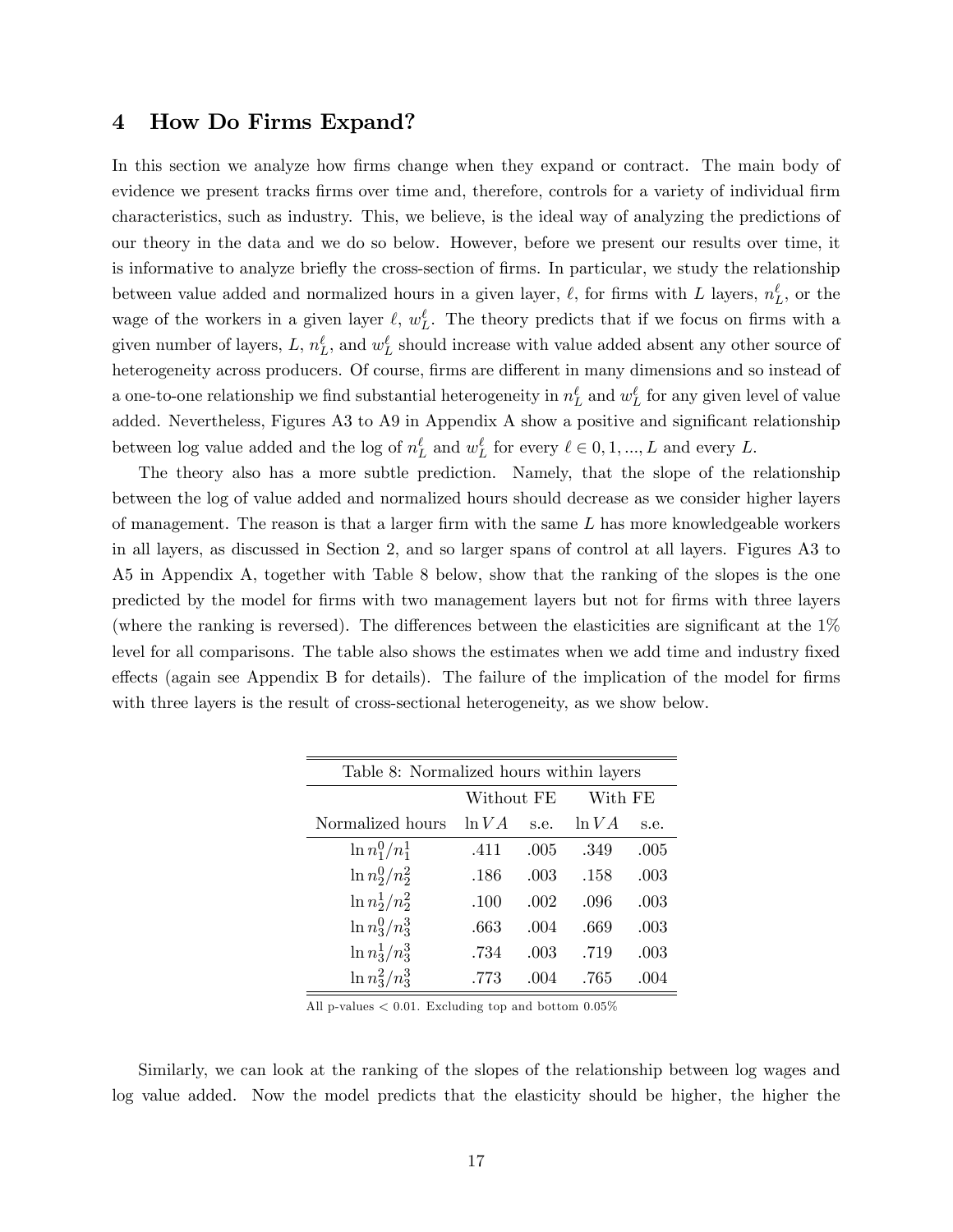management layer. The firm economizes by expanding the knowledge of higher layers more, since there are fewer of those managers. This is in fact the case in the majority of comparisons, except for a couple that are not significant, as is evident in Table 9. Thus, among firms with the same number of layers, the larger ones pay higher wages, and proportionally higher at the top of the hierarchy. Note that these comparisons are treating all the sources of heterogeneity across firms that are not accounted for by value added as classical measurement error. This is certainly a stretch, so it is somewhat surprising that these predictions still emerge so clearly in our data.

| Table 9: Wages within layers |            |      |          |      |  |  |  |  |
|------------------------------|------------|------|----------|------|--|--|--|--|
|                              | Without FE |      | With FE  |      |  |  |  |  |
| Wages                        | $\ln VA$   | s.e. | $\ln VA$ | s.e. |  |  |  |  |
| $\ln w_0^0$                  | .039       | .002 | .072     | .004 |  |  |  |  |
| $\ln w_1^0$                  | .051       | .002 | .059     | .002 |  |  |  |  |
| $\ln w_1^1$                  | .083       | .002 | .086     | .002 |  |  |  |  |
| $\ln w_2^0$                  | .040       | .001 | .045     | .001 |  |  |  |  |
| $\ln w_2^1$                  | .039       | .001 | .043     | .001 |  |  |  |  |
| $\ln w_2^2$                  | .068       | .001 | .073     | .001 |  |  |  |  |
| $\ln w_3^0$                  | .045       | .001 | .048     | .001 |  |  |  |  |
| $\ln w_3^1$                  | .043       | .001 | .046     | .001 |  |  |  |  |
| $\ln w_3^2$                  | .072       | .001 | .072     | .001 |  |  |  |  |
| $\ln w_3^3$                  | .192       | .002 | .192     | .002 |  |  |  |  |

All p-values  $< 0.01$ . Excluding top and bottom  $0.05\%$ 

The evidence above is informative about the differences across firms with similar characteristics, in particular, the same number of layers. However, it is confounded by other dimensions of heterogeneity across firms. We now move to time series evidence that tracks firms over time. Let us start by looking at the same prediction we analyzed in the cross-section. That is, we study how  $n_L^{\ell}$  and  $w_L^{\ell}$  change as the firm increases its value added. We estimate a regression of the form

$$
d\ln n_{Lit}^{\ell} = \alpha_L^{\ell} + \beta_L^{\ell} d\ln VA_{it} + \varepsilon_{it},\tag{6}
$$

where i refers to a particular firm with L management layers, t is the time period, and d is a yearly time difference (e.g.,  $d \ln n_{Lit}^{\ell} = \ln n_{Lit+1}^{\ell} - \ln n_{Lit}^{\ell}$ ).

Table 10 presents the estimates of  $\beta_L^{\ell}$  for all  $\ell \in [0, 1, ..., L]$  and every L. Note that since we are normalizing hours by the number of hours in the top layer, we can look at the value of  $\beta_L^{\ell}$  for  $\ell = 1, ..., L - 1$  only. First note that as predicted by Implication 3 of the theory in Section 2, given  $L$ , firms grow by increasing the number of hours at all layers. Furthermore, now the ranking of the values of  $\beta_L^{\ell}$  always satisfies that  $\beta_L^{\ell} > \beta_L^{\ell'}$  for  $\ell < \ell'$ , although in one instance the difference is not significant. Hence, these results show that once we control for firm fixed effects, the predictions of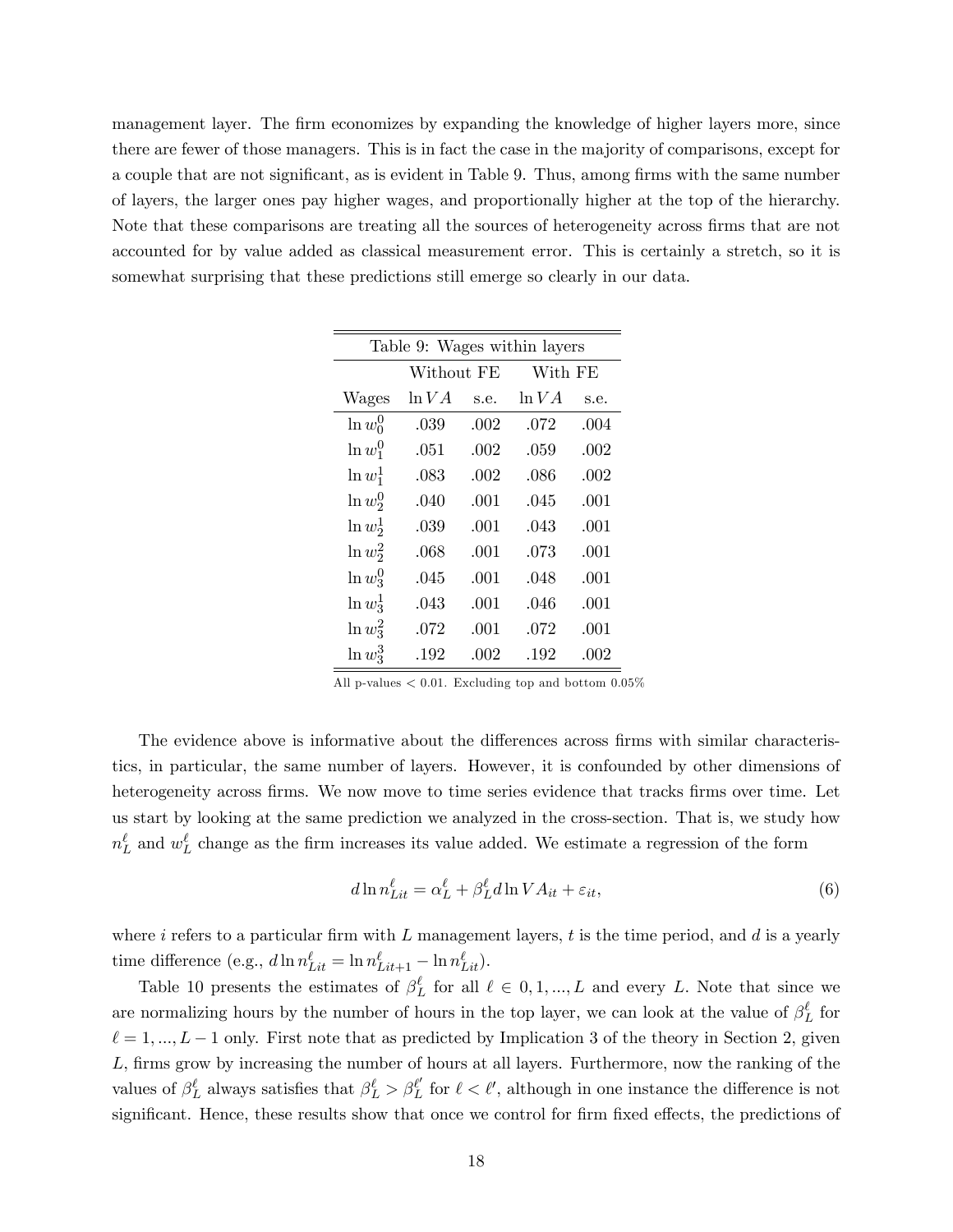the theory are in line with our findings. As a robustness check we present in Table A41 the results with the selected sample. We conclude that when firms grow but keep the same number of layers, they employ more hours of work at all layers but proportionally more in the lower layers. So firms become flatter, with a wider base.

| Table 10: Elasticity of $n_L^{\ell}$ with VA for firms that do not change L |          |                  |       |         |        |  |  |
|-----------------------------------------------------------------------------|----------|------------------|-------|---------|--------|--|--|
| $#$ of layers                                                               | Layer    | $\beta_L^{\ell}$ | s.e.  | p-value | obs    |  |  |
| 1                                                                           | $\theta$ | 0.044            | 0.012 | 0.00    | 65,114 |  |  |
| $\overline{2}$                                                              | $\theta$ | 0.046            | 0.009 | 0.00    | 91,833 |  |  |
| $\overline{2}$                                                              |          | 0.019            | 0.010 | 0.07    | 91,833 |  |  |
| 3                                                                           | $\theta$ | 0.109            | 0.014 | 0.00    | 53,053 |  |  |
| 3                                                                           |          | 0.048            | 0.013 | 0.00    | 53,053 |  |  |
| 3                                                                           | 2        | 0.037            | 0.013 | 0.01    | 53,053 |  |  |

We do the same analysis for wages. In particular, we estimate

$$
d\ln w_{Lit}^{\ell} = \delta_L^{\ell} + \gamma_L^{\ell} d\ln V A_{it} + \varepsilon_{it},\tag{7}
$$

where now  $d\ln w_{Lit}^{\ell}$  denotes the log difference in wages. The results are presented in Table 11 and are, as were the cross-sectional results, for the most part consistent with the theory. Namely,  $\gamma_L^{\ell}$  is positive and significant for all  $\ell \in 0, 1, ..., L$  and every L. Furthermore,  $\gamma_L^{\ell} < \gamma_L^{\ell'}$  for  $\ell < \ell'$ , in most cases, apart from a couple of instances where the difference is not significant. Hence, we reinforce the conclusion that when firms grow without changing the number of layers, they increase wages (or knowledge according to the theory) in all layers, but they increase wages proportionally more at the top of the Örm. Table A36 in Appendix A presents several robustness checks.

| Table 11: Elasticity of $w_L^{\ell}$ with VA for firms that do not change L |                |                   |       |         |        |
|-----------------------------------------------------------------------------|----------------|-------------------|-------|---------|--------|
| $#$ of layers                                                               | Layer          | $\gamma_L^{\ell}$ | s.e.  | p-value | obs    |
| $\theta$                                                                    | $\overline{0}$ | 0.077             | 0.007 | 0.00    | 45,606 |
| 1                                                                           | $\theta$       | 0.098             | 0.006 | 0.00    | 65,114 |
| 1                                                                           | 1              | 0.116             | 0.006 | 0.00    | 65,114 |
| $\overline{2}$                                                              | $\theta$       | 0.145             | 0.006 | 0.00    | 91,833 |
| $\overline{2}$                                                              | 1              | 0.156             | 0.006 | 0.00    | 91,833 |
| $\overline{2}$                                                              | $\overline{2}$ | 0.172             | 0.006 | 0.00    | 91,833 |
| 3                                                                           | $\theta$       | 0.173             | 0.009 | 0.00    | 53,053 |
| 3                                                                           | 1              | 0.187             | 0.009 | 0.00    | 53,053 |
| 3                                                                           | $\overline{2}$ | 0.189             | 0.010 | 0.00    | 53,053 |
| 3                                                                           | 3              | 0.218             | 0.011 | 0.00    | 53,055 |

The above analysis paints a familiar picture of the way firms expand. Firms expand by adding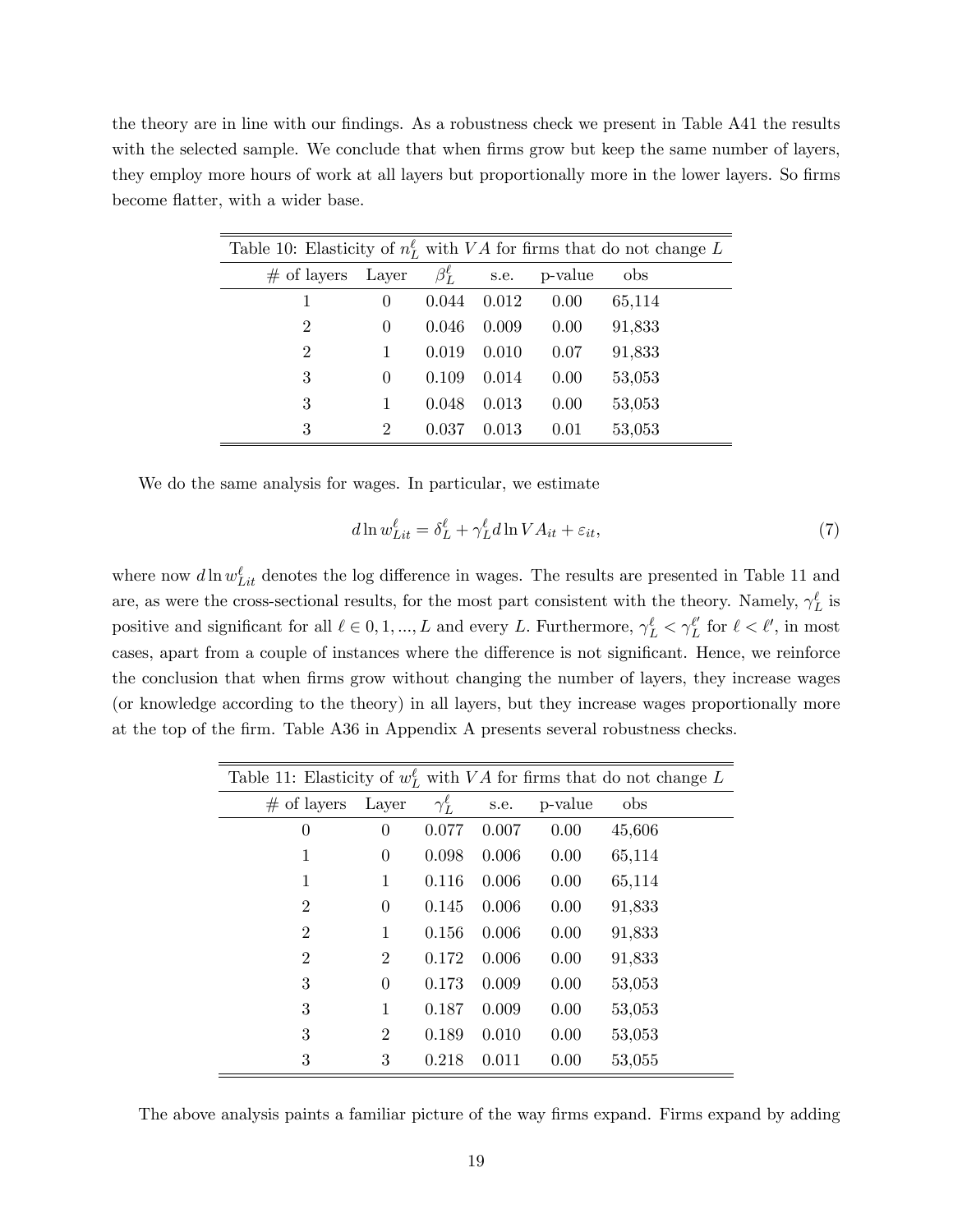more workers of all types, by hiring more knowledgeable workers, and by paying them more. Most models of firm dynamics (Hopenhayn 1992, Luttmer 2007, Rossi-Hansberg and Wright 2007, Lentz and Mortensen 2008, among others) share these features with the theory outlined in Section 2 when firms keep the number of layers constant. The next subsection shows that when a firm's expansion leads to a change in the number of layers  $-a$  reorganization of the firm–many of these findings are altered in a significant way, specifically, the one predicted by Implication 4 in Section 2 above.

#### 4.1 Expansions that add layers

We first look at how firm-level outcomes change depending on whether firms add or drop layers of management. Table 12 shows the average log changes in total hours, total normalized hours, value added, and average wages (including and excluding the new top manager in the case of adding layers) for all firms, the ones that add layers, the ones that do not change layers, and the ones that drop layers. As one can see in the first column of the table, most of these variables exhibit some trend over time, and so the average log change is significantly different from zero. To account for this, we also present average changes after we control for time trends (see Appendix B for details). Clearly, adding layers is related to increasing hours, normalized hours, and value added. In contrast, firms that add layers decrease average wages once we take out the common time trend. Furthermore, if we look at wages in the pre-existing layers only, wages fall significantly, by 13.7%. The results are reversed when we select only firms that drop layers. Now wages rise significantly, by 13.6%.

|                                  | Table 12: Change in firm-level outcomes |              |                  |              |  |  |  |  |
|----------------------------------|-----------------------------------------|--------------|------------------|--------------|--|--|--|--|
|                                  | All                                     | Increase $L$ | No change in $L$ | Decrease $L$ |  |  |  |  |
| $d \ln \text{total hours}$       | $-0.014***$                             | $0.056***$   | $-0.011***$      | $-0.093***$  |  |  |  |  |
| - detrended                      |                                         | $0.070***$   | $0.003***$       | $-0.079***$  |  |  |  |  |
| $d\ln\sum_{\ell=0}^L n_L^{\ell}$ | $-0.011***$                             | $1.366***$   | $0.012***$       | $-1.408***$  |  |  |  |  |
| - detrended                      |                                         | $1.377***$   | $0.023***$       | $-1.396***$  |  |  |  |  |
| $d \ln VA$                       | $-0.008$ ***                            | $0.032***$   | $-0.007***$      | $-0.049***$  |  |  |  |  |
| - detrended                      |                                         | $0.039***$   | 0.001            | $-0.040***$  |  |  |  |  |
| $d\ln$ avg wage                  | $0.018***$                              | $-0.001$     | $0.018***$       | $0.038***$   |  |  |  |  |
| - detrended                      |                                         | $-0.020***$  | $-0.000$         | $0.020***$   |  |  |  |  |
| - common layers                  | $0.020***$                              | $-0.117***$  | $0.018***$       | $0.156***$   |  |  |  |  |
| --detrended                      |                                         | $-0.137***$  | $-0.002***$      | $0.136***$   |  |  |  |  |
| $%$ firms                        | 100                                     | 12.75        | 73.48            | 13.78        |  |  |  |  |
| $% VA$ change                    | 100                                     | 39.21        | 65.65            | -4.87        |  |  |  |  |

\*\*\* significant at  $1\%$ .

These estimates demonstrate that in firms that expand by adding layers, wages in pre-existing layers fall. As far as we know, this is inconsistent with most theories in the labor and firm dynamics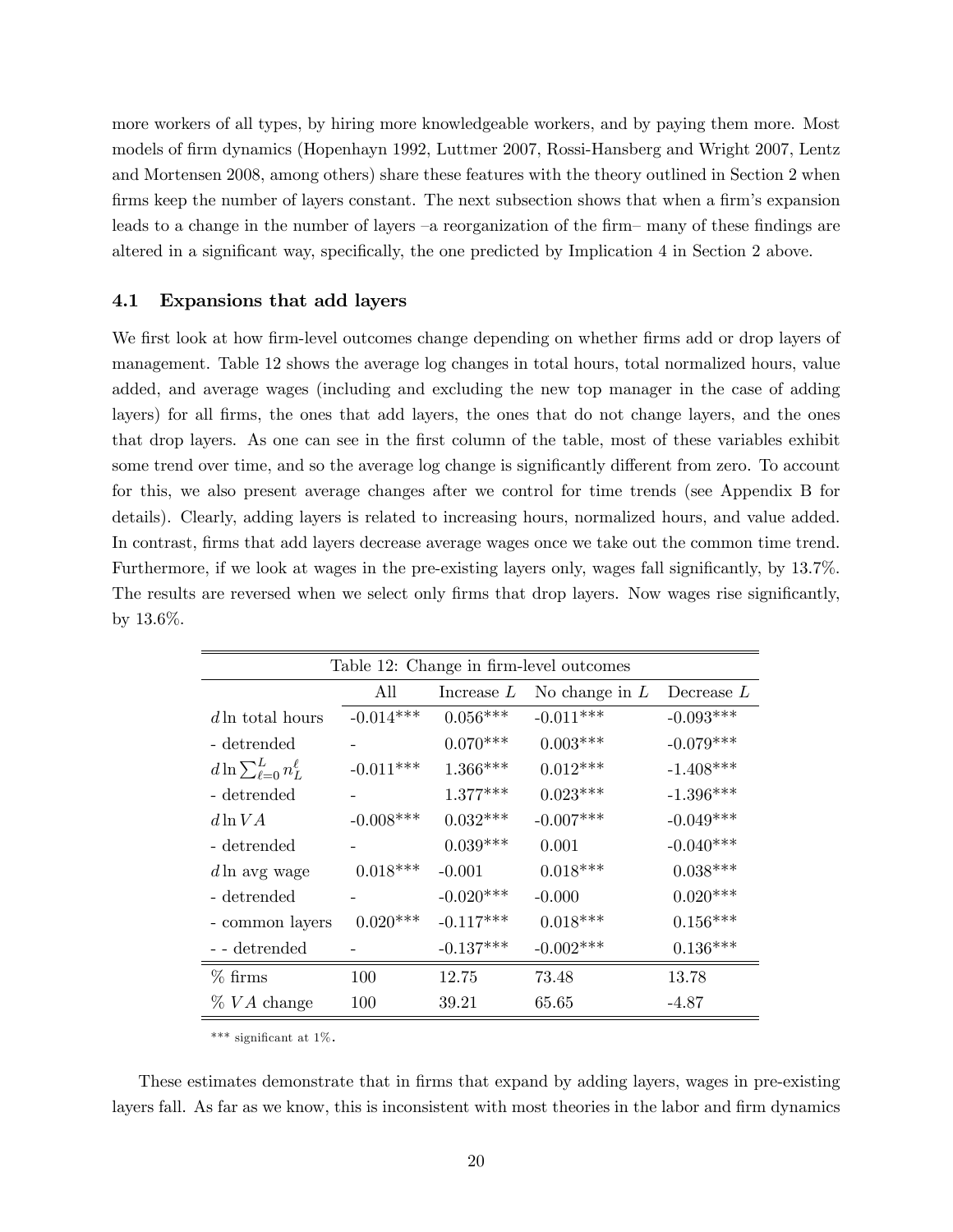literatures. In these theories firms that expand always increase the wages they pay. Note also that since overall wages increase (without de-trending), as do wages of firms that do not exhibit changes in layers, the fall in wages cannot be the result of reverse causality in which drops in wages cause expansions. If that were the case, we would see drops in wages associated with expansions in all firms, not only the ones that add layers. Furthermore, we would not obtain the opposite result when we select only firms that drop layers. Of course, the theory in Section 2 is exactly consistent with this evidence on wages. Implication 4 says that, as firms add layers, the knowledge and therefore wages at all layers should decrease.

The results in Table 12 suggest that wages in firms that add or drop layers behave differently than previously thought. Table 12 also shows that the Örms that add or drop layers represent an important fraction of Örms in the economy, as well as an important fraction of value added. Firms that add layers represent 12.75% of the total. Furthermore, as they are on average larger than their counterparts that do not add layers, they contribute 39.2% of the total change in value added. Inversely, firms that drop layers represent  $13.78\%$  of firms and contribute  $-4.87\%$  to the change in value added. Together, the firms that reorganize by changing layers and that therefore change wages in the new way we uncover represent more than a quarter of the firms in the economy and contribute more than  $40\%$  of the absolute changes in value added. So the firms that change their organization to expand and contract do not represent a fringe of the firms in the economy. They are essential to understanding Örm dynamics and the associated labor market outcomes. The theory of organization with heterogeneous firms in CRH can rationalize the behavior of these firms.

We now proceed to analyze in more detail firms that change their layers of management. In particular, we are interested in whether Örms that add layers add hours of work to all layers and decrease wages in all layers. The results above tell us that this is the case on average, but they do not imply that this happens layer by layer. Table 13 computes average log changes in normalized hours for firms that transition between layers. Each line in the table represents a particular type of transition (e.g., from two to three layers) and a particular layer in firms that undergo that transition. The first column in the table indicates the number of management layers in the initial period and the second column the number of layers in the second period. The third column indicates the layer,  $\ell$ , for which we are calculating the average (over i and t) of  $d \ln n_{Lit}^{\ell}$ . The fourth column indicates the coefficient of interest. Note first the sign of the average change. It is positive and significant for all Örms that increase the number of layers (by one or more layers). Symmetrically, it is negative in all layers for all firms that drop one or more layers, exactly what we would expect from the theory in Section 2. So Table 13 indicates that the Örm-level outcomes on normalized hours from Table 12 not only hold for the Örm as a whole, but they hold layer by layer too. All our estimates are significant at the  $1\%$  level.<sup>7</sup> Appendix A presents a variety of robustness checks. In particular,

<sup>7</sup>The theory also predicts that the proportional change in the hours of employees in higher layers should be larger than the proportional change in the hours of employees in lower layers. The reason is that the knowledge of all employees falls and so does the span of each manager. This results in positive but smaller proportional changes in hours at the bottom of the firm, when the firm adds a layer. In Table 13 we see, in most cases, exactly the opposite. As in the case of firms that keep the number of layers constant, the lower layers expand proportionally more. Several forces can be responsible for this mismatch between the theory and the data. First, during a year, firms that switch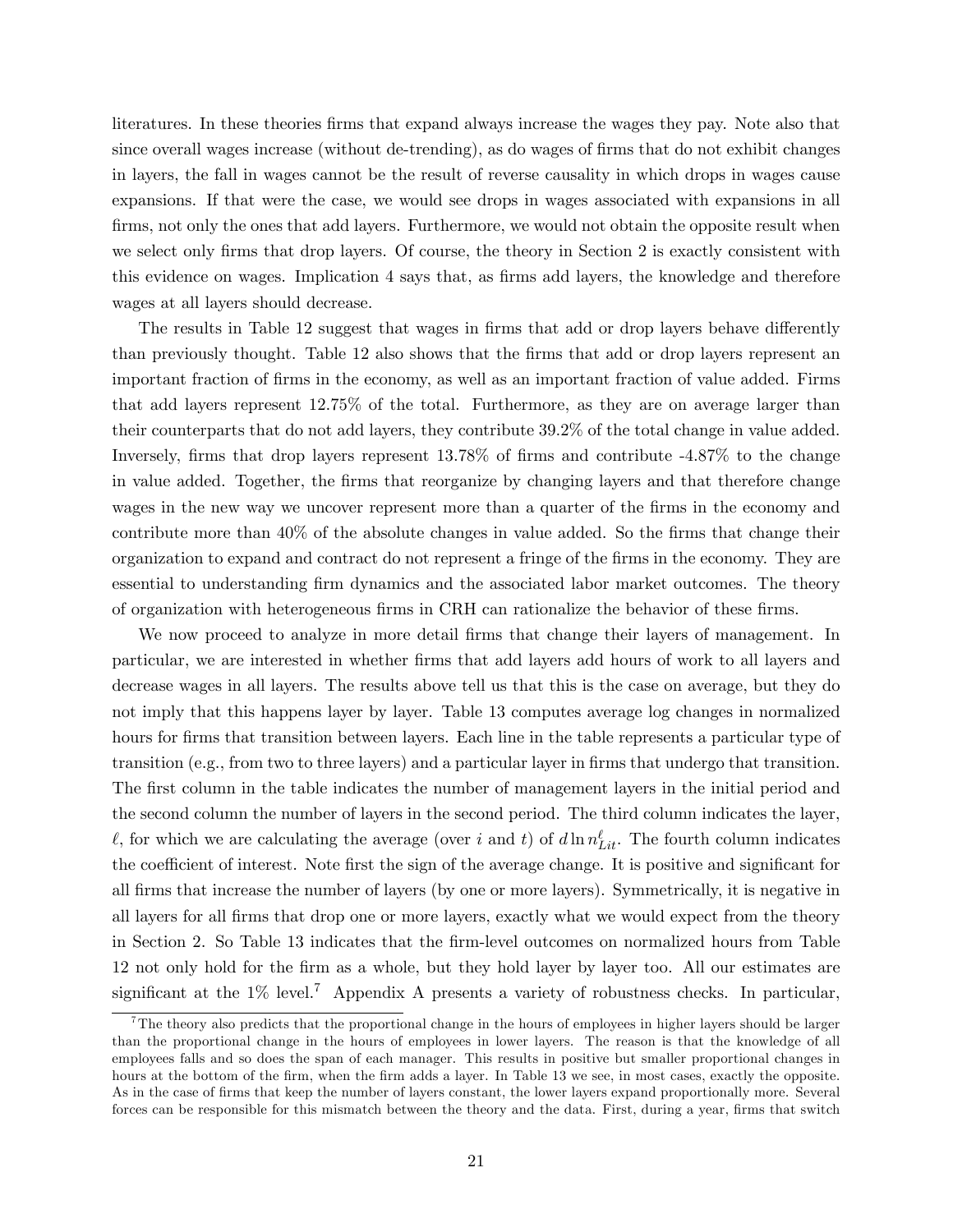| Table 13: $d \ln n_{Lit}^{\ell}$ for firms that transition |                |                |                       |       |         |       |  |  |  |
|------------------------------------------------------------|----------------|----------------|-----------------------|-------|---------|-------|--|--|--|
| $#$ of layers                                              |                | Layer          | $d\ln n_{Lit}^{\ell}$ | s.e.  | p-value | obs   |  |  |  |
| <b>Before</b>                                              | After          |                |                       |       |         |       |  |  |  |
| $\overline{0}$                                             | $\mathbf{1}$   | $\overline{0}$ | 1.520                 | 0.017 | 0.00    | 10432 |  |  |  |
| $\overline{0}$                                             | $\overline{2}$ | $\overline{0}$ | 1.745                 | 0.053 | 0.00    | 1350  |  |  |  |
| $\overline{0}$                                             | 3              | $\overline{0}$ | 2.312                 | 0.193 | 0.00    | 111   |  |  |  |
| $\mathbf{1}$                                               | $\overline{0}$ | $\overline{0}$ | $-1.585$              | 0.017 | 0.00    | 11356 |  |  |  |
| $\mathbf{1}$                                               | $\overline{2}$ | $\overline{0}$ | 0.710                 | 0.012 | 0.00    | 17052 |  |  |  |
| $\mathbf{1}$                                               | $\overline{2}$ | $\mathbf{1}$   | 0.533                 | 0.012 | 0.00    | 17052 |  |  |  |
| $\mathbf{1}$                                               | 3              | $\overline{0}$ | 1.218                 | 0.048 | 0.00    | 1168  |  |  |  |
| $\mathbf{1}$                                               | 3              | 1              | 1.018                 | 0.047 | 0.00    | 1168  |  |  |  |
| $\overline{2}$                                             | $\overline{0}$ | $\overline{0}$ | $-1.801$              | 0.046 | 0.00    | 1698  |  |  |  |
| $\overline{2}$                                             | $\mathbf{1}$   | $\overline{0}$ | $-0.696$              | 0.012 | 0.00    | 17927 |  |  |  |
| $\overline{2}$                                             | $\mathbf{1}$   | $\mathbf{1}$   | $-0.537$              | 0.012 | 0.00    | 17927 |  |  |  |
| $\overline{2}$                                             | 3              | $\overline{0}$ | 1.338                 | 0.014 | 0.00    | 14228 |  |  |  |
| $\overline{2}$                                             | 3              | 1              | 1.277                 | 0.016 | 0.00    | 14228 |  |  |  |
| $\overline{2}$                                             | 3              | $\overline{2}$ | 1.167                 | 0.016 | 0.00    | 14228 |  |  |  |
| 3                                                          | $\overline{0}$ | $\overline{0}$ | $-2.203$              | 0.157 | 0.00    | 142   |  |  |  |
| 3                                                          | $\mathbf{1}$   | $\overline{0}$ | $-1.112$              | 0.041 | 0.00    | 1493  |  |  |  |
| 3                                                          | 1              | 1              | $-0.948$              | 0.039 | 0.00    | 1493  |  |  |  |
| 3                                                          | $\overline{2}$ | $\overline{0}$ | $-1.427$              | 0.014 | 0.00    | 15303 |  |  |  |
| 3                                                          | $\overline{2}$ | $\mathbf{1}$   | $-1.359$              | 0.015 | 0.00    | 15303 |  |  |  |
| 3                                                          | $\overline{2}$ | $\overline{2}$ | $-1.274$              | 0.015 | 0.00    | 15303 |  |  |  |

it presents the results when we only use firms with adjacent layers and we condition on firm-level outcomes, such as expansions in hours or value added.

We do the same analysis layer by layer for changes in wages. Namely, we compute the average (over i and t) of  $d \ln w_{Lit}^{\ell}$  for firms that add or drop layers. We present the results in Table 14. Again, the table confirms that the results we obtained for firm-level outcomes hold layer by layer, as the theory predicts. Firms that add layers reduce wages in all pre-existing layers and firms that drop layers increase wages in all the layers of the reorganized firm. Again, these results are robust to conditioning on large firm expansions in value added, normalized hours, or both, as well as to restricting the sample of firms with adjacent layers. Furthermore, we corroborate our results using a different source of wage data. Tables with the robustness checks are presented in Appendix

might also have grown without further changes in the number of layers. Since according to the theory the rank of the log changes is different depending on whether layers are added or not, what we see could be the result of one effect dominating the other. Second, there could be frictions in hiring that make lower layers easier to expand than higher ones. This would be the case if hiring more knowledgeable employees is more costly and takes more time. Finally, the theory suggests that changes in communication costs,  $h$ , as the firm adds layers could also reverse the implications of the theory on this ranking.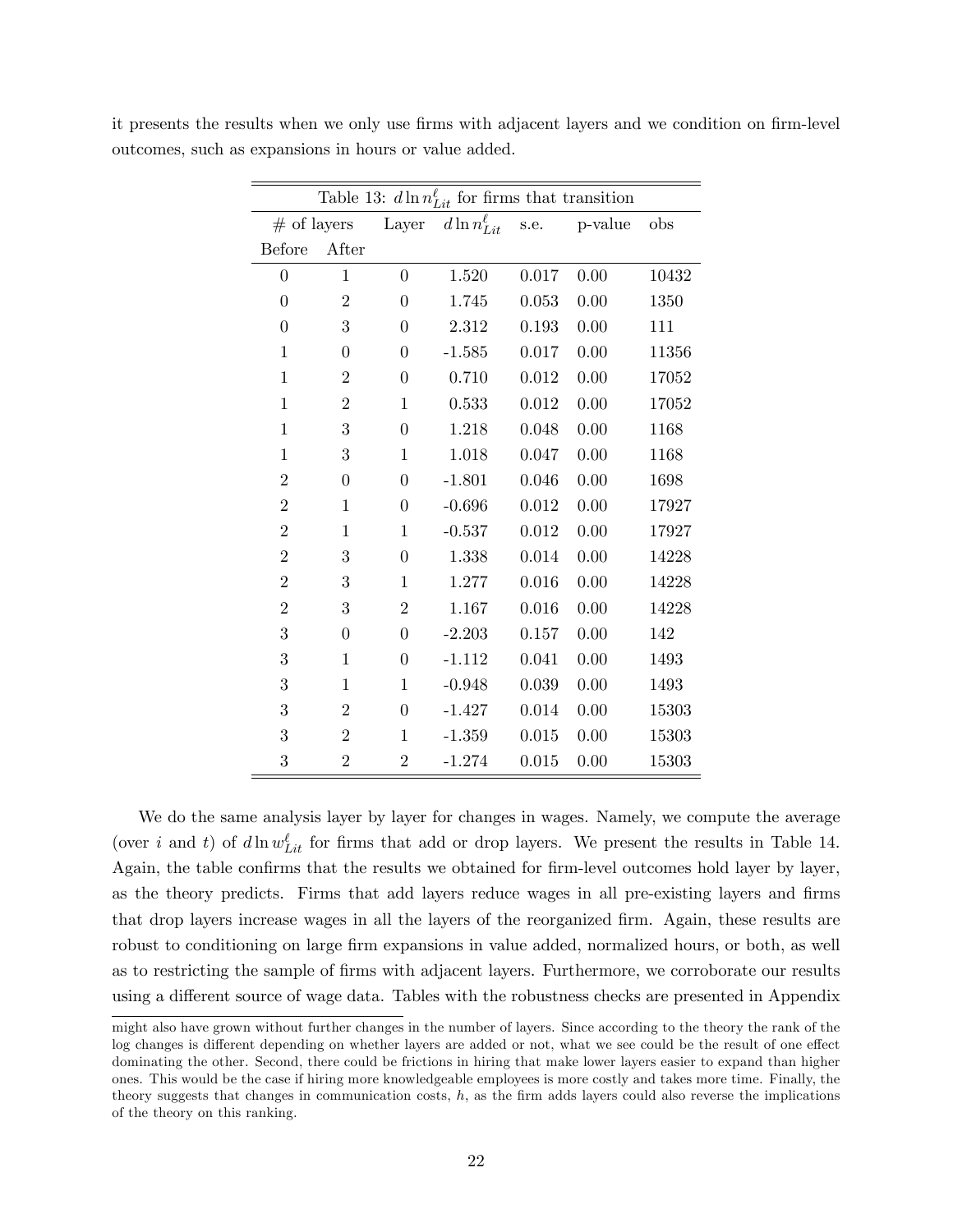A and the description of the tables are presented in Appendix B. The conclusion is that many firms expand by adding layers of management and these firms reduce the salary of workers in all pre-existing layers (or, accordingly, their knowledge as the theory would suggest). The theory also predicts that, as a Örm adds layers, the wages of higher level managers should fall proportionally more than those of lower level ones (since their knowledge is more sustitutable with that of the top manager), a prediction also corroborated by Table 14.

| Table 14: $d \ln w_{Lit}^{\ell}$ for firms that transition |                |                |                       |             |         |       |  |  |
|------------------------------------------------------------|----------------|----------------|-----------------------|-------------|---------|-------|--|--|
| $#$ of layers                                              |                | Layer          | $d\ln w_{Lit}^{\ell}$ | s.e.        | p-value | obs   |  |  |
| Before                                                     | After          |                |                       |             |         |       |  |  |
| $\overline{0}$                                             | 1              | $\overline{0}$ | $-0.131$              | 0.005       | 0.00    | 10432 |  |  |
| $\overline{0}$                                             | $\overline{2}$ | $\overline{0}$ | $-0.432$              | $\,0.024\,$ | 0.00    | 1350  |  |  |
| $\overline{0}$                                             | 3              | $\overline{0}$ | $-0.943$              | 0.131       | 0.00    | 111   |  |  |
| $\mathbf{1}$                                               | $\theta$       | $\theta$       | 0.201                 | 0.005       | 0.00    | 11356 |  |  |
| $\mathbf{1}$                                               | $\overline{2}$ | $\overline{0}$ | $-0.041$              | 0.003       | 0.00    | 17052 |  |  |
| $\mathbf{1}$                                               | $\overline{2}$ | 1              | $-0.245$              | 0.004       | 0.00    | 17052 |  |  |
| $\mathbf{1}$                                               | 3              | $\overline{0}$ | $-0.165$              | 0.018       | 0.00    | 1168  |  |  |
| $\mathbf{1}$                                               | 3              | $\mathbf{1}$   | $-0.416$              | 0.02        | 0.00    | 1168  |  |  |
| $\overline{2}$                                             | $\overline{0}$ | $\overline{0}$ | 0.489                 | 0.022       | 0.00    | 1698  |  |  |
| $\overline{2}$                                             | $\mathbf{1}$   | $\overline{0}$ | 0.085                 | 0.003       | 0.00    | 17927 |  |  |
| $\overline{2}$                                             | $\mathbf 1$    | $\mathbf{1}$   | 0.275                 | 0.004       | 0.00    | 17927 |  |  |
| $\overline{2}$                                             | 3              | $\theta$       | $-0.008$              | 0.002       | 0.00    | 14228 |  |  |
| $\overline{2}$                                             | 3              | $\mathbf{1}$   | $-0.054$              | 0.003       | 0.00    | 14228 |  |  |
| $\overline{2}$                                             | 3              | $\overline{2}$ | $-0.185$              | 0.004       | 0.00    | 14228 |  |  |
| 3                                                          | $\overline{0}$ | $\overline{0}$ | 1.102                 | 0.12        | 0.00    | 142   |  |  |
| 3                                                          | 1              | $\theta$       | 0.188                 | 0.014       | 0.00    | 1493  |  |  |
| 3                                                          | 1              | $\mathbf{1}$   | 0.417                 | 0.017       | 0.00    | 1493  |  |  |
| 3                                                          | $\overline{2}$ | $\overline{0}$ | 0.029                 | 0.002       | 0.00    | 15303 |  |  |
| 3                                                          | $\overline{2}$ | $\mathbf{1}$   | 0.060                 | 0.003       | 0.00    | 15303 |  |  |
| 3                                                          | $\overline{2}$ | $\overline{2}$ | 0.153                 | 0.004       | 0.00    | 15303 |  |  |

The finding is surprising in light of theories of firm growth that do not put organization at center stage. Expansions associated with any revenue-enhancing shock (like a demand or an exogenous productivity shock) are, in virtually all of these theories, associated with increases in employee wages. The channels vary, but the result is the same. Sometimes wages rise because the marginal product of workers increases, sometimes because they share some of the rents, and sometimes because the bargaining position of the worker improves. In contrast, in the theory of CRH, wages go down because by adding an extra layer of management the Örm can have top managers deal with the exceptional problems and make workers learn only how to solve the most common problems.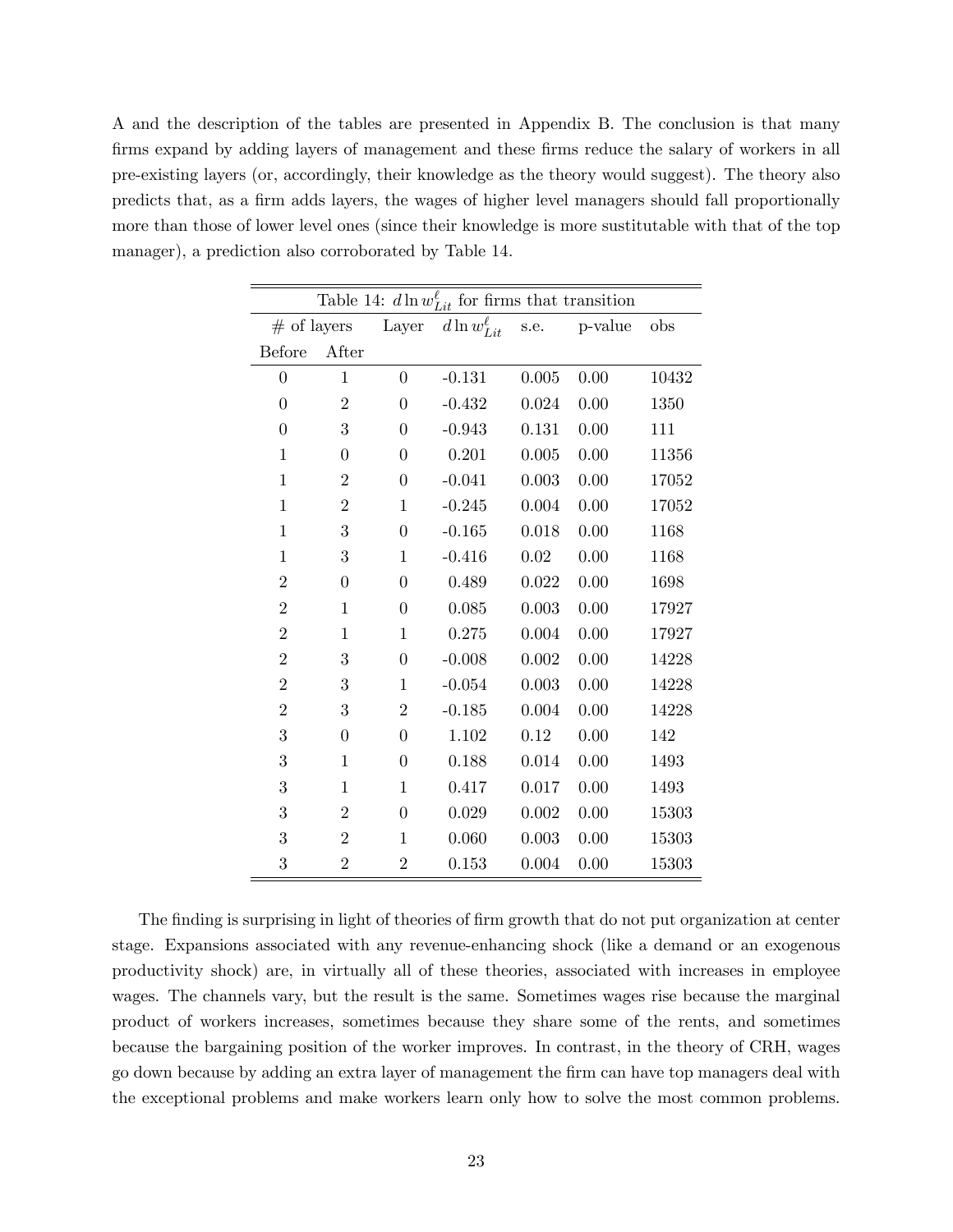The firm economizes on knowledge by having more experts together with less knowledgeable workers and lower-level managers who earn less. Of course, this new organization is only optimal if the firm expands enough, since it involves a higher fixed cost in terms of the salaries of its managers.

We can decompose the total log change in average wages in the firm into two parts. The first part is the change in wages of workers in existing layers, which, as we know, is negative by the results discussed above. The second part is the change induced by adding a new agent at the top of the hierarchy. Agents in the new added layer earn more than the average worker in the firm since they are added, in the vast majority of cases, to the top layer. For example, for Örms that transition from zero to one layer of management, the new manager in layer one makes 53.1% more than the average wage in the firm before reorganization. This number can be much higher for larger firms. Firms that go from 2 to 3 layers pay the new top manager 335.7% more than the average worker in the Örm before adding the layer. All of these results are presented in Table 15. We decompose the average wage in the firm,  $d \ln \bar{w}_{Lit}$ , as

$$
d \ln \bar{w}_{Lit} = \ln \bar{w}_{Lit+1} - \ln \bar{w}_{Lit}
$$
  
= 
$$
\ln \left( \frac{\bar{w}_{L'it+1}^{t \leq L} s + \frac{w_{L'it+1}^{L'}}{\bar{w}_{Lit}} (1 - s) \right)
$$

where  $\bar{w}^{\ell \leq L}_{L^i t+1}$  is the average wage in all pre-existing layers in the reorganized firms with  $L' > L$ layers,  $w_{L(it+1}^{L'}$  is the wage of the new top manager, and s is the fraction of hours of work done by employees in pre-existing layers. Table 15 presents each of these components. The fact that  $\bar{w}_{L\bar{i}t+1}^{\ell \leq L}/\bar{w}_{Lit}$  is below one for all transitions is, for practical purposes, just a re-expression of the results in Table 14. The upper-right panel shows the earnings of the top managers as a fraction of the average wage in the Örm before transition. Clearly, since workers in pre-existing layers earn less, but the new top manager makes more, the overall effect of adding a layer is ambiguous and not particularly robust. The relevant Önding is that new managers are the only ones in the reorganized firm who earn more after adding layers.

The results in this section suggest that in order to understand the behavior of firms that expand, it is essential to condition on whether the expansion requires a reorganization. On average, the firms that expand the most tend to reorganize. So to understand expansions we need to understand reorganization. The salient fact in the data is that when firms expand and reorganize they pay their workers less. This is consistent with the view, borrowed from the theory in CRH, that the Örm wants less knowledgeable workers after the reorganization. Note that this Önding does not challenge the many empirical studies (Abowd, et al. 1999, Brown and Medoff 1989, Oi and Idson 1999, Bernard and Jensen 1997, 1999, Frias, et al. 2009) that have found that average Örm wages (or the wages of a particular class of workers) increase with firm size or as firms expand. In fact, we find some evidence that this is true in our sample too. What our finding says is that this is not the case when we condition on the firm reorganizing by adding layers. Furthermore, we find that a substantial fraction of expansions are in fact paired with this type of reorganization.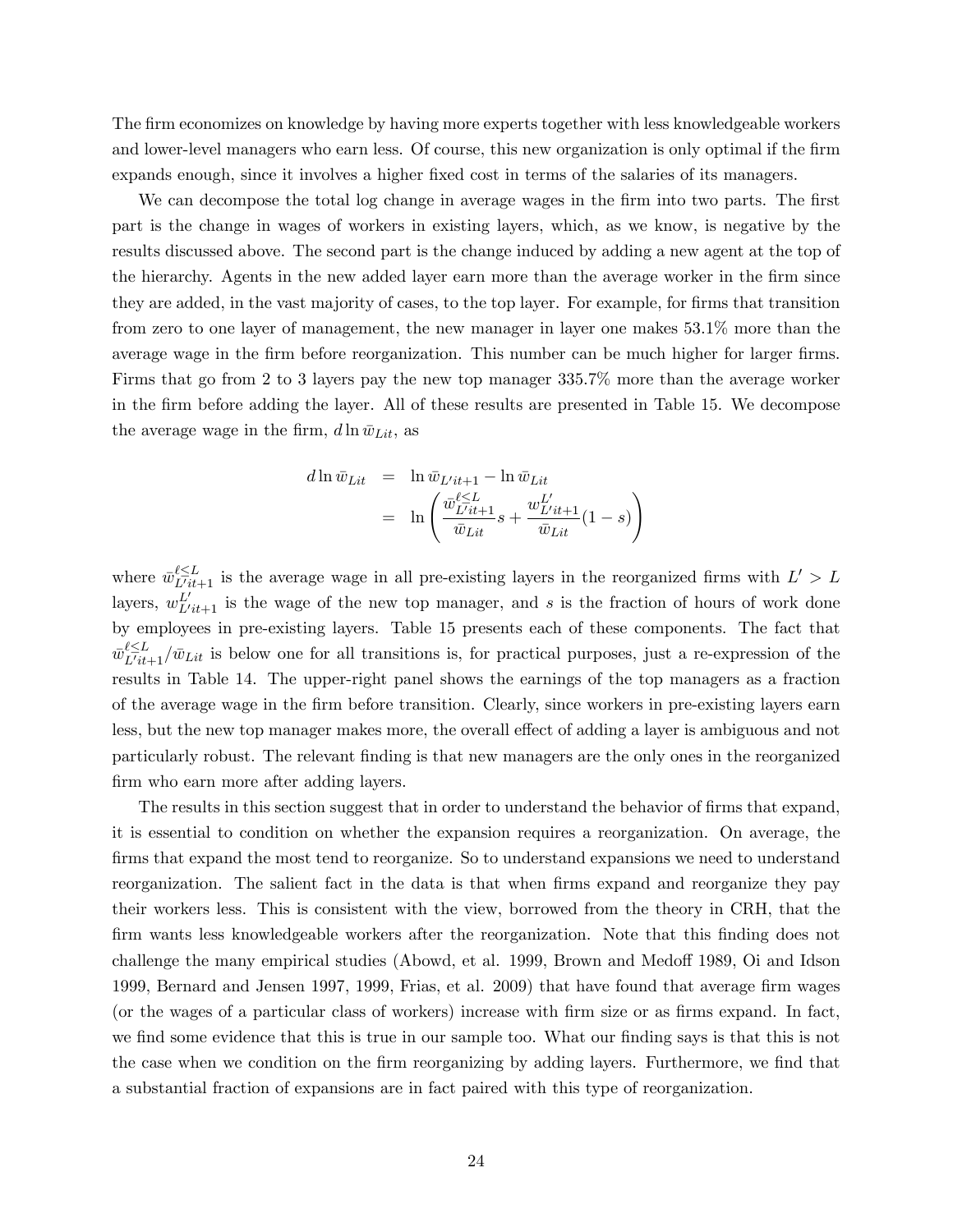| Table 15: Decomposition of total log change in average wages |                                                          |                       |                        |  |                      |                         |                                 |                         |  |
|--------------------------------------------------------------|----------------------------------------------------------|-----------------------|------------------------|--|----------------------|-------------------------|---------------------------------|-------------------------|--|
|                                                              | $\overline{w}_{L'it+1}^{\ell \leq L}/\overline{w}_{Lit}$ |                       |                        |  |                      |                         | $w_{L'it+1}^{L'}/\bar{w}_{Lit}$ |                         |  |
| From/to                                                      |                                                          | $\overline{2}$        | 3                      |  | From/to              |                         | $\overline{2}$                  | 3                       |  |
| $\Omega$                                                     | $0.975**$<br>(10, 422)                                   | $0.838**$<br>(1,348)  | $0.679**$<br>(111)     |  | $\theta$             | $1.531***$<br>(10, 421) | $1.435***$<br>(1,349)           | $1.461**$<br>(110)      |  |
| 1                                                            |                                                          | $0.940**$<br>(17,036) | $0.886**$<br>(1,167)   |  | $\mathbf{1}$         |                         | $2.067***$<br>(17,035)          | $2.034**$<br>(1,167)    |  |
| $\overline{2}$                                               |                                                          |                       | 0.974<br>(14,214)      |  | $\mathfrak{D}$       |                         |                                 | $4.357**$<br>(14,213)   |  |
|                                                              | $\mathcal{S}_{0}$                                        |                       |                        |  | $d\ln \bar{w}_{Lit}$ |                         |                                 |                         |  |
| From/to                                                      |                                                          | $\mathfrak{D}$        | 3                      |  | From/to              |                         | $\mathcal{D}$                   | 3                       |  |
| $\theta$                                                     | $***$<br>0.741<br>(10, 422)                              | $0.621**$<br>(1,350)  | $0.572**$<br>(111)     |  | $\theta$             | $-0.008*$<br>(10, 421)  | $-0.195**$<br>(1,350)           | $-0.589**$<br>(111)     |  |
| 1                                                            |                                                          | $0.853**$<br>(17,036) | $0.775**$<br>(1,167)   |  | 1                    |                         | $0.014$ **<br>(17,035)          | $-0.050**$<br>(1,167)   |  |
| $\overline{2}$                                               |                                                          |                       | $0.947**$<br>(14, 214) |  | $\overline{2}$       |                         |                                 | $0.013$ **<br>(14, 212) |  |

All results from trimmed sample at  $0.05\%$ . \*significant at  $10\%$ , \*\* at  $1\%$ . Number of obs. in parenthesis.

We finish this section with a graphical illustration of firm transitions and the representative changes in wages and normalized hours that result from those transitions. Figures 8 to 10 showcase the results. The main characteristics of these changes have been analyzed before and are consistent with the first 4 implications of the theory in Section 2. The top row shows a representative firm that adds a layer and the bottom row a firm that drops a layer. The figure emphasizes the dramatic changes associated with reorganizations in the data. We could also illustrate how firms respond to an expansion of, say, 5% in value added. In that case we can also illustrate what happens with the Örms that do not add layers (which we know increase normalized hours and wages). We present these results in Figures A10 and A11 in Appendix A. In the next section we explore a particular form of a firm's expansion and its resulting reorganization. Namely, we study firms that start to export goods to serve foreign markets.

### 5 Reorganizing to Export

It is well known by now that exporters are larger in terms of value added and employment (see Bernard and Jensen, 1999, and Bernard, et al., 2007, among others). This is clearly the case in our data as well.<sup>8</sup> They also pay slightly higher wages. As Table 16 shows, they have more layers of management as well. The average number of layers of management among non-exporters is 1.23, meaning that the average exporter has a layer of workers, a layer of management and a fraction of a second layer of management. If we look at exporters, they have 1.96 layers of management on

 ${}^{8}$ Part of our data is used in Eaton, et al. (2011) to study the exporting behavior of firms. As a result, some of these facts for France are known from their paper. However, they have no results on layers or firm reorganization conditional on changing or keeping constant the number of layers.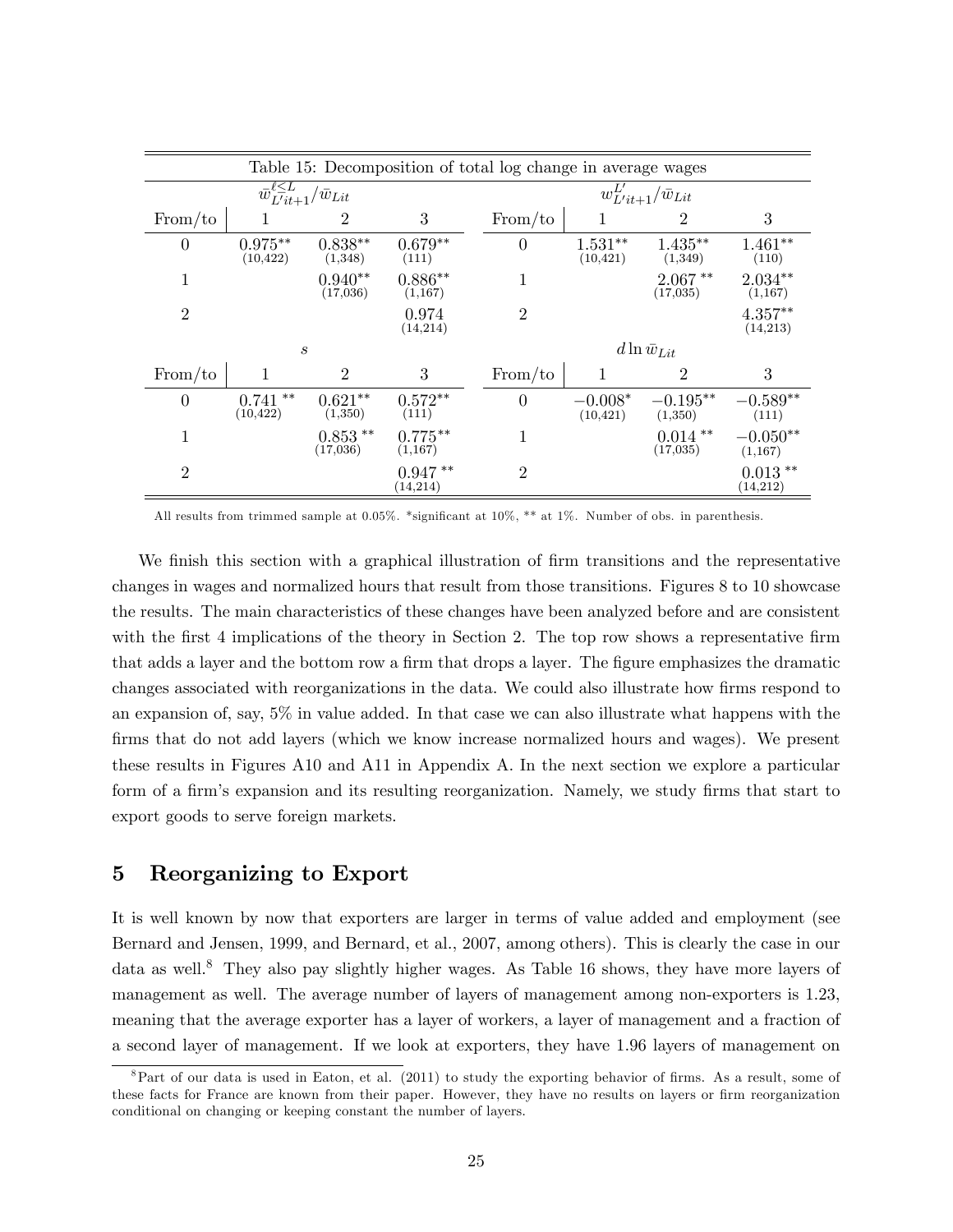

average. Hence, Implication 5 of the theory in Section 2 is confirmed by the data.

Figure 8: Representative transitions between firms with  $0$  and  $1$  layers



Figure 9: Representative transitions between firms with 1 and 2 layers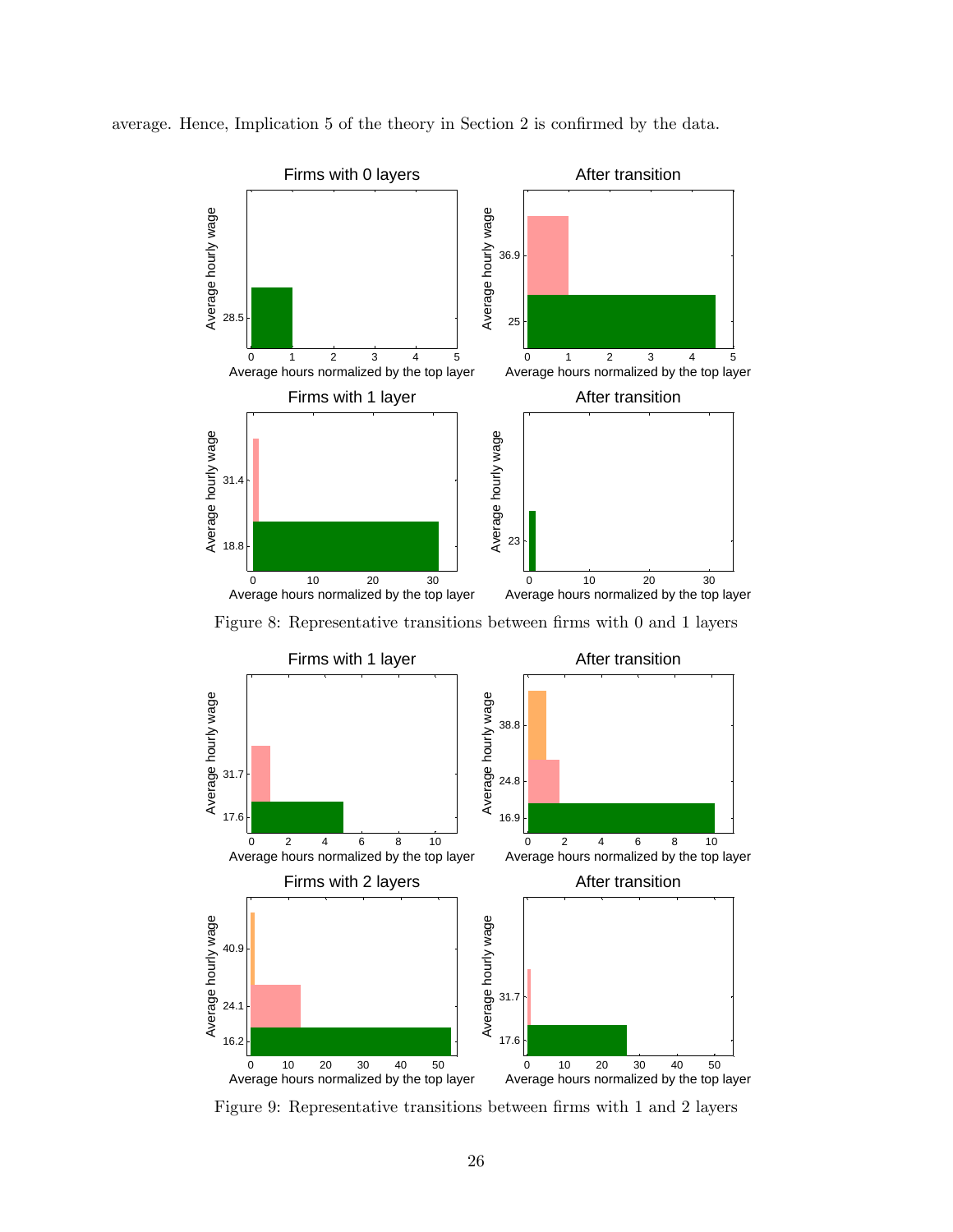

Figure 10: Representative transitions between firms with 2 and 3 layers

About  $44\%$  of the firms in our data export, and they account for slightly more than 83% of value added, with some variation across years. More relevant for our purposes is that the firms that export tend to have more layers. As Table 17 shows, of the firms with three layers of management, 71.6% of them export, while for Örms with only workers, only 18.9% of them export.

| Table 16: Description of exporters |         |         |         |                     |  |  |  |  |
|------------------------------------|---------|---------|---------|---------------------|--|--|--|--|
|                                    | Average |         |         |                     |  |  |  |  |
|                                    | VA      | Hours   |         | Wage $\#$ of layers |  |  |  |  |
| Non-exporters                      | 800     | 29,026  | 23.03   | 1.23                |  |  |  |  |
| Exporters                          | 5.343   | 141,615 | - 23.39 | 1.96                |  |  |  |  |

See the footnote in Table 2. The difference in wages is significant at  $1\%$ .

These numbers are expected given that from Section 3 we know that larger firms have more layers, and from Table 16 and the vast literature on exporting, we know that larger firms export. Table 18 presents the composition of firms by number of layers. Out of all exporters, only 7.5% have only a layer of workers, while  $42.6\%$  have two layers of management, and  $30.4\%$  have three. So, as shown in Table 18, there is substantial heterogeneity in the number of layers of exporters and non-exporters. Furthermore, most exporters have many layers, while most non-exporters have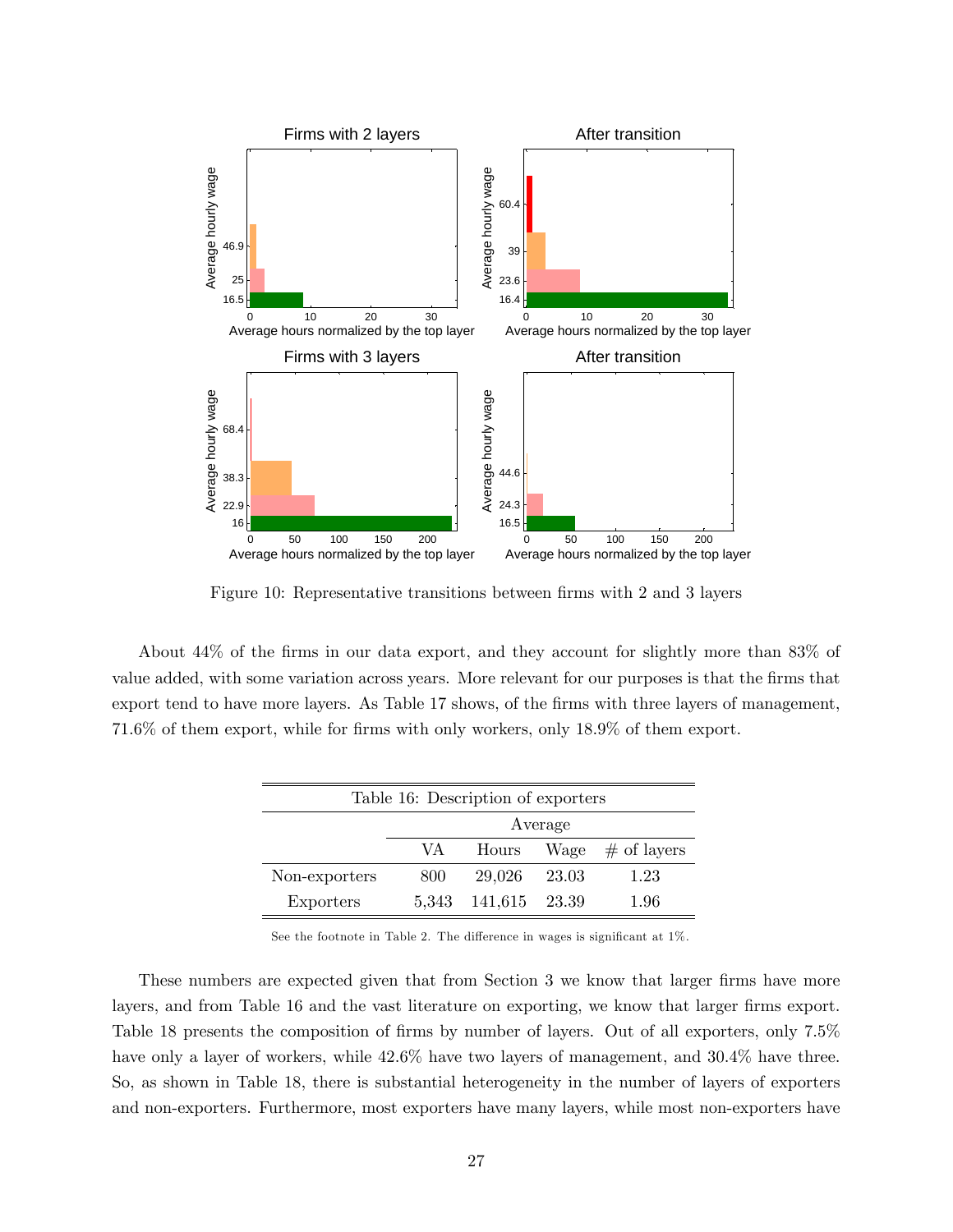only one or two.

| Table 17: Share of exporters by number of layers |                           |                  |  |  |  |  |  |
|--------------------------------------------------|---------------------------|------------------|--|--|--|--|--|
|                                                  | $\#$ of layers Unweighted | Weighted by $VA$ |  |  |  |  |  |
|                                                  | 18.9%                     | 25.2%            |  |  |  |  |  |
|                                                  | 31.7%                     | 38.3%            |  |  |  |  |  |
| 2                                                | 54.1\%                    | 82.1%            |  |  |  |  |  |
| 3                                                | 71.6%                     | $90.2\%$         |  |  |  |  |  |

We now focus on firms that become exporters during the period in our sample: new exporters. New exporters are more likely to add layers than non-exporters. Table 19 shows that the probability of adding one or more layers for new exporters is significantly higher than for non-exporters, regardless of the initial count of layers. The probability of keeping the same number of layers goes down if the firm has zero or one layer of management, while the probability of keeping the same number of layers increases for firms with two or three layers. Given that firms with three layers cannot add layers, this is natural. We conclude from this evidence that new exporters tend to add layers, consistent with Implication 6a of the theory. Of course, there are some that also drop layers, but there are fewer of those firms than among firms that do not start to export.

| Table 18: Composition of firms by number of layers |                              |           |  |  |  |  |  |
|----------------------------------------------------|------------------------------|-----------|--|--|--|--|--|
|                                                    | $\#$ of layers Non-exporters | Exporters |  |  |  |  |  |
|                                                    | $26.4\%$                     | $7.5\%$   |  |  |  |  |  |
|                                                    | 34.3%                        | 19.5%     |  |  |  |  |  |
| 2                                                  | 29.4%                        | 42.6%     |  |  |  |  |  |
| 3                                                  | $9.9\%$                      | 30.4%     |  |  |  |  |  |
| Total                                              | 100%                         | 100%      |  |  |  |  |  |

In fact, the new exporters that add layers expand on average much more than the ones that do not reorganize. Table 20 shows the changes in hours, normalized hours, value added and average wages for all new exporters, the ones that add layers, and the ones that do not change  $L$ . The table is similar to Table 12, which we analyzed in the previous section, but it limits the sample to new exporters only. Table A4 in Appendix A presents the results for firms that exit the export market. As in Table 12 we present results when we detrend using trends for all firms in the economy (not only new exporters, of course). Firms that start exporting increase value added on average by 3.8%. The ones that add layers increase value added by much more, 11.6%, while the ones that do not change layers increase value added by only 3.3%. We find similar numbers for hours and normalized hours. Namely, new exporters that add layers expand much more than firms that do not add layers.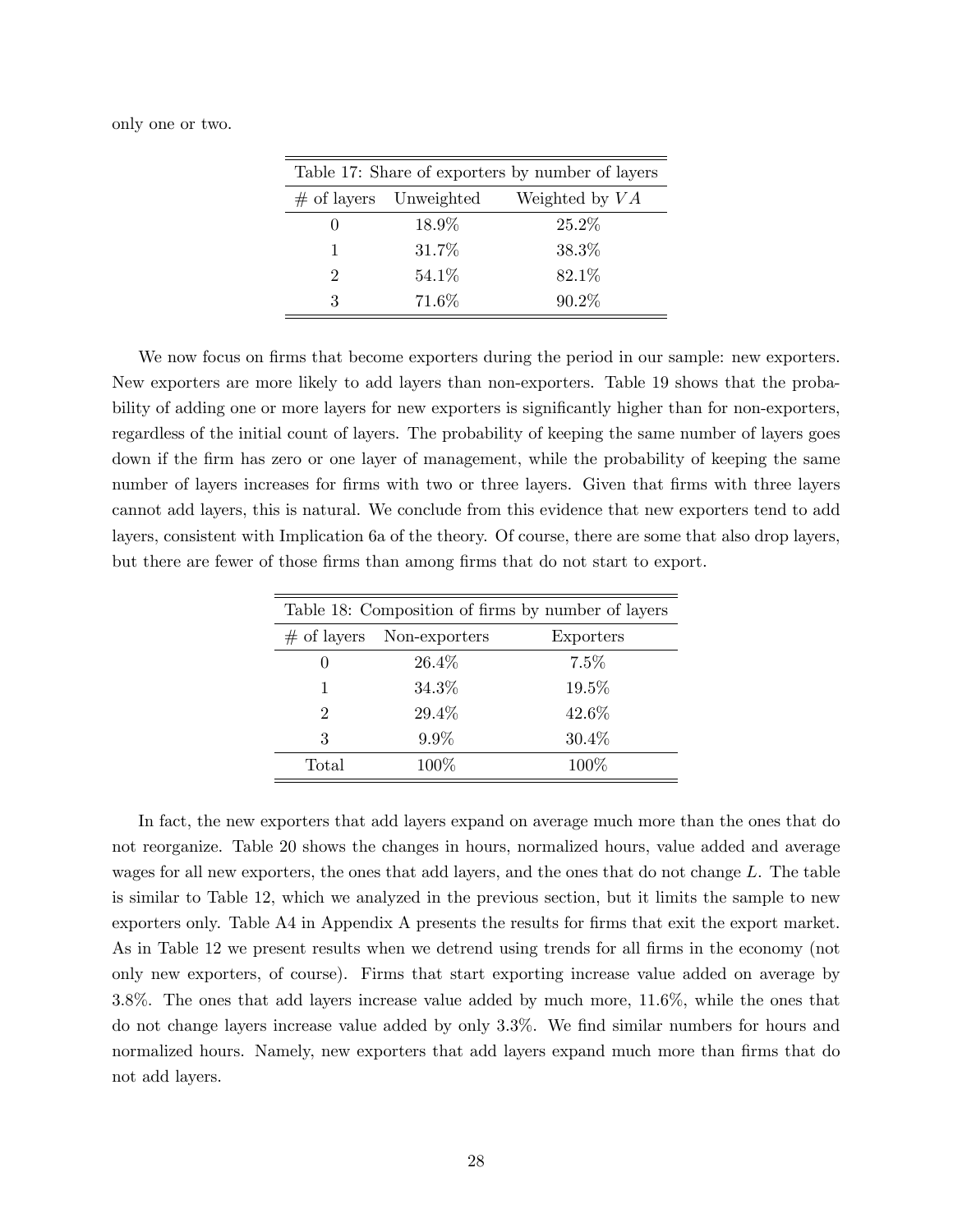| Table 19: Layer transitions for new exporters relative to non-exporters |                             |                  |                      |             |      |  |  |  |  |
|-------------------------------------------------------------------------|-----------------------------|------------------|----------------------|-------------|------|--|--|--|--|
|                                                                         |                             |                  | # of layers at $t+1$ |             |      |  |  |  |  |
|                                                                         |                             | $\left( \right)$ |                      | ' $\lambda$ | 3    |  |  |  |  |
|                                                                         | $\Omega$                    | $-9.43$          | 6.61                 | 2.31        | 0.51 |  |  |  |  |
| $#$ of layers                                                           | -1                          | $-2.57$          | $-3.49$              | 5.29        | 0.77 |  |  |  |  |
| at $t$                                                                  | $\mathcal{D}_{\mathcal{L}}$ | $-0.87$          | $-4.83$              | 2.84        | 2.87 |  |  |  |  |
|                                                                         | 3                           | $-0.18$          | $-2.20$              | $-2.45$     | 4.83 |  |  |  |  |

All significant at 1%.

Now let's look at wages. After detrending, new exporters pay wages similar to those paid before; so do firms that do not change layers. In contrast, firms that change layers decrease wages by a significant  $1.8\%$ . Perhaps more relevant is that this average change masks a composition effect between the new top manager and pre-existing layers. When we focus on wages of employees in pre-existing layers, we find that wages fall by  $11.9\%$  in firms that add layers (13.9% if we detrend), while they increase by  $2.1\%$  in firms that do not change layers (although the change is insignificant when we detrend).

| Table 20: Behavior of firms that enter the export market |            |              |                  |  |  |  |  |  |
|----------------------------------------------------------|------------|--------------|------------------|--|--|--|--|--|
|                                                          | All        | Increase $L$ | No change in $L$ |  |  |  |  |  |
| $d \ln \cot \theta$ hours                                | $0.021***$ | $0.126***$   | $0.015***$       |  |  |  |  |  |
| - detrended                                              | $0.035***$ | $0.141***$   | $0.029***$       |  |  |  |  |  |
| $d\ln\sum_{\ell=0}^L n_{L}^{\ell}$                       | 0.008      | $1.237***$   | $0.024***$       |  |  |  |  |  |
| - detrended                                              | $0.019**$  | $1.248***$   | $0.035***$       |  |  |  |  |  |
| $d \ln VA$                                               | $0.038***$ | $0.116***$   | $0.033***$       |  |  |  |  |  |
| - detrended                                              | $0.046***$ | $0.125***$   | $0.041***$       |  |  |  |  |  |
| $d\ln$ avg wage                                          | $0.018***$ | 0.000        | $0.021***$       |  |  |  |  |  |
| - detrended                                              | $-0.000$   | $-0.018**$   | 0.003            |  |  |  |  |  |
| - common layers                                          | $0.018***$ | $-0.119***$  | $0.021***$       |  |  |  |  |  |
| --detrended                                              | $-0.002$   | $-0.139***$  | 0.001            |  |  |  |  |  |
| $%$ firms                                                | 100        | 14.62        | 70.61            |  |  |  |  |  |
| $\%$ VA change                                           | 100        | 18.62        | 73.66            |  |  |  |  |  |

\*\* significant at  $5\%$ , \*\*\* significant at  $1\%$ .

The results paint a picture consistent with the one presented in the previous section. New exporters that reorganize reduce wages in pre-existing layers. Furthermore, these are the new exporters that actually expand significantly. The firms that add layers account for  $14.62\%$  of new exporters and  $18.62\%$  of the total increase in value added by new exporters. In sum, many firms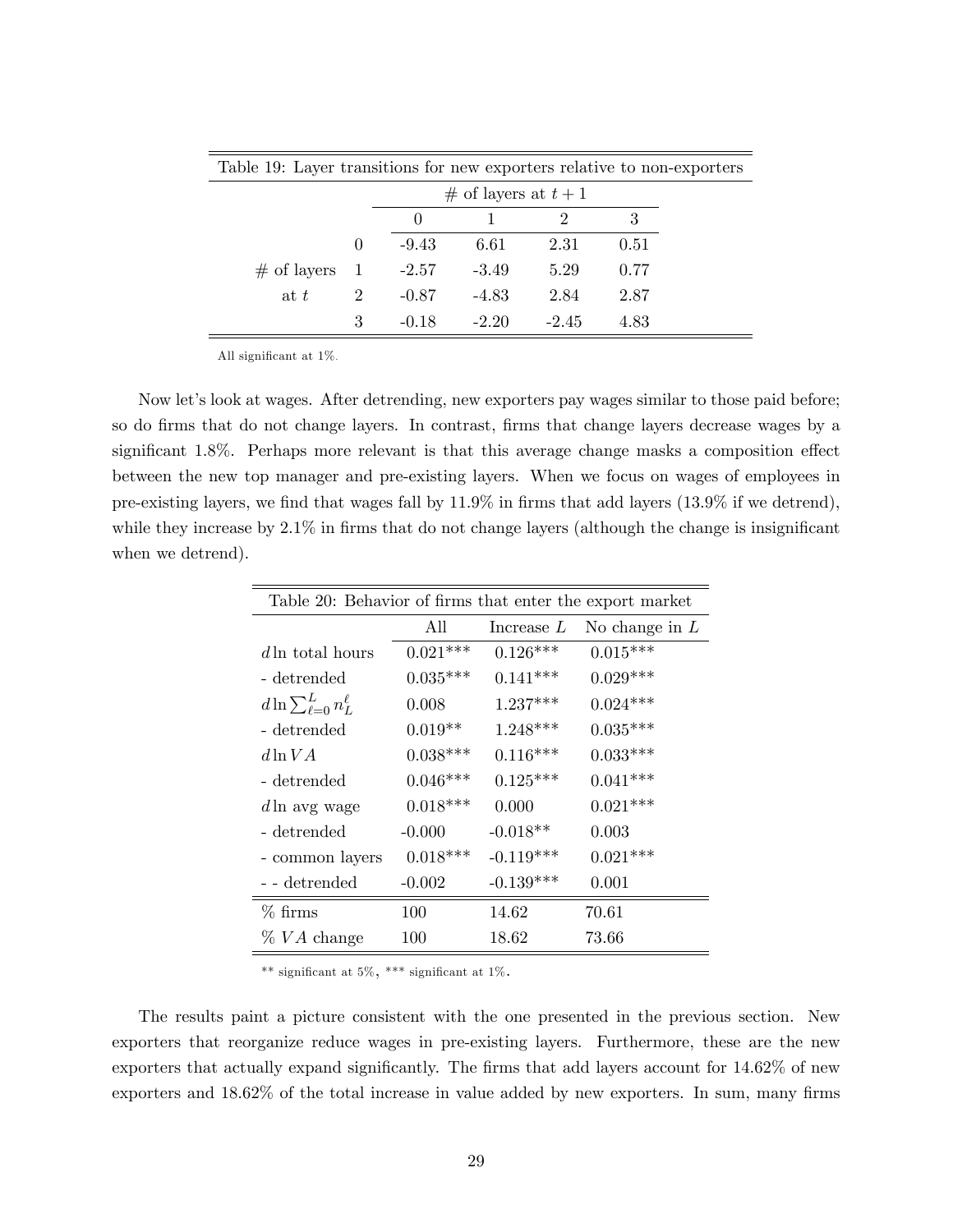expand little when they become exporters; these firms increase the salaries of all their employees. Some firms expand a lot when they start to export. They reorganize, add layers, and pay lower wages to employees in the pre-existing layers and higher than average wages to the new top manager.

|                |          |                  |       |         | Table 21: Firms that change export status and do not change $L$ |
|----------------|----------|------------------|-------|---------|-----------------------------------------------------------------|
| $#$ of layers  | Layer    | $\beta_L^{\ell}$ | s.e.  | p-value | obs                                                             |
|                | $\theta$ | $-0.011$         | 0.035 | 0.76    | 6,968                                                           |
| 2              | $\theta$ | 0.017            | 0.024 | 0.47    | 10,507                                                          |
| $\overline{2}$ | 1        | $-0.015$         | 0.027 | 0.58    | 10,507                                                          |
| 3              | $\theta$ | 0.200            | 0.053 | 0.00    | 4,896                                                           |
| 3              |          | 0.073            | 0.038 | 0.06    | 4,896                                                           |
| 3              | 2        | 0.084            | 0.042 | 0.05    | 4,896                                                           |

We now proceed to verify that these results hold layer by layer. We look first at firms that do not add layers. As in the previous section, we estimate the regression in equation (6) for the change in normalized hours. The only difference is that now we use only firms that either start to export or stop exporting in the year in which we measure the change in normalized hours. The results for  $\beta_L^{\ell}$  are presented in Table 21. Many of these estimates are not significant. The ones that are are positive as predicted by the theory. As we showed using Table 20, the firms that do not add layers expand very little, so it is hard to estimate  $\beta_L^{\ell}$  precisely enough to have significant results.

|                |                |                     |       |         | Table 22: Firms that change export status and do not change $L$ |
|----------------|----------------|---------------------|-------|---------|-----------------------------------------------------------------|
| $#$ of layers  | Layer          | $\gamma^{\ell}_{L}$ | s.e.  | p-value | obs                                                             |
| $\overline{0}$ | 0              | 0.108               | 0.022 | 0.00    | 3,263                                                           |
| 1              | $\theta$       | 0.110               | 0.016 | 0.00    | 6,968                                                           |
| 1              | 1              | 0.119               | 0.018 | 0.00    | 6,968                                                           |
| $\overline{2}$ | $\theta$       | 0.169               | 0.017 | 0.00    | 10,507                                                          |
| $\mathfrak{D}$ | 1              | 0.186               | 0.018 | 0.00    | 10,507                                                          |
| $\overline{2}$ | $\overline{2}$ | 0.193               | 0.019 | 0.00    | 10,507                                                          |
| 3              | $\theta$       | 0.199               | 0.033 | 0.00    | 4,896                                                           |
| 3              | 1              | 0.219               | 0.034 | 0.00    | 4,896                                                           |
| 3              | $\overline{2}$ | 0.218               | 0.034 | 0.00    | 4,896                                                           |
| 3              | 3              | 0.219               | 0.035 | 0.00    | 4,896                                                           |

The results for wages using equation (7) for the sample of new exporters are presented in Table 22. Now the estimates are much more significant and robust. All the values of  $\gamma_L^{\ell}$  are positive and significant and they tend to increase with  $\ell$  given L. The ranking of the elasticities is not always significant, but it is in most cases, and when it is, it corresponds to the one predicted by the theory. Namely, the wage of the higher-level managers expands proportionally more than that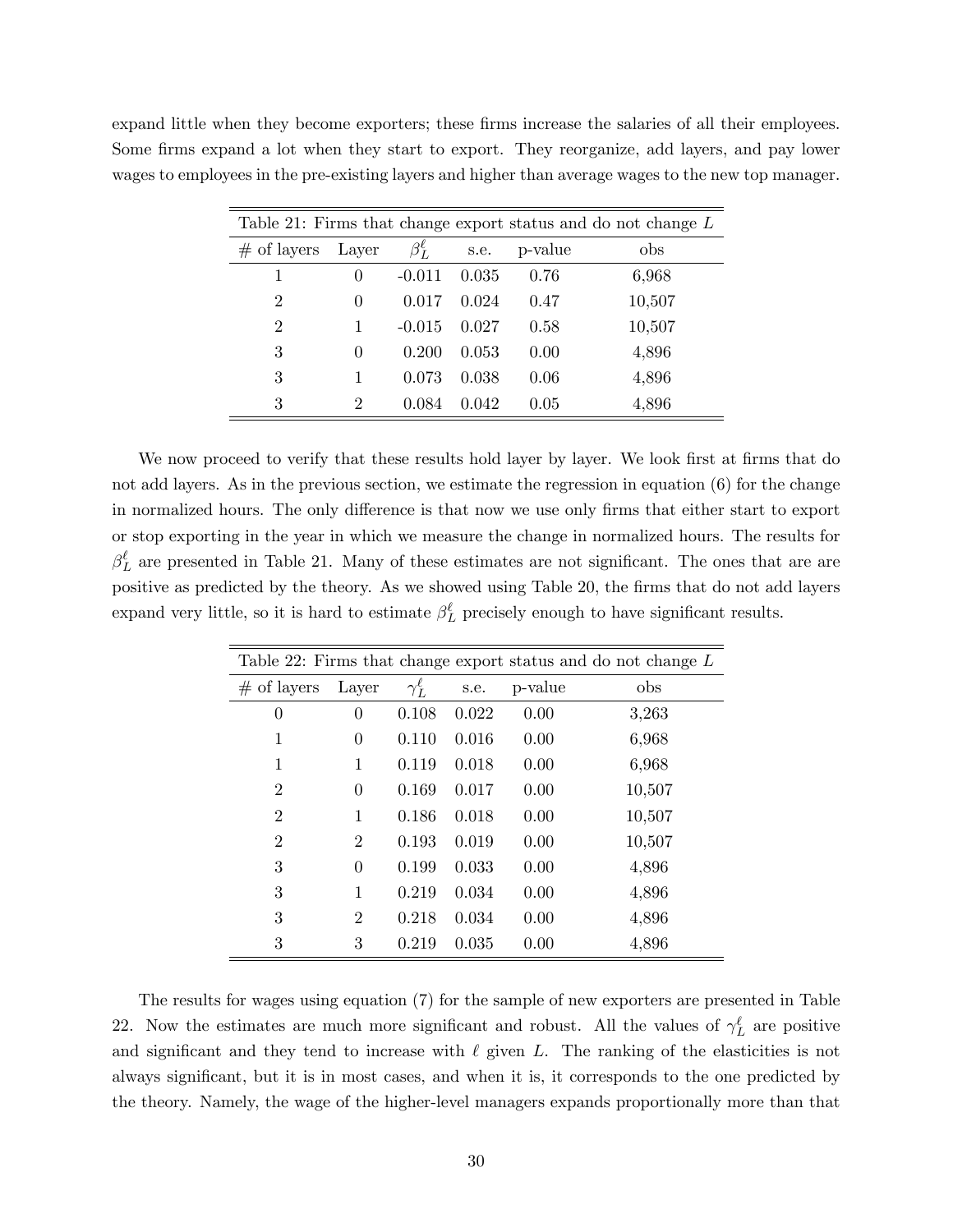| Table 23: $d \ln n_{Lit}^{\ell}$ for i's that transition and change export status |                  |                  |              |           |          |              |  |
|-----------------------------------------------------------------------------------|------------------|------------------|--------------|-----------|----------|--------------|--|
|                                                                                   | $\#$ of layers   |                  | Layer Change | s.e.      | p-value  | $_{\rm obs}$ |  |
| <b>Before</b>                                                                     | After            |                  |              |           |          |              |  |
| $\theta$                                                                          | $\mathbf{1}$     | $\boldsymbol{0}$ | 1.482        | 0.074     | 0.00     | 528          |  |
| $\overline{0}$                                                                    | $\boldsymbol{2}$ | $\overline{0}$   | 1.536        | 0.195     | 0.00     | 95           |  |
| $\overline{0}$                                                                    | $\boldsymbol{3}$ | $\overline{0}$   | 2.990        | 0.289     | $0.00\,$ | 15           |  |
| $\mathbf{1}$                                                                      | $\overline{0}$   | $\overline{0}$   | $-1.482$     | 0.084     | $0.00\,$ | 520          |  |
| $\mathbf{1}$                                                                      | $\sqrt{2}$       | $\boldsymbol{0}$ | 0.670        | 0.046     | 0.00     | 1132         |  |
| $\mathbf{1}$                                                                      | $\boldsymbol{2}$ | $\mathbf{1}$     | 0.584        | 0.045     | 0.00     | 1132         |  |
| $\mathbf{1}$                                                                      | $\boldsymbol{3}$ | $\overline{0}$   | 0.936        | 0.175     | 0.00     | 91           |  |
| $\mathbf{1}$                                                                      | $\sqrt{3}$       | $\mathbf{1}$     | 0.907        | 0.149     | 0.00     | 91           |  |
| $\overline{2}$                                                                    | $\overline{0}$   | $\overline{0}$   | $-1.561$     | 0.213     | 0.00     | 100          |  |
| $\overline{2}$                                                                    | $\mathbf{1}$     | $\overline{0}$   | $-0.600$     | 0.046     | 0.00     | 1119         |  |
| $\overline{2}$                                                                    | $\mathbf{1}$     | $\mathbf{1}$     | $-0.438$     | 0.048     | 0.00     | 1119         |  |
| $\overline{2}$                                                                    | $\boldsymbol{3}$ | $\overline{0}$   | 1.070        | 0.049     | $0.00\,$ | 861          |  |
| $\overline{2}$                                                                    | $\boldsymbol{3}$ | $\mathbf{1}$     | 1.006        | 0.057     | 0.00     | 861          |  |
| $\overline{2}$                                                                    | $\boldsymbol{3}$ | $\overline{2}$   | 0.877        | 0.056     | 0.00     | 861          |  |
| 3                                                                                 | $\overline{0}$   | $\overline{0}$   | $-2.900$     | 0.304     | 0.00     | 16           |  |
| 3                                                                                 | $\mathbf{1}$     | $\overline{0}$   | $-1.162$     | 0.161     | 0.00     | 105          |  |
| 3                                                                                 | $\mathbf{1}$     | $\mathbf{1}$     | $-0.880$     | 0.156     | 0.00     | 105          |  |
| 3                                                                                 | $\overline{2}$   | $\overline{0}$   | $-1.228$     | 0.056     | 0.00     | 872          |  |
| 3                                                                                 | $\overline{2}$   | $\mathbf{1}$     | $-1.159$     | 0.061     | $0.00\,$ | 872          |  |
| 3                                                                                 | $\overline{2}$   | $\overline{2}$   | $-1.045$     | $0.059\,$ | $0.00\,$ | $872\,$      |  |

of the lower-level ones. Hence, Implication 6b is also corroborated by the evidence.

The final prediction of the theory to contrast with our data is Implication 6c, which states that new exporters that add layers decrease  $w_L^{\ell}$  and increase  $n_L^{\ell}$  at all  $\ell$ . We have already argued in the previous section that firms that add layers decrease wages and increase hours at all layers, and Table 19 shows that new exporters tend to add layers. So it is natural to expect that in fact the predictions of the theory will be corroborated by the data. Table 23 presents the average log change in the number of hours for all transitions and all layers. The table is similar to Table 13, but it uses the sample of Örms that enter the export market and add layers and Örms that exit the export market and drop layers. The results establish that, for all transitions and layers, firms that add layers increase the number of hours, while firms that drop layers decrease them. The numbers are also extremely large. In the data there are  $1,132$  firms with one layer of management that add a second layer and start to export. Our results indicate that the average percentage change in the number of hours in layer zero is  $95\%$  (exp(0.67)) and  $74\%$  in layer one. So new exporters with one layer of management that add a new layer almost double in employment size. Some transitions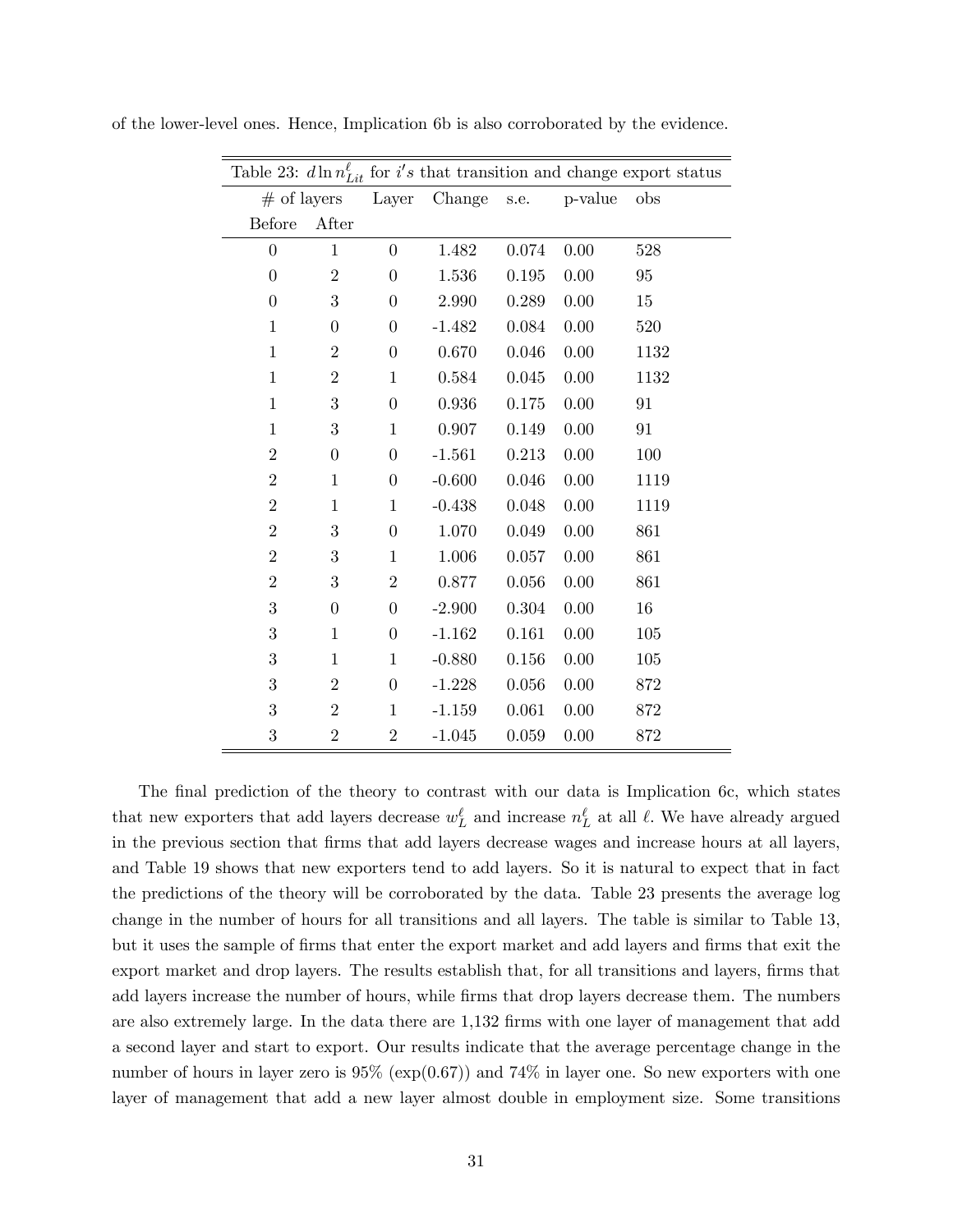are smaller and some even larger. However, all of them tend to be fairly large and the effects are extremely significant and robust. Again, Appendix A shows several robustness checks for firms that transition and for Örms that do not transition, using only Örms with adjacent layers and DADS wages.

| Table 24: $d\ln w_{Lit}^{\ell}$ for i's that transition and change export status |                |                  |                   |           |          |      |  |
|----------------------------------------------------------------------------------|----------------|------------------|-------------------|-----------|----------|------|--|
| $#$ of layers                                                                    |                |                  | Layer Change s.e. |           | p-value  | obs  |  |
| <b>Before</b>                                                                    | After          |                  |                   |           |          |      |  |
| $\overline{0}$                                                                   | $\mathbf 1$    | $\overline{0}$   | $-0.144$          | 0.022     | 0.00     | 528  |  |
| $\overline{0}$                                                                   | $\overline{2}$ | $\overline{0}$   | $-0.593$          | 0.108     | 0.00     | 95   |  |
| $\overline{0}$                                                                   | 3              | $\overline{0}$   | $-1.031$          | 0.353     | 0.01     | 15   |  |
| $\mathbf{1}$                                                                     | $\overline{0}$ | $\overline{0}$   | 0.219             | $0.026\,$ | $0.00\,$ | 520  |  |
| $\mathbf{1}$                                                                     | $\overline{2}$ | $\overline{0}$   | $-0.025$          | 0.010     | 0.01     | 1132 |  |
| $\mathbf{1}$                                                                     | $\overline{2}$ | $\mathbf{1}$     | $-0.232$          | 0.015     | 0.00     | 1132 |  |
| 1                                                                                | 3              | $\overline{0}$   | $-0.158$          | 0.043     | $0.00\,$ | 91   |  |
| $\mathbf{1}$                                                                     | 3              | $\mathbf{1}$     | $-0.334$          | 0.056     | $0.00\,$ | 91   |  |
| $\overline{2}$                                                                   | $\overline{0}$ | $\boldsymbol{0}$ | 0.524             | 0.088     | $0.00\,$ | 100  |  |
| $\overline{2}$                                                                   | $\mathbf 1$    | $\theta$         | 0.074             | 0.010     | 0.00     | 1119 |  |
| $\overline{2}$                                                                   | $\mathbf 1$    | $\mathbf{1}$     | 0.247             | 0.015     | $0.00\,$ | 1119 |  |
| $\overline{2}$                                                                   | 3              | $\boldsymbol{0}$ | 0.004             | 0.011     | 0.67     | 861  |  |
| $\overline{2}$                                                                   | 3              | $\mathbf{1}$     | $-0.043$          | 0.013     | 0.00     | 861  |  |
| $\overline{2}$                                                                   | 3              | $\overline{2}$   | $-0.165$          | $0.017\,$ | $0.00\,$ | 861  |  |
| 3                                                                                | $\overline{0}$ | $\overline{0}$   | 0.769             | 0.346     | 0.04     | 16   |  |
| 3                                                                                | $\mathbf{1}$   | $\overline{0}$   | 0.126             | 0.049     | 0.01     | 105  |  |
| 3                                                                                | $\mathbf{1}$   | $\mathbf{1}$     | 0.465             | 0.073     | 0.00     | 105  |  |
| 3                                                                                | $\overline{2}$ | $\overline{0}$   | 0.023             | 0.009     | 0.01     | 872  |  |
| 3                                                                                | $\overline{2}$ | $\mathbf{1}$     | $0.051\,$         | 0.012     | $0.00\,$ | 872  |  |
| 3                                                                                | $\overline{2}$ | $\overline{2}$   | 0.169             | 0.016     | 0.00     | 872  |  |

The next step is to look at wages. Again, we study the change in average log wages for all transitions and layers for the sample of new exporters that add layers and firms that exit the export market and drop layers. The results are displayed in Table 24. The prediction in Implication 6c is broadly corroborated by the data (although the change in log wages in  $\ell = 0$  for transitions from 2 to 3 layers is not significant). New exporters that add layers decrease wages and the firms that exit the export market and drop layers increase wages. As we show in Table 19, new exporters tend to add more layers than non-exporters. Similarly firms that exit the export market tend to drop more layers than exporters. See Table A5 in Appendix A.

So exporters tend to reduce wages as a result of adding layers. To continue with our previous example, a new exporter that had one layer of management and added another as a result of its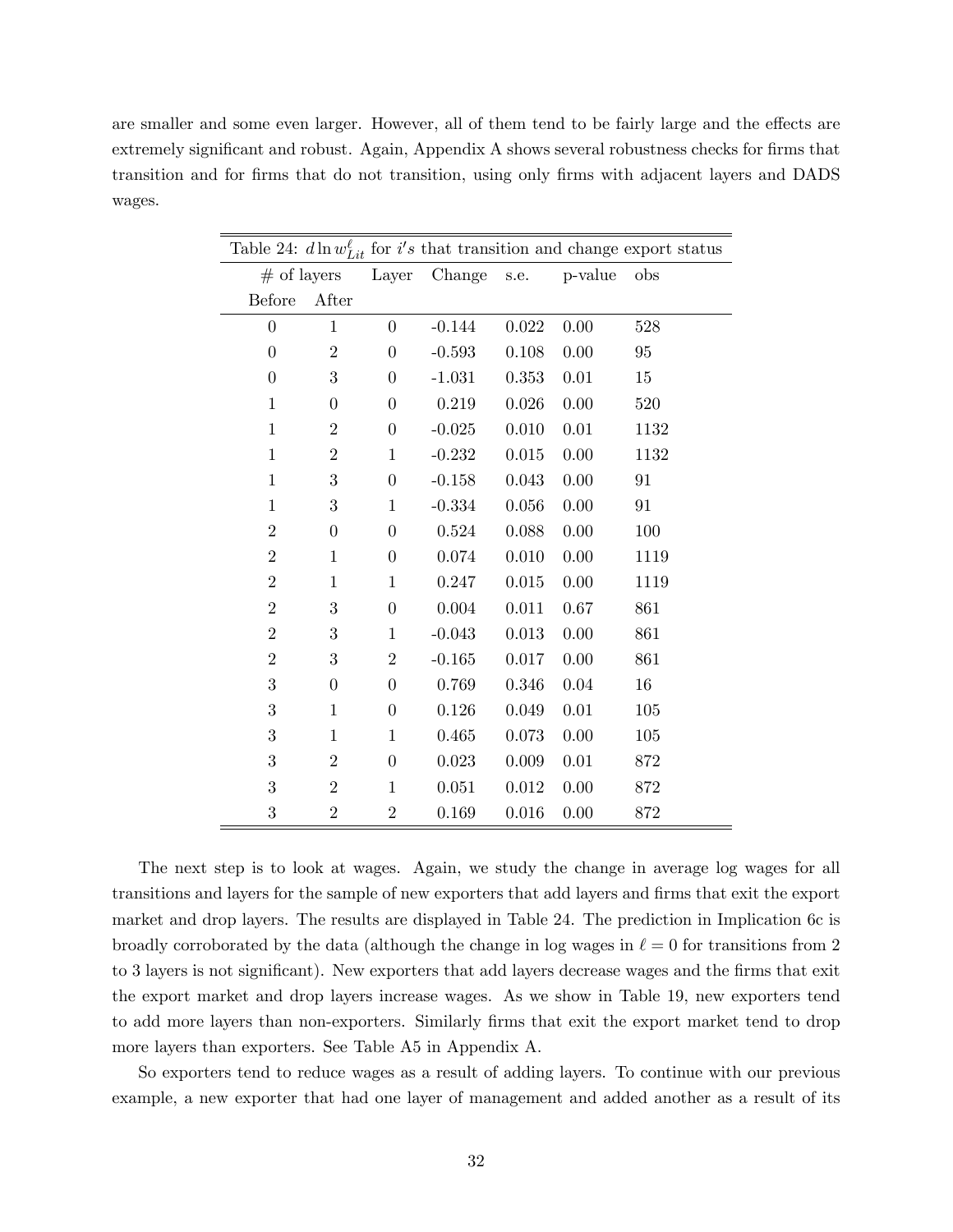decision to start exporting reduces the wages of its workers in layer zero by 2.5%, and the wage of managers in layer one declines by 26%. In contrast, as Table 25 (discussed below) shows, the newly hired second layer manager earns  $97.5\%$  more than the average wage in the firm before the change. Appendix A shows robustness checks with the alternative wage database.

The result should change our view on the distribution of the gains from exporting. The view that exporters pay higher wages is flawed. Most new exporters expand little and do not change their organization. They hire more hours and pay higher wages. The new exporters that expand substantially add layers of management. They hire substantially more workers but pay these workers less (since according to the theory they also know less). The new exporters that expand and add layers exhibit more dispersion in wages within the firm.

|                |                                                        |                             |                    | Table 25: Decomposition of total log change in average wages |                     |                                 |                    |
|----------------|--------------------------------------------------------|-----------------------------|--------------------|--------------------------------------------------------------|---------------------|---------------------------------|--------------------|
|                | $\overline{\bar{w}^{\ell\leq L}_{L'it}}/\bar{w}_{Lit}$ |                             |                    |                                                              |                     | $w_{L'it}^{L'} / \bar{w}_{Lit}$ |                    |
| From/to        |                                                        | $\overline{2}$              | 3                  | From/to                                                      |                     | $\mathfrak{D}$                  | 3                  |
| $\theta$       | $0.956**$<br>(527)                                     | $0.814**$<br>(94)           | $0.629**$<br>(15)  | $\theta$                                                     | $1.445***$<br>(527) | $1.510**$<br>(94)               | $1.309**$<br>(15)  |
| 1              |                                                        | $0.963**$<br>(1, 132)       | $0.872**$<br>(91)  | 1                                                            |                     | $1.975***$<br>(1,132)           | $1.854**$<br>(90)  |
| $\overline{2}$ |                                                        |                             | $0.988**$<br>(861) | $\overline{2}$                                               |                     |                                 | $5.244**$<br>(861) |
|                | $\mathcal{S}_{0}$                                      |                             |                    |                                                              |                     | $d\ln \bar{w}_{Lit}$            |                    |
| From/to        |                                                        | $\mathcal{D}_{\mathcal{L}}$ | 3                  | From/to                                                      |                     | $\mathfrak{D}$                  | 3                  |
| 0              | $0.740**$<br>(528)                                     | $0.586**$<br>(95)           | $0.649**$<br>(14)  | $\theta$                                                     | $-0.024\,$<br>(528) | $-0.300**$<br>(95)              | $-0.779*$<br>(15)  |
|                |                                                        | $0.848**$<br>(1,132)        | $0.749**$<br>(90)  | 1                                                            |                     | $0.027**$<br>(1,132)            | 0.002<br>(91)      |
| $\mathfrak{D}$ |                                                        |                             | $0.941**$<br>(861) | $\mathfrak{D}$                                               |                     |                                 | $0.027**$<br>(861) |

All results from trimmed sample at 0.05%. \* significant at 5%, \*\* at 1%. Number of obs. in parenthesis.

Table 25 shows the same decomposition we showed in Table 15 in the previous section. It separates the change in wages in the firm in the contribution to the average of the new top manager and the change in the wage of the pre-existing layers. The top left panel shows that the average wage of all existing layers decreases as firms add layers (and we know from Table 24 that it decreased for each layer individually). The top right panel shows the wage of the new top manager relative to the mean wage of the firm before the change. Clearly, wage dispersion in the firm increases substantially when it starts to export and adds layers.

We end this section as we did the last one, with a graphical representation of the change in firms as they become exporters. Figures 11 to 13 show the organization of firms that had zero, one, or two layers of management before they became exporters. The first row in each graph represents the old and new organization when the Örm adds layers and starts to export. The second row represents the organization when the firm starts to export but keeps constant the number of layers.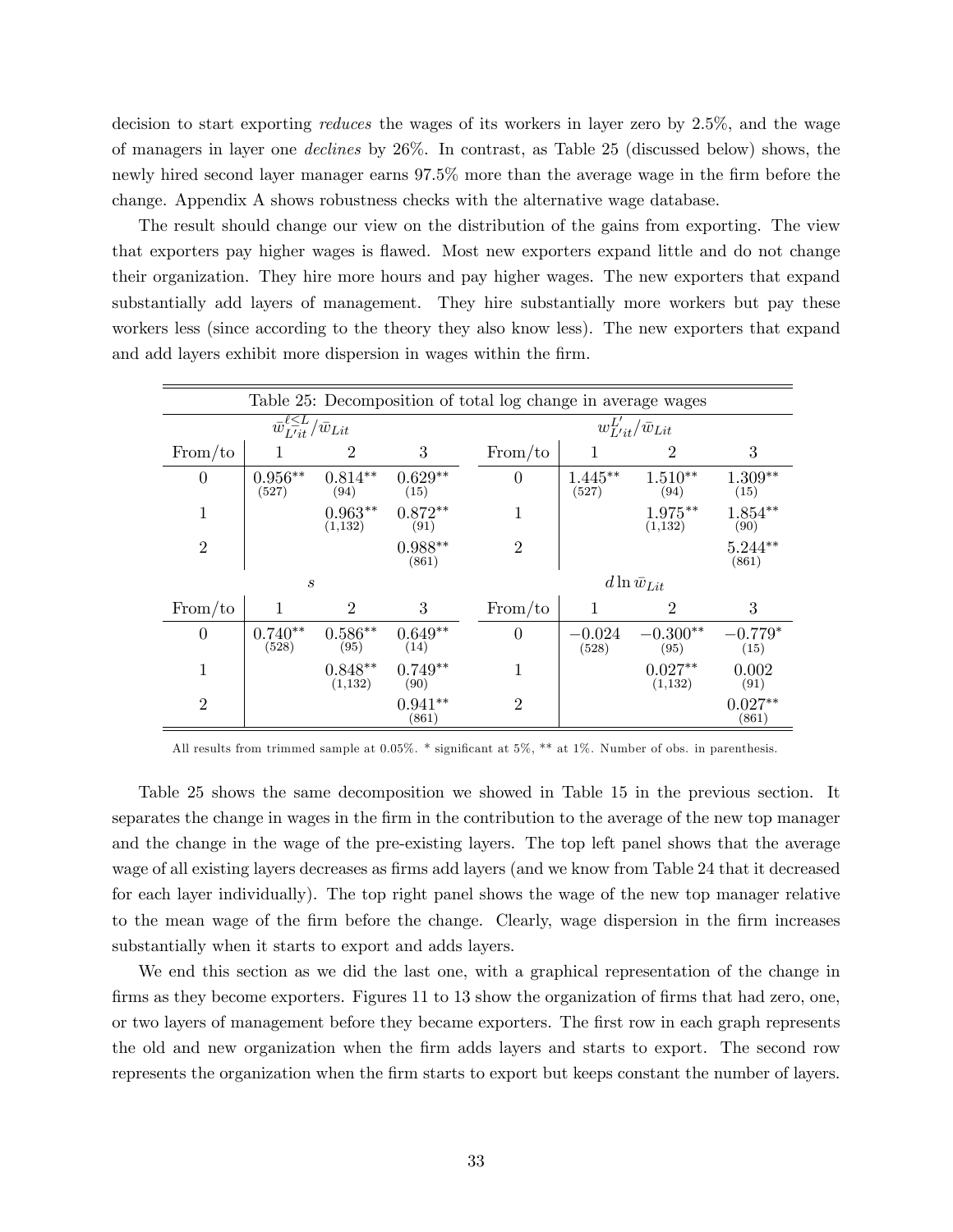

After entering the export market

0 5 10 15

Average hours normalized by the top layer



17

28.3

Average hourly wage

Average hourly wage

0 5 10 15

Average hours normalized by the top layer

Firms with 1 layer

17

28.2

Average hourly wage

Average hourly wage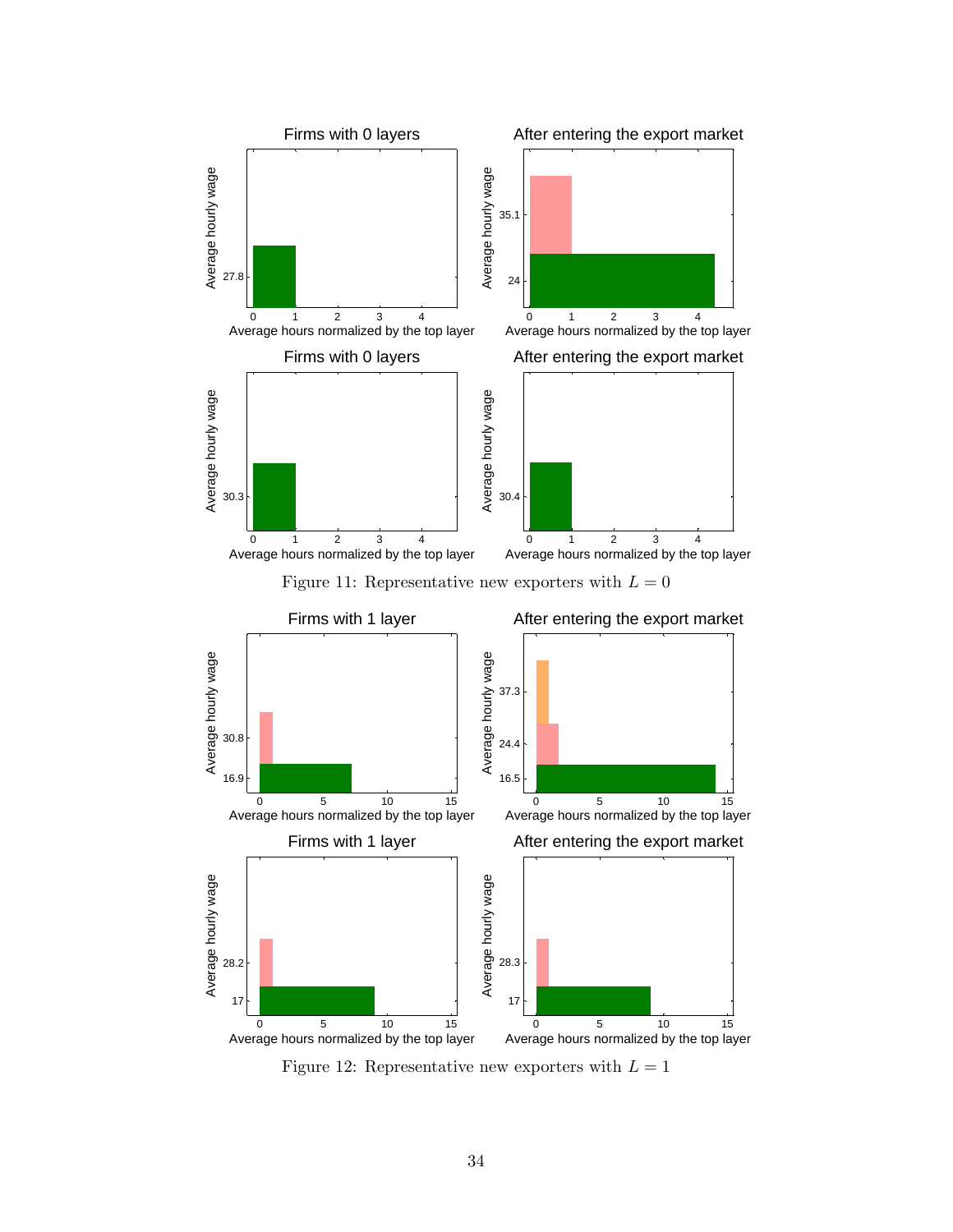

Figure 13: Representative new exporters with  $L = 2$ 

Perhaps the most striking observation coming out of Figures 11 to 13 is how little firms change when they do not add layers compared to when they do. Hopefully, these figures are convincing in showing that new exporters expand by adding layers, adding employment, and reducing wages. The reduction in wages challenges, as far as we know, all theories of trade that do not add explicit organizational choices.

## 6 Conclusion

This paper provides the first anatomy of organizations using a large scale dataset. Previous studies focused on particular details of the organization and included only a few hundred firms. In contrast, we use virtually all the manufacturing firms in France during the period 2002-2007. To study the organization of these producers and how they modify their organization, we use occupational data to classify workers in layers. The concept of a layer of employees and our empirical implementation using hierarchical occupations have proven enormously useful in analyzing these data. First, firms actively manage the number of layers in the firm. Firms expand by adding them and contract by dropping them. Furthermore, exporters that expand substantially do so by adding layers.

We find that the organization of labor in the firm depends dramatically on the number of layers. In our data, studying the behavior of hours of work or wages in a firm without classifying workers in layers and conditioning on changes in these layers results in ambiguous firm-level effects that are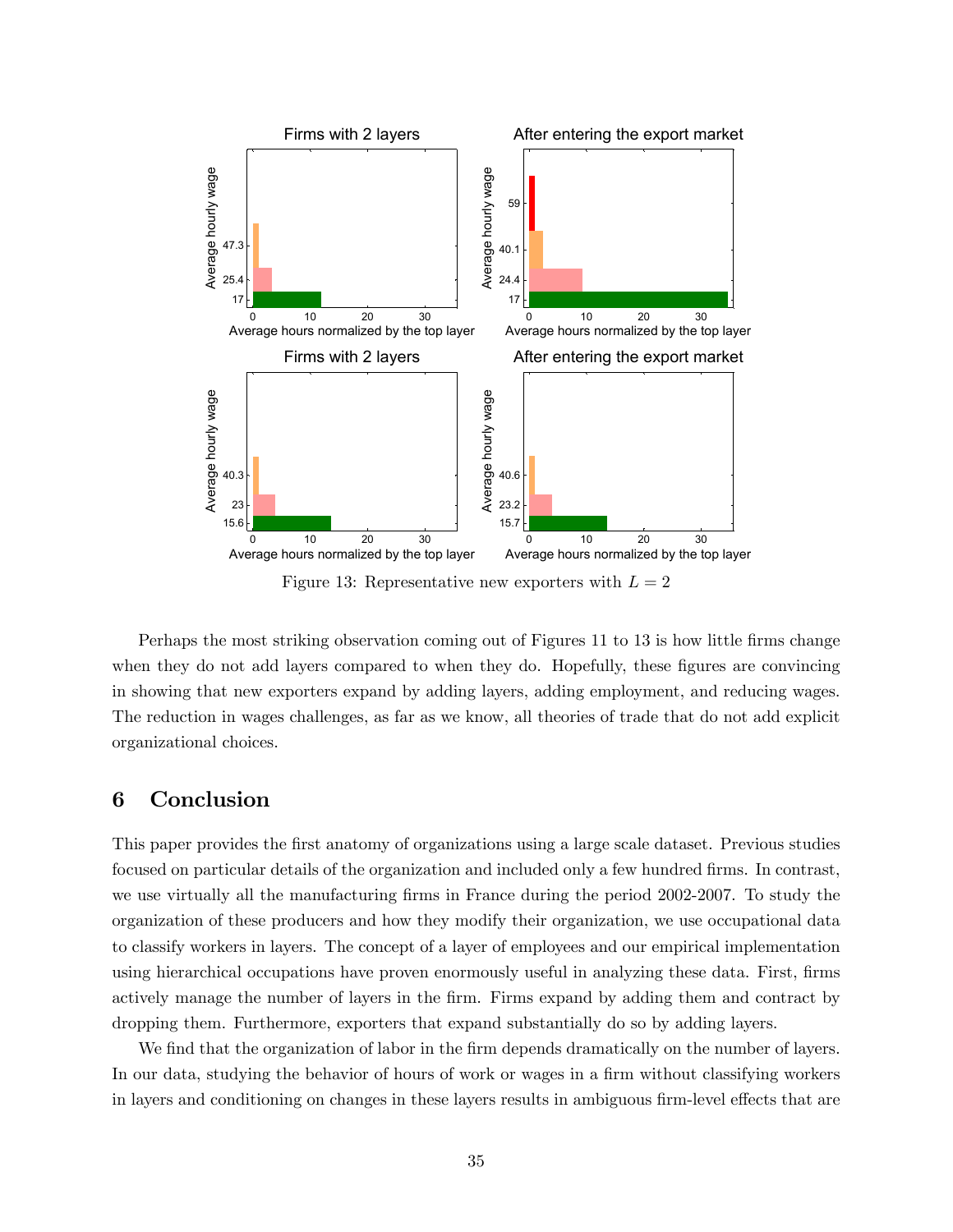hard to understand and not robust. In contrast, once we classify workers in layers, the behavior of wages and hours of work for each layer is easy to understand through the lens of a theory of hierarchical organization, such as the one in CRH (which borrows the technology from Garicano, 2000). Firms that expand without adding layers increase hours at all layers as well as wages at all layers. They essentially behave the way most theories would suggest expanding firms behave. In contrast, Örms that add layers (for example, because they start to export) expand much more, add many hours of work to all layers, but reduce wages in all pre-existing layers. The fact that the wages of all pre-existing layers go down is, as far as we know, a novel empirical Önding. Furthermore, it is hard to rationalize with theories that do not have the organization of knowledge at their core. The evidence we provide is extremely robust and needs to be confronted by all existing and future theories of firm dynamics and export behavior.

Our results also have implications for the distribution of wages within the Örm and how this distribution changes as firms expand or start to export. Since most large expansions are done through reorganization via new layers, Örm growth and export behavior lead to increases in the range of wages within the firm. This is the case because the new managers in firms that add layers make much more than the average employee before the change.

The data we use are unique in that they allow us to observe hierarchical occupations together with wages at the occupation level for most manufacturing firms. However, they do not allow us to track individual workers within and across Örms. Hence, we cannot verify the particular way in which the average wage in a pre-existing layer is reduced when the firm adds a layer. Of course, we know that labor market frictions, institutions and regulations make reducing the wage of a particular employee complicated, if not impossible, in many circumstances. So how can this prediction be so clearly present in our data? In some particular instances, our data allow us to observe individual workers. In those cases, we find that firms reduce wages by hiring new workers who earn less but keeping the salaries of existing workers essentially unchanged. This reduces the average wage in the layer. These results are based on a few examples and are not to be generalized to all of our findings. However, to the extent that average wages are reduced in this way, the reductions we observe in firms that add layers understate the reductions that we should see according to the theory.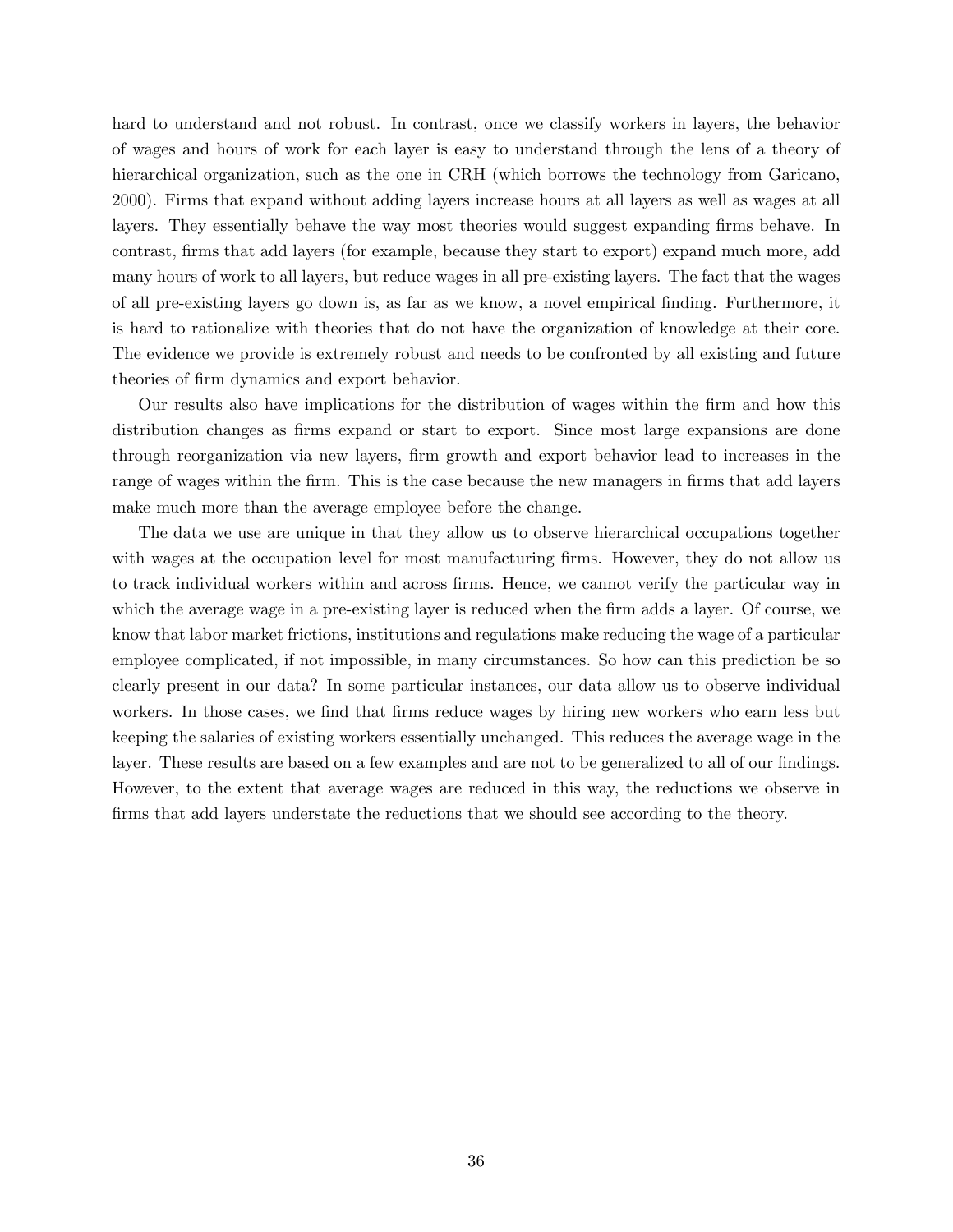## References

- [1] Abowd, J., F. Kramarz, and D. Margolis (1999). "High-Wage Workers and High-Wage Firms," Econometrica, 67:2, 251-333.
- [2] Bernard, A. B. and J. B. Jensen, (1995). "Exporters, Jobs, and Wages in U.S. Manufacturing: 1976-1987," Brookings Papers in Economic Activity. Microeconomics, 67-112.
- [3] Bernard, A. B. and J. B. Jensen,  $(1997)$ . "Exporters, Skill Upgrading and the Wage Gap," Journal of International Economics, 42, 3-31.
- [4] Bernard, A. B. and J. B. Jensen, (1999). "Exceptional Exporter Performance: Cause, Effect, or Both?," Journal of International Economics, 47:1, 1-25.
- $[5]$  Bernard, A. B, J. B. Jensen, S. Redding and P. Schott,  $(2007)$ . "Firms in International Trade," Journal of Economic Perspectives, 21:3, 105-130.
- [6] Brown, C. and J. Medoff (1989). "The Employer Size-Wage Effect," Journal of Political Economy, 97:5, 1027-1059.
- [7] Caliendo, L. and E. Rossi-Hansberg, (2012). "The Impact of Trade on Organization and Productivity," Quarterly Journal of Economics, forthcoming.
- [8] Eaton, J., S. Kortum, and F. Kramarz (2011). "An Anatomy of International Trade: Evidence from French Firms," Econometrica, 79:5, 1453-1498.
- [9] Eaton, J., S. Kortum, F. Kramarz, and R. Sampognaro, (2011). "Dissecting the French Export Wage Premium," Working Paper.
- [10] Egger, H., and U. Kreickemeier, (2009). "Firm Heterogeneity and the Labor Market Effects of Trade Liberalisation," International Economic Review, 50: 187-216.
- [11] Felbermayr, G., J. Prat, and H. Schmerer, (2008). "Globalization and Labor Market Outcomes: Bargaining, Search Frictions, and Firm Heterogeneity," IZA discussion paper no. 3363.
- [12] Frías, J., D. S. Kaplan and E. A. Verhoogen, (2009). "Exports and Wage Premia: Evidence from Mexican Employer-Employee Data." Working paper.
- [13] Garicano, L., (2000). "Hierarchies and the Organization of Knowledge in Production," Journal of Political Economy, 108:5, 874-904.
- [14] Garicano, L. and T.N. Hubbard, (2007). "Managerial Leverage Is Limited by the Size of the Market: Theory and Evidence from the Legal Services Industry," Journal of Law and Economics, 50: 1-44.
- [15] Garicano, L. and E. Rossi-Hansberg, (2006). "Organization and Inequality in a Knowledge Economy," Quarterly Journal of Economics, 121:4, 1383-1435.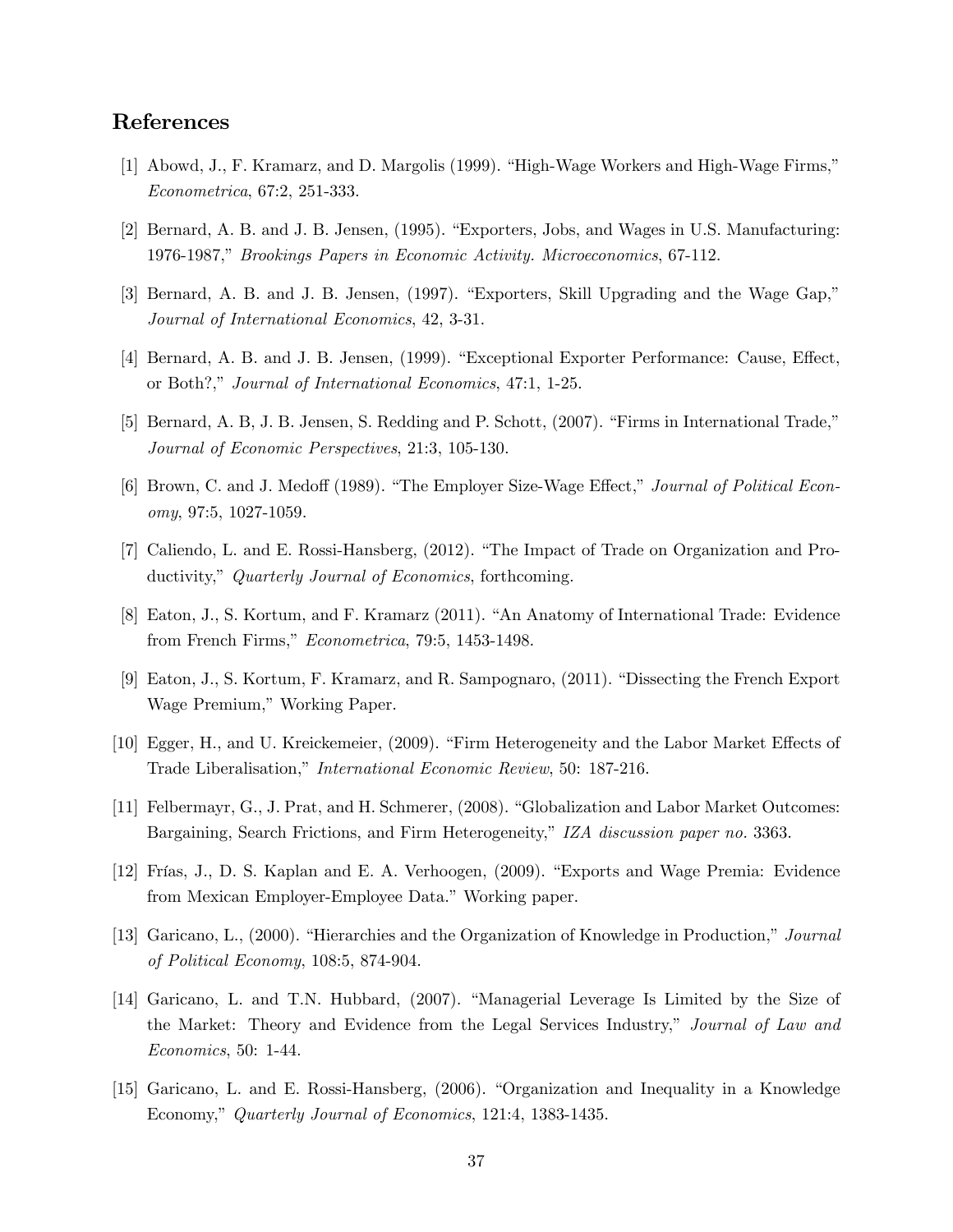- [16] Guadalupe, M., and J. Wulf, (2010). "The Flattening Firm and Product Market Competition: The Effect of Trade Liberalization on Corporate Hierarchies," American Economic Journal: Applied Economics, 2:4, 105-27.
- [17] Helpman, E., O. Itskhoki, and S. Redding, (2010). "Inequality and Unemployment in a Global Economy," Econometrica, 78: 1239-1283.
- [18] Hopenhayn, H. A., (1992), "Entry, Exit, and Firm Dynamics in Long Run Equilibrium," Econometrica, 60:5, 1127-50.
- [19] Lentz, R. and D. T. Mortensen, (2008). "An Empirical Model of Growth Through Product Innovation," Econometrica, 76:6, 1317-1373.
- [20] Luttmer, E. G. J., (2007), "Selection, Growth, and the Size Distribution of Firms," Quarterly Journal of Economics, 122:3, 1103-1144.
- [21] Melitz, M. J., (2003). "The Impact of Trade on Intra-Industry Reallocations and Aggregate Industry Productivity," Econometrica, 71:6, 1695-1725.
- [22] Oi, W. and Idson, T. (1999), "Firm Size and Wages," Handbook of Labor Economics: Volume 3, O. Ashenfelter and D. Card (eds), Elsevier Science: Amsterdam, 2165-2214.
- [23] Rajan, R. G. and J. Wulf, (2006). "The Flattening Firm: Evidence on the Changing Nature of Firm Hierarchies from Panel Data," Review of Economics and Statistics, 88:4, 759-773.
- [24] Rossi-Hansberg, E., M. L. J. Wright, (2007), "Establishment Size Dynamics in the Aggregate Economy," American Economic Review, 97:5, 1639-1666.
- [25] Verhoogen, E. A., (2008). "Trade, Quality Upgrading, and Wage Inequality in the Mexican Manufacturing Sector," Quarterly Journal of Economics, 123:2, 489-530.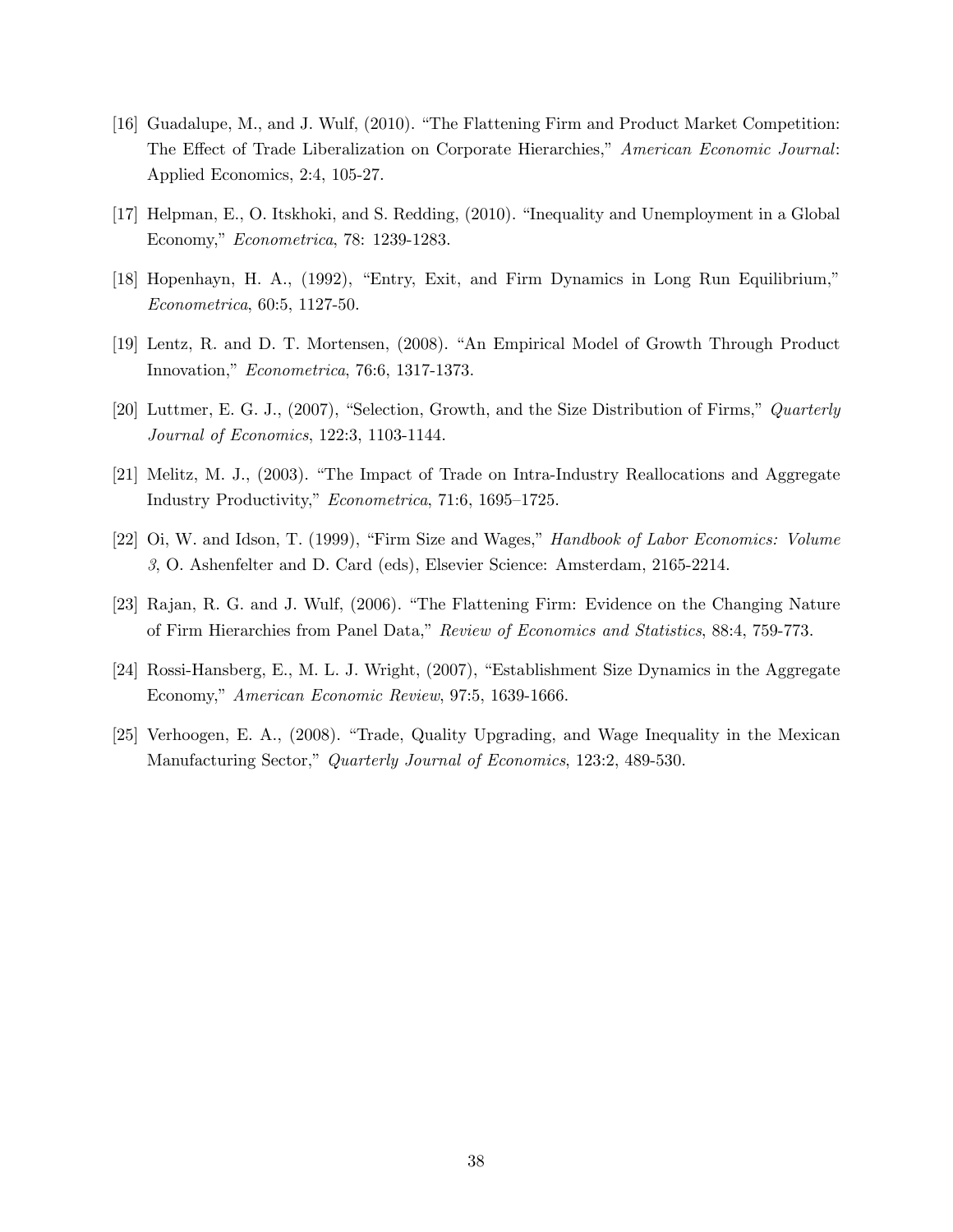# 7 Appendix A



Figure A1: Firm average hourly wage distribution by number of layers, DADS wages



Figure A2: Transitions across layers depend on value added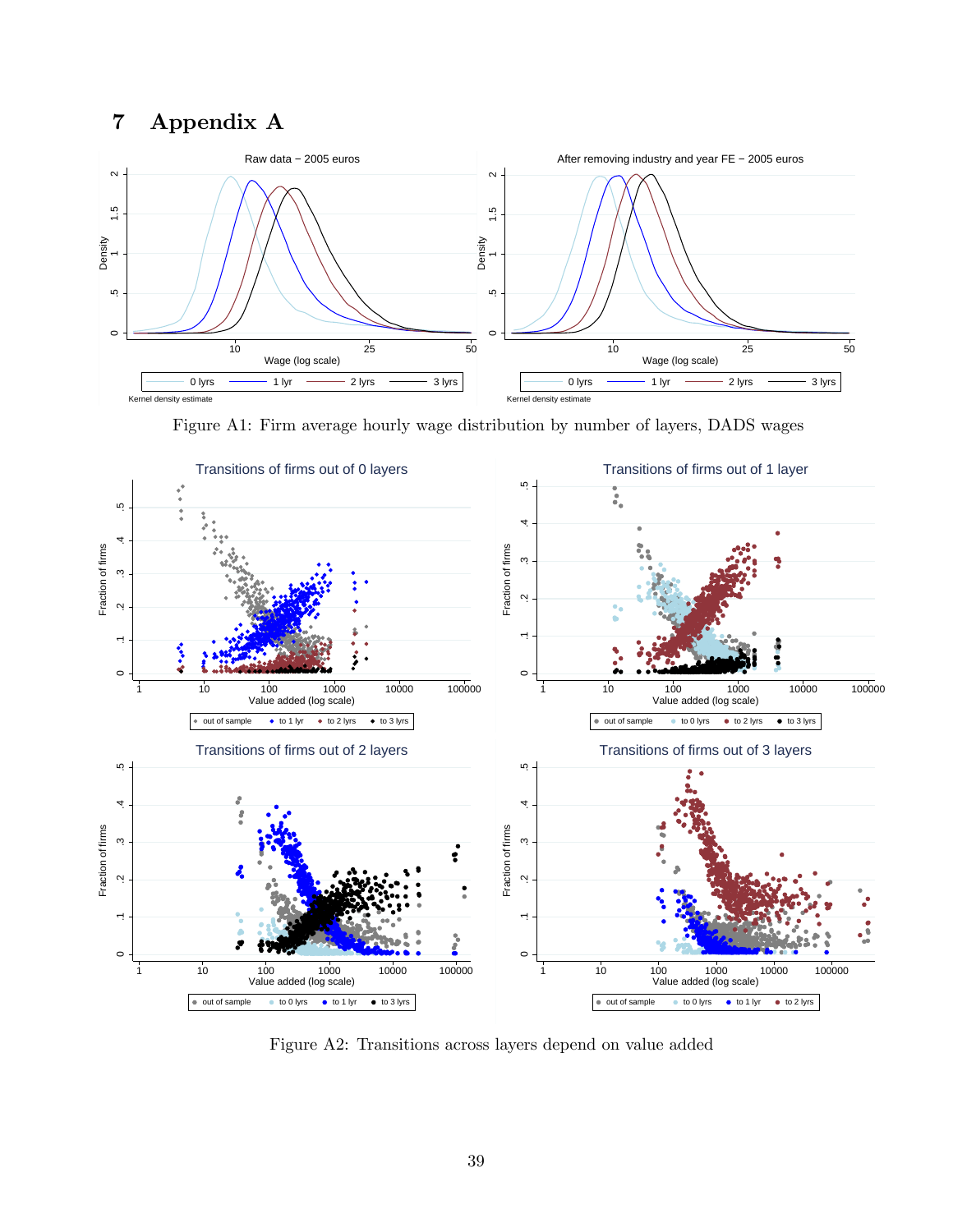

Excluding top and bottom 0.05%

Figure A3: Normalized hours vs. firm value added among 1 layer firms



Excluding top and bottom 0.05%

Figure A4: Normalized hours vs. firm value added among 2 layer firms



Excluding top and bottom 0.05%

Figure A5: Normalized hours vs. firm value added among 3 layer firms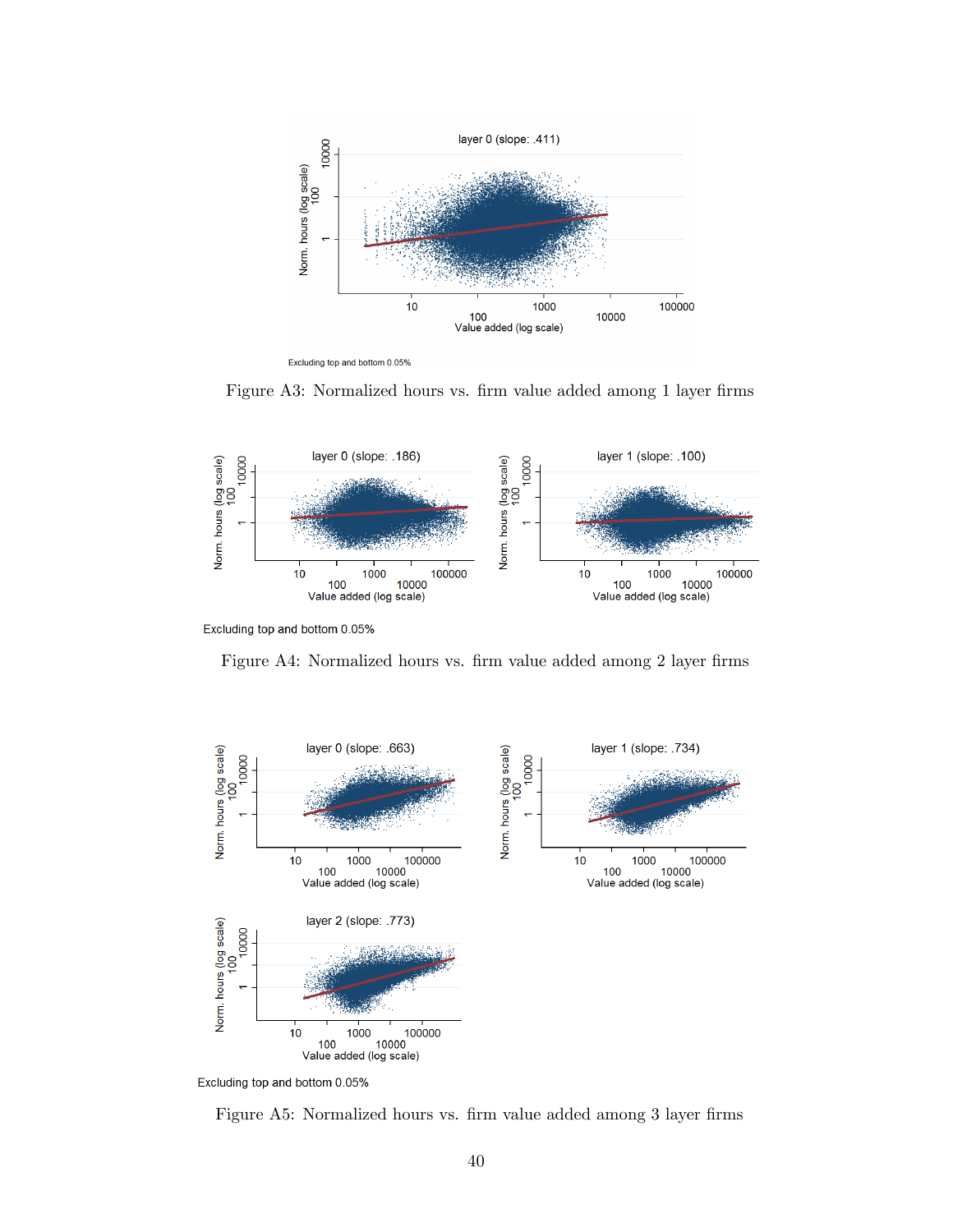

Excluding top and bottom 0.05%

Figure A6: Wages vs. firm value added among 1 layer firms



Excluding top and bottom 0.05%

Figure A7: Wages vs. firm value added among 2 layer firms



Excluding top and bottom 0.05%

Figure A8: Wages vs. firm value added among 3 layer firms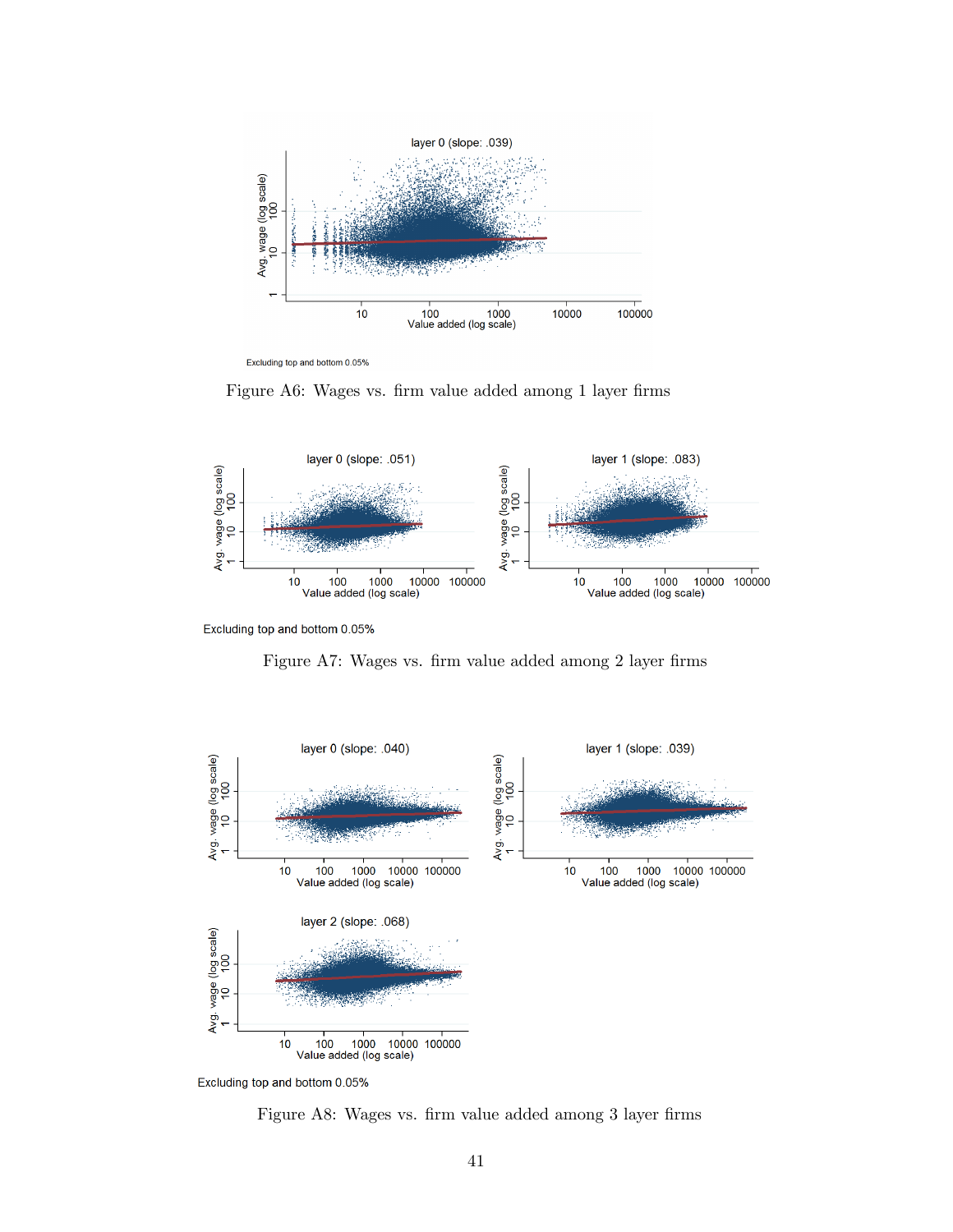

Excluding top and bottom 0.05%

Figure A9: Wages vs. firm value added among 4 layer firms



Figure A10: Transition after a 5% positive  $\alpha$  shock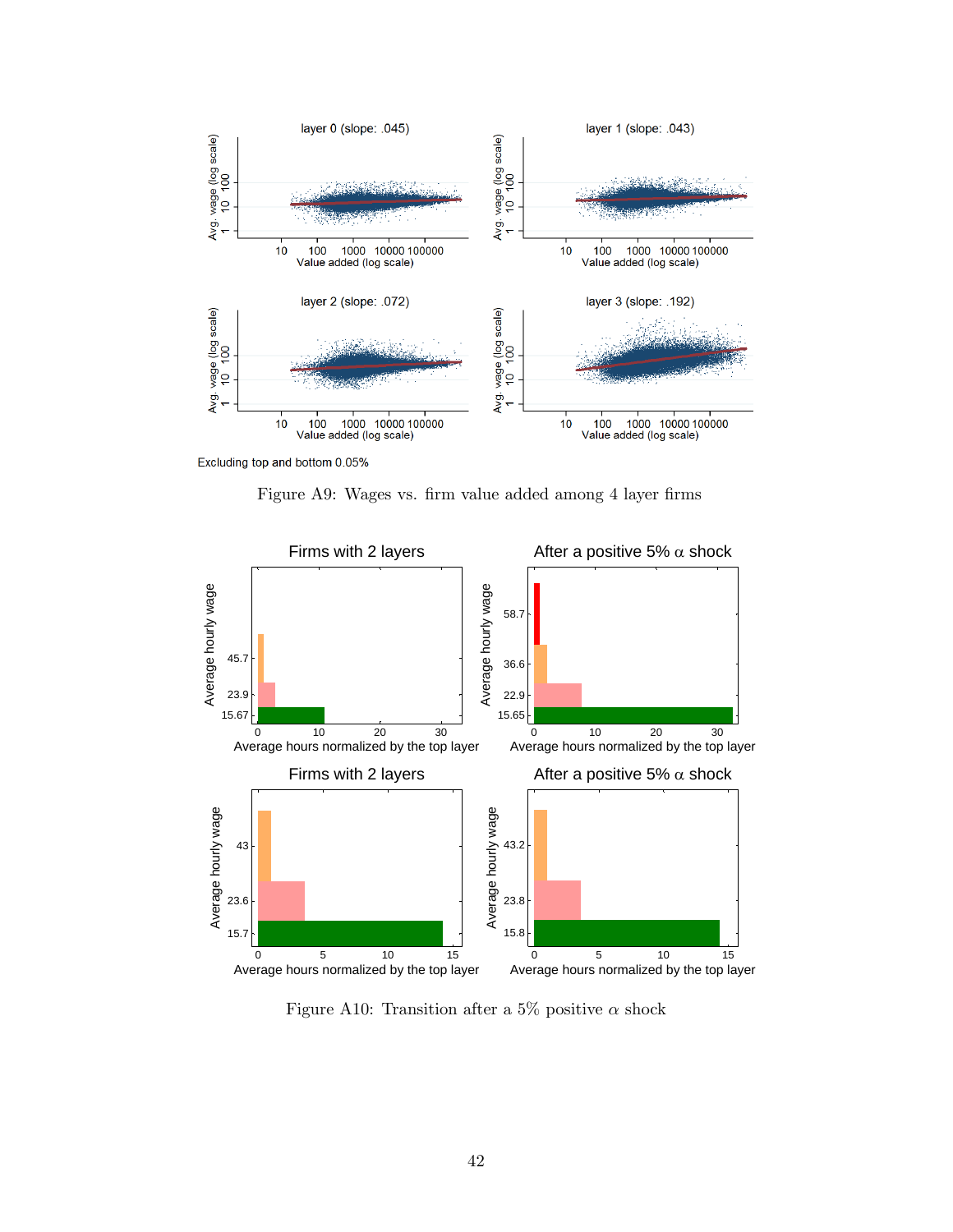

Figure A11: Transition after a 5% negative  $\alpha$  shock

|                | Table A1: Data description by number of layers in the firm, DADS wages |       |         |         |        |  |  |  |  |  |  |  |
|----------------|------------------------------------------------------------------------|-------|---------|---------|--------|--|--|--|--|--|--|--|
| # of           |                                                                        |       | Average |         | Median |  |  |  |  |  |  |  |
| layers         | Firm-years                                                             | VA    | Hours   | $Wage*$ | wage   |  |  |  |  |  |  |  |
| $\theta$       | 81,909                                                                 | 205   | 7,946   | 11.69   | 10.18  |  |  |  |  |  |  |  |
| 1              | 126,069                                                                | 403   | 16,450  | 13.19   | 12.08  |  |  |  |  |  |  |  |
| $\overline{2}$ | 161,449                                                                | 2,821 | 85,674  | 15.12   | 14.22  |  |  |  |  |  |  |  |
| 3              | 87,211                                                                 | 8,879 | 227,070 | 16.67   | 15.71  |  |  |  |  |  |  |  |

Value added in 000s of 2005 euros. Wage<sup>\*</sup> = average hourly wage in 2005 euros from trimmed sample (0.05% top and bottom in each cell).

|                                            | Table A2: $\%$ of firms that transition to an adjacent layer |  |  |  |  |  |  |  |  |  |
|--------------------------------------------|--------------------------------------------------------------|--|--|--|--|--|--|--|--|--|
| Conditioning on firms with adjacent layers |                                                              |  |  |  |  |  |  |  |  |  |
| $#$ of layers                              |                                                              |  |  |  |  |  |  |  |  |  |
|                                            | $\cup$                                                       |  |  |  |  |  |  |  |  |  |
| Transition up<br>82.9<br>75.4<br>100       |                                                              |  |  |  |  |  |  |  |  |  |
| Transition down<br>91.3<br>60 3<br>75 9    |                                                              |  |  |  |  |  |  |  |  |  |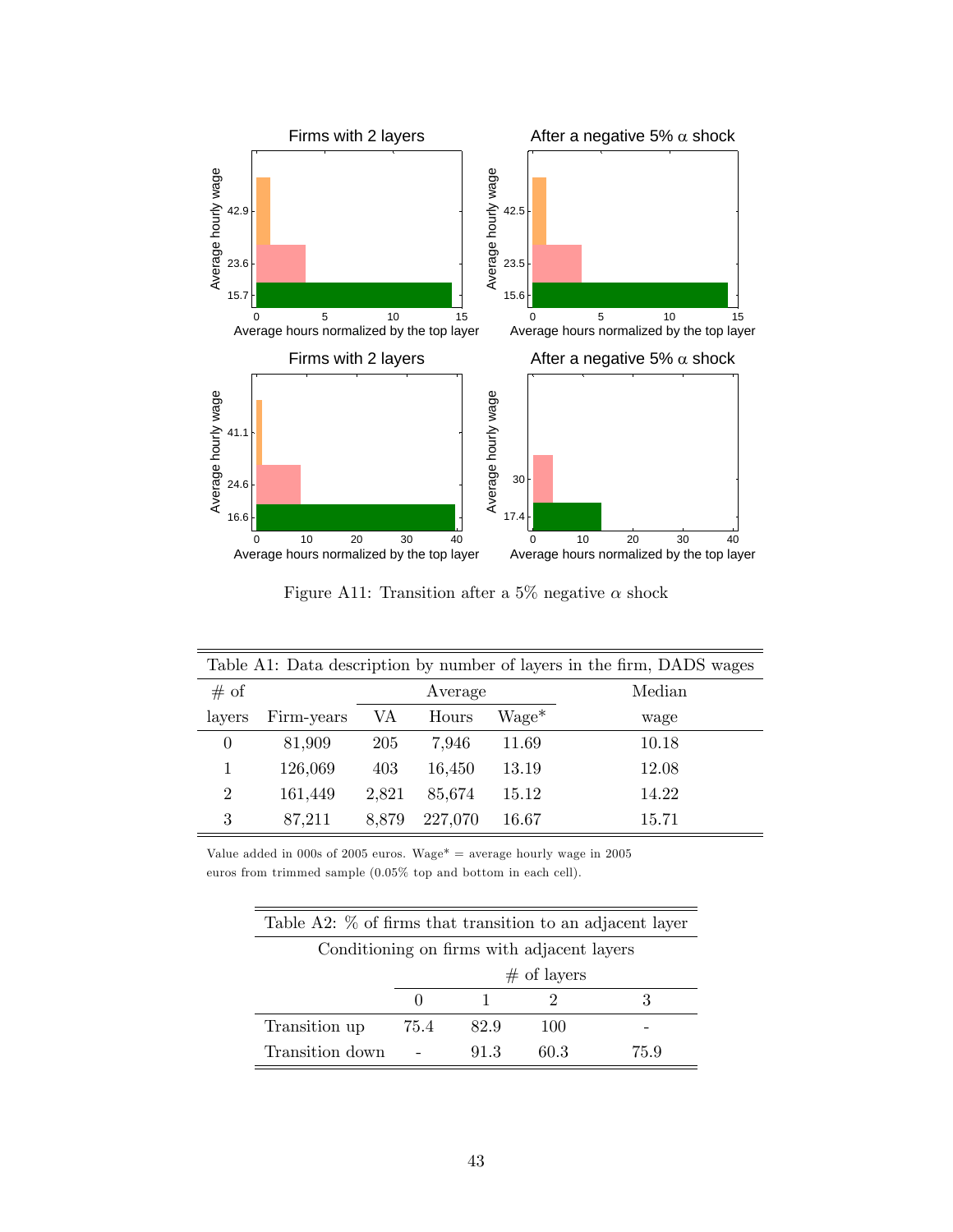|                                        |    |                            |         |                    |        | Table A3: Distribution of layers at $t+1$ conditional on layers at t, weighted by $VA$ |
|----------------------------------------|----|----------------------------|---------|--------------------|--------|----------------------------------------------------------------------------------------|
|                                        |    | # of layers at $t+1$       |         |                    |        |                                                                                        |
|                                        |    | Exit                       |         | $0 \t 1 \t 2$      | -3     | Total                                                                                  |
|                                        |    | $0$ 11.9 64.1 19.6 3.7 0.7 |         |                    |        | 100                                                                                    |
| $\#$ of layers 1 7.2 6.6 62.2 21.7 2.2 |    |                            |         |                    |        | 100                                                                                    |
| at t                                   |    | 2 5.8                      |         | $0.2$ $2.5$ $72.6$ | - 19.0 | 100                                                                                    |
|                                        | 3. | 7.7                        | $0.0^-$ | $0.2 \quad 13.3$   | -78.8  | 100                                                                                    |

| Table A4: Behavior of firms that exit the export market |             |              |                  |
|---------------------------------------------------------|-------------|--------------|------------------|
|                                                         | All         | Increase $L$ | No change in $L$ |
| $d \ln$ total hours                                     | $-0.027***$ | $-0.147***$  | $-0.017***$      |
| - detrended                                             | $-0.013***$ | $-0.133***$  | $-0.003$         |
| $d\ln\sum_{\ell=0}^L n_L^{\ell}$                        | $-0.009$    | $-1.251***$  | $0.018***$       |
| - detrended                                             | 0.002       | $-1.239***$  | $0.029***$       |
| $d \ln VA$                                              | $-0.046***$ | $-0.124***$  | $-0.035***$      |
| - detrended                                             | $-0.038***$ | $-0.115***$  | $-0.028***$      |
| $d\ln$ avg wage                                         | $0.006***$  | $0.027***$   | $0.008***$       |
| - detrended                                             | $-0.012***$ | $-0.010$     | $-0.010***$      |
| - common layers                                         | $-0.010***$ | $0.154***$   | $0.008***$       |
| - - detrended                                           | $-0.010***$ | $0.134***$   | $-0.012***$      |
| $%$ firms                                               | 100         | 15.46        | 70.68            |
| $\%$ VA change                                          | 100         | 20.28        | 76.01            |

 $^{***}$  significant at  $1\% .$ 

| Table A5: Layer transitions for firms that stop exporting relative to exporters |          |                         |           |            |            |  |  |  |  |  |
|---------------------------------------------------------------------------------|----------|-------------------------|-----------|------------|------------|--|--|--|--|--|
|                                                                                 |          | $\#$ of layers at $t+1$ |           |            |            |  |  |  |  |  |
|                                                                                 |          |                         |           |            |            |  |  |  |  |  |
|                                                                                 | $\theta$ | $2.85***$               | $-1.8*$   | $-0.95**$  | $-0.10$    |  |  |  |  |  |
| $#$ of layers                                                                   |          | 1.29                    | $1.09***$ | $-2.00***$ | $-0.38*$   |  |  |  |  |  |
| at t                                                                            |          | $0.66***$               | $6.02***$ | $-4.41***$ | $-2.27***$ |  |  |  |  |  |
|                                                                                 | 3        | $0.35***$               | $1.87***$ | $6.61***$  | $-8.83***$ |  |  |  |  |  |

 $^*$  significant at 10%,  $^{**}$  significant at 1%.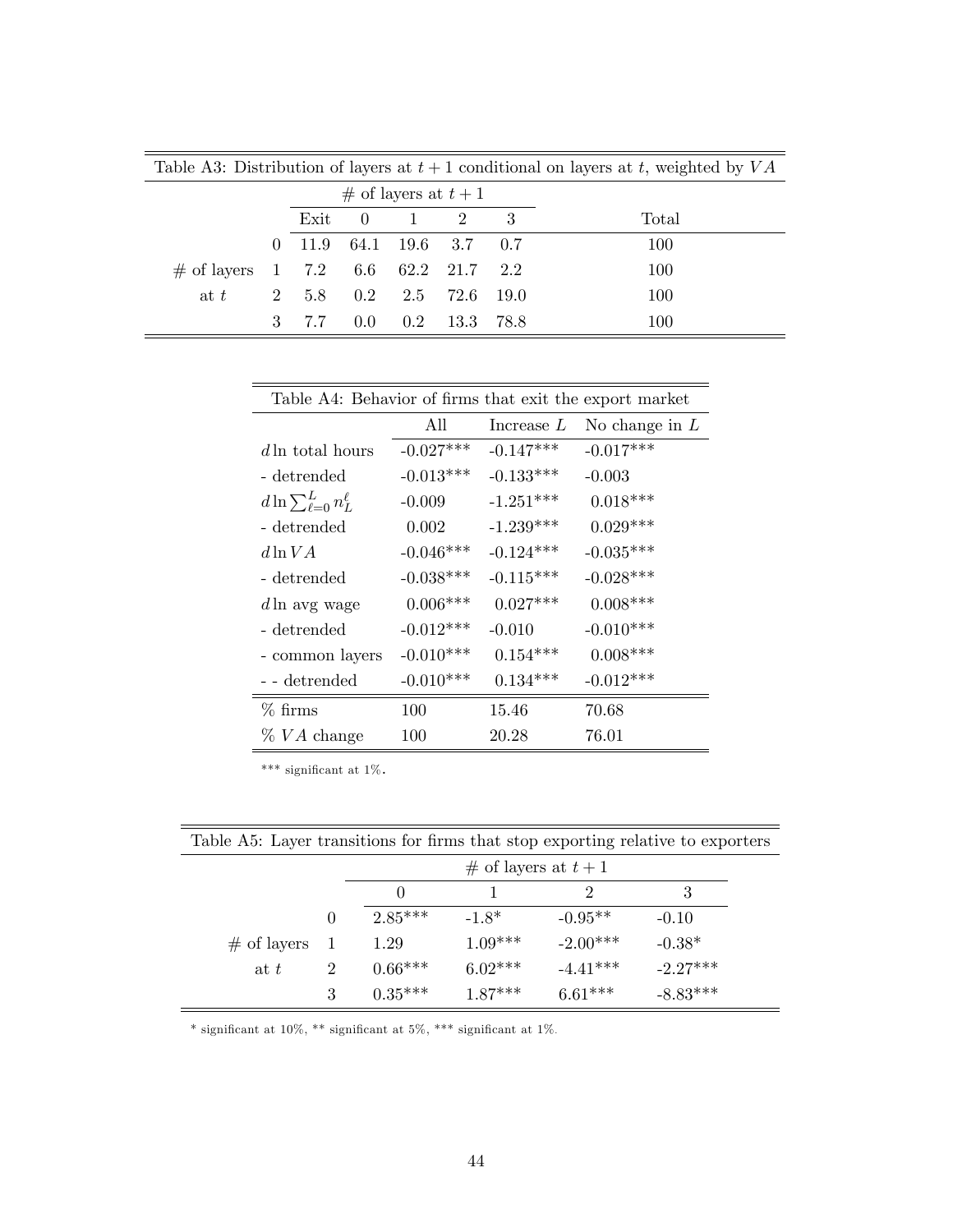Before After

| # of layers   |                |                |          |       |         |      |
|---------------|----------------|----------------|----------|-------|---------|------|
| <b>Before</b> | After          | Layer          | Change   | s.e.  | p-value | obs  |
| 0             | $\mathbf{1}$   | 0              | 1.514    | 0.024 | 0.00    | 5475 |
| 0             | $\overline{2}$ | $\Omega$       | 1.724    | 0.071 | 0.00    | 760  |
| 0             | 3              | $\Omega$       | 2.652    | 0.251 | 0.00    | 71   |
| 1             | $\Omega$       | $\Omega$       | $-1.531$ | 0.023 | 0.00    | 6491 |
| 1             | $\overline{2}$ | $\Omega$       | 0.716    | 0.016 | 0.00    | 9211 |
| $\mathbf{1}$  | $\overline{2}$ | $\mathbf{1}$   | 0.542    | 0.016 | 0.00    | 9211 |
| 1             | 3              | 0              | 1.233    | 0.064 | 0.00    | 638  |
| $\mathbf{1}$  | 3              | $\mathbf{1}$   | 1.039    | 0.064 | 0.00    | 638  |
| 2             | $\Omega$       | $\Omega$       | $-1.756$ | 0.057 | 0.00    | 1054 |
| 2             | $\mathbf{1}$   | 0              | $-0.693$ | 0.016 | 0.00    | 9739 |
| 2             | $\mathbf{1}$   | $\mathbf{1}$   | $-0.529$ | 0.017 | 0.00    | 9739 |
| 2             | 3              | 0              | 1.346    | 0.020 | 0.00    | 7482 |
| 2             | 3              | $\mathbf{1}$   | 1.279    | 0.021 | 0.00    | 7482 |
| 2             | 3              | $\overline{2}$ | 1.166    | 0.022 | 0.00    | 7482 |
| 3             | $\Omega$       | 0              | $-2.296$ | 0.171 | 0.00    | 85   |
| 3             | $\mathbf{1}$   | $\Omega$       | $-1.155$ | 0.054 | 0.00    | 858  |
| 3             | $\mathbf{1}$   | $\mathbf{1}$   | $-1.025$ | 0.051 | 0.00    | 858  |
| 3             | $\overline{2}$ | 0              | $-1.390$ | 0.019 | 0.00    | 8186 |
| 3             | $\overline{2}$ | $\mathbf{1}$   | $-1.305$ | 0.021 | 0.00    | 8186 |
| 3             | $\overline{2}$ | $\overline{2}$ | $-1.239$ | 0.020 | 0.00    | 8186 |

 0 0 ‐2.210 0.181 0.00 69 1 0 ‐1.242 0.063 0.00 615 1 1 ‐1.052 0.060 0.00 615 2 0 ‐1.426 0.023 0.00 5401 2 1 ‐1.331 0.025 0.00 5401 2 2 ‐1.232 0.025 0.00 5401

| # of layers    |                |              |          |       |         | obs  | # of           |
|----------------|----------------|--------------|----------|-------|---------|------|----------------|
| Before         | After          | Layer        | Change   | s.e.  | p-value |      | Before         |
| 0              | $\mathbf{1}$   | $\Omega$     | 1.463    | 0.024 | 0.00    | 5847 | 0              |
| 0              | $\overline{2}$ | 0            | 1.690    | 0.066 | 0.00    | 875  | 0              |
| 0              | 3              | 0            | 2.575    | 0.230 | 0.00    | 72   | 0              |
| $\mathbf{1}$   | $\Omega$       | 0            | $-1.515$ | 0.022 | 0.00    | 6775 | $\mathbf{1}$   |
| $\mathbf{1}$   | 2              | 0            | 0.754    | 0.015 | 0.00    | 9338 | 1              |
| 1              | $\overline{2}$ | 1            | 0.518    | 0.016 | 0.00    | 9338 | 1              |
| $\mathbf{1}$   | 3              | 0            | 1.373    | 0.066 | 0.00    | 650  | 1              |
| 1              | 3              | $\mathbf{1}$ | 1.026    | 0.062 | 0.00    | 650  | 1              |
| 2              | 0              | 0            | $-1.728$ | 0.053 | 0.00    | 1146 | $\overline{2}$ |
| $\overline{2}$ | $\mathbf{1}$   | 0            | $-0.730$ | 0.016 | 0.00    | 9998 | $\overline{2}$ |
| $\overline{2}$ | $\mathbf{1}$   | $\mathbf{1}$ | $-0.517$ | 0.016 | 0.00    | 9998 | $\overline{2}$ |
| 2              | 3              | 0            | 1.311    | 0.019 | 0.00    | 7369 | $\overline{2}$ |
| 2              | 3              | $\mathbf{1}$ | 1.218    | 0.021 | 0.00    | 7369 | $\overline{2}$ |
| 2              | 3              | 2            | 1.099    | 0.021 | 0.00    | 7369 | $\overline{2}$ |
| 3              | $\Omega$       | 0            | $-2.213$ | 0.183 | 0.00    | 104  | 3              |
| 3              | $\mathbf{1}$   | 0            | $-1.204$ | 0.052 | 0.00    | 903  | 3              |
| 3              | $\mathbf{1}$   | 1            | $-0.978$ | 0.050 | 0.00    | 903  | 3              |
| 3              | $\overline{2}$ | 0            | $-1.469$ | 0.019 | 0.00    | 8416 | 3              |
| 3              | $\overline{2}$ | $\mathbf{1}$ | $-1.378$ | 0.021 | 0.00    | 8416 | 3              |
|                |                |              |          |       |         |      |                |

Table A6: Conditioning on  $VA$  Table A7: Conditioning on  $VA$  and hours

# of layers Layer Change s.e. <sup>p</sup>‐value obs

 1 0 1.499 0.030 0.00 3717 2 0 1.745 0.082 0.00 583 3 0 2.863 0.291 0.00 50 0 0 ‐1.518 0.027 0.00 4562 2 0 0.768 0.019 0.00 6231 2 1 0.546 0.020 0.00 6231 3 0 1.347 0.079 0.00 423 3 1 1.020 0.078 0.00 423 0 0 ‐1.709 0.062 0.00 806 1 0 ‐0.730 0.020 0.00 6642 1 1 ‐0.536 0.020 0.00 6642 3 0 1.335 0.024 0.00 4758 3 1 1.248 0.026 0.00 4758 3 2 1.118 0.026 0.00 4758

Table A8: Conditioning on hours Table A9: Conditioning on  $\sum_{\ell=0}^{L} n_{L}^{\ell}$ 

| # of layers |                |       |          |       |         |      |              | # of layers  |       |          | s.e.  |         |       |
|-------------|----------------|-------|----------|-------|---------|------|--------------|--------------|-------|----------|-------|---------|-------|
| fore        | After          | Layer | Change   | s.e.  | p-value | obs  | Before       | After        | Layer | Change   |       | p-value | obs   |
| n           | $\mathbf{1}$   | 0     | 1.463    | 0.024 | 0.00    | 5847 | 0            | 1            | 0     | 1.520    | 0.017 | 0.00    | 10432 |
| 0           | 2              | 0     | 1.690    | 0.066 | 0.00    | 875  | 0            | 2            | 0     | 1.745    | 0.053 | 0.00    | 1350  |
| 0           | 3              | 0     | 2.575    | 0.230 | 0.00    | 72   | 0            | 3            | 0     | 2.312    | 0.193 | 0.00    | 111   |
|             | $\mathbf 0$    | 0     | $-1.515$ | 0.022 | 0.00    | 6775 |              | 0            | 0     | $-1.585$ | 0.017 | 0.00    | 11356 |
|             | 2              | 0     | 0.754    | 0.015 | 0.00    | 9338 | $\mathbf{1}$ | 2            | 0     | 1.105    | 0.012 | 0.00    | 13695 |
|             | 2              | 1     | 0.518    | 0.016 | 0.00    | 9338 |              | 2            | 1     | 0.803    | 0.013 | 0.00    | 13695 |
|             | 3              | 0     | 1.373    | 0.066 | 0.00    | 650  |              | 3            | 0     | 1.436    | 0.047 | 0.00    | 1065  |
|             | 3              | 1     | 1.026    | 0.062 | 0.00    | 650  |              | 3            | 1     | 1.157    | 0.047 | 0.00    | 1065  |
| 2           | 0              | 0     | $-1.728$ | 0.053 | 0.00    | 1146 | 2            | 0            | 0     | $-1.801$ | 0.046 | 0.00    | 1698  |
|             | 1              | 0     | $-0.730$ | 0.016 | 0.00    | 9998 | 2            | 1            | 0     | $-1.160$ | 0.012 | 0.00    | 14006 |
| 2           | 1              | 1     | $-0.517$ | 0.016 | 0.00    | 9998 | 2            | $\mathbf{1}$ | 1     | $-0.846$ | 0.014 | 0.00    | 14006 |
|             | 3              | 0     | 1.311    | 0.019 | 0.00    | 7369 | 2            | 3            | 0     | 1.677    | 0.015 | 0.00    | 11947 |
|             | 3              | 1     | 1.218    | 0.021 | 0.00    | 7369 | 2            | 3            | 1     | 1.641    | 0.016 | 0.00    | 11947 |
|             | 3              | 2     | 1.099    | 0.021 | 0.00    | 7369 | 2            | 3            | 2     | 1.463    | 0.017 | 0.00    | 11947 |
| 3           | $\mathbf 0$    | 0     | $-2.213$ | 0.183 | 0.00    | 104  | 3            | 0            | 0     | $-2.203$ | 0.157 | 0.00    | 142   |
| 3           | 1              | 0     | $-1.204$ | 0.052 | 0.00    | 903  | 3            | 1            | 0     | $-1.359$ | 0.039 | 0.00    | 1342  |
| 3           | 1              | 1     | $-0.978$ | 0.050 | 0.00    | 903  | 3            | 1            | 1     | $-1.081$ | 0.041 | 0.00    | 1342  |
|             | 2              | 0     | $-1.469$ | 0.019 | 0.00    | 8416 | 3            | 2            | 0     | $-1.794$ | 0.014 | 0.00    | 12864 |
| 3           | $\overline{2}$ | 1     | $-1.378$ | 0.021 | 0.00    | 8416 | 3            | 2            | 1     | $-1.749$ | 0.015 | 0.00    | 12864 |
| 3           | 2              | 2     | $-1.263$ | 0.020 | 0.00    | 8416 | 3            | 2            | 2     | $-1.574$ | 0.016 | 0.00    | 12864 |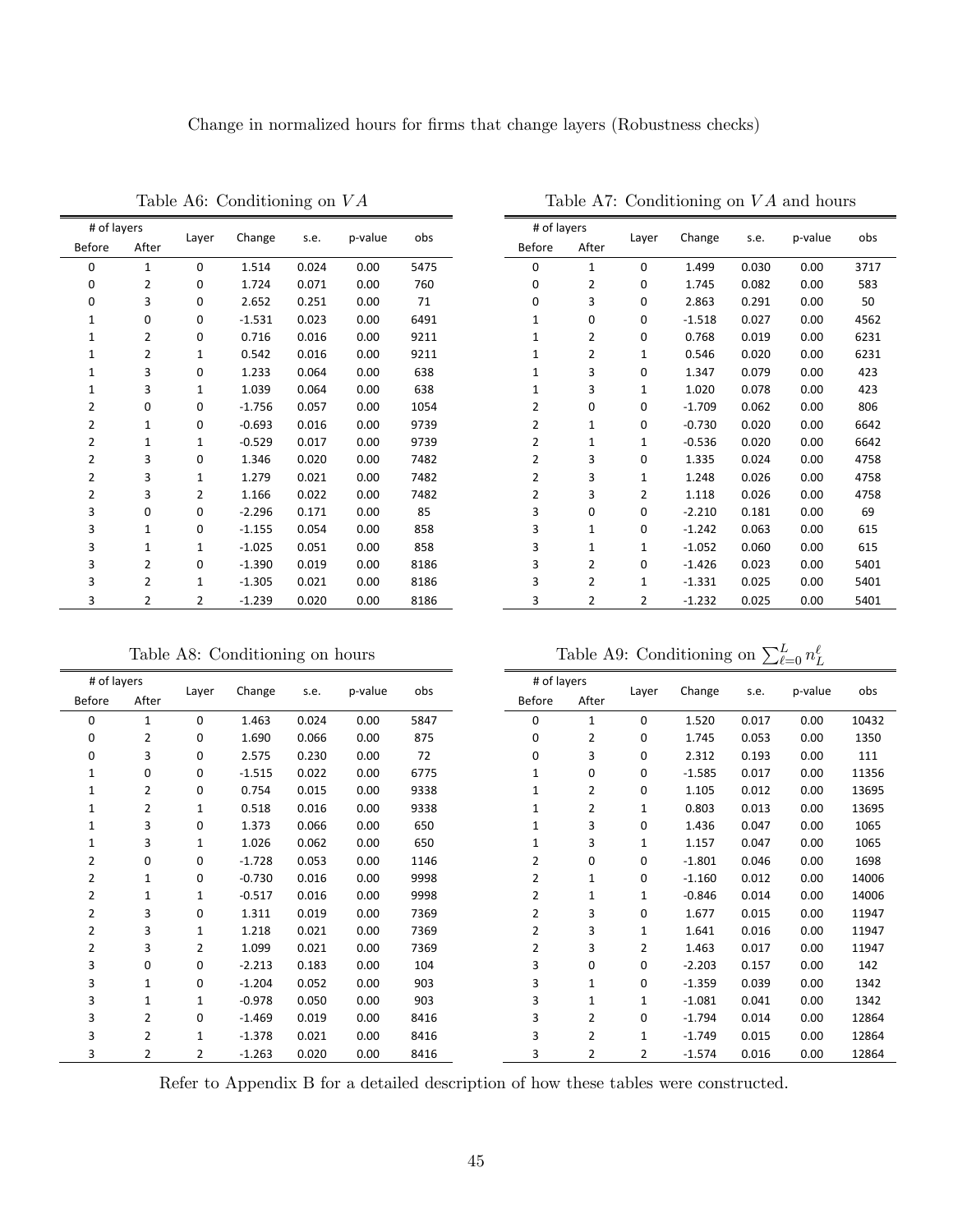Change in normalized hours for firms that change layers (Robustness checks)

| # of layers    |                |                |          |       |         |      |
|----------------|----------------|----------------|----------|-------|---------|------|
| <b>Before</b>  | After          | Layer          | Change   | s.e.  | p-value | obs  |
| 0              | 1              | 0              | 1.514    | 0.024 | 0.00    | 5475 |
| 0              | 2              | 0              | 1.724    | 0.071 | 0.00    | 760  |
| 0              | 3              | 0              | 2.652    | 0.251 | 0.00    | 71   |
| $\mathbf{1}$   | 0              | 0              | $-1.531$ | 0.023 | 0.00    | 6491 |
| $\mathbf{1}$   | $\overline{2}$ | 0              | 1.076    | 0.016 | 0.00    | 7589 |
| $\mathbf{1}$   | 2              | $\mathbf{1}$   | 0.767    | 0.018 | 0.00    | 7589 |
| $\mathbf{1}$   | 3              | 0              | 1.389    | 0.064 | 0.00    | 595  |
| 1              | 3              | $\mathbf{1}$   | 1.132    | 0.066 | 0.00    | 595  |
| 2              | 0              | 0              | $-1.756$ | 0.057 | 0.00    | 1054 |
| $\overline{2}$ | $\mathbf{1}$   | 0              | $-1.139$ | 0.016 | 0.00    | 7758 |
| $\overline{2}$ | $\mathbf{1}$   | $\mathbf{1}$   | $-0.805$ | 0.018 | 0.00    | 7758 |
| $\overline{2}$ | 3              | 0              | 1.634    | 0.020 | 0.00    | 6459 |
| $\overline{2}$ | 3              | 1              | 1.588    | 0.022 | 0.00    | 6459 |
| $\overline{2}$ | 3              | $\overline{2}$ | 1.406    | 0.023 | 0.00    | 6459 |
| 3              | 0              | 0              | $-2.296$ | 0.171 | 0.00    | 85   |
| 3              | $\mathbf{1}$   | 0              | $-1.421$ | 0.051 | 0.00    | 770  |
| 3              | $\mathbf{1}$   | $\mathbf{1}$   | $-1.165$ | 0.053 | 0.00    | 770  |
| 3              | 2              | 0              | $-1.730$ | 0.019 | 0.00    | 6948 |
| 3              | 2              | $\mathbf{1}$   | $-1.668$ | 0.021 | 0.00    | 6948 |
| 3              | $\overline{2}$ | $\overline{2}$ | $-1.511$ | 0.022 | 0.00    | 6948 |

Table A10: Conditioning on VA and  $\sum_{\ell=0}^{L} n_L^{\ell}$ 

Selected Sample

Table A11: Selected Sample Table A12: Conditioning on VA and  $\sum_{\ell=0}^{L} n_L^{\ell}$ 

| # of layers |                |              | Change   |       | p-value | obs   | # of layers    |                |                | Change   |       | p-value | obs  |
|-------------|----------------|--------------|----------|-------|---------|-------|----------------|----------------|----------------|----------|-------|---------|------|
| Before      | After          | Layer        |          | s.e.  |         |       | Before         | After          | Layer          |          | s.e.  |         |      |
| 0           | $\mathbf{1}$   | 0            | 1.787    | 0.019 | 0.00    | 6788  | 0              | $\mathbf{1}$   | 0              | 1.824    | 0.025 | 0.00    | 3636 |
| 0           | 2              | 0            | 2.364    | 0.061 | 0.00    | 796   | $\mathbf 0$    | $\overline{2}$ | $\mathbf 0$    | 2.351    | 0.083 | 0.00    | 446  |
| $\Omega$    | 3              | 0            | 2.650    | 0.200 | 0.00    | 75    | $\Omega$       | 3              | 0              | 3.000    | 0.274 | 0.00    | 47   |
|             | 0              | 0            | $-1.841$ | 0.019 | 0.00    | 7016  | $\mathbf{1}$   | 0              | 0              | $-1.822$ | 0.025 | 0.00    | 3845 |
|             | 2              | 0            | 1.244    | 0.017 | 0.00    | 8339  | $\mathbf{1}$   | 2              | 0              | 1.518    | 0.021 | 0.00    | 4134 |
|             | $\overline{2}$ | 1            | 1.087    | 0.017 | 0.00    | 8339  | $\mathbf{1}$   | $\overline{2}$ | $\mathbf{1}$   | 1.261    | 0.023 | 0.00    | 4134 |
|             | 3              | 0            | 1.654    | 0.062 | 0.00    | 594   |                | 3              | 0              | 1.845    | 0.083 | 0.00    | 304  |
|             | 3              | 1            | 1.529    | 0.061 | 0.00    | 594   | 1              | 3              | $\mathbf{1}$   | 1.671    | 0.085 | 0.00    | 304  |
| 2           | 0              | 0            | $-2.284$ | 0.056 | 0.00    | 943   | $\overline{2}$ | 0              | 0              | $-2.214$ | 0.072 | 0.00    | 567  |
| 2           | $\mathbf{1}$   | 0            | $-1.286$ | 0.018 | 0.00    | 8204  | 2              | $\mathbf{1}$   | 0              | $-1.606$ | 0.023 | 0.00    | 3847 |
| 2           | 1              | 1            | $-1.158$ | 0.018 | 0.00    | 8204  | 2              | 1              | 1              | $-1.352$ | 0.025 | 0.00    | 3847 |
| 2           | 3              | $\mathbf 0$  | 1.844    | 0.017 | 0.00    | 10233 | 2              | 3              | 0              | 1.999    | 0.022 | 0.00    | 5111 |
| 2           | 3              | 1            | 1.838    | 0.018 | 0.00    | 10233 | 2              | 3              | 1              | 1.993    | 0.024 | 0.00    | 5111 |
| 2           | 3              | 2            | 1.678    | 0.018 | 0.00    | 10233 | 2              | 3              | 2              | 1.781    | 0.025 | 0.00    | 5111 |
| 3           | 0              | 0            | $-2.476$ | 0.154 | 0.00    | 92    | 3              | 0              | 0              | $-2.434$ | 0.198 | 0.00    | 56   |
| 3           | 1              | 0            | $-1.507$ | 0.053 | 0.00    | 780   | 3              | $\mathbf{1}$   | 0              | $-1.679$ | 0.064 | 0.00    | 426  |
| 3           | 1              | $\mathbf{1}$ | $-1.432$ | 0.052 | 0.00    | 780   | 3              | $\mathbf{1}$   | $\mathbf{1}$   | $-1.593$ | 0.065 | 0.00    | 426  |
| 3           | $\overline{2}$ | 0            | $-1.892$ | 0.016 | 0.00    | 11614 | 3              | $\overline{2}$ | 0              | $-2.049$ | 0.021 | 0.00    | 5699 |
| 3           | $\overline{2}$ | 1            | $-1.866$ | 0.017 | 0.00    | 11614 | 3              | $\overline{2}$ | $\mathbf{1}$   | $-2.017$ | 0.022 | 0.00    | 5699 |
| 3           | $\overline{2}$ | 2            | $-1.743$ | 0.016 | 0.00    | 11614 | 3              | 2              | $\overline{2}$ | $-1.851$ | 0.022 | 0.00    | 5699 |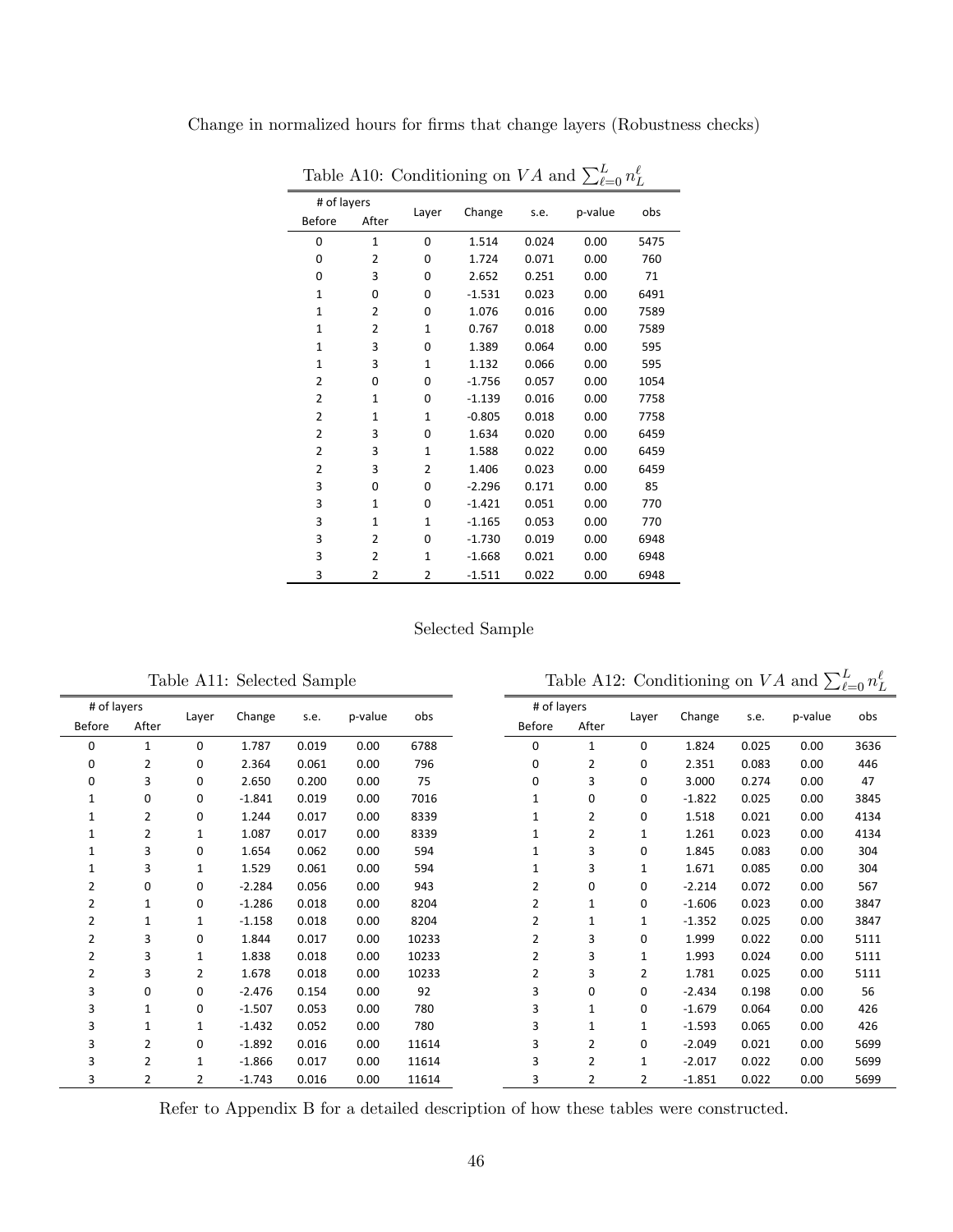# Change in normalized hours for firms that change layers (Robustness checks) Selected sample

|               | # of layers  |              |          |       |         |      |
|---------------|--------------|--------------|----------|-------|---------|------|
| <b>Before</b> | After        | Layer        | Change   | s.e.  | p-value | obs  |
| 0             | $\mathbf{1}$ | 0            | 1.824    | 0.025 | 0.00    | 3636 |
| 0             | 2            | 0            | 2.351    | 0.083 | 0.00    | 446  |
| 0             | 3            | 0            | 3.000    | 0.274 | 0.00    | 47   |
| $\mathbf{1}$  | 0            | 0            | $-1.822$ | 0.025 | 0.00    | 3845 |
| 1             | 2            | 0            | 1.248    | 0.023 | 0.00    | 4594 |
| $\mathbf{1}$  | 2            | $\mathbf{1}$ | 1.100    | 0.023 | 0.00    | 4594 |
| $\mathbf{1}$  | 3            | 0            | 1.709    | 0.087 | 0.00    | 319  |
| 1             | 3            | 1            | 1.578    | 0.086 | 0.00    | 319  |
| 2             | 0            | 0            | $-2.214$ | 0.072 | 0.00    | 567  |
| 2             | $\mathbf{1}$ | 0            | $-1.287$ | 0.025 | 0.00    | 4331 |
| 2             | $\mathbf{1}$ | 1            | $-1.157$ | 0.024 | 0.00    | 4331 |
| 2             | 3            | 0            | 1.840    | 0.023 | 0.00    | 5434 |
| 2             | 3            | 1            | 1.824    | 0.024 | 0.00    | 5434 |
| 2             | 3            | 2            | 1.657    | 0.025 | 0.00    | 5434 |
| 3             | 0            | 0            | $-2.434$ | 0.198 | 0.00    | 56   |
| 3             | $\mathbf{1}$ | 0            | $-1.522$ | 0.069 | 0.00    | 449  |
| 3             | $\mathbf{1}$ | 1            | $-1.500$ | 0.065 | 0.00    | 449  |
| 3             | 2            | 0            | $-1.858$ | 0.022 | 0.00    | 6123 |
| 3             | 2            | 1            | $-1.821$ | 0.023 | 0.00    | 6123 |
| 3             | 2            | 2            | $-1.711$ | 0.022 | 0.00    | 6123 |

Table A13: Conditioning on  $VA$  Table A14: Conditioning on  $VA$  and hours

# of layers Layer Change s.e. <sup>p</sup>‐value obs Before After 1 0 1.854 0.030 0.00 2528 2 0 2.516 0.092 0.00 335 3 0 3.378 0.382 0.00 27 0 0 ‐1.855 0.030 0.00 2623 2 0 1.321 0.027 0.00 3099 2 1 1.121 0.027 0.00 3099 3 0 1.880 0.104 0.00 203 3 1 1.594 0.105 0.00 203 0 0 ‐2.205 0.080 0.00 407 1 0 ‐1.338 0.031 0.00 2873 1 1 ‐1.190 0.029 0.00 2873 3 0 1.806 0.028 0.00 3450 3 1 1.783 0.030 0.00 3450 3 2 1.574 0.030 0.00 3450 0 0 ‐2.341 0.207 0.00 40 1 0 ‐1.550 0.079 0.00 316 1 1 ‐1.492 0.073 0.00 316 2 0 ‐1.883 0.027 0.00 4064 2 1 ‐1.830 0.028 0.00 4064 2 2 ‐1.683 0.027 0.00 4064

| # of layers   |                |              |          |       |         |      | #o     |
|---------------|----------------|--------------|----------|-------|---------|------|--------|
| <b>Before</b> | After          | Layer        | Change   | s.e.  | p-value | obs  | Before |
| $\mathbf 0$   | $\mathbf{1}$   | 0            | 1.831    | 0.024 | 0.00    | 3888 | 0      |
| 0             | $\overline{2}$ | 0            | 2.481    | 0.076 | 0.00    | 476  | 0      |
| 0             | 3              | 0            | 3.127    | 0.288 | 0.00    | 38   | 0      |
| $\mathbf{1}$  | 0              | 0            | $-1.846$ | 0.024 | 0.00    | 3966 | 1      |
| 1             | $\overline{2}$ | 0            | 1.309    | 0.022 | 0.00    | 4506 | 1      |
| 1             | 2              | 1            | 1.092    | 0.022 | 0.00    | 4506 | 1      |
| $\mathbf{1}$  | 3              | 0            | 1.832    | 0.083 | 0.00    | 307  | 1      |
| 1             | 3              | $\mathbf{1}$ | 1.520    | 0.083 | 0.00    | 307  | 1      |
| 2             | 0              | 0            | $-2.269$ | 0.069 | 0.00    | 567  | 2      |
| 2             | $\mathbf{1}$   | 0            | $-1.325$ | 0.024 | 0.00    | 4322 | 2      |
| 2             | 1              | 1            | $-1.163$ | 0.024 | 0.00    | 4322 | 2      |
| 2             | 3              | 0            | 1.784    | 0.022 | 0.00    | 5292 | 2      |
| 2             | 3              | 1            | 1.759    | 0.024 | 0.00    | 5292 | 2      |
| 2             | 3              | 2            | 1.550    | 0.024 | 0.00    | 5292 | 2      |
| 3             | 0              | 0            | $-2.467$ | 0.191 | 0.00    | 57   | 3      |
| 3             | $\mathbf{1}$   | 0            | $-1.562$ | 0.067 | 0.00    | 456  | 3      |
| 3             | 1              | 1            | $-1.446$ | 0.064 | 0.00    | 456  | 3      |
| 3             | $\overline{2}$ | 0            | $-1.935$ | 0.021 | 0.00    | 6356 | 3      |
| 3             | 2              | 1            | $-1.887$ | 0.022 | 0.00    | 6356 | 3      |
| 3             | 2              | 2            | $-1.728$ | 0.022 | 0.00    | 6356 | 3      |

Table A15: Conditioning on hours Table A16: Conditioning on  $\sum_{\ell=0}^{L} n_L^{\ell}$ 

| # of layers    |                |                |          |       |         | obs   |
|----------------|----------------|----------------|----------|-------|---------|-------|
| <b>Before</b>  | After          | Layer          | Change   | s.e.  | p-value |       |
| 0              | 1              | 0              | 1.787    | 0.019 | 0.00    | 6788  |
| 0              | $\overline{2}$ | 0              | 2.364    | 0.061 | 0.00    | 796   |
| 0              | 3              | 0              | 2.650    | 0.200 | 0.00    | 75    |
| 1              | 0              | 0              | $-1.841$ | 0.019 | 0.00    | 7016  |
| $\mathbf{1}$   | $\overline{2}$ | 0              | 1.527    | 0.016 | 0.00    | 7445  |
| $\mathbf{1}$   | $\overline{2}$ | $\mathbf{1}$   | 1.265    | 0.018 | 0.00    | 7445  |
| $\mathbf{1}$   | 3              | 0              | 1.804    | 0.059 | 0.00    | 563   |
| $\mathbf{1}$   | 3              | $\mathbf{1}$   | 1.628    | 0.061 | 0.00    | 563   |
| 2              | $\Omega$       | 0              | $-2.284$ | 0.056 | 0.00    | 943   |
| 2              | 1              | 0              | $-1.610$ | 0.017 | 0.00    | 7245  |
| $\overline{2}$ | $\mathbf{1}$   | $\mathbf{1}$   | $-1.364$ | 0.018 | 0.00    | 7245  |
| 2              | 3              | 0              | 2.024    | 0.016 | 0.00    | 9549  |
| $\overline{2}$ | 3              | $\mathbf{1}$   | 2.028    | 0.017 | 0.00    | 9549  |
| 2              | 3              | 2              | 1.822    | 0.018 | 0.00    | 9549  |
| 3              | 0              | 0              | $-2.476$ | 0.154 | 0.00    | 92    |
| 3              | $\mathbf{1}$   | 0              | $-1.674$ | 0.049 | 0.00    | 736   |
| 3              | $\mathbf{1}$   | $\mathbf{1}$   | $-1.539$ | 0.051 | 0.00    | 736   |
| 3              | 2              | 0              | $-2.080$ | 0.015 | 0.00    | 10831 |
| 3              | $\overline{2}$ | $\mathbf{1}$   | $-2.059$ | 0.016 | 0.00    | 10831 |
| 3              | 2              | $\overline{2}$ | $-1.883$ | 0.016 | 0.00    | 10831 |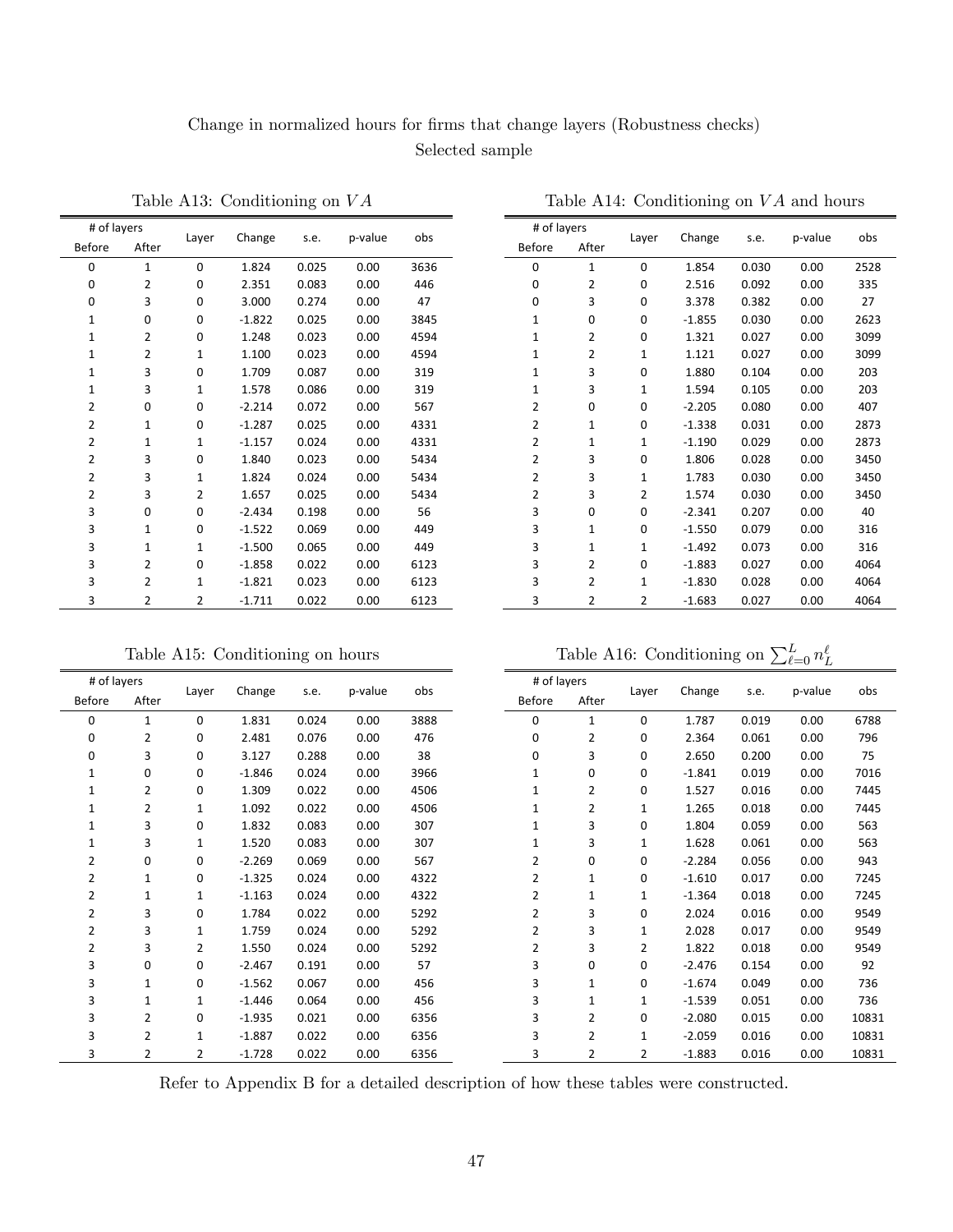| # of layers   |                |                |          |       |         |      |
|---------------|----------------|----------------|----------|-------|---------|------|
| <b>Before</b> | After          | Layer          | Change   | s.e.  | p-value | obs  |
| 0             | $\mathbf{1}$   | 0              | $-0.113$ | 0.007 | 0.00    | 5475 |
| 0             | $\overline{2}$ | 0              | $-0.411$ | 0.031 | 0.00    | 760  |
| 0             | 3              | 0              | $-0.848$ | 0.161 | 0.00    | 71   |
| $\mathbf{1}$  | 0              | 0              | 0.199    | 0.007 | 0.00    | 6491 |
| 1             | 2              | 0              | $-0.014$ | 0.003 | 0.00    | 9211 |
| 1             | 2              | $\mathbf{1}$   | $-0.211$ | 0.005 | 0.00    | 9211 |
| $\mathbf{1}$  | 3              | 0              | $-0.130$ | 0.022 | 0.00    | 638  |
| 1             | 3              | $\mathbf{1}$   | $-0.374$ | 0.026 | 0.00    | 638  |
| 2             | 0              | 0              | 0.481    | 0.028 | 0.00    | 1054 |
| 2             | $\mathbf{1}$   | 0              | 0.061    | 0.004 | 0.00    | 9739 |
| 2             | $\mathbf{1}$   | $\mathbf{1}$   | 0.246    | 0.005 | 0.00    | 9739 |
| 2             | 3              | 0              | 0.019    | 0.003 | 0.00    | 7482 |
| 2             | 3              | $\mathbf{1}$   | $-0.022$ | 0.004 | 0.00    | 7482 |
| 2             | 3              | $\overline{2}$ | $-0.152$ | 0.006 | 0.00    | 7482 |
| 3             | 0              | 0              | 1.018    | 0.156 | 0.00    | 85   |
| 3             | $\mathbf{1}$   | 0              | 0.174    | 0.020 | 0.00    | 858  |
| 3             | $\mathbf{1}$   | $\mathbf{1}$   | 0.397    | 0.023 | 0.00    | 858  |
| 3             | 2              | 0              | 0.000    | 0.003 | 0.96    | 8186 |
| 3             | 2              | 1              | 0.029    | 0.004 | 0.00    | 8186 |
| 3             | 2              | 2              | 0.119    | 0.005 | 0.00    | 8186 |

| # of layers    |                |              |          |       |         |      |
|----------------|----------------|--------------|----------|-------|---------|------|
| <b>Before</b>  | After          | Layer        | Change   | s.e.  | p-value | obs  |
| 0              | $\mathbf{1}$   | 0            | $-0.276$ | 0.007 | 0.00    | 5847 |
| 0              | $\overline{2}$ | 0            | $-0.670$ | 0.033 | 0.00    | 875  |
| 0              | 3              | 0            | $-1.443$ | 0.170 | 0.00    | 72   |
| $\mathbf{1}$   | 0              | 0            | 0.338    | 0.007 | 0.00    | 6775 |
| $\mathbf{1}$   | $\overline{2}$ | 0            | $-0.116$ | 0.004 | 0.00    | 9338 |
| $\mathbf{1}$   | $\overline{2}$ | $\mathbf{1}$ | $-0.320$ | 0.005 | 0.00    | 9338 |
| $\mathbf{1}$   | 3              | 0            | $-0.329$ | 0.028 | 0.00    | 650  |
| $\mathbf{1}$   | 3              | $\mathbf{1}$ | $-0.591$ | 0.029 | 0.00    | 650  |
| $\overline{2}$ | 0              | 0            | 0.708    | 0.029 | 0.00    | 1146 |
| $\overline{2}$ | $\mathbf{1}$   | 0            | 0.158    | 0.004 | 0.00    | 9998 |
| $\overline{2}$ | $\mathbf{1}$   | $\mathbf{1}$ | 0.342    | 0.005 | 0.00    | 9998 |
| 2              | 3              | 0            | $-0.059$ | 0.004 | 0.00    | 7369 |
| 2              | 3              | 1            | $-0.109$ | 0.004 | 0.00    | 7369 |
| $\overline{2}$ | 3              | 2            | $-0.244$ | 0.006 | 0.00    | 7369 |
| 3              | 0              | 0            | 1.454    | 0.146 | 0.00    | 104  |
| 3              | $\mathbf{1}$   | 0            | 0.300    | 0.022 | 0.00    | 903  |
| 3              | $\mathbf{1}$   | 1            | 0.529    | 0.023 | 0.00    | 903  |
| 3              | $\overline{2}$ | 0            | 0.079    | 0.003 | 0.00    | 8416 |
| 3              | $\overline{2}$ | 1            | 0.108    | 0.004 | 0.00    | 8416 |
|                |                |              |          |       |         |      |

2 2 0.197 0.005 0.00 8416

# of layers Layer Change s.e. <sup>p</sup>‐value obs Before After 1 0 ‐0.210 0.009 0.00 3717 2 0 ‐0.545 0.037 0.00 583 3 0 ‐1.191 0.205 0.00 50 0 0 0.313 0.009 0.00 4562 2 0 ‐0.066 0.004 0.00 6231 2 1 ‐0.263 0.006 0.00 6231 3 0 ‐0.233 0.030 0.00 423 3 1 ‐0.502 0.033 0.00 423 0 0 0.639 0.034 0.00 806 1 0 0.128 0.005 0.00 6642 1 1 0.309 0.007 0.00 6642 3 0 ‐0.019 0.004 0.00 4758 3 1 ‐0.065 0.005 0.00 4758 3 2 ‐0.200 0.007 0.00 4758 0 0 1.265 0.179 0.00 69 1 0 0.259 0.027 0.00 615 1 1 0.478 0.028 0.00 615 2 0 0.048 0.004 0.00 5401 2 1 0.076 0.005 0.00 5401 2 2 0.164 0.006 0.00 5401

Table A17: Conditioning on  $VA$  Table A18: Conditioning on  $VA$  and hours

Table A19: Conditioning on hours Table A20: Conditioning on  $\sum_{\ell=0}^{L} n_L^{\ell}$ 

| # of layers    |                |              |          |       |         |       |
|----------------|----------------|--------------|----------|-------|---------|-------|
| <b>Before</b>  | After          | Layer        | Change   | s.e.  | p-value | obs   |
| 0              | $\mathbf{1}$   | $\mathbf 0$  | $-0.131$ | 0.005 | 0.00    | 10432 |
| 0              | 2              | 0            | $-0.432$ | 0.024 | 0.00    | 1350  |
| 0              | 3              | 0            | $-0.943$ | 0.131 | 0.00    | 111   |
| $\mathbf{1}$   | 0              | 0            | 0.201    | 0.005 | 0.00    | 11356 |
| $\mathbf{1}$   | 2              | 0            | $-0.039$ | 0.003 | 0.00    | 13695 |
| $\mathbf{1}$   | 2              | $\mathbf{1}$ | $-0.202$ | 0.004 | 0.00    | 13695 |
| $\mathbf{1}$   | 3              | 0            | $-0.179$ | 0.019 | 0.00    | 1065  |
| $\mathbf{1}$   | 3              | $\mathbf{1}$ | $-0.411$ | 0.021 | 0.00    | 1065  |
| 2              | 0              | 0            | 0.489    | 0.022 | 0.00    | 1698  |
| $\overline{2}$ | 1              | 0            | 0.080    | 0.003 | 0.00    | 14006 |
| 2              | $\mathbf{1}$   | $\mathbf{1}$ | 0.213    | 0.004 | 0.00    | 14006 |
| 2              | 3              | 0            | $-0.011$ | 0.003 | 0.00    | 11947 |
| $\overline{2}$ | 3              | 1            | $-0.046$ | 0.003 | 0.00    | 11947 |
| 2              | 3              | 2            | $-0.149$ | 0.004 | 0.00    | 11947 |
| 3              | 0              | 0            | 1.102    | 0.120 | 0.00    | 142   |
| 3              | $\mathbf{1}$   | 0            | 0.192    | 0.016 | 0.00    | 1342  |
| 3              | $\mathbf{1}$   | $\mathbf{1}$ | 0.395    | 0.018 | 0.00    | 1342  |
| 3              | 2              | 0            | 0.032    | 0.003 | 0.00    | 12864 |
| 3              | $\overline{2}$ | $\mathbf{1}$ | 0.048    | 0.003 | 0.00    | 12864 |
| 3              | 2              | 2            | 0.112    | 0.004 | 0.00    | 12864 |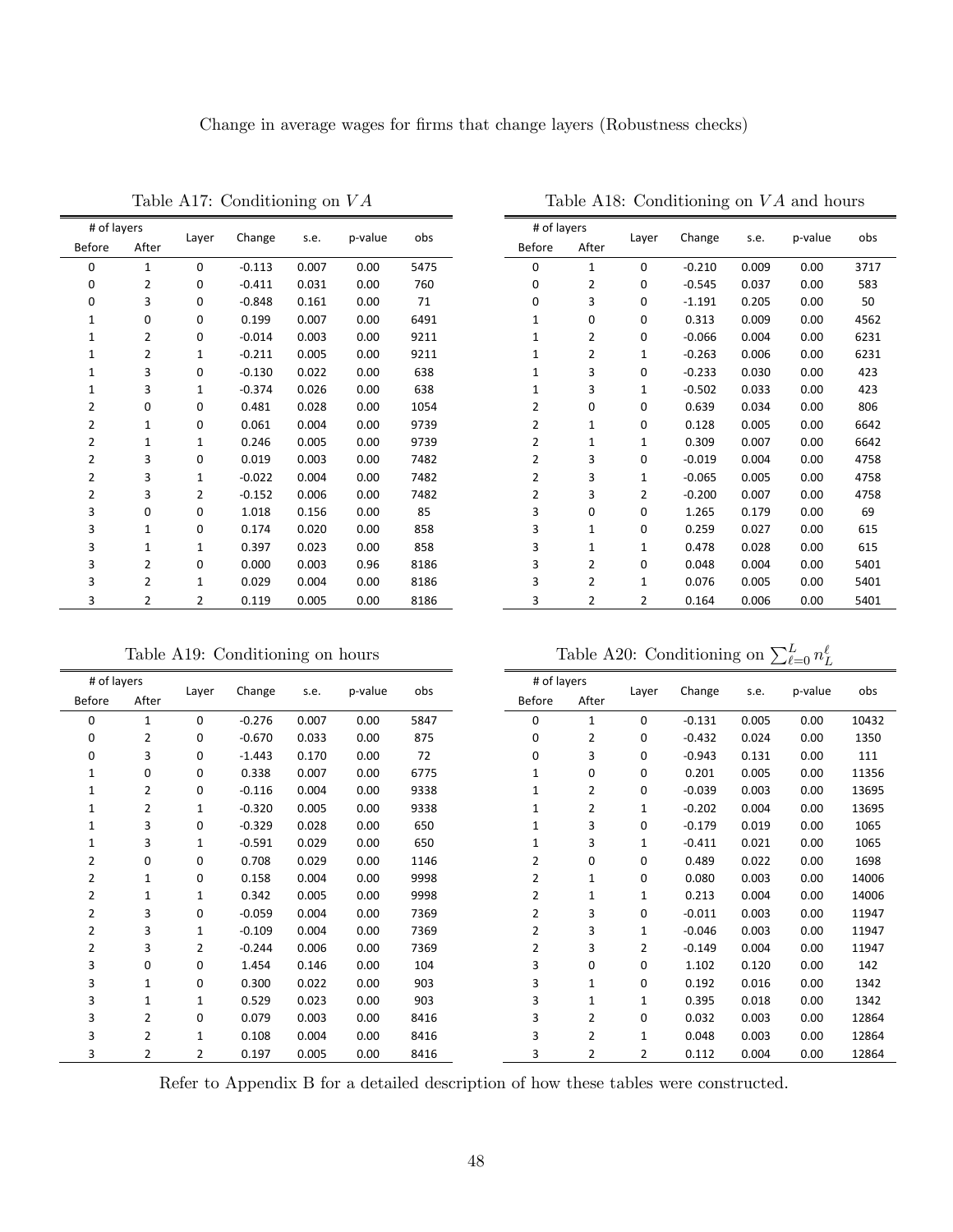Change in average wages for firms that change layers (Robustness checks)

| # of layers    |                | Layer        | Change   | s.e.  | p-value | obs  |
|----------------|----------------|--------------|----------|-------|---------|------|
| <b>Before</b>  | After          |              |          |       |         |      |
| 0              | 1              | 0            | $-0.113$ | 0.007 | 0.00    | 5475 |
| 0              | $\overline{2}$ | $\Omega$     | $-0.411$ | 0.031 | 0.00    | 760  |
| 0              | 3              | 0            | $-0.848$ | 0.161 | 0.00    | 71   |
| $\mathbf{1}$   | 0              | 0            | 0.199    | 0.007 | 0.00    | 6491 |
| $\mathbf{1}$   | $\overline{2}$ | 0            | $-0.011$ | 0.004 | 0.01    | 7589 |
| $\mathbf{1}$   | 2              | $\mathbf{1}$ | $-0.177$ | 0.005 | 0.00    | 7589 |
| 1              | 3              | 0            | $-0.139$ | 0.023 | 0.00    | 595  |
| 1              | 3              | 1            | $-0.375$ | 0.027 | 0.00    | 595  |
| $\overline{2}$ | 0              | $\Omega$     | 0.481    | 0.028 | 0.00    | 1054 |
| $\overline{2}$ | $\mathbf{1}$   | 0            | 0.057    | 0.004 | 0.00    | 7758 |
| $\overline{2}$ | $\mathbf{1}$   | 1            | 0.191    | 0.006 | 0.00    | 7758 |
| $\overline{2}$ | 3              | 0            | 0.017    | 0.003 | 0.00    | 6459 |
| 2              | 3              | $\mathbf{1}$ | $-0.015$ | 0.004 | 0.00    | 6459 |
| $\overline{2}$ | 3              | 2            | $-0.121$ | 0.006 | 0.00    | 6459 |
| 3              | 0              | 0            | 1.018    | 0.156 | 0.00    | 85   |
| 3              | $\mathbf{1}$   | 0            | 0.181    | 0.022 | 0.00    | 770  |
| 3              | $\mathbf{1}$   | $\mathbf{1}$ | 0.376    | 0.024 | 0.00    | 770  |
| 3              | 2              | 0            | 0.003    | 0.004 | 0.42    | 6948 |
| 3              | $\overline{2}$ | $\mathbf{1}$ | 0.020    | 0.004 | 0.00    | 6948 |
| 3              | $\overline{2}$ | 2            | 0.083    | 0.005 | 0.00    | 6948 |

Table A21: Conditioning on VA and  $\sum_{\ell=0}^{L} n_L^{\ell}$ 

Selected Sample

Table A22: Selected Sample Table A23: Conditioning on VA and  $\sum_{\ell=0}^{L} n_L^{\ell}$ 

| # of layers |                |              |          |       | p-value | obs   | # of layers    |                |                |          |       |         | obs  |
|-------------|----------------|--------------|----------|-------|---------|-------|----------------|----------------|----------------|----------|-------|---------|------|
| Before      | After          | Layer        | Change   | s.e.  |         |       | <b>Before</b>  | After          | Layer          | Change   | s.e.  | p-value |      |
| 0           | $\mathbf{1}$   | 0            | $-0.054$ | 0.005 | 0.00    | 6788  | 0              | 1              | 0              | $-0.028$ | 0.006 | 0.00    | 3636 |
| 0           | 2              | 0            | $-0.188$ | 0.024 | 0.00    | 796   | $\mathbf 0$    | 2              | 0              | $-0.161$ | 0.030 | 0.00    | 446  |
| $\Omega$    | 3              | 0            | $-0.414$ | 0.120 | 0.00    | 75    | $\Omega$       | 3              | 0              | $-0.297$ | 0.132 | 0.03    | 47   |
|             | 0              | 0            | 0.125    | 0.005 | 0.00    | 7016  | 1              | 0              | 0              | 0.116    | 0.007 | 0.00    | 3845 |
|             | 2              | 0            | $-0.013$ | 0.003 | 0.00    | 8339  | $\mathbf{1}$   | 2              | 0              | 0.019    | 0.005 | 0.00    | 4134 |
|             | $\overline{2}$ | $\mathbf{1}$ | $-0.062$ | 0.004 | 0.00    | 8339  | $\mathbf{1}$   | 2              | $\mathbf{1}$   | $-0.029$ | 0.005 | 0.00    | 4134 |
|             | 3              | 0            | $-0.098$ | 0.021 | 0.00    | 594   |                | 3              | 0              | $-0.076$ | 0.028 | 0.01    | 304  |
|             | 3              | 1            | $-0.147$ | 0.023 | 0.00    | 594   | 1              | 3              | 1              | $-0.108$ | 0.031 | 0.00    | 304  |
| 2           | 0              | 0            | 0.282    | 0.024 | 0.00    | 943   | $\overline{2}$ | $\mathbf 0$    | 0              | 0.277    | 0.032 | 0.00    | 567  |
| 2           | $\mathbf{1}$   | 0            | 0.061    | 0.004 | 0.00    | 8204  | 2              | 1              | 0              | 0.031    | 0.006 | 0.00    | 3847 |
| 2           | 1              | 1            | 0.103    | 0.004 | 0.00    | 8204  | 2              | 1              | 1              | 0.063    | 0.006 | 0.00    | 3847 |
| 2           | 3              | $\mathbf 0$  | $-0.003$ | 0.003 | 0.34    | 10233 | $\overline{2}$ | 3              | 0              | 0.024    | 0.004 | 0.00    | 5111 |
| 2           | 3              | 1            | $-0.016$ | 0.003 | 0.00    | 10233 | 2              | 3              | 1              | 0.017    | 0.004 | 0.00    | 5111 |
| 2           | 3              | 2            | $-0.088$ | 0.004 | 0.00    | 10233 | 2              | 3              | 2              | $-0.048$ | 0.005 | 0.00    | 5111 |
| 3           | 0              | 0            | 0.535    | 0.121 | 0.00    | 92    | 3              | 0              | 0              | 0.458    | 0.147 | 0.00    | 56   |
| 3           | 1              | 0            | 0.161    | 0.019 | 0.00    | 780   | 3              | 1              | 0              | 0.134    | 0.026 | 0.00    | 426  |
| 3           | 1              | $\mathbf{1}$ | 0.183    | 0.020 | 0.00    | 780   | 3              | $\mathbf{1}$   | 1              | 0.153    | 0.027 | 0.00    | 426  |
| 3           | $\overline{2}$ | 0            | 0.026    | 0.003 | 0.00    | 11614 | 3              | $\overline{2}$ | 0              | $-0.005$ | 0.004 | 0.24    | 5699 |
| 3           | $\overline{2}$ | $\mathbf{1}$ | 0.026    | 0.003 | 0.00    | 11614 | 3              | $\overline{2}$ | 1              | $-0.009$ | 0.004 | 0.05    | 5699 |
| 3           | $\overline{2}$ | 2            | 0.072    | 0.004 | 0.00    | 11614 | 3              | 2              | $\overline{2}$ | 0.027    | 0.005 | 0.00    | 5699 |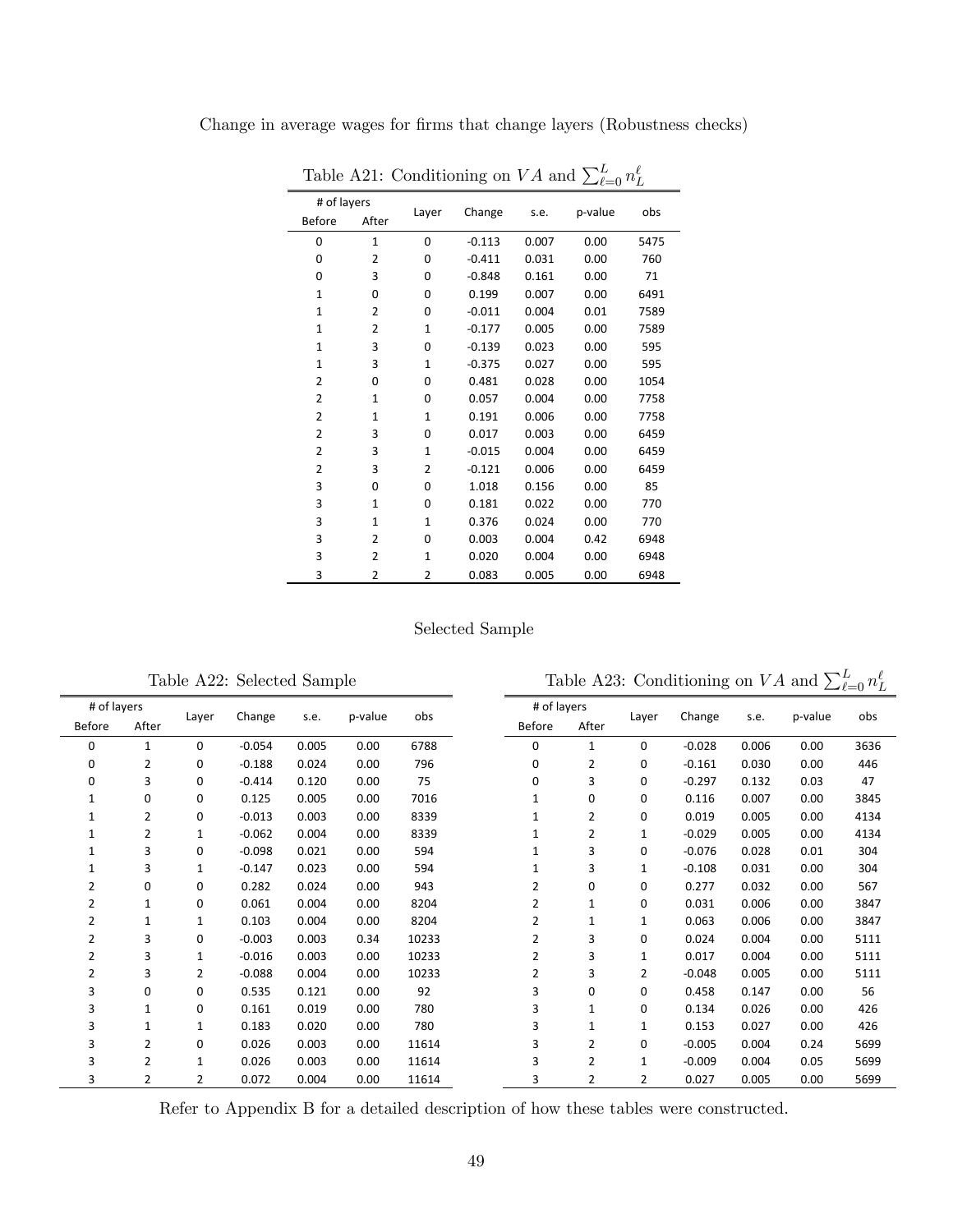# Change in average wages for firms that change layers (Robustness checks) Selected sample

| # of layers   |                |              |          |       |         |      |
|---------------|----------------|--------------|----------|-------|---------|------|
| <b>Before</b> | After          | Layer        | Change   | s.e.  | p-value | obs  |
| 0             | $\mathbf{1}$   | 0            | $-0.028$ | 0.006 | 0.00    | 3636 |
| 0             | 2              | 0            | $-0.161$ | 0.030 | 0.00    | 446  |
| 0             | 3              | 0            | $-0.297$ | 0.132 | 0.03    | 47   |
| 1             | 0              | 0            | 0.116    | 0.007 | 0.00    | 3845 |
| 1             | 2              | 0            | 0.016    | 0.004 | 0.00    | 4594 |
| 1             | $\overline{2}$ | 1            | $-0.027$ | 0.005 | 0.00    | 4594 |
| 1             | 3              | 0            | $-0.072$ | 0.027 | 0.01    | 319  |
| 1             | 3              | 1            | $-0.099$ | 0.030 | 0.00    | 319  |
| 2             | 0              | 0            | 0.277    | 0.032 | 0.00    | 567  |
| 2             | $\mathbf{1}$   | 0            | 0.039    | 0.005 | 0.00    | 4331 |
| 2             | $\mathbf{1}$   | 1            | 0.073    | 0.006 | 0.00    | 4331 |
| 2             | 3              | 0            | 0.025    | 0.004 | 0.00    | 5434 |
| 2             | 3              | 1            | 0.015    | 0.004 | 0.00    | 5434 |
| 2             | 3              | 2            | $-0.054$ | 0.006 | 0.00    | 5434 |
| 3             | 0              | 0            | 0.458    | 0.147 | 0.00    | 56   |
| 3             | 1              | 0            | 0.132    | 0.025 | 0.00    | 449  |
| 3             | $\mathbf{1}$   | $\mathbf{1}$ | 0.142    | 0.026 | 0.00    | 449  |
| 3             | 2              | 0            | $-0.004$ | 0.004 | 0.25    | 6123 |
| 3             | 2              | $\mathbf{1}$ | $-0.007$ | 0.004 | 0.09    | 6123 |
| 3             | 2              | 2            | 0.031    | 0.005 | 0.00    | 6123 |

Table A24: Conditioning on  $VA$  Table A25: Conditioning on  $VA$  and hours

# of layers Layer Change s.e. <sup>p</sup>‐value obs Before After 1 0 ‐0.099 0.007 0.00 2528 2 0 ‐0.244 0.035 0.00 335 3 0 ‐0.566 0.211 0.01 27 0 0 0.212 0.009 0.00 2623 2 0 ‐0.031 0.006 0.00 3099 2 1 ‐0.074 0.006 0.00 3099 3 0 ‐0.168 0.038 0.00 203 3 1 ‐0.219 0.040 0.00 203 0 0 0.403 0.041 0.00 407 1 0 0.104 0.007 0.00 2873 1 1 0.133 0.008 0.00 2873 3 0 ‐0.014 0.005 0.01 3450 3 1 ‐0.024 0.006 0.00 3450 3 2 ‐0.101 0.007 0.00 3450 0 0 0.661 0.196 0.00 40 1 0 0.217 0.033 0.00 316 1 1 0.233 0.033 0.00 316 2 0 0.045 0.005 0.00 4064 2 1 0.042 0.005 0.00 4064 2 2 0.082 0.006 0.00 4064

| # of layers   |                | Layer        | Change   | s.e.  | p-value | obs  |   |
|---------------|----------------|--------------|----------|-------|---------|------|---|
| <b>Before</b> | After          |              |          |       |         |      | B |
| 0             | $\mathbf{1}$   | 0            | $-0.158$ | 0.006 | 0.00    | 3888 |   |
| 0             | $\overline{2}$ | 0            | $-0.349$ | 0.035 | 0.00    | 476  |   |
| 0             | 3              | 0            | $-0.880$ | 0.205 | 0.00    | 38   |   |
| $\mathbf{1}$  | 0              | 0            | 0.234    | 0.007 | 0.00    | 3966 |   |
| $\mathbf{1}$  | 2              | 0            | $-0.081$ | 0.005 | 0.00    | 4506 |   |
| $\mathbf{1}$  | $\overline{2}$ | $\mathbf{1}$ | $-0.126$ | 0.006 | 0.00    | 4506 |   |
| $\mathbf{1}$  | 3              | 0            | $-0.260$ | 0.035 | 0.00    | 307  |   |
| $\mathbf{1}$  | 3              | $\mathbf{1}$ | $-0.328$ | 0.036 | 0.00    | 307  |   |
| 2             | 0              | 0            | 0.456    | 0.036 | 0.00    | 567  |   |
| 2             | $\mathbf{1}$   | 0            | 0.133    | 0.006 | 0.00    | 4322 |   |
| 2             | 1              | $\mathbf{1}$ | 0.166    | 0.006 | 0.00    | 4322 |   |
| 2             | 3              | 0            | $-0.054$ | 0.004 | 0.00    | 5292 |   |
| 2             | 3              | $\mathbf{1}$ | $-0.066$ | 0.005 | 0.00    | 5292 |   |
| 2             | 3              | 2            | $-0.146$ | 0.006 | 0.00    | 5292 |   |
| 3             | 0              | 0            | 0.854    | 0.181 | 0.00    | 57   |   |
| 3             | $\mathbf{1}$   | 0            | 0.281    | 0.029 | 0.00    | 456  |   |
| 3             | $\mathbf{1}$   | 1            | 0.302    | 0.030 | 0.00    | 456  |   |
| 3             | $\overline{2}$ | 0            | 0.078    | 0.004 | 0.00    | 6356 |   |
| 3             | 2              | 1            | 0.075    | 0.004 | 0.00    | 6356 |   |
| 3             | 2              | 2            | 0.118    | 0.005 | 0.00    | 6356 |   |

Table A26: Conditioning on hours Table A27: Conditioning on  $\sum_{\ell=0}^{L} n_L^{\ell}$ 

| # of layers<br><b>Before</b> | After          | Layer        | Change   | s.e.  | p-value | obs   |
|------------------------------|----------------|--------------|----------|-------|---------|-------|
|                              |                |              |          |       |         |       |
| 0                            | 1              | 0            | $-0.054$ | 0.005 | 0.00    | 6788  |
| 0                            | $\overline{2}$ | 0            | $-0.188$ | 0.024 | 0.00    | 796   |
| 0                            | 3              | 0            | $-0.414$ | 0.120 | 0.00    | 75    |
| $\mathbf{1}$                 | 0              | 0            | 0.125    | 0.005 | 0.00    | 7016  |
| $\mathbf{1}$                 | $\overline{2}$ | 0            | $-0.010$ | 0.004 | 0.01    | 7445  |
| $\mathbf{1}$                 | $\overline{2}$ | $\mathbf{1}$ | $-0.059$ | 0.004 | 0.00    | 7445  |
| $\mathbf{1}$                 | 3              | 0            | $-0.101$ | 0.022 | 0.00    | 563   |
| $\mathbf{1}$                 | 3              | 1            | $-0.151$ | 0.024 | 0.00    | 563   |
| 2                            | 0              | 0            | 0.282    | 0.024 | 0.00    | 943   |
| $\overline{2}$               | $\mathbf{1}$   | 0            | 0.053    | 0.004 | 0.00    | 7245  |
| 2                            | $\mathbf{1}$   | 1            | 0.093    | 0.004 | 0.00    | 7245  |
| 2                            | 3              | 0            | $-0.003$ | 0.003 | 0.26    | 9549  |
| $\overline{2}$               | 3              | $\mathbf{1}$ | $-0.013$ | 0.003 | 0.00    | 9549  |
| $\overline{2}$               | 3              | 2            | $-0.081$ | 0.004 | 0.00    | 9549  |
| 3                            | 0              | 0            | 0.535    | 0.121 | 0.00    | 92    |
| 3                            | $\mathbf{1}$   | 0            | 0.159    | 0.020 | 0.00    | 736   |
| 3                            | $\mathbf{1}$   | $\mathbf{1}$ | 0.187    | 0.020 | 0.00    | 736   |
| 3                            | $\overline{2}$ | 0            | 0.026    | 0.003 | 0.00    | 10831 |
| 3                            | 2              | $\mathbf{1}$ | 0.023    | 0.003 | 0.00    | 10831 |
| 3                            | 2              | 2            | 0.066    | 0.004 | 0.00    | 10831 |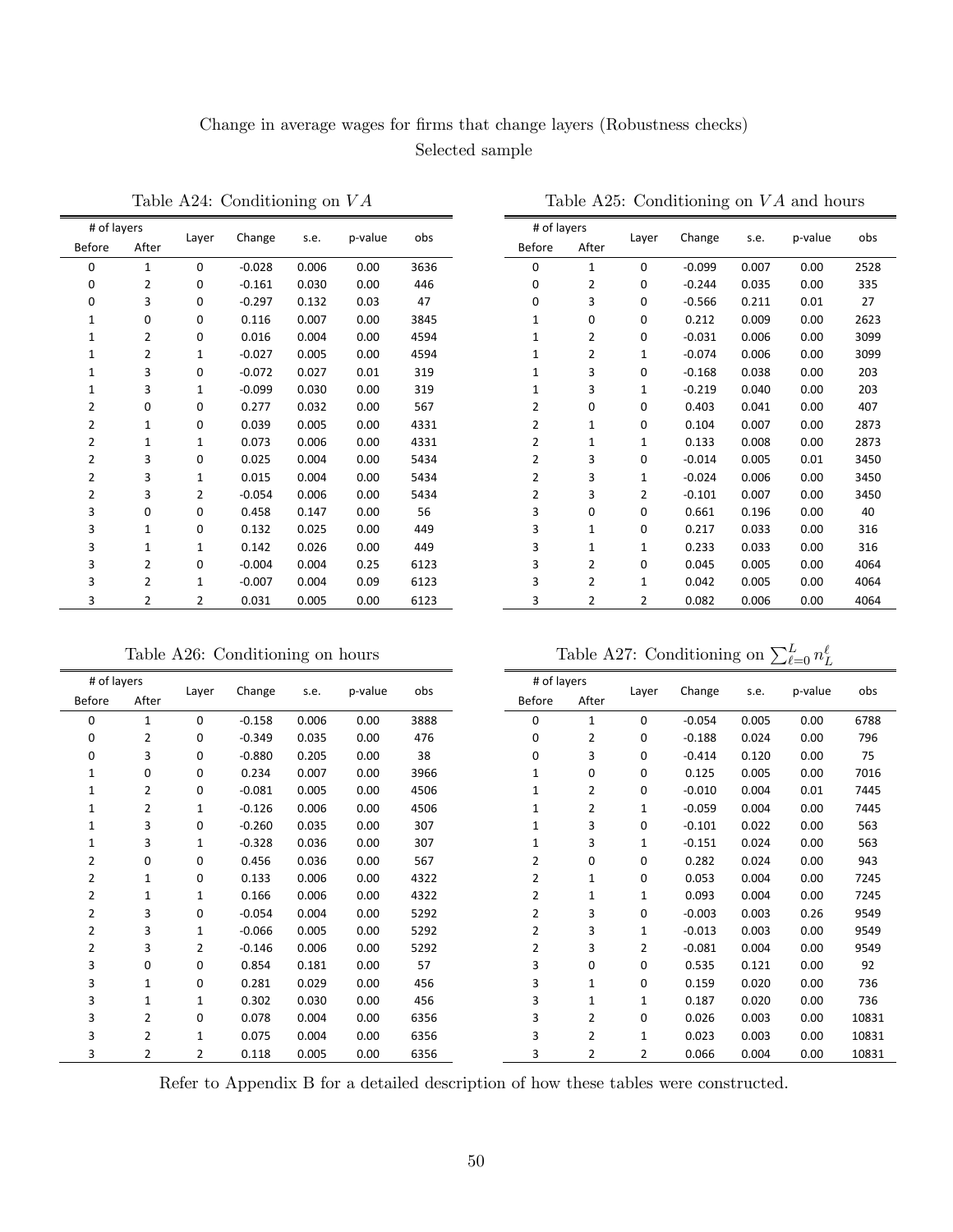Change in average wages for firms that change layers - DADS (Robustness checks)

| # of layers    |                |              |          |       |         |      |
|----------------|----------------|--------------|----------|-------|---------|------|
| <b>Before</b>  | After          | Layer        | Change   | s.e.  | p-value | obs  |
| 0              | $\mathbf{1}$   | 0            | $-0.076$ | 0.004 | 0.00    | 5475 |
| 0              | $\overline{2}$ | 0            | $-0.178$ | 0.015 | 0.00    | 760  |
| 0              | 3              | 0            | $-0.370$ | 0.081 | 0.00    | 71   |
| $\mathbf{1}$   | 0              | 0            | 0.101    | 0.003 | 0.00    | 6491 |
| 1              | $\overline{2}$ | 0            | $-0.017$ | 0.002 | 0.00    | 9211 |
| $\mathbf{1}$   | $\overline{2}$ | $\mathbf{1}$ | $-0.214$ | 0.004 | 0.00    | 9211 |
| $\mathbf{1}$   | 3              | 0            | $-0.037$ | 0.010 | 0.00    | 638  |
| $\mathbf{1}$   | 3              | 1            | $-0.281$ | 0.019 | 0.00    | 638  |
| 2              | 0              | 0            | 0.183    | 0.012 | 0.00    | 1054 |
| $\overline{2}$ | $\mathbf{1}$   | 0            | 0.041    | 0.002 | 0.00    | 9739 |
| $\overline{2}$ | $\mathbf{1}$   | $\mathbf{1}$ | 0.226    | 0.004 | 0.00    | 9739 |
| 2              | 3              | 0            | 0.009    | 0.002 | 0.00    | 7482 |
| $\overline{2}$ | 3              | $\mathbf{1}$ | $-0.032$ | 0.003 | 0.00    | 7482 |
| 2              | 3              | 2            | $-0.162$ | 0.005 | 0.00    | 7482 |
| 3              | 0              | 0            | 0.227    | 0.052 | 0.00    | 85   |
| 3              | $\mathbf{1}$   | 0            | 0.064    | 0.009 | 0.00    | 858  |
| 3              | $\mathbf{1}$   | $\mathbf{1}$ | 0.287    | 0.017 | 0.00    | 858  |
| 3              | 2              | 0            | 0.014    | 0.002 | 0.00    | 8186 |
| 3              | $\overline{2}$ | $\mathbf{1}$ | 0.043    | 0.003 | 0.00    | 8186 |
| 3              | 2              | 2            | 0.133    | 0.005 | 0.00    | 8186 |

| # of layers   |              |              |          |       |         |      |
|---------------|--------------|--------------|----------|-------|---------|------|
| <b>Before</b> | After        | Layer        | Change   | s.e.  | p-value | obs  |
| 0             | $\mathbf{1}$ | 0            | $-0.116$ | 0.004 | 0.00    | 5847 |
| 0             | 2            | 0            | $-0.248$ | 0.014 | 0.00    | 875  |
| 0             | 3            | 0            | $-0.493$ | 0.079 | 0.00    | 72   |
| $\mathbf{1}$  | 0            | 0            | 0.135    | 0.004 | 0.00    | 6775 |
| 1             | 2            | 0            | $-0.040$ | 0.002 | 0.00    | 9338 |
| 1             | 2            | 1            | $-0.244$ | 0.004 | 0.00    | 9338 |
| 1             | 3            | 0            | $-0.080$ | 0.011 | 0.00    | 650  |
| $\mathbf{1}$  | 3            | $\mathbf{1}$ | $-0.342$ | 0.018 | 0.00    | 650  |
| 2             | 0            | 0            | 0.237    | 0.012 | 0.00    | 1146 |
| 2             | $\mathbf{1}$ | 0            | 0.064    | 0.002 | 0.00    | 9998 |
| 2             | $\mathbf{1}$ | 1            | 0.248    | 0.004 | 0.00    | 9998 |
| 2             | 3            | 0            | $-0.005$ | 0.002 | 0.00    | 7369 |
| 2             | 3            | 1            | $-0.055$ | 0.003 | 0.00    | 7369 |
| 2             | 3            | 2            | $-0.191$ | 0.005 | 0.00    | 7369 |
| 3             | $\Omega$     | 0            | 0.341    | 0.050 | 0.00    | 104  |
| 3             | 1            | 0            | 0.088    | 0.009 | 0.00    | 903  |
| 3             | 1            | 1            | 0.317    | 0.016 | 0.00    | 903  |
| 3             | 2            | 0            | 0.028    | 0.002 | 0.00    | 8416 |
| 3             | 2            | $\mathbf{1}$ | 0.058    | 0.003 | 0.00    | 8416 |

2 2 0.147 0.004 0.00 8416

Table A28: Conditioning on  $VA$  Table A29: Conditioning on  $VA$  and hours

| # of layers    |              |                |          |       |         | obs  |
|----------------|--------------|----------------|----------|-------|---------|------|
| <b>Before</b>  | After        | Layer          | Change   | s.e.  | p-value |      |
| 0              | $\mathbf{1}$ | 0              | $-0.105$ | 0.005 | 0.00    | 3717 |
| 0              | 2            | 0              | $-0.225$ | 0.017 | 0.00    | 583  |
| 0              | 3            | 0              | $-0.509$ | 0.101 | 0.00    | 50   |
| 1              | 0            | 0              | 0.127    | 0.004 | 0.00    | 4562 |
| 1              | 2            | 0              | $-0.034$ | 0.003 | 0.00    | 6231 |
| 1              | 2            | 1              | $-0.232$ | 0.005 | 0.00    | 6231 |
| 1              | 3            | $\Omega$       | $-0.058$ | 0.012 | 0.00    | 423  |
| 1              | 3            | 1              | $-0.328$ | 0.022 | 0.00    | 423  |
| 2              | 0            | 0              | 0.218    | 0.014 | 0.00    | 806  |
| $\overline{2}$ | $\mathbf{1}$ | 0              | 0.058    | 0.002 | 0.00    | 6642 |
| 2              | $\mathbf{1}$ | 1              | 0.239    | 0.005 | 0.00    | 6642 |
| $\overline{2}$ | 3            | 0              | 0.001    | 0.002 | 0.50    | 4758 |
| 2              | 3            | $\mathbf{1}$   | $-0.045$ | 0.004 | 0.00    | 4758 |
| $\overline{2}$ | 3            | $\overline{2}$ | $-0.180$ | 0.007 | 0.00    | 4758 |
| 3              | 0            | 0              | 0.293    | 0.060 | 0.00    | 69   |
| 3              | 1            | 0              | 0.084    | 0.011 | 0.00    | 615  |
| 3              | $\mathbf{1}$ | $\mathbf{1}$   | 0.303    | 0.019 | 0.00    | 615  |
| 3              | 2            | 0              | 0.026    | 0.002 | 0.00    | 5401 |
| 3              | 2            | 1              | 0.054    | 0.003 | 0.00    | 5401 |
| 3              | 2            | 2              | 0.142    | 0.006 | 0.00    | 5401 |

Table A30: Conditioning on hours Table A31: Conditioning on  $\sum_{\ell=0}^{L} n_L^{\ell}$ 

| # of layers    |              | Layer          | Change   | s.e.  | p-value | obs   |
|----------------|--------------|----------------|----------|-------|---------|-------|
| <b>Before</b>  | After        |                |          |       |         |       |
| 0              | $\mathbf{1}$ | 0              | $-0.073$ | 0.003 | 0.00    | 10432 |
| $\Omega$       | 2            | 0              | $-0.172$ | 0.011 | 0.00    | 1350  |
| 0              | 3            | 0              | $-0.320$ | 0.061 | 0.00    | 111   |
| $\mathbf{1}$   | 0            | 0              | 0.100    | 0.003 | 0.00    | 11356 |
| 1              | 2            | 0              | $-0.013$ | 0.002 | 0.00    | 13695 |
| $\mathbf{1}$   | 2            | $\mathbf{1}$   | $-0.176$ | 0.003 | 0.00    | 13695 |
| $\mathbf{1}$   | 3            | 0              | $-0.047$ | 0.008 | 0.00    | 1065  |
| 1              | 3            | 1              | $-0.279$ | 0.014 | 0.00    | 1065  |
| 2              | $\Omega$     | $\Omega$       | 0.181    | 0.009 | 0.00    | 1698  |
| $\overline{2}$ | $\mathbf{1}$ | 0              | 0.039    | 0.002 | 0.00    | 14006 |
| $\overline{2}$ | 1            | 1              | 0.172    | 0.003 | 0.00    | 14006 |
| $\overline{2}$ | 3            | 0              | 0.009    | 0.001 | 0.00    | 11947 |
| 2              | 3            | 1              | $-0.025$ | 0.002 | 0.00    | 11947 |
| $\overline{2}$ | 3            | $\overline{2}$ | $-0.129$ | 0.004 | 0.00    | 11947 |
| 3              | 0            | 0              | 0.274    | 0.044 | 0.00    | 142   |
| 3              | $\mathbf{1}$ | 0              | 0.061    | 0.007 | 0.00    | 1342  |
| 3              | $\mathbf{1}$ | $\mathbf{1}$   | 0.265    | 0.012 | 0.00    | 1342  |
| 3              | 2            | 0              | 0.015    | 0.001 | 0.00    | 12864 |
| 3              | 2            | $\mathbf{1}$   | 0.031    | 0.002 | 0.00    | 12864 |
| 3              | 2            | 2              | 0.095    | 0.003 | 0.00    | 12864 |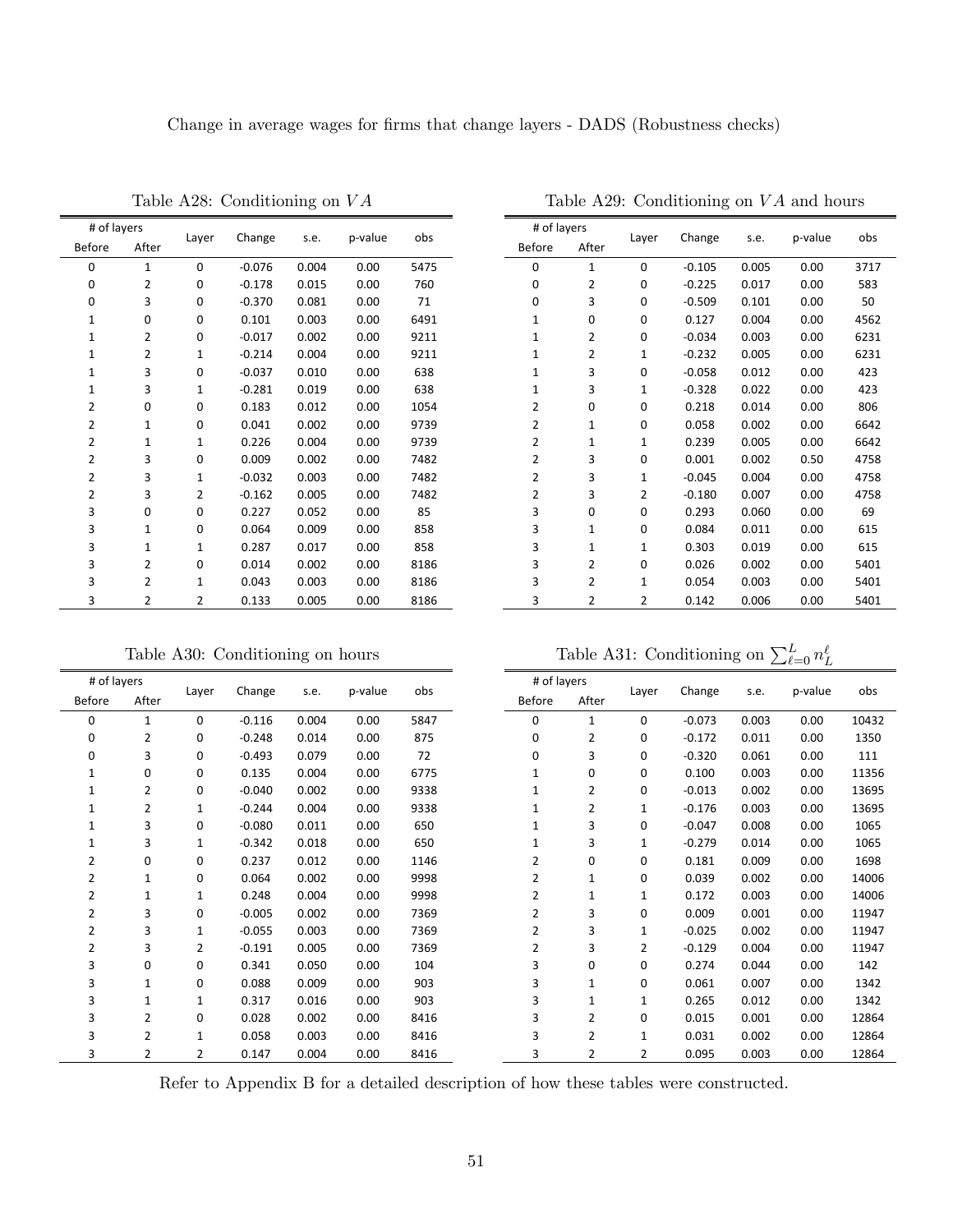| $_{\it{Lit}}$  |                |              | <sub></sub> |       |         | $4\ell=0$<br>"L |
|----------------|----------------|--------------|-------------|-------|---------|-----------------|
| # of layers    |                |              |             |       |         |                 |
| <b>Before</b>  | After          | Layer        | Change      | s.e.  | p-value | obs             |
| 0              | $\mathbf{1}$   | 0            | $-0.076$    | 0.004 | 0.00    | 5475            |
| 0              | $\overline{2}$ | 0            | $-0.178$    | 0.015 | 0.00    | 760             |
| 0              | 3              | $\Omega$     | $-0.370$    | 0.081 | 0.00    | 71              |
| $\mathbf{1}$   | 0              | 0            | 0.101       | 0.003 | 0.00    | 6491            |
| 1              | $\overline{2}$ | 0            | $-0.013$    | 0.002 | 0.00    | 7589            |
| $\mathbf{1}$   | $\overline{2}$ | $\mathbf{1}$ | $-0.179$    | 0.004 | 0.00    | 7589            |
| 1              | 3              | 0            | $-0.039$    | 0.010 | 0.00    | 595             |
| 1              | 3              | $\mathbf{1}$ | $-0.275$    | 0.019 | 0.00    | 595             |
| 2              | 0              | 0            | 0.183       | 0.012 | 0.00    | 1054            |
| $\overline{2}$ | $\mathbf{1}$   | 0            | 0.037       | 0.002 | 0.00    | 7758            |
| 2              | 1              | 1            | 0.172       | 0.004 | 0.00    | 7758            |
| 2              | 3              | 0            | 0.009       | 0.002 | 0.00    | 6459            |
| 2              | 3              | $\mathbf{1}$ | $-0.022$    | 0.003 | 0.00    | 6459            |
| 2              | 3              | 2            | $-0.129$    | 0.005 | 0.00    | 6459            |
| 3              | 0              | 0            | 0.227       | 0.052 | 0.00    | 85              |
| 3              | $\mathbf{1}$   | 0            | 0.060       | 0.010 | 0.00    | 770             |
| 3              | $\mathbf{1}$   | $\mathbf{1}$ | 0.256       | 0.017 | 0.00    | 770             |
| 3              | $\overline{2}$ | 0            | 0.015       | 0.002 | 0.00    | 6948            |
| 3              | $\overline{2}$ | 1            | 0.033       | 0.003 | 0.00    | 6948            |
| 3              | 2              | 2            | 0.096       | 0.004 | 0.00    | 6948            |

 $d\ln w_{Lit}^\ell$  using DADS conditioning on VA and  $\sum_{\ell=0}^L n_{I}^\ell$ 

Table A32: Table A33:  $d \ln n_{Lit}^{\ell}$  selected sample Firms that change export status and transition

| # of layers    |                |                |          |       |         |     |
|----------------|----------------|----------------|----------|-------|---------|-----|
| <b>Before</b>  | After          | Layer          | Change   | s.e.  | p-value | obs |
| 0              | $\mathbf{1}$   | $\Omega$       | 1.701    | 0.083 | 0.00    | 332 |
| 0              | $\overline{2}$ | 0              | 2.159    | 0.207 | 0.00    | 49  |
| 0              | 3              | 0              | 2.209    | 0.421 | 0.00    | 6   |
| 1              | 0              | 0              | $-1.819$ | 0.091 | 0.00    | 291 |
| $\mathbf{1}$   | 2              | 0              | 1.182    | 0.065 | 0.00    | 577 |
| $\mathbf{1}$   | 2              | $\mathbf{1}$   | 1.084    | 0.060 | 0.00    | 577 |
| 1              | 3              | 0              | 1.332    | 0.192 | 0.00    | 53  |
| $\mathbf{1}$   | 3              | $\mathbf{1}$   | 1.152    | 0.178 | 0.00    | 53  |
| 2              | 0              | 0              | $-2.155$ | 0.293 | 0.00    | 46  |
| 2              | $\mathbf{1}$   | 0              | $-1.191$ | 0.066 | 0.00    | 517 |
| $\overline{2}$ | $\mathbf{1}$   | $\mathbf{1}$   | $-1.053$ | 0.066 | 0.00    | 517 |
| 2              | 3              | 0              | 1.508    | 0.062 | 0.00    | 590 |
| 2              | 3              | $\mathbf{1}$   | 1.534    | 0.066 | 0.00    | 590 |
| $\overline{2}$ | 3              | $\overline{2}$ | 1.297    | 0.065 | 0.00    | 590 |
| 3              | 0              | 0              | $-2.569$ | 0.353 | 0.00    | 11  |
| 3              | 1              | 0              | $-1.692$ | 0.254 | 0.00    | 45  |
| 3              | $\mathbf{1}$   | 1              | $-1.447$ | 0.260 | 0.00    | 45  |
| 3              | 2              | 0              | $-1.695$ | 0.063 | 0.00    | 637 |
| 3              | 2              | 1              | $-1.679$ | 0.067 | 0.00    | 637 |
| 3              | $\overline{2}$ | 2              | $-1.488$ | 0.064 | 0.00    | 637 |

Robustness checks for firms that change export status and transition

|             | Table A34: $d \ln w_{Lit}^{\ell}$ selected sample |       |          | Table A35: $d \ln w_{Lit}^{\ell}$ with DADS wages |         |     |             |              |              |          |       |         |      |
|-------------|---------------------------------------------------|-------|----------|---------------------------------------------------|---------|-----|-------------|--------------|--------------|----------|-------|---------|------|
| # of layers |                                                   | Layer | Change   | s.e.                                              | p-value | obs | # of layers |              | Layer        | Change   | s.e.  | p-value | obs  |
| Before      | After                                             |       |          |                                                   |         |     | Before      | After        |              |          |       |         |      |
| 0           | 1                                                 | 0     | $-0.062$ | 0.020                                             | 0.00    | 332 | 0           | $\mathbf{1}$ | 0            | $-0.064$ | 0.012 | 0.00    | 528  |
| 0           | 2                                                 | 0     | $-0.283$ | 0.115                                             | 0.02    | 49  | 0           | 2            | 0            | $-0.256$ | 0.051 | 0.00    | 95   |
| 0           | 3                                                 | 0     | $-0.641$ | 0.611                                             | 0.34    | 6   | 0           | 3            | 0            | $-0.766$ | 0.263 | 0.01    | 15   |
|             | 0                                                 | 0     | 0.096    | 0.023                                             | 0.00    | 291 |             | $\Omega$     | 0            | 0.127    | 0.014 | 0.00    | 520  |
|             | 2                                                 | 0     | 0.003    | 0.012                                             | 0.83    | 577 |             | 2            | 0            | $-0.012$ | 0.006 | 0.03    | 1132 |
|             | 2                                                 | 1     | $-0.062$ | 0.015                                             | 0.00    | 577 |             | 2            | 1            | $-0.219$ | 0.013 | 0.00    | 1132 |
|             | 3                                                 | 0     | $-0.062$ | 0.049                                             | 0.21    | 53  |             | 3            | 0            | $-0.096$ | 0.030 | 0.00    | 91   |
|             | 3                                                 | 1     | $-0.148$ | 0.053                                             | 0.01    | 53  |             | 3            | $\mathbf{1}$ | $-0.272$ | 0.048 | 0.00    | 91   |
| 2           | 0                                                 | 0     | 0.216    | 0.072                                             | 0.00    | 46  | 2           | 0            | 0            | 0.271    | 0.054 | 0.00    | 100  |
| 2           |                                                   | 0     | 0.040    | 0.012                                             | 0.00    | 517 | 2           | 1            | 0            | 0.052    | 0.006 | 0.00    | 1119 |
| 2           | $\mathbf{1}$                                      | 1     | 0.071    | 0.016                                             | 0.00    | 517 | 2           | 1            | 1            | 0.226    | 0.013 | 0.00    | 1119 |
| 2           | 3                                                 | 0     | 0.012    | 0.013                                             | 0.37    | 590 | 2           | 3            | 0            | 0.009    | 0.005 | 0.06    | 861  |
| 2           | 3                                                 | 1     | 0.008    | 0.014                                             | 0.00    | 590 | 2           | 3            | 1            | $-0.038$ | 0.010 | 0.00    | 861  |
| 2           | 3                                                 | 2     | $-0.074$ | 0.016                                             | 0.00    | 590 | 2           | 3            | 2            | $-0.160$ | 0.015 | 0.00    | 861  |
| 3           | 0                                                 | 0     | 0.019    | 0.127                                             | 0.89    | 11  | 3           | 0            | 0            | 0.305    | 0.154 | 0.07    | 16   |
| 3           |                                                   | 0     | 0.085    | 0.056                                             | 0.14    | 45  | 3           | 1            | 0            | 0.047    | 0.014 | 0.00    | 105  |
| 3           |                                                   | 1     | 0.119    | 0.070                                             | 0.10    | 45  | 3           | $\mathbf{1}$ | 1            | 0.386    | 0.052 | 0.00    | 105  |
| 3           | 2                                                 | 0     | 0.020    | 0.011                                             | 0.08    | 637 | 3           | 2            | 0            | 0.019    | 0.005 | 0.00    | 872  |
| 3           | 2                                                 | 1     | 0.011    | 0.012                                             | 0.40    | 637 | 3           | 2            | 1            | 0.047    | 0.009 | 0.00    | 872  |
| 3           | 2                                                 | 2     | 0.079    | 0.014                                             | 0.00    | 637 | 3           | 2            | 2            | 0.165    | 0.015 | 0.00    | 872  |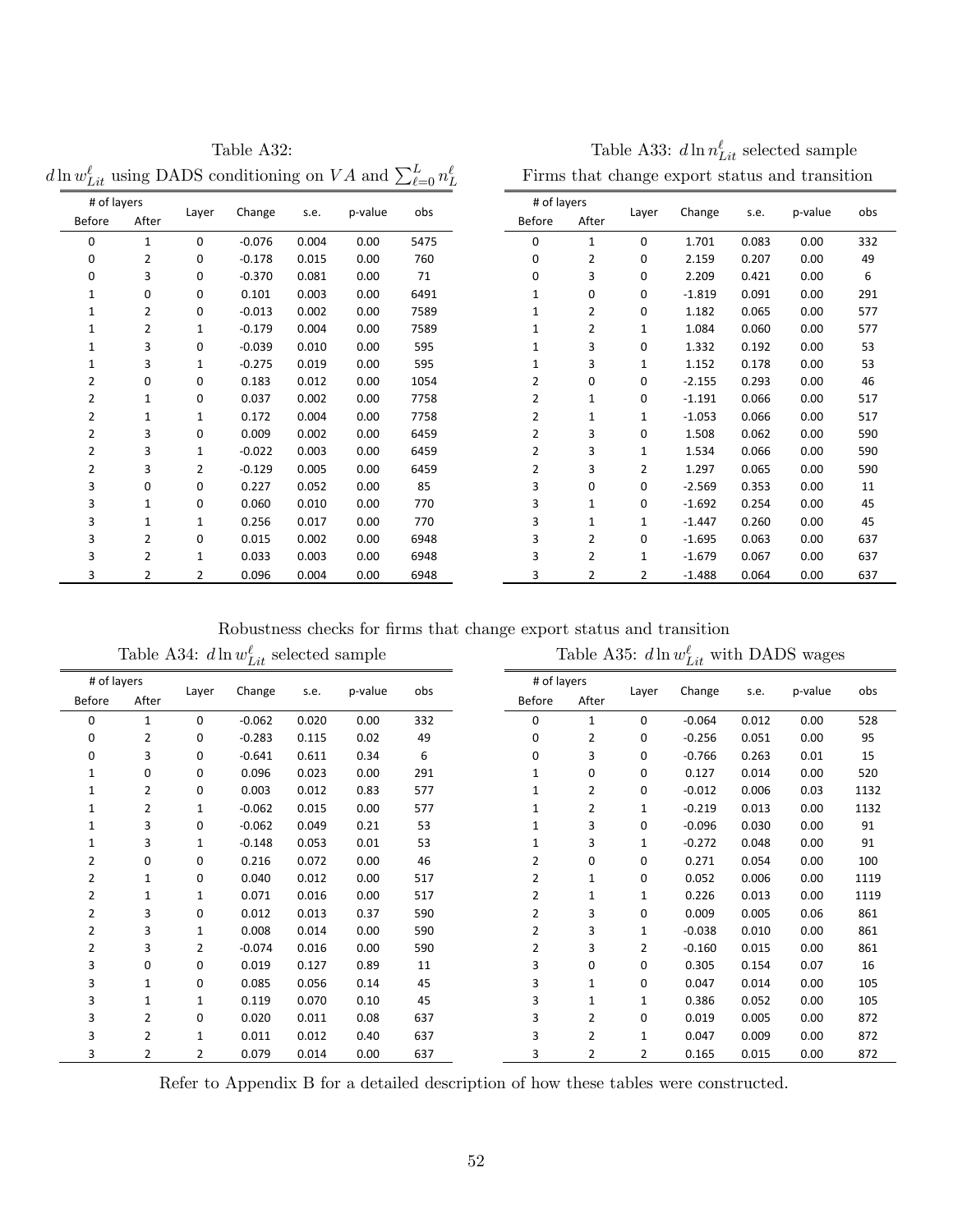| Conditioning on selected sample |                |                                     |       |         |        |  |  |  |  |
|---------------------------------|----------------|-------------------------------------|-------|---------|--------|--|--|--|--|
| $#$ of layers                   | Layer          | $\gamma^\ell_L$                     | s.e.  | p-value | obs    |  |  |  |  |
| $\overline{0}$                  | $\overline{0}$ | 0.067                               | 0.009 | 0.00    | 39,914 |  |  |  |  |
| $\mathbf{1}$                    | $\overline{0}$ | 0.106                               | 0.009 | 0.00    | 42,071 |  |  |  |  |
| $\mathbf{1}$                    | $\mathbf 1$    | 0.118                               | 0.009 | 0.00    | 42,071 |  |  |  |  |
| $\overline{2}$                  | $\overline{0}$ | 0.145                               | 0.007 | 0.00    | 71,424 |  |  |  |  |
| $\overline{2}$                  | $\mathbf 1$    | 0.155                               | 0.007 | 0.00    | 71,424 |  |  |  |  |
| $\overline{2}$                  | $\overline{2}$ | 0.170                               | 0.007 | 0.00    | 71,424 |  |  |  |  |
| 3                               | $\overline{0}$ | 0.173                               | 0.010 | 0.00    | 53,053 |  |  |  |  |
| 3                               | $\mathbf{1}$   | 0.187                               | 0.010 | 0.00    | 53,053 |  |  |  |  |
| 3                               | $\overline{2}$ | 0.189                               | 0.011 | 0.00    | 53,053 |  |  |  |  |
| 3                               | 3              | 0.218                               | 0.011 | 0.00    | 53,053 |  |  |  |  |
|                                 |                | With DADS wages                     |       |         |        |  |  |  |  |
| $\#$ of layers                  | Layer          | $\gamma^{\bar\ell}_{\underline{L}}$ | s.e.  | p-value | obs    |  |  |  |  |
| $\overline{0}$                  | $\overline{0}$ | 0.000                               | 0.003 | 0.94    | 45,606 |  |  |  |  |
| $\mathbf{1}$                    | $\overline{0}$ | 0.001                               | 0.002 | 0.63    | 65,114 |  |  |  |  |
| $\mathbf{1}$                    | $\mathbf{1}$   | 0.019                               | 0.003 | 0.00    | 65,114 |  |  |  |  |
| $\overline{2}$                  | $\overline{0}$ | $-0.005$                            | 0.002 | 0.01    | 91,833 |  |  |  |  |
| $\overline{2}$                  | 1              | 0.006                               | 0.002 | 0.01    | 91,833 |  |  |  |  |
| $\overline{2}$                  | $\overline{2}$ | 0.022                               | 0.003 | 0.00    | 91,833 |  |  |  |  |
| 3                               | $\overline{0}$ | $-0.007$                            | 0.002 | 0.05    | 53,053 |  |  |  |  |
| 3                               | $\mathbf{1}$   | 0.008                               | 0.002 | 0.00    | 53,053 |  |  |  |  |
| 3                               | $\overline{2}$ | 0.009                               | 0.003 | 0.01    | 53,053 |  |  |  |  |
| 3                               | 3              | 0.038                               | 0.006 | 0.00    | 53,053 |  |  |  |  |

Table A36: Elasticity of  $w_L^{\ell}$  with VA for firms that do not change L Robustness checks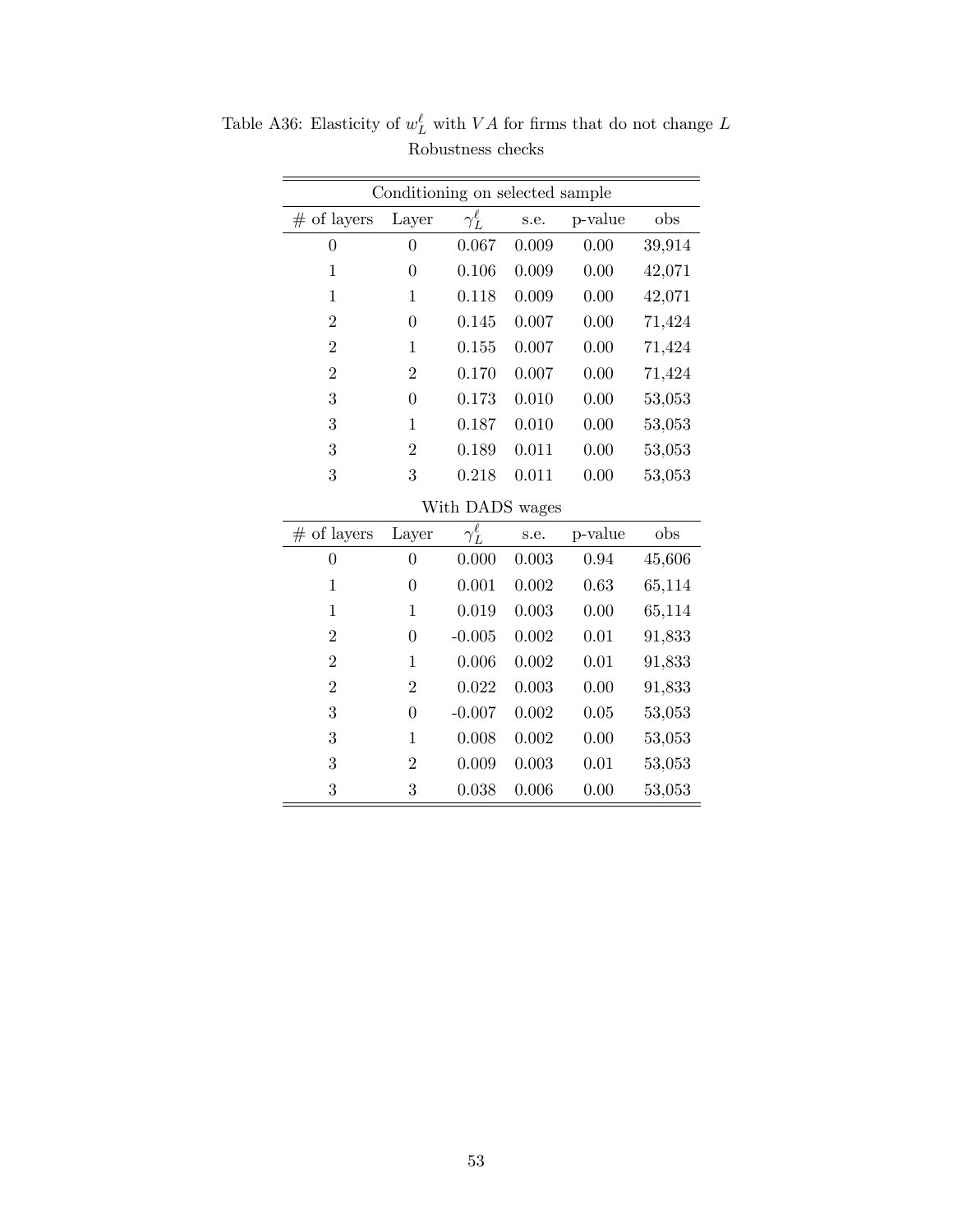| Conditioning on selected sample |                |                               |       |         |        |  |  |  |
|---------------------------------|----------------|-------------------------------|-------|---------|--------|--|--|--|
| $#$ of layers                   | Layer          | $\underline{\gamma_L^{\ell}}$ | s.e.  | p-value | obs    |  |  |  |
| $\overline{0}$                  | $\overline{0}$ | 0.105                         | 0.024 | 0.00    | 2,720  |  |  |  |
| $\overline{1}$                  | $\overline{0}$ | 0.134                         | 0.023 | 0.00    | 4,550  |  |  |  |
| $\overline{1}$                  | $\mathbf{1}$   | 0.120                         | 0.024 | 0.00    | 4,550  |  |  |  |
| $\overline{2}$                  | $\overline{0}$ | 0.165                         | 0.019 | 0.00    | 8,031  |  |  |  |
| $\overline{2}$                  | $\mathbf 1$    | 0.177                         | 0.019 | 0.00    | 8,031  |  |  |  |
| $\overline{2}$                  | $\overline{2}$ | 0.182                         | 0.021 | 0.00    | 8,031  |  |  |  |
| 3                               | $\overline{0}$ | 0.199                         | 0.033 | 0.00    | 4,896  |  |  |  |
| 3                               | $\mathbf 1$    | 0.219                         | 0.034 | 0.00    | 4,896  |  |  |  |
| 3                               | $\overline{2}$ | 0.218                         | 0.034 | 0.00    | 4,896  |  |  |  |
| 3                               | 3              | 0.219                         | 0.035 | 0.00    | 4,896  |  |  |  |
|                                 |                | With DADS wages               |       |         |        |  |  |  |
| $#$ of layers                   | Layer          | $\gamma^\ell_L$               | s.e.  | p-value | obs    |  |  |  |
| $\overline{0}$                  | $\overline{0}$ | 0.030                         | 0.009 | 0.00    | 3,263  |  |  |  |
| $\overline{1}$                  | $\overline{0}$ | 0.006                         | 0.005 | 0.25    | 6,968  |  |  |  |
| $\mathbf{1}$                    | $\mathbf{1}$   | 0.016                         | 0.009 | 0.08    | 6,968  |  |  |  |
| $\overline{2}$                  | $\overline{0}$ | $-0.006$                      | 0.005 | 0.19    | 10,507 |  |  |  |
| $\overline{2}$                  | $\mathbf{1}$   | 0.010                         | 0.006 | 0.09    | 10,507 |  |  |  |
| $\overline{2}$                  | $\overline{2}$ | 0.017                         | 0.008 | 0.03    | 10,507 |  |  |  |
| 3                               | $\overline{0}$ | $-0.010$                      | 0.005 | 0.07    | 4,896  |  |  |  |
| 3                               | $\mathbf{1}$   | 0.011                         | 0.008 | 0.17    | 4,896  |  |  |  |
| 3                               | $\overline{2}$ | 0.010                         | 0.009 | 0.30    | 4,896  |  |  |  |
| 3                               | 3              | 0.010                         | 0.016 | 0.53    | 4,896  |  |  |  |

Table A37: Elasticity of  $w_L^{\ell}$  with VA for firms that change export status and do not change L Robustness checks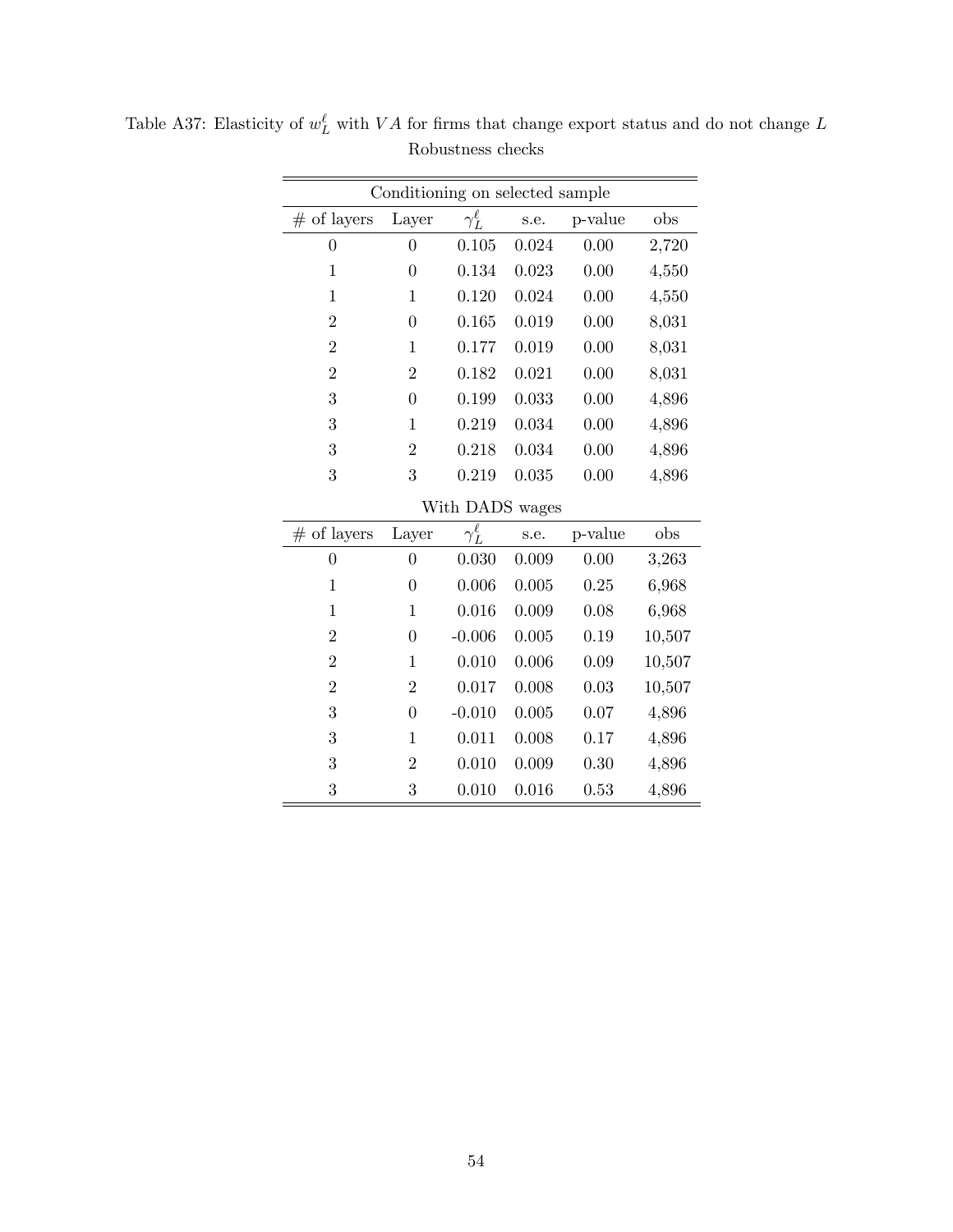| Table A38: Firms that satisfy a hierarchy in hours, weighted by VA                       |        |        |                    |
|------------------------------------------------------------------------------------------|--------|--------|--------------------|
| # of layers $N_L^{\ell} \ge N_L^{\ell+1}$ all $\ell$ $N_L^0 \ge N_L^1$ $N_L^1 \ge N_L^2$ |        |        | $N_L^2 \geq N_L^3$ |
| 88.8%                                                                                    | 88.8%  |        |                    |
| 63.2\%                                                                                   | 79.2%  | 76.3%  |                    |
| 57.1\%                                                                                   | 77.7\% | 73.4\% | 98.1\%             |

 $N_L^{\ell}$  = hours at layer  $\ell$  of a firm with  $L$  layers.

|                             | Table A39: Firms that satisfy a hierarchy in wages, weighted by VA                          |        |          |                    |
|-----------------------------|---------------------------------------------------------------------------------------------|--------|----------|--------------------|
|                             | # of layers $w_L^{\ell+1} \geq w_L^{\ell}$ all $\ell$ $w_L^1 \geq w_L^0$ $w_L^2 \geq w_L^1$ |        |          | $w_L^3 \geq w_L^2$ |
|                             | $94.1\%$                                                                                    | 94.1\% |          |                    |
| $\mathcal{D}_{\mathcal{L}}$ | 96.2%                                                                                       | 98.1\% | 98.1\%   |                    |
| 3                           | 87.6%                                                                                       | 99.2%  | $99.1\%$ | 89.2%              |

Robustness checks, conditioning on selected sample

| Table $\Lambda$ 40: Firms that change export status and do not change L |                  |                    |       |         |       |  |  |  |
|-------------------------------------------------------------------------|------------------|--------------------|-------|---------|-------|--|--|--|
| $\#$ of layers                                                          | Layer            | $\beta^{\ell}_{I}$ | s.e.  | p-value | obs   |  |  |  |
|                                                                         | $\theta$         | $-0.045$           | 0.044 | 0.31    | 4,550 |  |  |  |
| $\overline{2}$                                                          | 0                | 0.009              | 0.026 | 0.73    | 8,031 |  |  |  |
| $\mathfrak{D}$                                                          |                  | $-0.013$           | 0.028 | 0.64    | 8,031 |  |  |  |
| 3                                                                       | $\left( \right)$ | 0.200              | 0.053 | 0.00    | 4,896 |  |  |  |
| 3                                                                       |                  | 0.073              | 0.038 | 0.06    | 4,896 |  |  |  |
| 3                                                                       | 2                | 0.084              | 0.042 | 0.05    | 4,896 |  |  |  |

| Table A41: Elasticity of $n_L^{\ell}$ with VA for firms that do not change L |                             |                  |       |         |        |  |
|------------------------------------------------------------------------------|-----------------------------|------------------|-------|---------|--------|--|
| $#$ of layers                                                                | Layer                       | $\beta_L^{\ell}$ | s.e.  | p-value | obs    |  |
| 1                                                                            | $\theta$                    | 0.027            | 0.014 | 0.06    | 42,071 |  |
| 2                                                                            | $\theta$                    | 0.036            | 0.009 | 0.00    | 71,424 |  |
| $\overline{2}$                                                               |                             | 0.013            | 0.011 | 0.26    | 71,424 |  |
| 3                                                                            | $\theta$                    | 0.109            | 0.014 | 0.00    | 53,053 |  |
| 3                                                                            |                             | 0.048            | 0.013 | 0.00    | 53,053 |  |
| 3                                                                            | $\mathcal{D}_{\mathcal{L}}$ | 0.037            | 0.013 | 0.01    | 53,053 |  |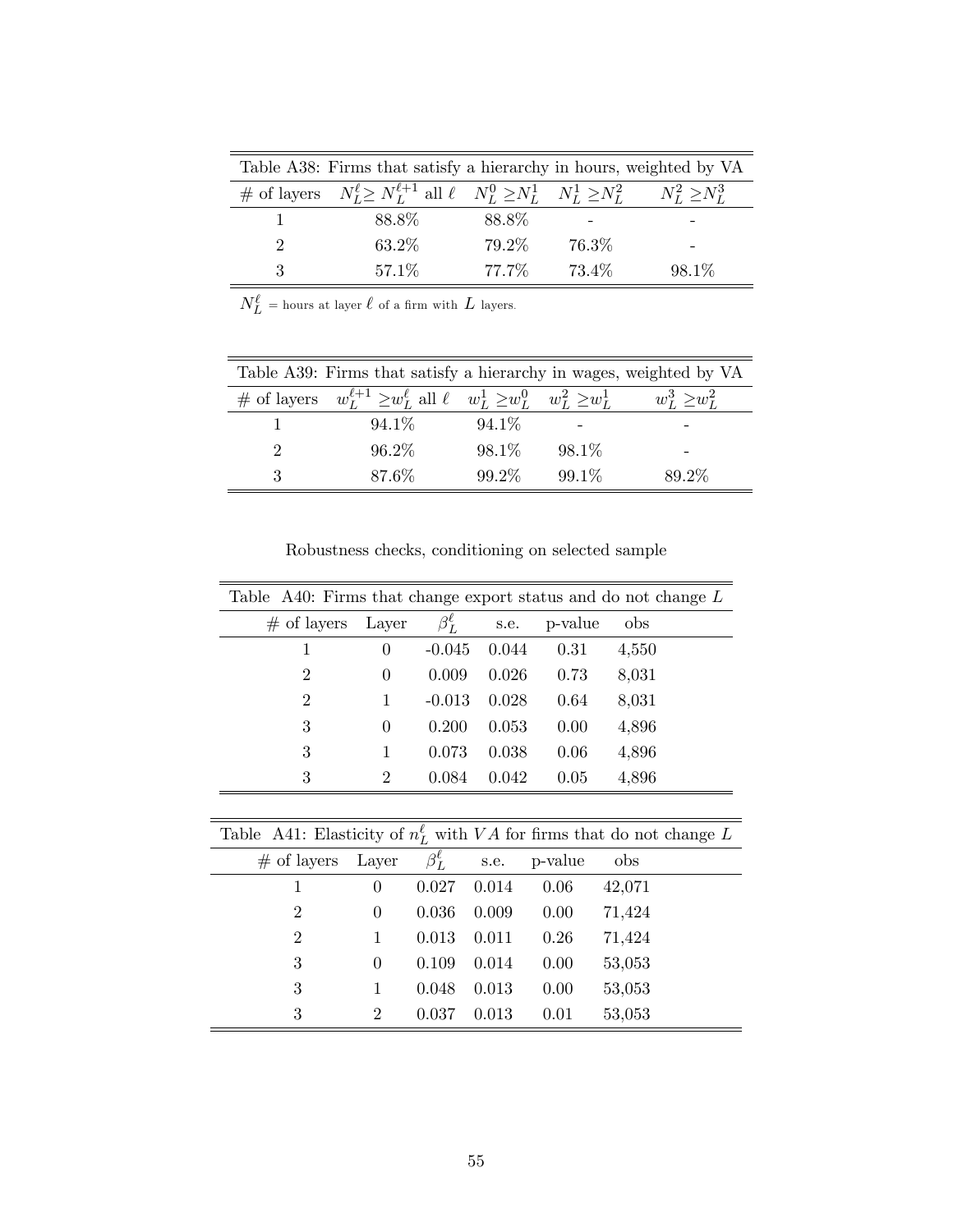## 8 Appendix B - Data Description

Our dataset is built from two data sources, a firm-level source and a worker-level source, both collected from the French National Statistical Institute (INSEE). We cover the manufacturing sector of metropolitan France for the years 2002-2007. The firm-level source contains balance-sheet information for all the firms reporting their income under the Bénéfice Réel Normal (BRN) fiscal regime. This regime is compulsory for firms above a certain revenue threshold, but it can still be adopted by smaller firms. The ratio between the value added of manufacturing firms in our original, uncleaned BRN dataset and value added in manufacturing as reported by the French National Statistical Institute is 96.4% on average. Each row in this dataset contains, among other things, a firm identifier, total employment, total wages and employer-paid payroll taxes, total value added, domestic, export and total sales, and an industry classification. The worker-level data source is the Déclarations Annuel des Données Sociales (DADS). This dataset is built on mandatory employer filing of the earnings of each salaried employee in France subject to the French payroll taxes in a given year. Each row of this dataset is an employment spell and contains, among other things, a worker identifier, his or her occupation, a firm identifier (which will be matched to the BRN dataset), the number of hours worked, and the total gross wage received by the worker from the firm.

#### 8.1 Data processing

We start with the firm-level dataset, keeping only firms in the manufacturing sector. There are in total 553,125 firm-year observations. We drop some existing duplicated firm-year identifiers and then all Örms with non-positive value added, total employment, total labor cost (i.e. total wages plus payroll taxes) or total sales. This leaves us with 11.5% fewer observations. We then move to the worker-level dataset. Starting from the universe of all observations, we keep the observations referring to all employees in any firm in the French private sector. We drop observations with missing or non-positive hours or total wage or with missing occupations. At this point, we match this dataset with the firm-level dataset based on the firm identifier and year and keep the observations that are matched (workers for which we find the firm and vice versa). This gives us a dataset of about 25.6 million observations for 6 years.<sup>9</sup>

To recover the occupational structure at the Örm level, we work with the occupational code reported in the worker-level data. The occupational classification used in the DADS is the PCS-ESE 2003, and its first digit identifies 5 occupational categories relevant for manufacturing firms: firm owners and CEO (code 2), senior staff or top management positions (code 3), supervisors (code 4), white collar workers (code 5), blue collar workers (code 6).<sup>10</sup> We relabel code 6 into code

 $9$ Note that the number of observations in any given year does not correspond to total employment. A worker can have more than one row, for example, because of a job change during the year.

 $10$  In this process, we find 599 observations of workers categorized as farmers (code 1). Since the firms in our sample are only in the manufacturing sectors, we exclude from the analysis the 127 firm-year observations associated to these workers.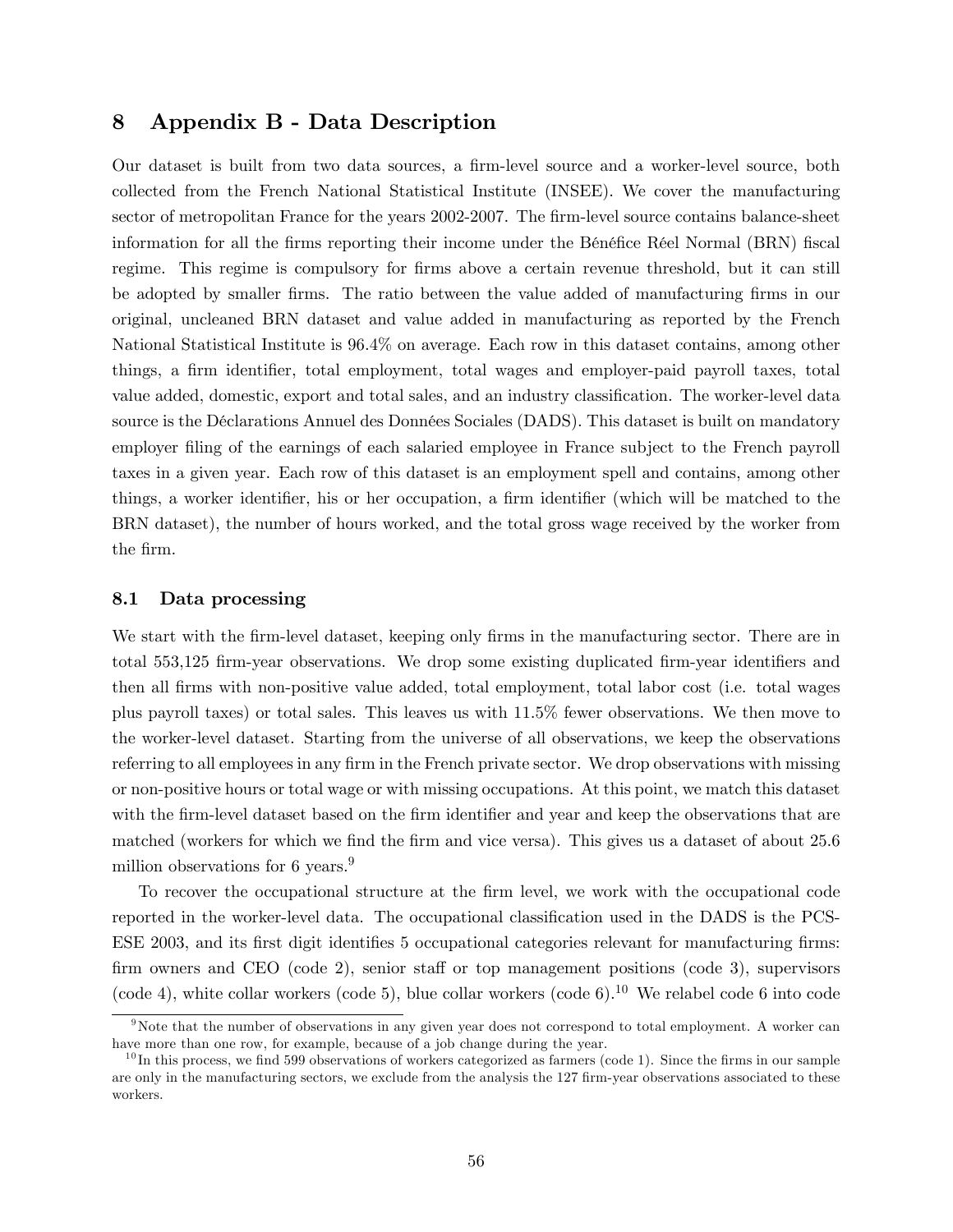5, in order to create a unique category of blue and white collar workers, since their hourly wage distribution coincides in the data (see Table 1). We are left with 4 occupational categories: for each Örm-year, we sum total hours and total wages of all the observations with the same occupation to recover the occupational structure at the firm level. During the matching we lose about 5.9% of the original dataset. Finally, we trim away firm-year observations with average hourly wages (see below for details) above the  $99.95<sup>th</sup>$  percentile, which would otherwise cause abnormal swings in the average wage by year. Our final dataset is composed of 456,638 firm-year observations. These observations represent on average 90.7% of the value added in the manufacturing sector in France.

To compute the average hourly wage at each occupation, we follow two alternative approaches. The first simply divides the total wage resulting from the DADS by the total number of hours in the same source. This approach doesn't include payroll taxes and some other worker-related expenditures paid by the firm. To approximate more closely the effective labor cost of each occupation type for the Örm, we compute the share of wages paid to a given occupation in the total wages paid by the Örm in the DADS source; we then apply this share to the total labor cost as in the BRN dataset to compute the labor cost of the occupation considered. We finally divide this total cost by the number of hours reported in the DADS to obtain the hourly wage from the BRN source. This latter estimate is our preferred measure of hourly wages; we will use the former measure for purposes of comparison and robustness checks.

We finally recode the name of the occupations into layers of management. A firm reporting c occupational categories will be said to have  $L = c - 1$  layers of management: hence, in our data we will have firms that have from 0 to 3 layers of management. We drop the name of the occupation and assume that firms always grow from the lowest (occupations  $5+6$ ) to the highest skill (occupation 2), irrespective of the name of the occupation itself. Hence a firm with occupational categories 3 and 5 will have 1 layer of management, and its organization will consist of a layer 0 corresponding to blue and white collar workers, and a layer 1 corresponding to senior staff. This choice raises the question, what is the fraction of firms with the 'correct' ordering of layers? Define a firm with adjacent layers as a firm that only 1) reports occupations in adjacent categories,  $2$ starting from occupation 5+6. In this definition, firms with occupations 2 and 4 or 2 and 3 are not firms with adjacent layers; a firm with occupational categories 4 and 5 is. Table 4 shows that on average,  $81.6\%$  of the firm-years in the sample (representing  $96.7\%$  of value added and  $95.7\%$ of hours worked) meet this requirement. After this recoding, we can compute normalized hours. We define normalized hours,  $n_L^{\ell}$ , in layer  $\ell = 0, ..., 3$  in a firm with L layers of management as the number of hours in layer l per unit of hour worked in the top layer.

In results involving export behavior, we also exclude from the analysis firms that in some year have negative domestic or export sales; the sample in this case is of 456,559 firm-year observations.

All monetary values are deflated to 2005 euros using a CPI deflator for France. Value added is always expressed in thousands of euros; all hourly wages are in euros.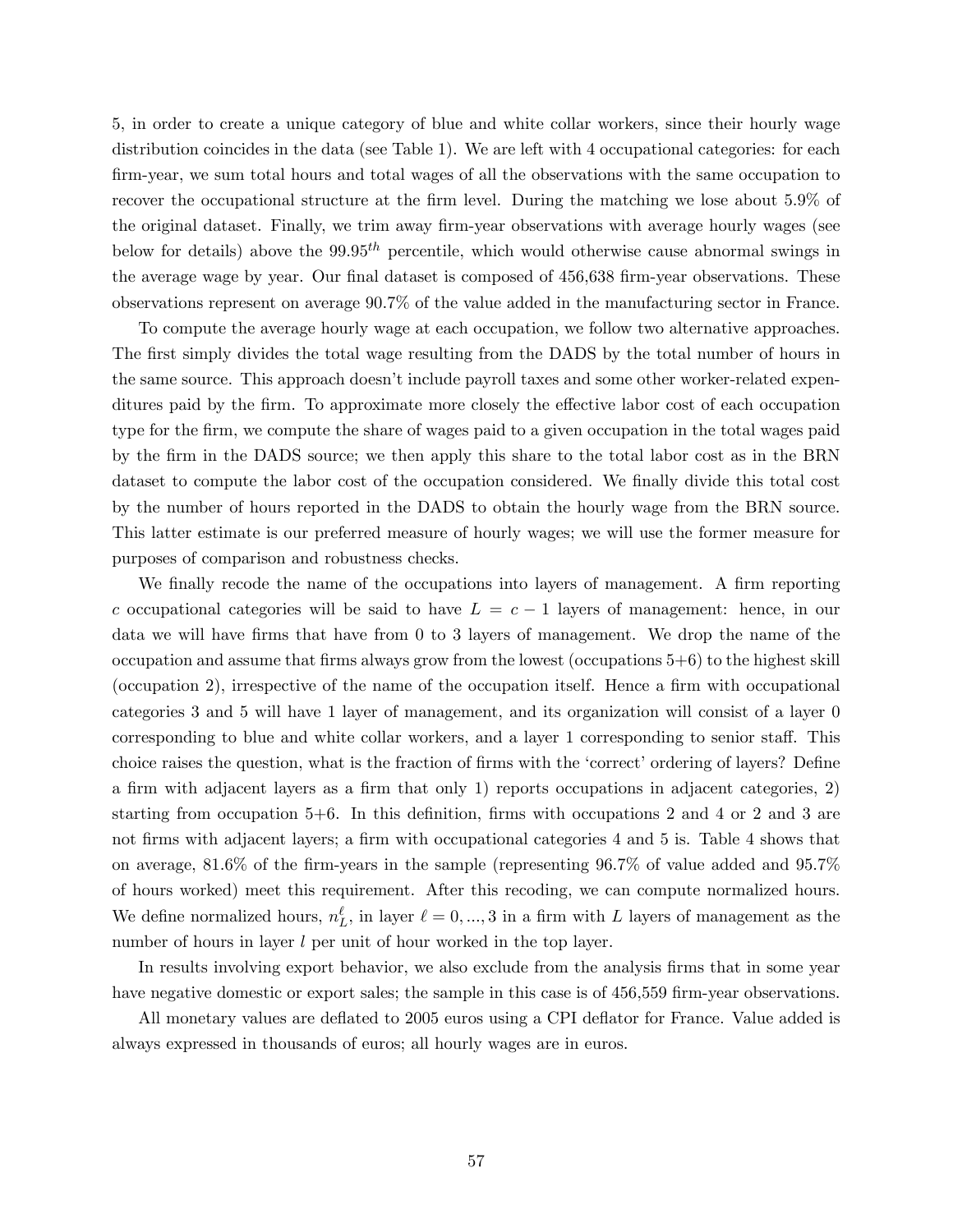#### 8.2 Description of tables and figures

#### 8.2.1 Definitions

Some concepts are recurring in the explanation of a majority of the tables and figures. We define them here and consider them understood in what follows.

Average hourly wage from BRN: the total labor cost resulting from the balance sheet divided by the number of hours in the DADS source.

Average hourly wage in layer  $\ell$  from BRN: the total labor cost for layer  $\ell$  in the BRN divided by the number of hours reported in the DADS; the total labor cost for layer  $\ell$  from the BRN is the share of wages paid to layer  $\ell$  in the total wages paid by the firm as in the DADS source, multiplied by the total labor cost in the BRN.

Average hourly wage from DADS: the total wage payments in the DADS to all occupations divided by the number of hours, always from the DADS source.

Firms with adjacent layers or firms in the 'selected sample': it is a firm that 1) reports occupations in adjacent 1 digit PCS-ESE occupational categories, 2) starting from occupation 5+6 (blue and white collar workers). For examle, firms with occupations 2 and 4 or 2 and 3 do not have adjacent layers; a firm with occupational categories 4 and 5 does and has 1 layer of management.

Layer number: is the position of the workers in the hierarchy of the firm, starting from 0 (lowest layer, present in all Örms) to 3 (highest layer, only present in Örms with 3 layers of management).

Normalized hours: normalized hours in layer  $\ell = 0, ..., L$  in a firm with L layers of management are the number of hours in layer  $\ell$  per unit of hour worked in the top layer L.

Number of layers of management: the total number of 1 digit occupations in the firm from the DADS source minus 1.

Representative hierarchy of an L layers of management firm: for each layer  $\ell = 0, ..., L$ , we compute the average number of hours and the average hourly wage in the layer from the BRN among firms with  $L$  layers of management. To mitigate the impact of outliers, the set of firms used to compute each average is all the Örms with the given number of layers, trimming observations below the  $0.05<sup>th</sup>$  and above the 99.95<sup>th</sup> percentile of the outcome variable. In a figure portraying a firm with L layers of management,  $L + 1$  rectangles are shown, one for each layer. The horizontal length of each rectangle is proportional to the number of hours in the layer (hours are reported along the  $x$ -axis) while its height is proportional to the average hourly wage (the value of the wage is reported to the left of each rectangle).

#### 8.2.2 Descriptions

Table 1: This table reports, for each 1-digit occupational code present in the PCS-ESE 2003, mean and percentiles of the hourly wage distribution across all firms and years in the data. One observation in an occupation is the average hourly wage in a given Örm-year from the BRN source, conditional on the Örm reporting the occupation. The average hourly wage is the total labor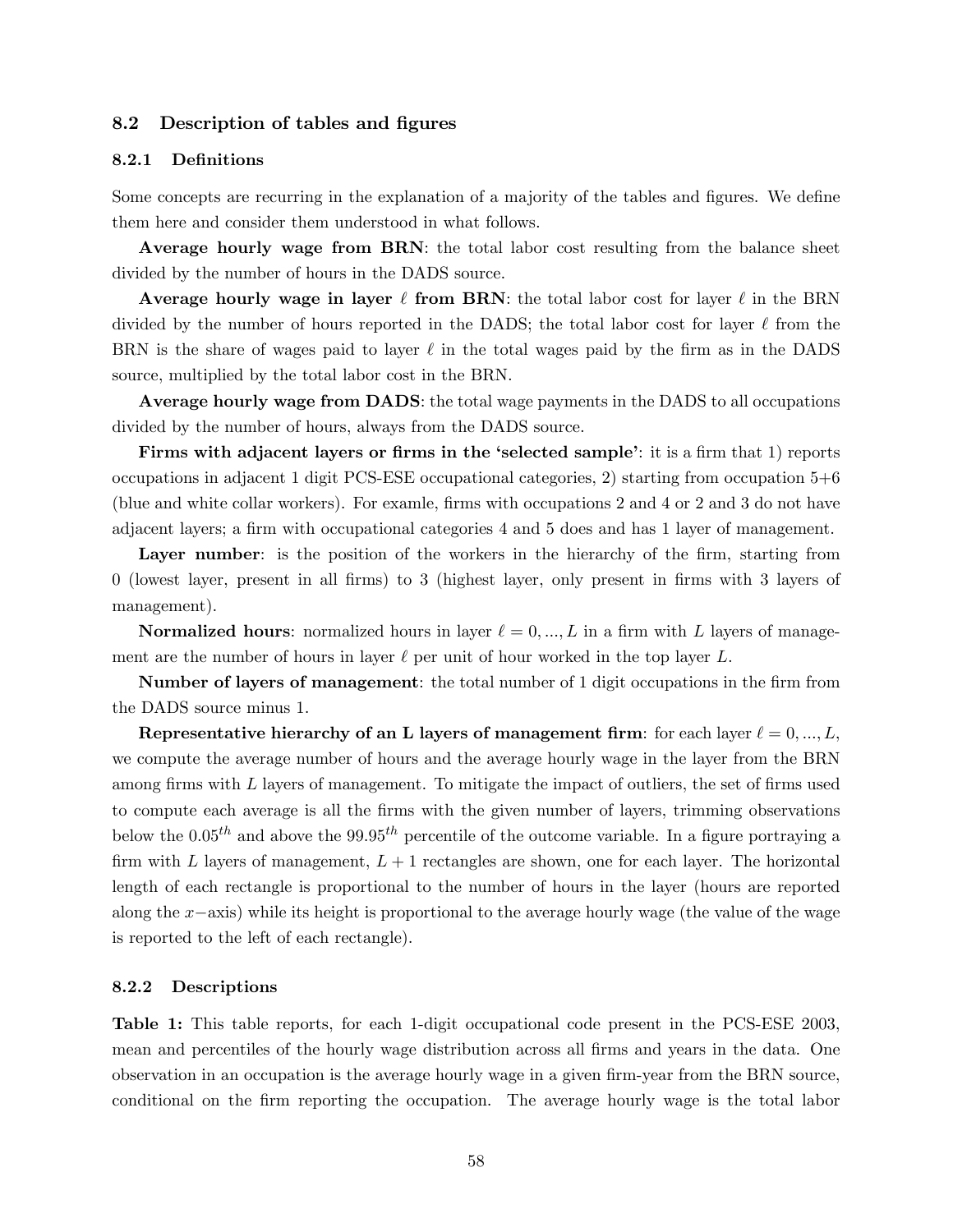cost from the BRN dataset for an occupation, divided by the number of hours reported in this occupation. The total labor cost for an occupation is computed multiplying the total labor cost from the firm balance sheet times the share of wages paid to the occupation as resulting from the DADS source. Occupation 6 excludes one outlier, which would have driven its mean to 28.94.

Table 2: This table reports, for each year, the number of firms in the dataset and corresponding averages across all firms for selected variables. VA is the value added in the firm's balance sheet. Hours is the average number of hours from the DADS source. Wage is the average hourly wage from the BRN.  $\#$  of layers is the average number of layers of management across firms in each year.

**Table 3 and Table A1**: Table 3 reports summary statistics on firm-level outcomes, grouping firm-year observations according to the number of layers of management reported ( $\#$  of layers). Firm-years is the number of firm-years observations in the data with the given number of layers of management. VA is the average value added from the firm's balance sheet. Hours is the average number of total hours from the DADS source. Wage is the average hourly wage from the BRN; to mitigate the impact of outliers, the set of firms used to compute the average is all the firms with the given number of layers, trimming observations below the  $0.05<sup>th</sup>$  and above the 99.95<sup>th</sup> percentile of the hourly wage distribution; the untrimmed averages across all firms in the cell are 30.48, 21.54, 21.21, and 22.41 for layers 0 to 3, respectively. Median Wage is the median across all Örms in the cell of the average hourly wage from the BRN source. Table A1 was constructed in the same way using wages from DADS.

Table 4: This table reports the fraction of firms with adjacent layers conditioning on the number of layers of management in the firm (first four columns) and overall (fifth column). The first row reports the simple fraction of firms; the second and third rows assign a weight that is proportional to the total value added in the balance sheet, and to the total hours in the DADS, respectively.

Table 5, Table 6, Table A38 and Table A39: Table 5 reports the fraction of firms that satisfy a hierarchy in hours, grouping firms by their number of layers of management ( $\#$  number of layers). Hours  $N_L^{\ell}$  is the number of hours reported in layer  $\ell$  in an L layers of management firm from the DADS source. For  $L = 1, 2, 3$ , and  $\ell = 0, ..., L - 1$ , we say that a firm satisfies a hierarchy in hours between layers number  $\ell$  and  $\ell + 1$  in a given year if  $N_L^{\ell} \ge N_L^{\ell+1}$  $L^{l+1}$ , i.e. if the number of hours worked in layer  $\ell$  is at least as large as the number of hours worked in layer  $\ell + 1$ ; moreover, we say that a firm satisfies a hierarchy at all layers if  $N_L^{\ell} \ge N_L^{\ell+1}$  $L^{l+1}$   $\forall l = 0, ..., L - 1$ , i.e. if the number of hours worked in layer  $\ell$  is at least as large as the number of hours in layer  $\ell + 1$ , for all layers in the firm. Following these definitions, the top panel reports, among all firms with  $L = 1, 2, 3$  layers of management, the fraction of those that satisfy a hierarchy in hours at all layers (first column), and the fraction of those that satisfy a hierarchy in hours between layer  $\ell$  and  $\ell + 1$ , with  $\ell = 0, ..., L - 1$  (second to fourth column). Table A38 reports the same information when weighting each firm according to the share of its value added among all firms with  $L$  layers. Table 6 is the same as Table 5 for the case of wages, where  $w_L^{\ell}$  is the average hourly wage in layer  $\ell$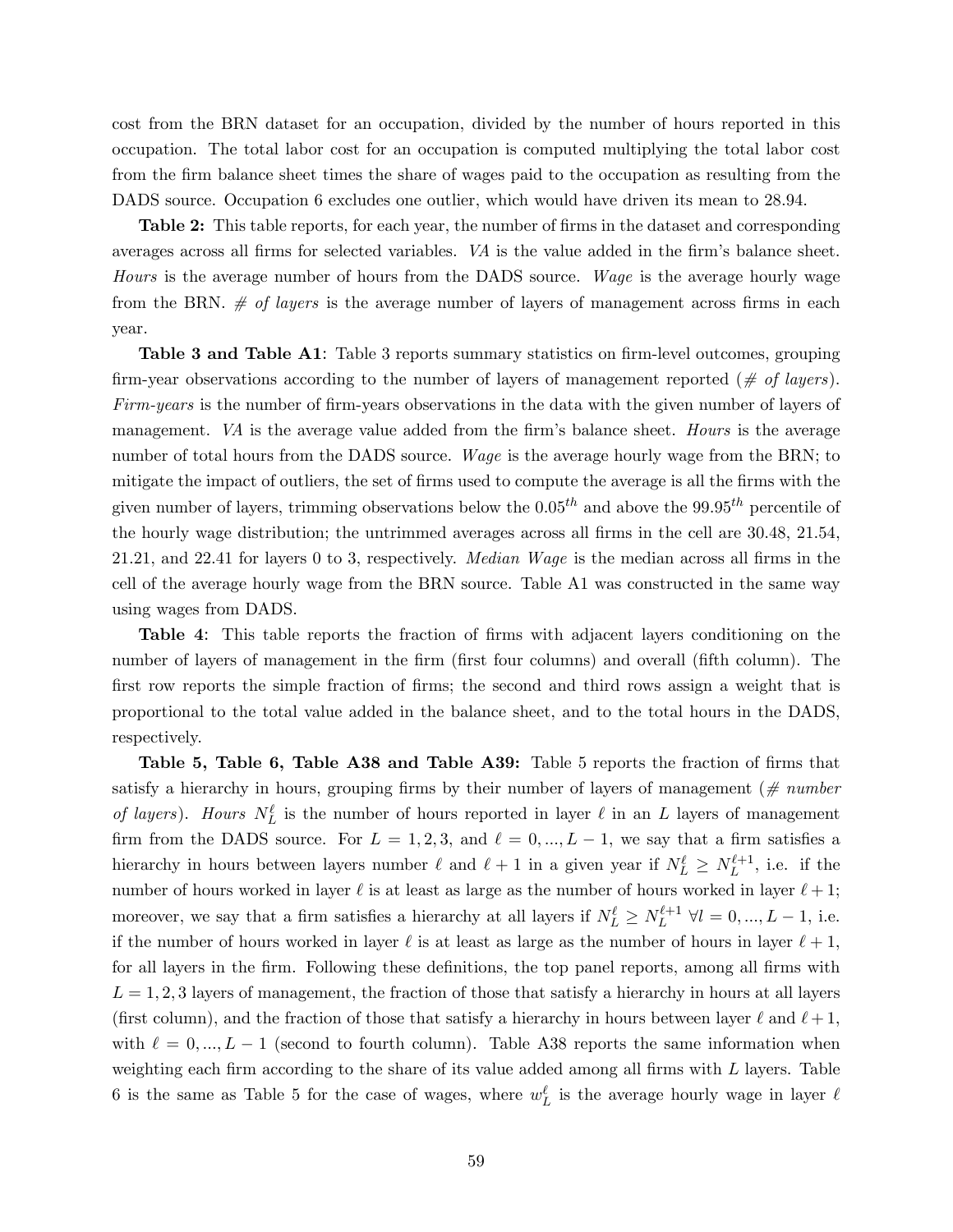from the BRN in an  $L$  layers of management firm. Table A39 reports the same information when weighting each firm according to the share of its value added among all firms with  $L$  layers.

**Table 7 and Table A3:** Table 7 reports the distribution of the number of layers of management at time  $t+1$ , grouping firms according to the number of layers of management at time t. Among all firms with L layers of management  $(L = 0, ..., 3)$  in any year from 2002 to 2006, the columns report the fraction of firms that have layers  $0, \ldots, 3$  the following year (from 2003 to 2007), or are not present in the dataset, *Exit*. The elements in the table sum to 100% by row. Table A3 reports the same information when weighting each firm according to the share of its value added.

**Table 8 and Table 9:** Table 8 shows the slope and robust standard errors of a set of regressions of log number of normalized hours worked at a given layer on log value added of the firm across firm-year observations. Specifically, each row  $\ln n_L^{\ell}/n_L^L$  reports the results of two regressions. The columns with heading Without FE (With FE) report the slope and the robust standard error of a regression of log normalized hours in layer  $\ell$  on log value added among firms with L layers of management, in the raw data (controlling for year and 2 digit industry fixed effects). To mitigate the impact of outliers, the set of firms used to compute each regression is all the firms with the given number of layers, trimming observations below the  $0.05<sup>th</sup>$  and above the 99.95<sup>th</sup> percentile of each variable. Table 9 was constructed in the same way for the case of hourly wages.

Table 10 and Table A41: These two tables report the results of regressions of log change in normalized hours by layer on log change in value added for firms that do not change their number of layers of management  $L$  across two adjacent periods. Specifically, we run a regression of log change in normalized hours at layer  $\ell$  (layer) in a firm with  $L \ (\# \ of \ layers \ in \ the \ firm)$  layers of management on a constant and  $log$  change in value added across all the firms that stay at  $L$  layers of management across two adjacent years.  $\beta_L^{\ell}$  is the coefficient on log change in value added, s.e. and *p-value* are its robust standard error and p-value, and *obs* is the number of observations in the regression. The first table (Table 10) uses all the firms that are observed to stay at the same layer, while the second one (Table A41) replicates it considering only firms with adjacent layers before and after the transition.

Table 11 and Table A36: These tables report the results of regressions of log change in hourly wage by layer on log change in value added for firms that do not change their number of layers of management  $L$  across two adjacent periods. Specifically, we run a regression of log change in average hourly wage at layer  $\ell$  (layer) in a firm with  $L \neq \ell$  of layers in the firm) layers of management on a constant and log change in value added across all the firms that stay at  $L$ layers of management across two adjacent years.  $\beta$  is the coefficient on log change in value added, s.e. and p-value are its robust standard error and p-value, and obs is the number of observations used in the regression. Table 11 uses hourly wage at layer  $\ell$  from the BRN. The first panel in Table A36 uses the selected sample, all the firms that are observed to stay at the same layer. The second panel uses hourly wage at layer  $\ell$  from DADS.

Table 12: This table shows changes in firm-level outcomes between adjacent years for all firms  $(All)$ , and for the subsets of those that increase (*Increase L*), don't change (No change in L) and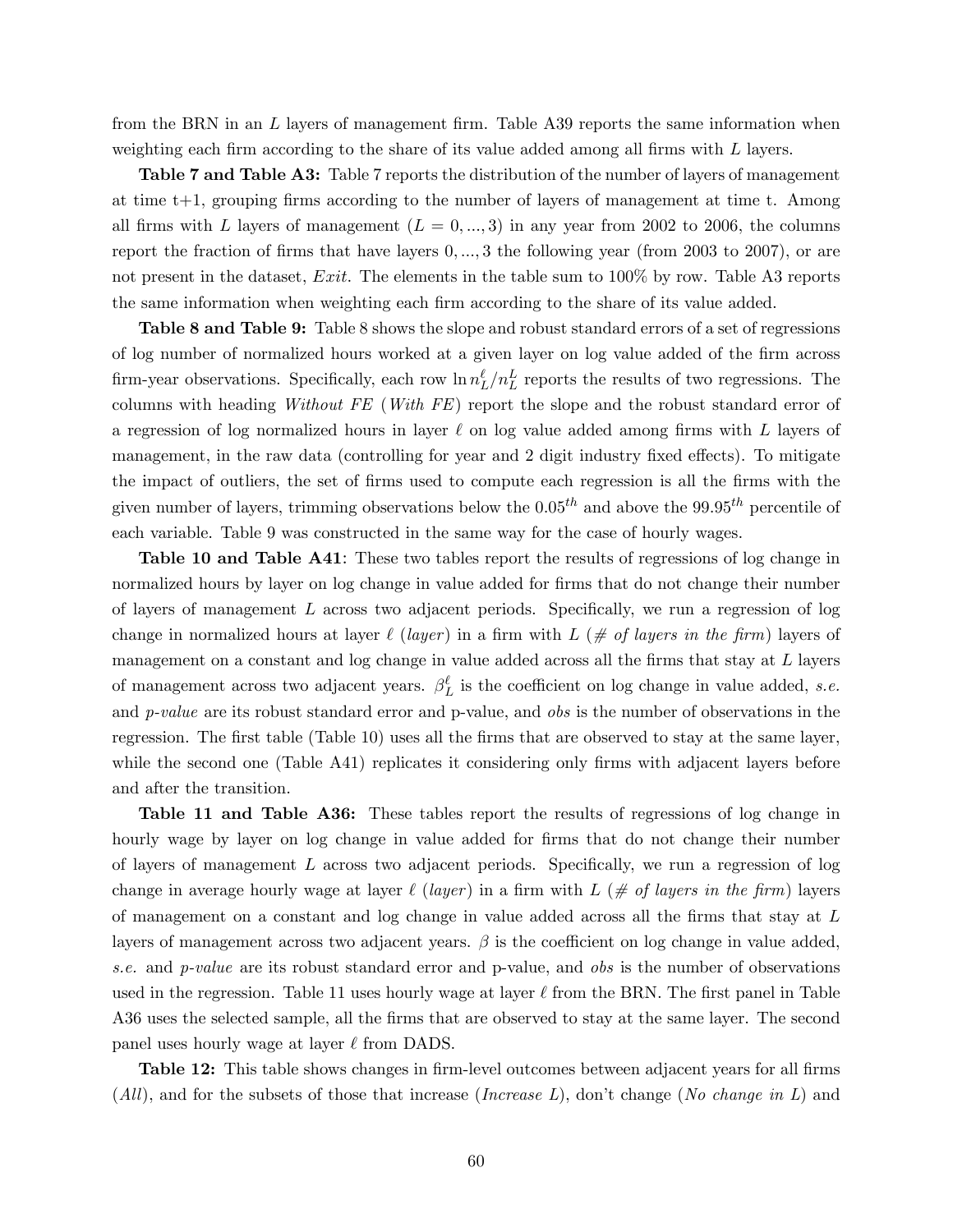decrease (Decrease L) layers. It reports changes in log hours, log normalized hours, log average wage from the BRN, and log average wage in common layers for the whole sample. The change in average wage for common layers in a firm that transitions from  $L$  to  $L'$  layers is the change in the average wage from the BRN computed using only the first  $\min\{L, L'\}$  layers before and after the transition. To detrend a variable, we subtract from all the log changes in a given year the average change during the year across all firms. In the last two rows of the table,  $\%$  of firms is the percentage of firms observed doing each type of transition;  $\%$  VA change is the fraction of the total change in real value added observed in the dataset accounted for by firms making the given transition.

Table 13 and Tables A6-A16: This set of tables show estimates of the average log change in normalized hours at each layer  $\ell$  (Layer) among firms that transition from L (# of layers before) to L' layers (# of layers after), with  $L \neq L'$ : for a transition from L to L', we can only evaluate changes for layer number  $\ell = 0, ..., \min\{L, L'\}$ . Change is the average log change in the transition, estimated as a regression of the log change in the number of normalized hours in layer  $\ell$  in two adjacent years on a constant. s.e. is the robust standard error associated with the constant,  $p$ *value* its p-value, and *obs* the number of observations used in the regression. Different tables differ according to the sample of observations used to compute the change. The first table (Table 13) uses all observed transitions in the sample; all the other tables condition on positive (negative) changes in the indicated variables when firms add (drop) layers; in particular, observations are selected on changes in value added  $(A6)$ , in value added and total hours  $(A7)$ , in total hours of the firm  $(A8)$ , in the total normalized hours of the firm  $(A9)$ , and in value added and total normalized hours (A10). The table series Selected sample (Tables A11-A16) replicates the same set of 6 regression tables when we consider only firms with adjacent layers before and after the transition.

Table 14 and Tables A17-A32: This set of tables show estimates of the average log change in hourly wage at each layer  $\ell$  among firms that transition from  $L \ (\text{\# of layers before})$  to  $L'$  layers (# of layers after), with  $L \neq L'$ : for a transition from L to L', we can only evaluate changes for layer number  $\ell = 0, ..., \min\{L, L'\}$ . Change is the average log change in the transition, estimated as a regression of the log change in the average hourly wage at layer  $\ell$  in two adjacent years on a constant. s.e. is the robust standard error associated with the constant,  $p-value$  its p-value, and obs the number of observations used in the regression. We start by describing tables that use hourly wage at each layer  $\ell$  from the BRN (a correspondent set of tables replicate the results using average hourly wage at each layer from DADS). Different tables differ according to the sample of observations used to compute the change. The Örst table (Table 14) uses all observed transitions in the sample; all the other tables condition on positive (negative) changes of the indicated variables when firms add (drop) layers; in particular, observations are selected on changes in value added  $(A17)$ , in value added and total hours  $(A18)$ , in total hours of the firm  $(A19)$ , in the total normalized hours of the firm  $(A20)$ , and in value added and total normalized hours  $(A21)$ . The Table series Selected sample (Tables A22-A27) replicates the same set of 6 regression tables when we consider only firms with adjacent layers before and after the transition. The table series DADS (Tables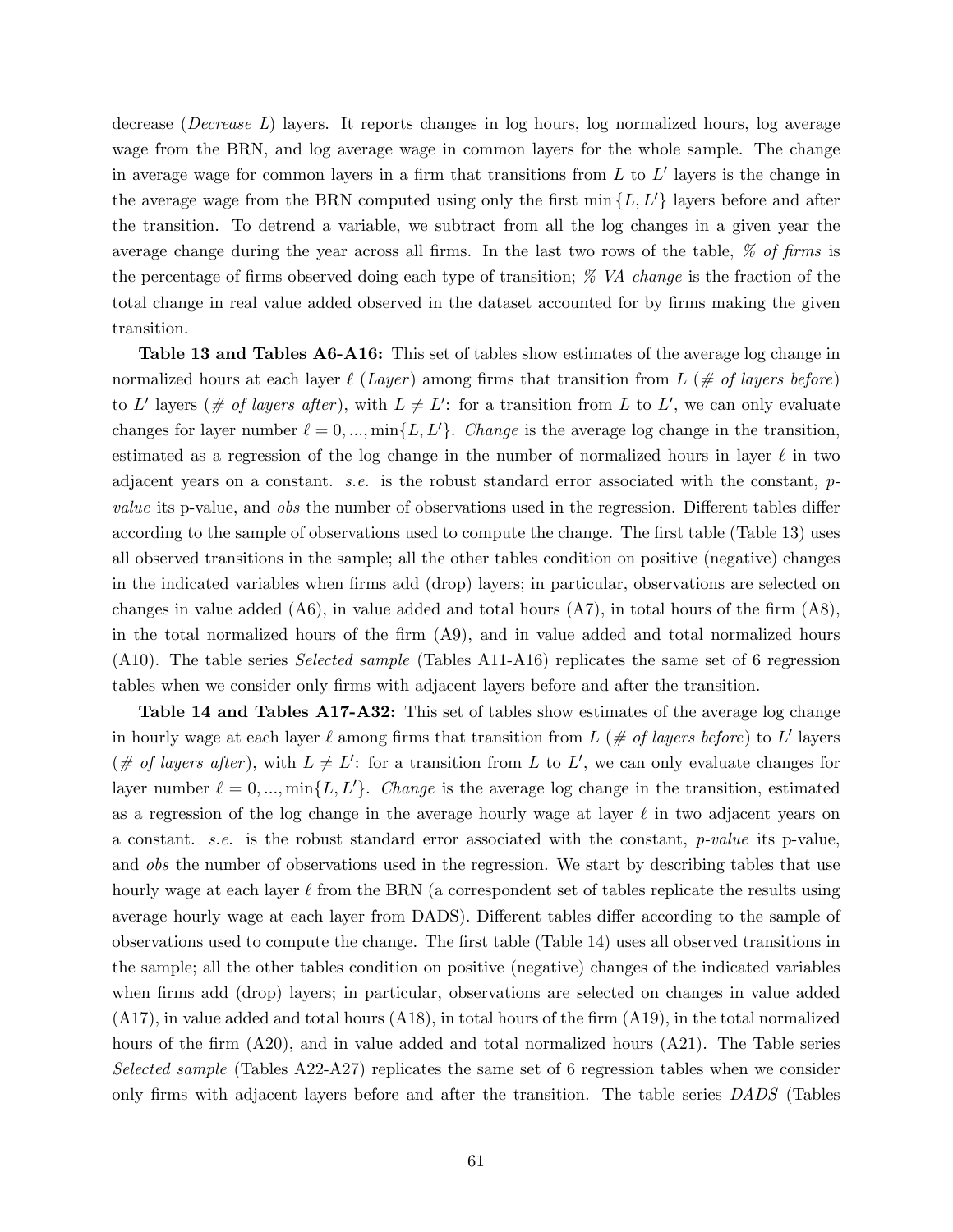A28-A32) shows the average log change in hourly wage at each layer  $\ell$  from DADS, using all firms.

Table 15: This table shows the sources of change in the average hourly wage from the BRN, by type of transition. For a given firm transitioning from L to  $L' > L$  layers, write the log change in average wage as  $d\ln \bar{w}_{Lit} = \ln \bar{w}_{L'it+1} - \ln \bar{w}_{Lit} = \ln \left( \frac{\bar{w}_{L'it+1}^{l \leq L}}{\bar{w}_{Lit}} s + \frac{w_{L'it+1}^{L'}}{\bar{w}_{Lit}} (1-s) \right)$  $\setminus$ : In this notation,  $\bar{w}^{\ell \leq L}_{L't+1}$  is the average hourly wage after the transition in the common layers,  $\bar{w}_{Lit}$  is the average hourly wage before the transition, s is the share of hours of the common layers after the transition, and  $w_{L(it+1}^{L'}$  is the average wage in the layers added after the transition. In the data, we form the quantities  $\frac{\bar{w}_{L'i_{t+1}}^{l \leq L}}{\bar{w}_{Lit}}$ , s and  $\frac{w_{L'i_{t+1}}^{L'}}{\bar{w}_{Lit}}$  for each firm and report in the cells the average of each of these quantities in the first three panels; the fourth panel shows the overall average log change  $d \ln \bar{w}_{Lit}$ in hourly wage during the indicated transition. Each cell is computed excluding observations below the  $0.05<sup>th</sup>$  and above the 99.95<sup>th</sup> percentile.

Table 16: This table shows summary statistics of firm-year variables broken down by export status of the firm. VA is the value added in the firm's balance sheet. Hours is the number of hours from the DADS source. Wage is the average hourly wage in the firm across all occupations.  $\# of$ layers is the number of layers of management in the firm.

Table 17: This table shows the fraction of firms in the data that have positive export sales, grouping firms by their number of layers of management ( $\#$  of layers). Unweighted reports the fraction of exporters in the raw data. Weighted by VA reports the fraction of firms that are exporters, where each firm receives a weight proportional to its value added in the year considered.

**Table 18:** This table shows the composition of firms by number of layers of management ( $\#$ of layers), broken down by export status.

**Table 19 and Table A7:** Table 19 shows, for each transition from  $L$  to  $L'$ , the difference between the fraction of domestic sellers entering the export market that make the transition and the fraction of domestic sellers not entering the export market that make the same transition. Each number is computed as follows. Consider all the firms that have  $L$  layers in a given period, and either do not export before and after, or do not export before but export after; among all these firms, let d be an indicator variable equal to 1 if the firm is transitioning from L to L' in a given period, and zero otherwise; we run a regression of d on a constant and a dummy equal to 1 if the firm is entering the export market. Robust standard errors are used to compute the significance levels. Table A7 replicates the same analysis for the case of all firms that exit the export, the ones that drop layers and the ones that do not change layers.

**Table 20:** This table focuses on firms entering the export market and shows changes in firmlevel outcomes between adjacent years for all firms  $(All)$ , and for the subsets of those that increase (Increase L), and don't change (No change in L) layers. It reports changes in log hours, log normalized hours, log average wage from the BRN, and log average wage in common layers for the whole sample. It is parallel to Table 12 and shares the same content and methodology. The time trend is computed with respect to all firms in the sample, not just new exporters.

Table 21 and Table A41: Table 21 reports the results of regressions of log change in nor-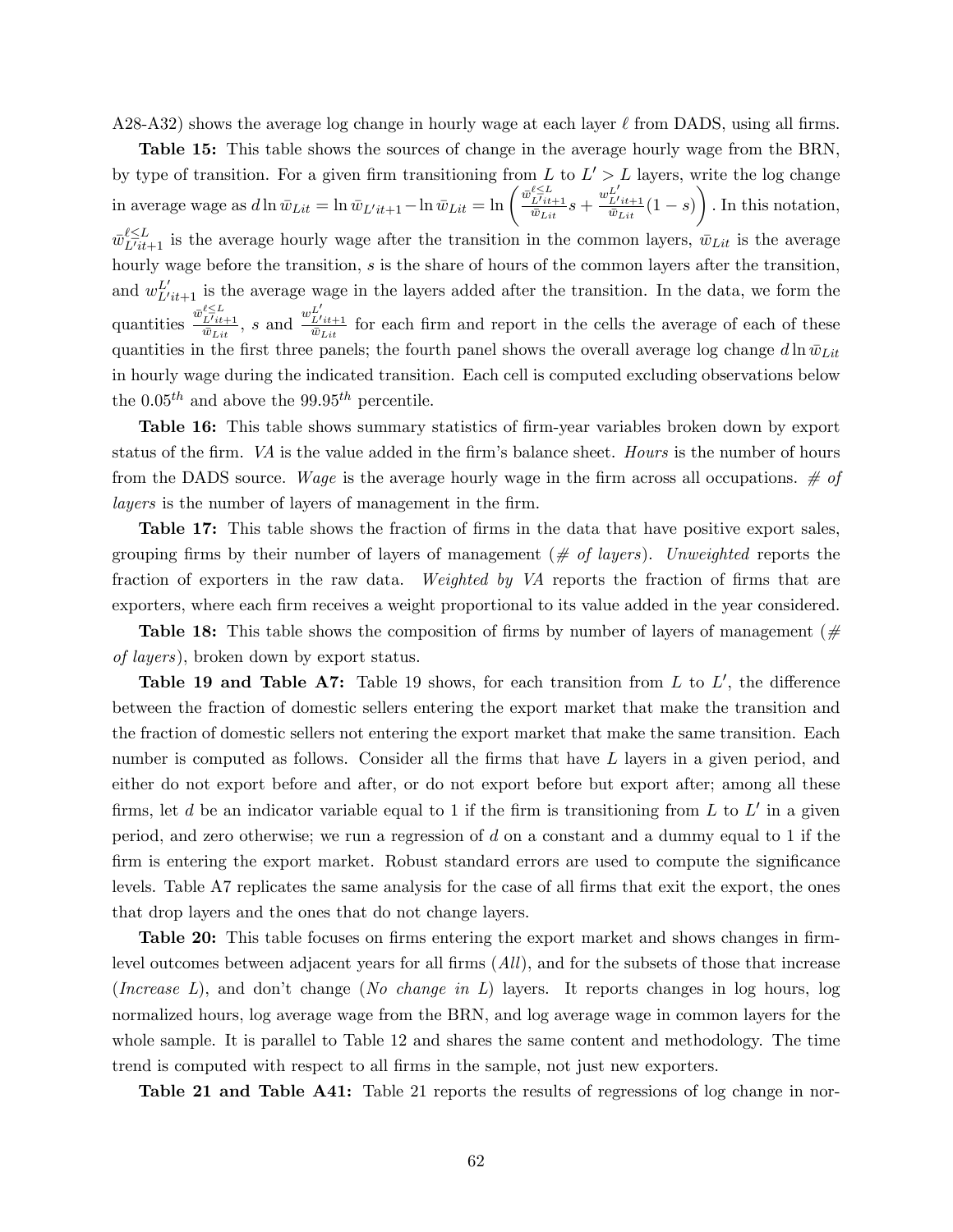malized hours by layer on log change in value added for firms that do not change their number of layers of management L across two adjacent periods and either enter or exit the export market. Specifically, we run a regression of log change in normalized hours at layer  $\ell$  (layer) in a firm with L ( $\#$  of layers in the firm) layers of management on a constant and log change in value added across all the firms that stay at L layers of management across two adjacent years.  $\beta$  is the coefficient on log change in value added, s.e. and p-value are its robust standard error and p-value, and obs is the number of observations used in the regression. This table shares with Table 10 the content and the methodology. Table A41 reports the same as Table 21 only using the selected sample.

Table 22 and Table A37: Table 22 reports the results of regressions of log change in hourly wage by layer on log change in value added for firms that do not change their number of layers of management  $L$  across two adjacent periods and either enter or exit the export market. Specifically, we run a regression of log change in average hourly wage at layer  $\ell$  (layer) in a firm with L (# of layers in the firm) layers of management on a constant and log change in value added across all the firms that stay at L layers of management across two adjacent years.  $\beta$  is the coefficient on log change in value added, s.e. and p-value are its robust standard error and p-value, and obs is the number of observations used in the regression. This table shares with Table 11 the content and the methodology. The first panel in Table A37 uses the selected sample, all the firms that are observed to stay at the same layer. The second panel in Table A37 uses hourly wage at layer  $\ell$  from DADS.

Table 23 and Table A33: Table 23 shows estimates of the average log change in normalized hours at each layer  $\ell$  among firms that enter (exit) the export market and concurrently add (drop) layers of management. Specifically, the table reports estimates of the average log change in normalized hours at each layer  $\ell$  (Layer) among firms that transition from L (# of layers before) to L' layers (# of layers after), with  $L \neq L'$ : for a transition from L to L', we can only evaluate changes for layer number  $\ell = 0, ..., \min\{L, L'\}$ . Change is the average log change in the transition. This table shares with table 13 the content and the methodology. Table A33 presents the results conditioning on the selected sample.

Table 24, Table A34, and Table A35: Table 24 shows estimates of the average log change in hourly wage at each layer  $\ell$  from the BRN among firms that enter (exit) the export market and concurrently add (drop) layers of management. Specifically, the table reports estimates of the average log change in hourly wage at each layer  $\ell$  (Layer) among firms that transition from L (# of layers before) to L' layers (# of layers after), with  $L \neq L'$ : for a transition from L to L', we can only evaluate changes for layer number  $\ell = 0, ..., \min\{L, L'\}$ . Change is the average log change in the transition. This table shares with table 14 the content and the methodology. Table A34 presents the results using the selected sample, all the Örms that are observed to stay at the same layer. Table A35 presents the results using hourly wage at layer  $\ell$  from DADS.

Table 25: This table shows the sources of change in the average hourly wage from the BRN, by type of transition, focusing on firms entering the export market. The contents and methodology are the same as those reported in Table 15.

**Table A4**: This table reports the fraction of firms that have adjacent layers at time  $t+1$ ,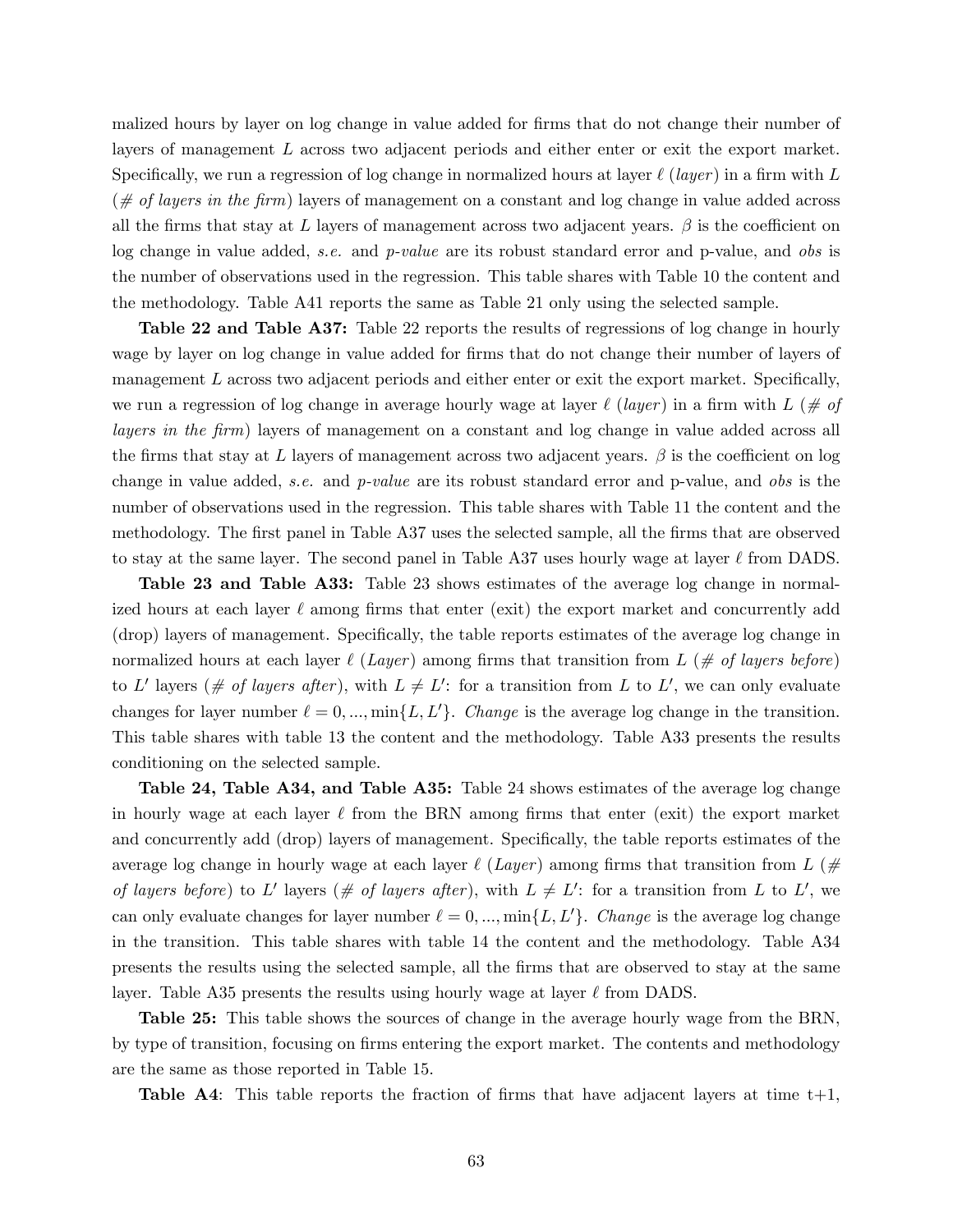conditional on having adjacent layers at time t. Transition  $Up$  reports, among all firms with  $L$ adjacent layers of management in any year (from 2002 to 2006) that stay in the sample the year after, the fraction of those moving to  $L + 1$  adjacent layers of management, with  $L = 0, 1, 2$ . Transition Down reports, among all firms with  $L$  adjacent layers of management in any year (from 2002 to 2006) that stay in the sample the year after, the fraction of those moving to  $L-1$  adjacent layers of management, with  $L = 1, 2, 3$ .

Figure 2, Figure 3, and Figure 4: These figures report kernel density estimates of the distribution of log value added (Figure 2), log hours worked (Figure 3) and log hourly wage (Figure 4) by number of layers in the Örm. We describe Figure 2; Figures 3 and 4 are constructed in the same way but instead of using value added, we use hours worked and hourly wage, respectively. The left panel reports the kernel density estimate of the distribution of log value added on the raw data: one density is estimated for each group of firms with the same number of layers. The right panel shows the same density estimated after removing year and industry fixed effects. To remove these effects, we run a regression of the form  $\log v_i = \alpha + \sum_j \beta_j layers_{ij} + \sum_i \delta_i industry_{ij} + \sum \gamma_iyear_{ij} + \varepsilon_i$ where  $v_i$  is value added for firm-year i, and layers<sub>i</sub>, industry<sub>i</sub>, and year<sub>i</sub> are a set of layers, 2 digit industry and year dummies, respectively. The omitted dummy for layers is for firms with zero layers of management. The log value added for firm-year  $i$  without year and industry fixed effects is then  $\log \hat{v}_i = \log m + \sum_j \hat{\beta}_j layers_{ij} + \hat{\varepsilon}_i$ , where we set m to the median value added in 2002 for firms with zero layers of management. We then compute 4 kernel density estimates of the distribution of  $\log \hat{v}_i$ , grouping firms according to their number of layers.

Figure 7 and Figure A1: These figures show the probability of transition away from the current layer as a function of the initial value added of the firm. Figure A1 shows these probabilities in the raw data. Each panel reports transition probabilities starting from a different initial number of layers. To produce the panel of transitions out of layer  $L = 0, ..., 3$ , we take for each year (from 2002 to 2006) all the firms with L layers of management and group them into 100 bins according to their value added; for each bin, we compute the fraction of firms that will have any number of layers (or exit the dataset) in the following period and plot the average value added in the bin against this fraction. In Figure 7, for each transition series we then apply a lowess smoothing for all the probabilities estimated from the first to the  $99^{th}$  bin.

Figures 8-10: These figures depict hierarchies of firms before and after a transition, using normalized hours: each panel focuses on transitions from  $L$  to  $L + 1$  layers of management and from  $L+1$  to L, for  $L=0,1,2$ . In each panel, for fixed L, the left column portrays the representative hierarchy with  $L$  layers of management and normalized hours, using only firms that will make the indicated transition. The right column estimates the hierarchy after the transition using the average log changes in each quantity as resulting from our estimates reported in Tables 13 and 14: the wage (normalized hours) in layer  $\ell$  after the transition from L to  $L+1$  is computed as the average hourly wage (normalized hours) before the transition multiplied times  $\exp(b)$ , where b is the average log change in wages (normalized hours) at layer  $\ell$  in transitions from L to  $L + 1$ . Normalized hours after a transition are always set to 1 for the top layer. An analogous procedure is followed for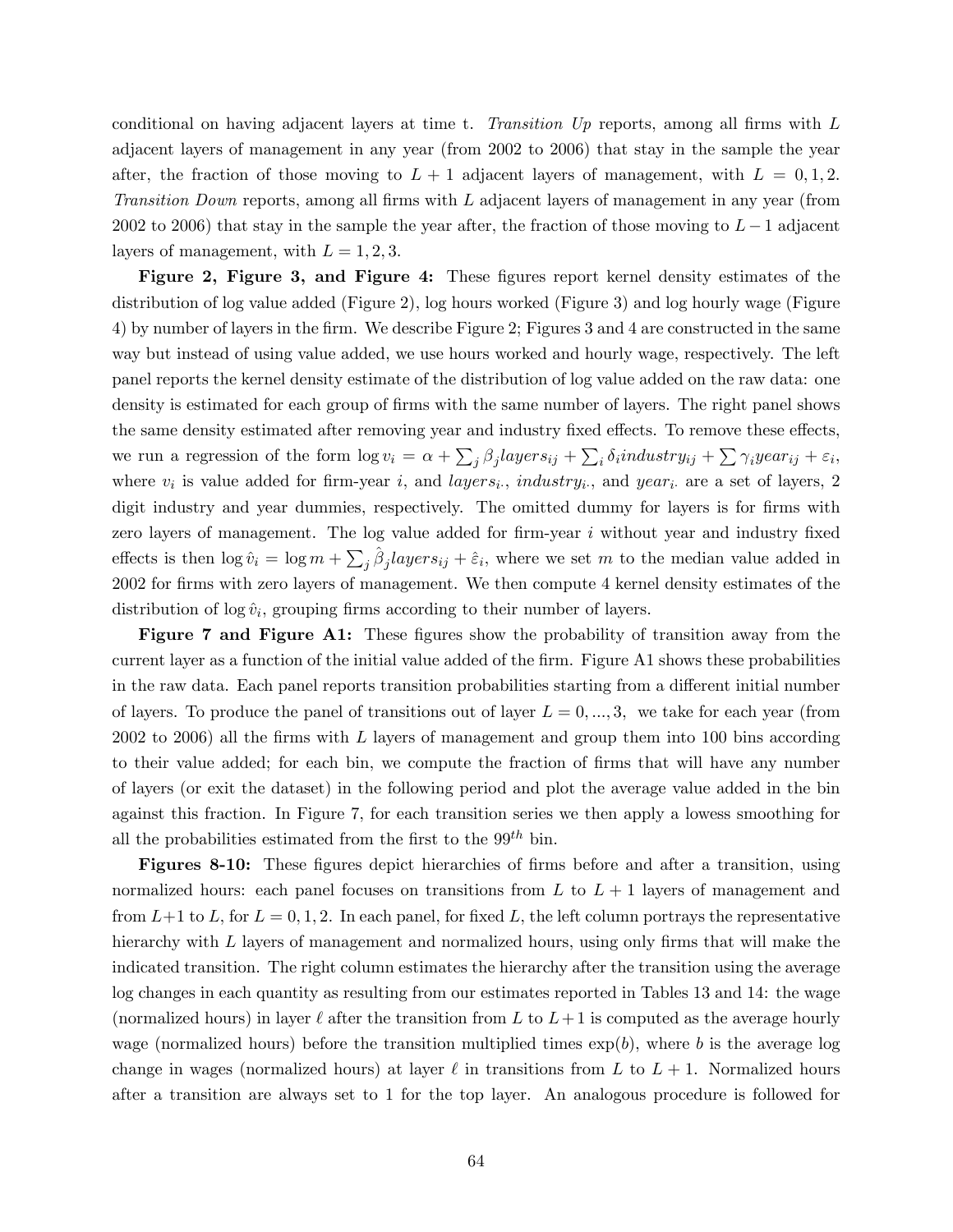transitions from  $L + 1$  to L. For transitions one layer up, the hourly wage for the top layer after the transition is computed as follows: we estimate the average log change in the wage of the top layer  $(\log w_{L+1}^{L+1} - \log w_L^L)$  and multiply the wage at the top layer before the transition times the exponential of this change.

Figures 11-13: These figures portray hierarchies of firms before and after a transition, using normalized hours, for firms entering the export market: each panel of four graphs focuses on transitions from L to  $L + 1$  layers of management (first row), and from L to L (second row), for  $L = 0, 1, 2$ . To estimate the hierarchies before and after a transition (first row of graphs), we consider only the subset of firms with L layers that will enter the export market and have  $L + 1$ layers the following period. We use these firms to compute the representative hierarchy before the transition (top left graph). To estimate the representative hierarchy after the transition (top right graph), we follow the procedure indicated in Figure 8 and use the estimated log changes for firms entering the export market from Tables 23 and 24. To estimate the hierarchies for firms that do not switch while entering (second row of graphs) we consider only the subset of firms with  $L$  layers that will enter the export market and stay at  $L$  layers the following period. We use this set of firms to compute the representative hierarchy before the transition (bottom left graph). To compute the change in each layer level outcome, we regress the change in log outcome on change in log value added, with no constant; each layer level quantity after the transition is computed as the layer level quantity before the transition times the exponential of the predicted log change associated with the mean increase in value added observed for these firms.

Figures A3-A9: Figures A3-A5 show the relation between the number of normalized hours worked at each layer against the value added in the firm, grouping firms by number of layers of management across firm-year observations. Each of the 3 panels fixes the number of layers of management  $L = 1, 2, 3$  and shows L scatterplots, showing the relation between the number of normalized hours worked in each layer  $\ell = 1, ..., L$  against the value added in the firm. To mitigate the impact of outliers, the set of firms used to produce each graph is all the firms with the given number of layers, trimming observations below the  $0.05^{th}$  and above the 99.95<sup>th</sup> percentile of each variable. The regression line fits a linear relation between log normalized hours and log value added and is computed using the same trimming procedure. Figures A6-A9 replicated the same for the case of average hourly wage from the BRN at each layer  $\ell$ .

Figures A10 and Figure A11: These figures show the change in the hierarchical structure of a firm with 2 layers of management associated with (first panel) a  $5\%$  increase in value added when the firm adds a third layer (first row) or stays at 2 layers (second row), and (second panel) a 5% decrease in value added when the Örm drops one layer (Örst row) or stays at 2 layers (second row). Consider the first panel (the second panel will follow an analogous procedure). To estimate the hierarchies before and after a transition (first row of graphs), we consider only the subset of firms with 2 layers that will become 3 layers the following period, increasing value added and total hours. We group these firms in three terciles according to the size of their value added before the transition, and we use the middle tercile of these Örms to compute the representative hierarchy